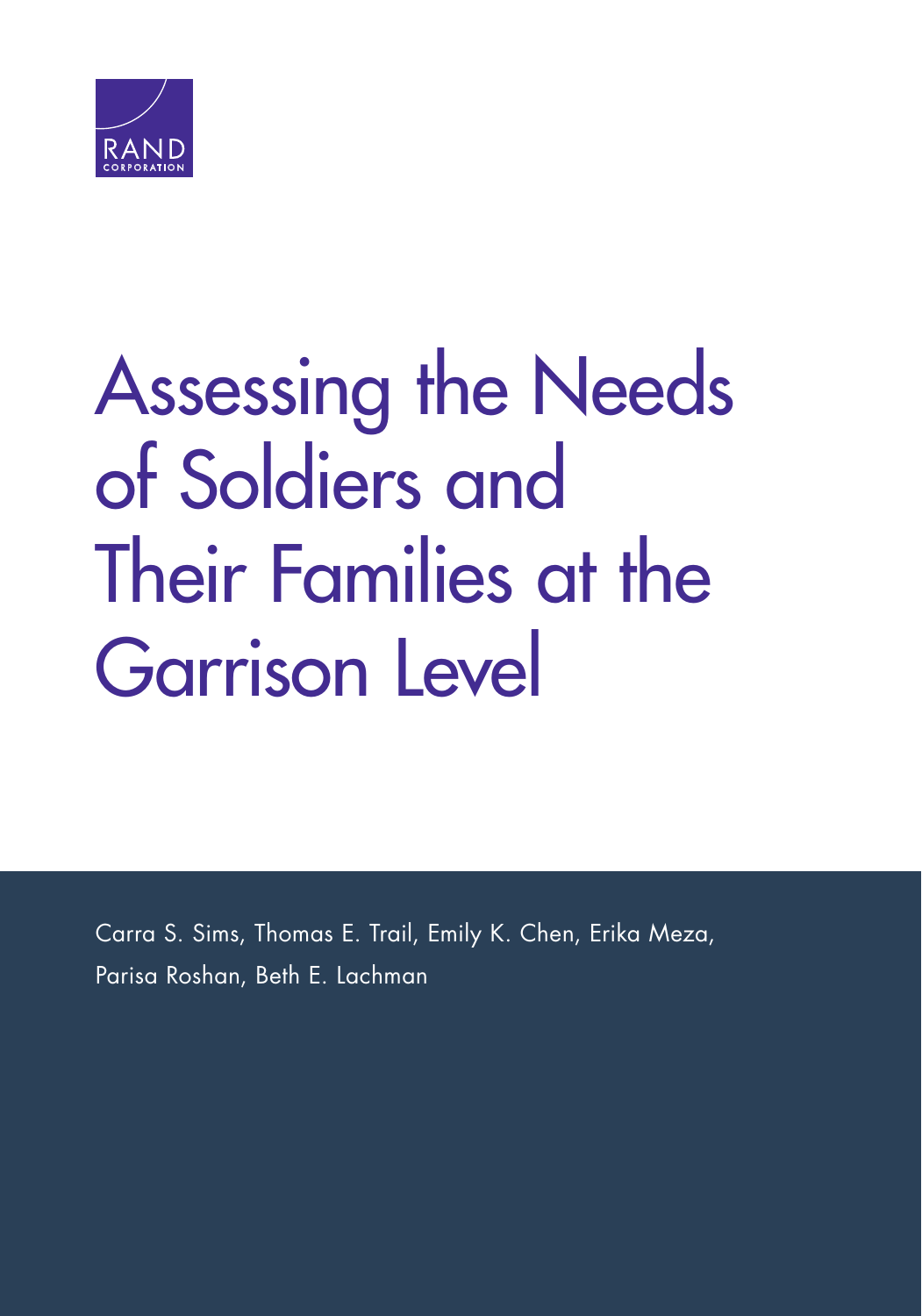For more information on this publication, visit [www.rand.org/t/RR2148](http://www.rand.org/t/RR2148)

**Library of Congress Cataloging-in-Publication Data** is available for this publication. ISBN: 978-0-8330-9912-9

> Published by the RAND Corporation, Santa Monica, Calif. © Copyright 2018 RAND Corporation RAND<sup>®</sup> is a registered trademark.

#### Limited Print and Electronic Distribution Rights

This document and trademark(s) contained herein are protected by law. This representation of RAND intellectual property is provided for noncommercial use only. Unauthorized posting of this publication online is prohibited. Permission is given to duplicate this document for personal use only, as long as it is unaltered and complete. Permission is required from RAND to reproduce, or reuse in another form, any of its research documents for commercial use. For information on reprint and linking permissions, please visit [www.rand.org/pubs/permissions.](http://www.rand.org/pubs/permissions)

The RAND Corporation is a research organization that develops solutions to public policy challenges to help make communities throughout the world safer and more secure, healthier and more prosperous. RAND is nonprofit, nonpartisan, and committed to the public interest.

RAND's publications do not necessarily reflect the opinions of its research clients and sponsors.

Support RAND Make a tax-deductible charitable contribution at [www.rand.org/giving/contribute](http://www.rand.org/giving/contribute)

[www.rand.org](http://www.rand.org)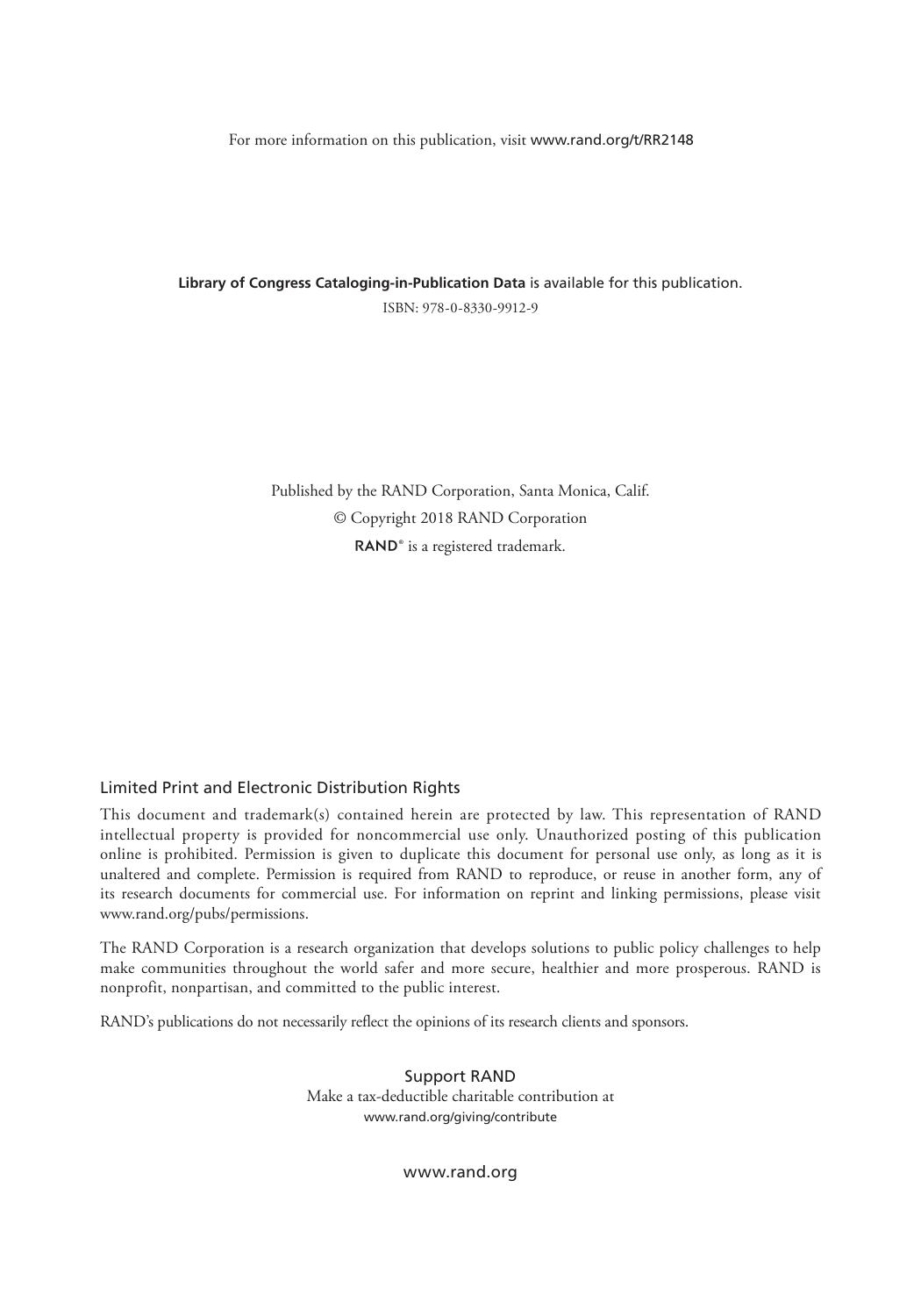This report documents research and analysis conducted as part of a project entitled *Assessing the Needs of Soldiers at the Garrison Level*, sponsored by the Assistant Chief of Staff for Installation Management, Installation Management Command. The purpose of this project was to analyze existing survey data at the garrison level and gathering additional qualitative data from focus groups in order to gain a fuller understanding of the effect of garrison-level variations on quality-of-life support services for soldiers and their families.

The Project Unique Identification Code (PUIC) for the project that produced this document is RAN167279.

This research was conducted within RAND Arroyo Center's Personnel, Training and Health Program. RAND Arroyo Center, part of the RAND Corporation, is a federally funded research and development center (FFRDC) sponsored by the United States Army.

RAND operates under a "Federal-Wide Assurance" (FWA00003425) and complies with the *Code of Federal Regulations for the Protection of Human Subjects Under United States Law* (45 CFR 46), also known as "the Common Rule," as well as with the implementation guidance set forth in DoD Instruction 3216.02. As applicable, this compliance includes reviews and approvals by RAND's Institutional Review Board (the Human Subjects Protection Committee) and by the U.S. Army. The views of sources utilized in this study are solely their own and do not represent the official policy or position of DoD or the U.S. government.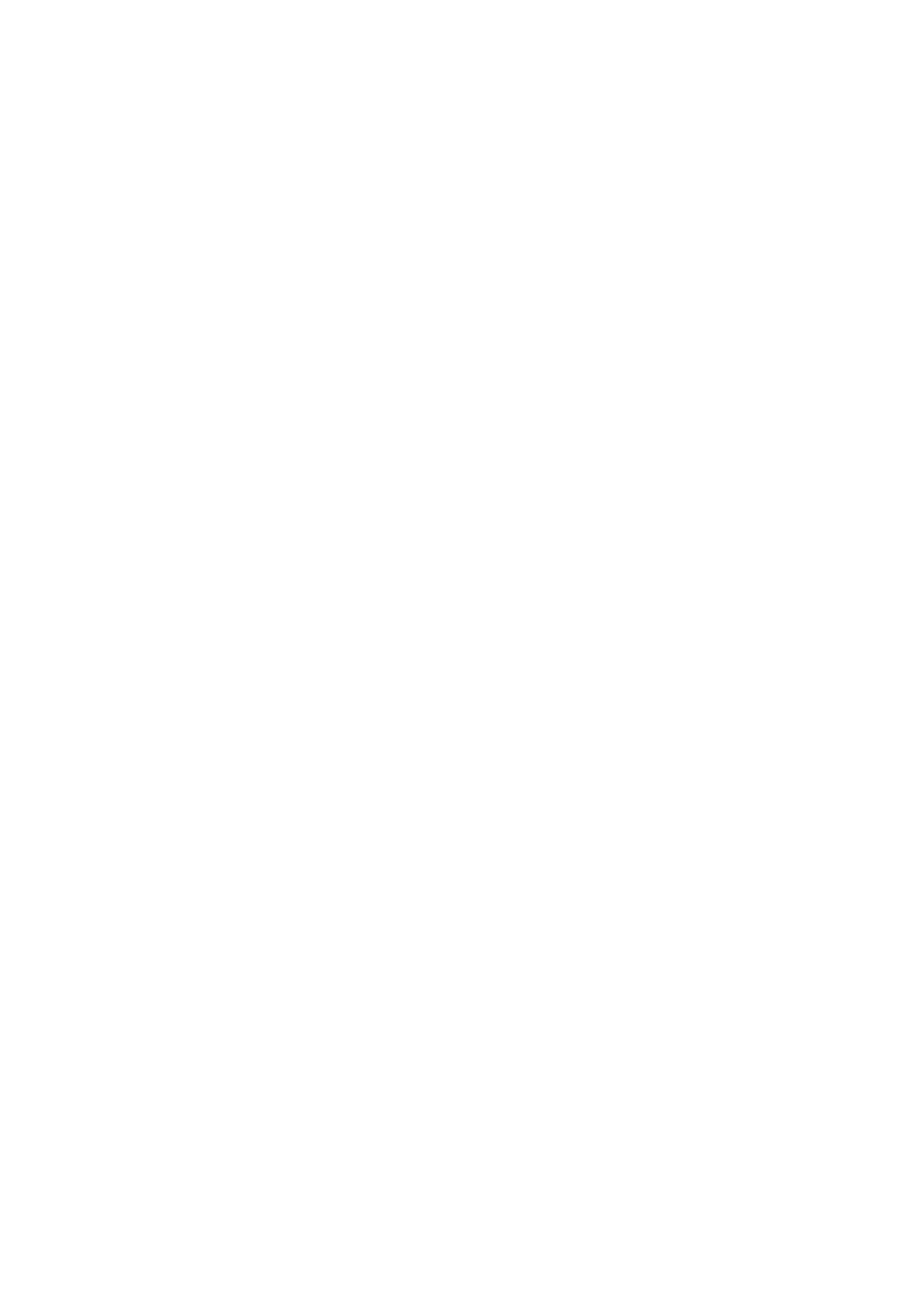# **Contents**

| <b>CHAPTER ONE</b>                                                                                             |  |
|----------------------------------------------------------------------------------------------------------------|--|
| [1] 이 사이 Apple Apple Apple Apple Apple Apple Apple Apple Apple Apple Apple Apple Apple Apple Apple Apple Apple |  |

#### **CHAPTER TWO**

#### **CHAPTER THREE**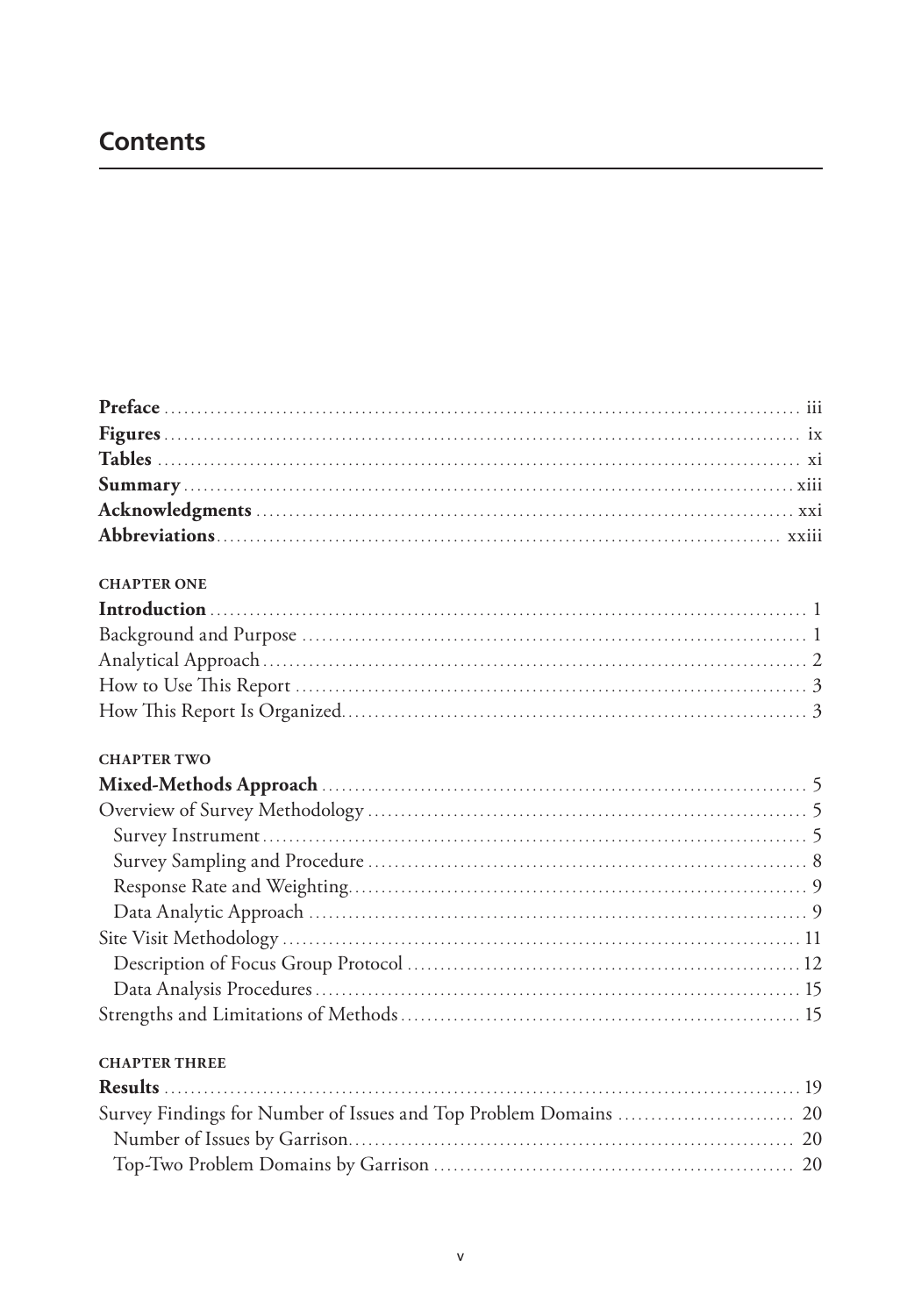| <b>CHAPTER FOUR</b>                                                          |  |
|------------------------------------------------------------------------------|--|
|                                                                              |  |
|                                                                              |  |
|                                                                              |  |
|                                                                              |  |
|                                                                              |  |
| Soldiers at Different Garrisons Often Sought Help in Different Ways74        |  |
| Some Tension Exists Between a Desire for Resilience and a Desire to          |  |
|                                                                              |  |
|                                                                              |  |
| Soldiers Use a Variety of Methods to Find Out About Resources to Solve       |  |
| Their Problems, but Barriers to Accessing Resources Were Still a Challenge75 |  |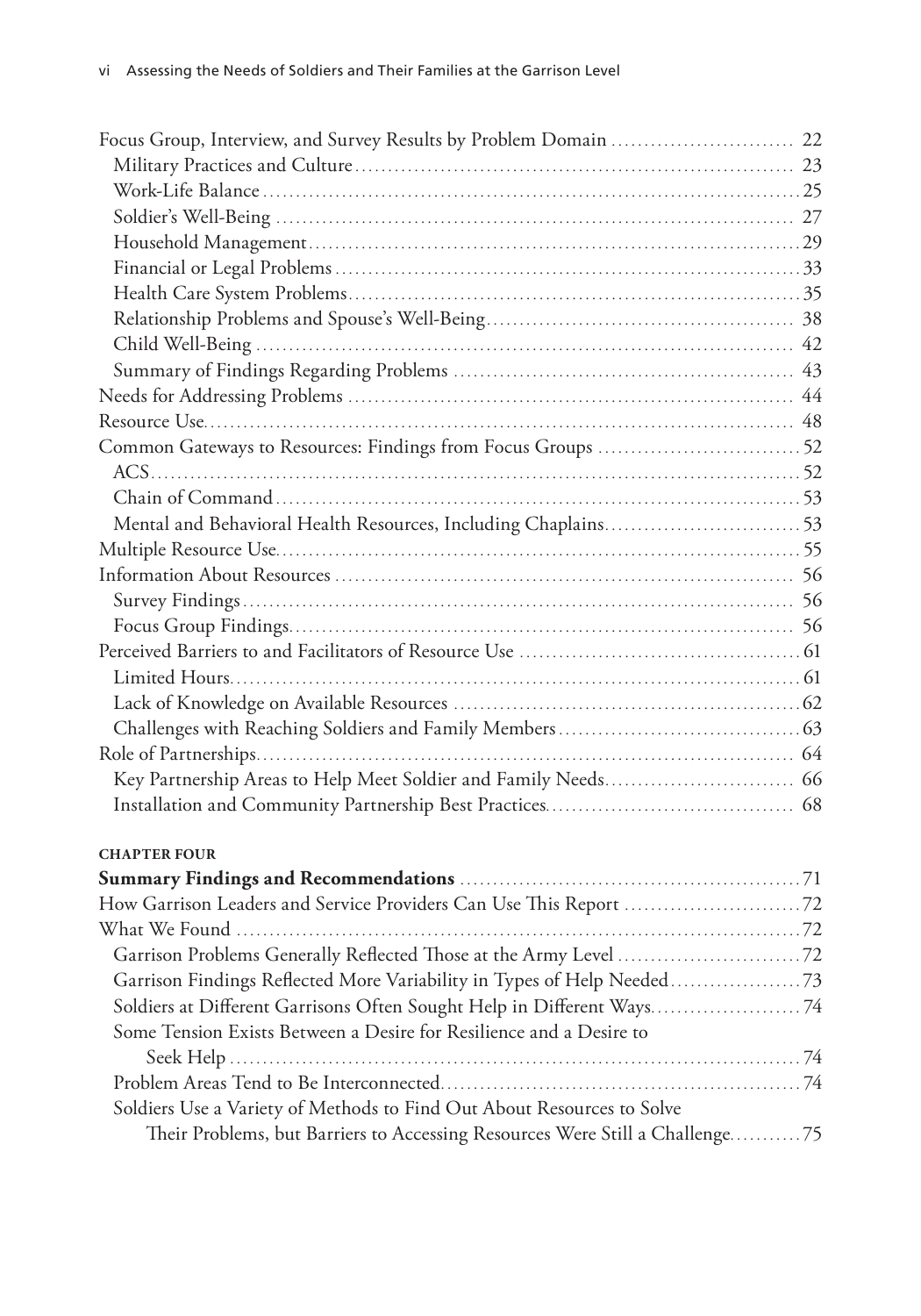| Practices That Enhance Partnerships Can Help Meet Soldier and Family Needs 76 |  |
|-------------------------------------------------------------------------------|--|
| The Army Might Consider a Series of Solutions to Achieve the Right Balance    |  |
| Between Fostering Resilience and Helping Its Soldiers Solve Problems Early76  |  |
| The Army Should Consider Strengthening the "No Wrong Door" Policy at Army     |  |
| Community Service and Broadening the Policy to Help Soldiers and Families     |  |
|                                                                               |  |
|                                                                               |  |
| <b>APPENDIX</b>                                                               |  |
|                                                                               |  |
|                                                                               |  |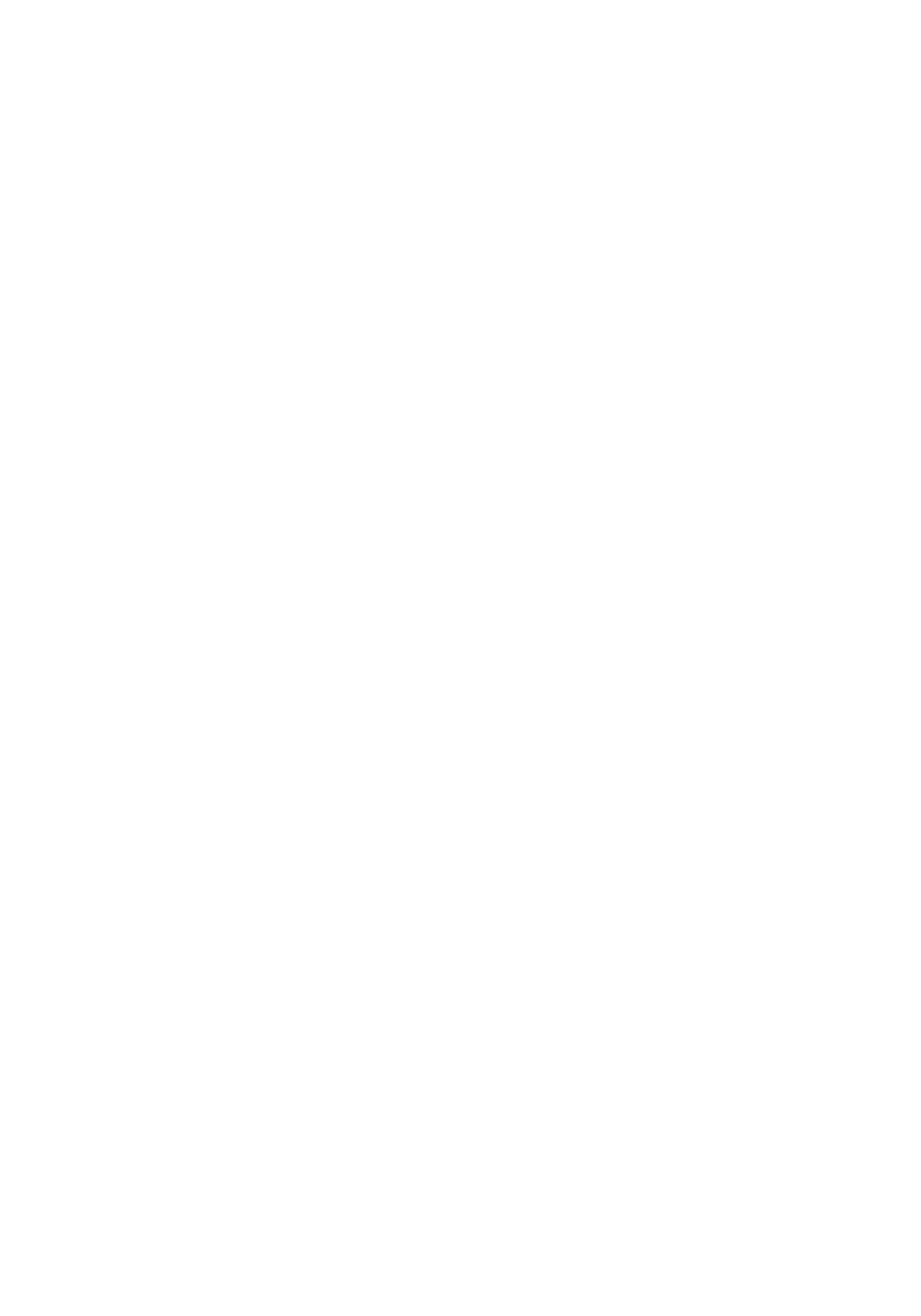# **Figures**

|      | 3.1. Garrison Differences in Percentage of Respondents Who Chose         |    |
|------|--------------------------------------------------------------------------|----|
|      |                                                                          |    |
|      | 3.2. Garrison Differences in Percentage of Respondents Who Chose         |    |
|      |                                                                          | 26 |
| 3.3. | Garrison Difference from Mean Number of Household Management             |    |
|      |                                                                          | 32 |
| 3.4. | Garrison Differences in Percentage of Respondents Who Chose              |    |
|      |                                                                          | 32 |
| 3.5. | Garrison Differences in Percentage of Respondents Who Chose              |    |
|      |                                                                          |    |
| 3.6. | Garrison Differences in Percentage of Respondents Who Chose              |    |
|      |                                                                          |    |
| 3.7. | Garrison Differences in Percentage of Respondents Who Chose              |    |
|      | Specific Information as a Prioritized Need to Address Their Problems  47 |    |
| 3.8. | Garrison Differences in Percentage of Respondents Who Chose an           |    |
|      | Advocate as a Prioritized Need to Address Their Problems 48              |    |
| 3.9. | Garrison Differences in Percentage of Respondents with Unmet Needs52     |    |
|      |                                                                          |    |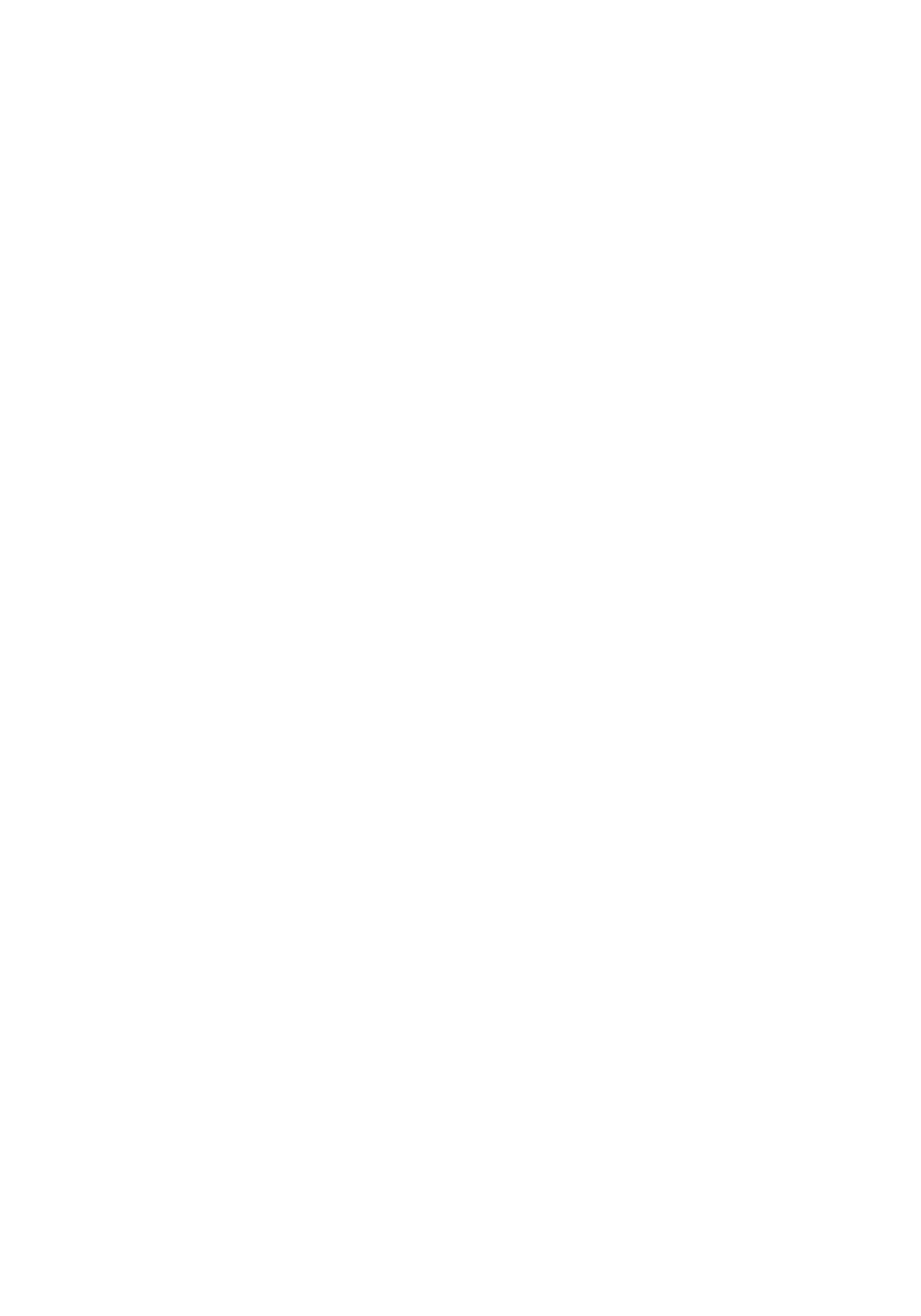# **Tables**

| 2.2. |                                                                           |  |
|------|---------------------------------------------------------------------------|--|
| 3.1. | Soldiers' Five Most Selected Issues by Garrison and Percentage of         |  |
|      |                                                                           |  |
| 3.2. | The Three Most Cited Problem Domains by Respondents at Each               |  |
|      |                                                                           |  |
| 3.3. | Most Cited Problem-Need Pairs and Percentage Cited by Garrison            |  |
|      |                                                                           |  |
| 3.4. | The Three Needs Most Cited by Respondents at Each Garrison  46            |  |
| 3.5. | Percentage of Respondents Accessing Military Resources to Address         |  |
|      |                                                                           |  |
|      | 3.6. Percentage of Respondents Accessing Nonmilitary Resources to Address |  |
|      |                                                                           |  |
|      |                                                                           |  |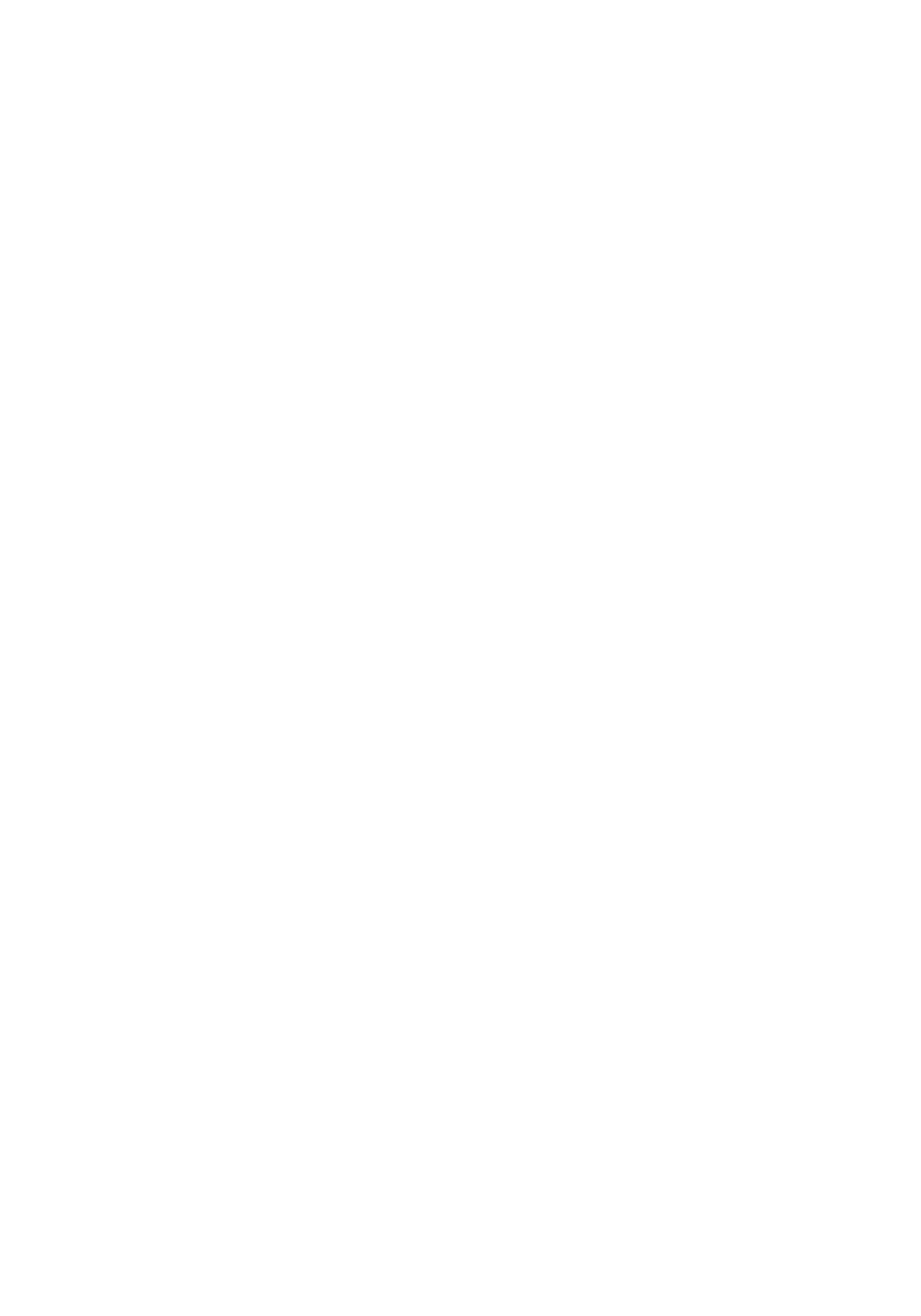# **Background**

The U.S. Army makes many demands of its members and, inevitably, their families. A constant cycle of overseas deployments, coupled with the frequent moves that are inherent in military life, places a lot of strain on soldiers and families. The Army has established a wide range of programs to help soldiers and their families cope with the many issues and problems of military life (e.g., deployment cycles). However, it has not always been clear whether these programs meet the most pressing needs of soldiers and their families and help them resolve their problems. To assess the match between Army programs and the needs of soldiers and their families, researchers from the RAND Arroyo Center designed a broad-ranging survey that considered the installation environment, the demographics of the population, the problems encountered, the types of help needed as a result of those problems, the resources soldiers draw on to deal with the problems, the barriers to using both military and civilian resources to meet needs, the effectiveness of the resources used, and, last, attitudes toward military service. That survey, administered to over 7,000 soldiers from September 2014 to January 2015, and the report that followed (Sims, Trail, et al., 2017) took an Army-wide view of how its members used the resources provided to them and whether there were gaps between the perceived needs of soldiers and their families for dealing with problems and the resources available to help with those problems.

# **Purpose and Approach**

Many of the conditions that affect soldiers depend on the local context. Life at an Army post near a major metropolitan center such as Fort Meade, Maryland, differs from one located in a sparsely populated rural area such as Fort Huachuca, Arizona, especially for issues such as housing options. Thus, it is likely that issues confronting soldiers and their families also differ, certainly in degree and possibly in kind. While the Sims, Trail, et al. (2017) report helps the Army determine whether its resources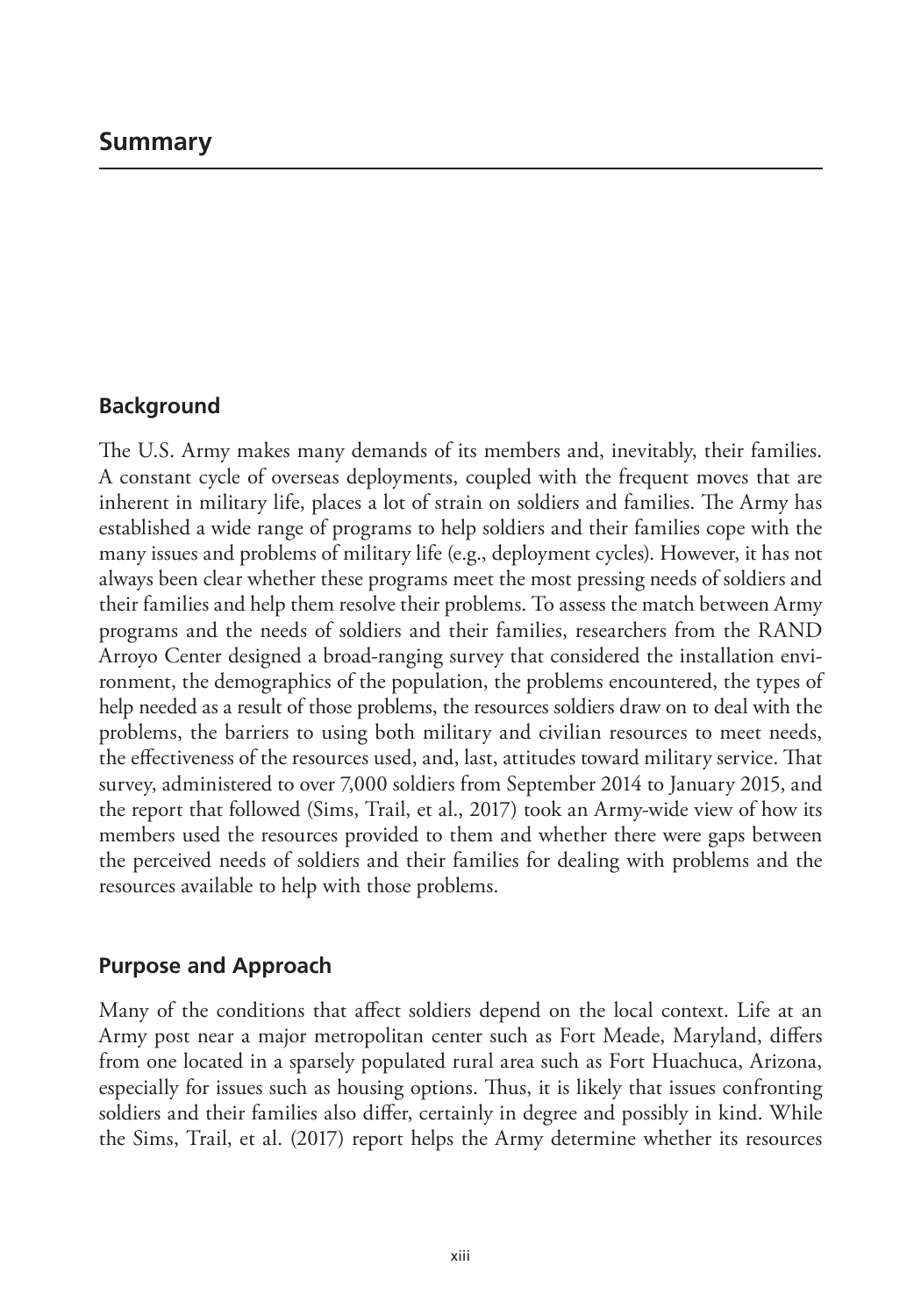are accomplishing their intended purpose, a more local-level analysis is necessary to determine whether the overall perspective masks local patterns of disparate problems, needs, or resource use.

This report presents this type of analysis: it digs more deeply into what resources soldiers and family members use and provides additional insight into questions raised by the survey. The goal was to understand how soldiers' and families' perceived problems and strategies to cope with them might vary across installations.

This study took a mixed-methods approach to examine soldier and family problems, needs, and resource use at the garrison level. One component of the research used existing survey data from soldiers. The second component used site visits to selected installations as the data source. This mixed-methods approach offers the benefits of more generalizable analysis (i.e., quantitative survey analysis) married with analysis more suited to uncovering processes and local variance (i.e., focus groups and interviews). We were also able to gather the perspectives of spouses and service providers on the challenges faced by soldiers and families, and how they deal with them.

We analyzed survey data from the following 13 garrisons<sup>1</sup> to identify the problems soldiers and their family members encountered, the needs those problems generated, and the resources used to deal with the problems:

- Fort Bragg Fort Knox
- 
- 
- Fort Gordon Fort Polk
- 
- Fort Huachuca Fort Sill.
- Fort Jackson
- 
- Fort Campbell Fort Leavenworth
- Fort Eustis Fort Meade
	-
- Fort Hood Fort Rucker
	-

For survey analyses, we compared the selected garrisons to the *overall average* of all garrisons in the larger sample of 40 installations within the continental United States (CONUS), including those with too few unweighted respondents to be selected for more in-depth study. In addition to our analysis of previously collected survey data, we gathered additional in-depth information through focus groups with soldiers, Army spouses, and service providers at four installations. All told, over 4,500 people from the selected garrisons participated in our survey, interviews, and focus groups.

#### **How to Use This Report**

In our findings, areas where there are similarities across garrisons suggest problems, needs, and resource use patterns that require an Army-wide approach to address. Areas

<sup>&</sup>lt;sup>1</sup> We selected the garrisons that had at least 200 unweighted survey responses for further analysis. A respondent size of 200 was estimated to be the minimum number to provide for a variety of garrisons for analysis while maintaining enough respondents to allow for statistical analysis.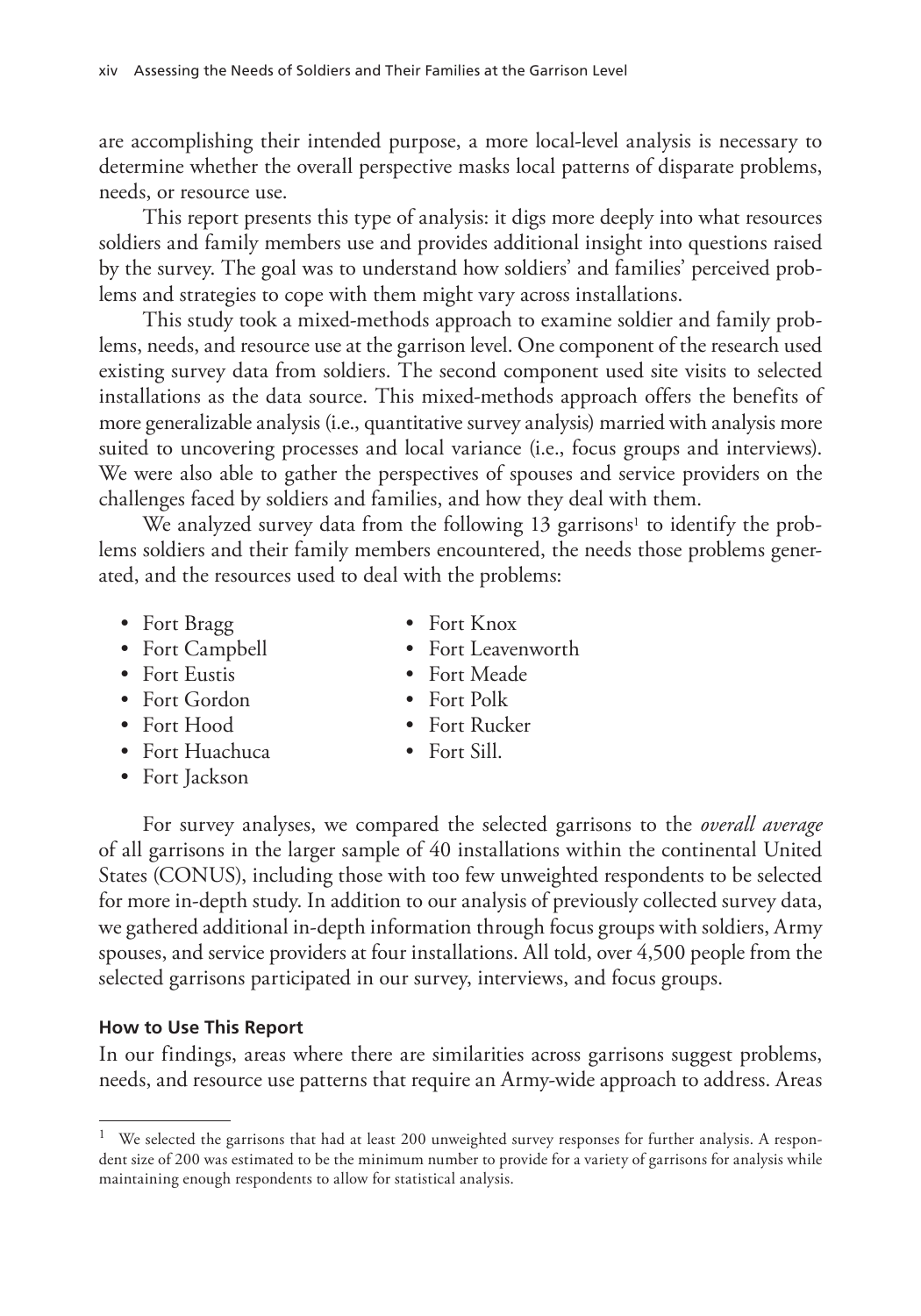where there are differences across garrisons suggest that the local context plays a role in the challenges soldiers and their families face. Differences among garrisons might suggest that a local solution is needed or that the local context, including initiatives by leaders, may help soldiers and their families successfully address the challenges they face. The comprehensive and systematic approach taken by the survey enables leaders to make decisions about garrison needs and priorities based on empirical data describing the Army population. This study provides unique information that enables service providers and garrison leadership to understand where they are doing well in relation to other surveyed garrisons, where their communities still report experiencing challenges in addressing their most pressing problems effectively, and where additional effort might be warranted.

#### **The Survey**

The survey sample consisted of active component enlisted soldiers and officers stationed at CONUS installations. Survey respondents received a list of 83 individual issues, which were grouped into nine problem domains that they could indicate they had experienced in the past year. The problem domains (with examples of specific issues) are as follows:

- **Military Practices and Culture** (e.g., problems adjusting to military language, organization, culture; lack of guidance or sponsorship)
- **Work/Life Balance** (e.g., finding time for sleep, a healthy diet, and physical exercise; finding time for education; nearby and affordable options for stress relief and family time)
- **Household Management** (e.g., finding suitable housing, time management)
- **Financial or Legal Problems** (e.g., trouble paying debt or bills, child custody/ family legal problems)
- **Health Care System** (e.g., getting access to military health care, understanding military health benefits)
- **Relationship Problems** (e.g., problems communicating/expressing feelings, trouble starting a relationship)
- **Child Well-Being** (e.g., childcare problems, child emotional/behavior problems)
- **Soldier's Own Well-Being** (e.g., feeling stressed, overwhelmed, or tired; dealing with mood changes, including anxiety and depression)
- **Spouse's Well-Being** (e.g., feeling stressed, overwhelmed, or tired; dealing with mood changes, including anxiety and depression)
- **Other Problems** (write in responses).

After indicating which problems they had encountered in the last year, respondents were prompted to choose two problems that were the most important or troubling, the "top-two" problems.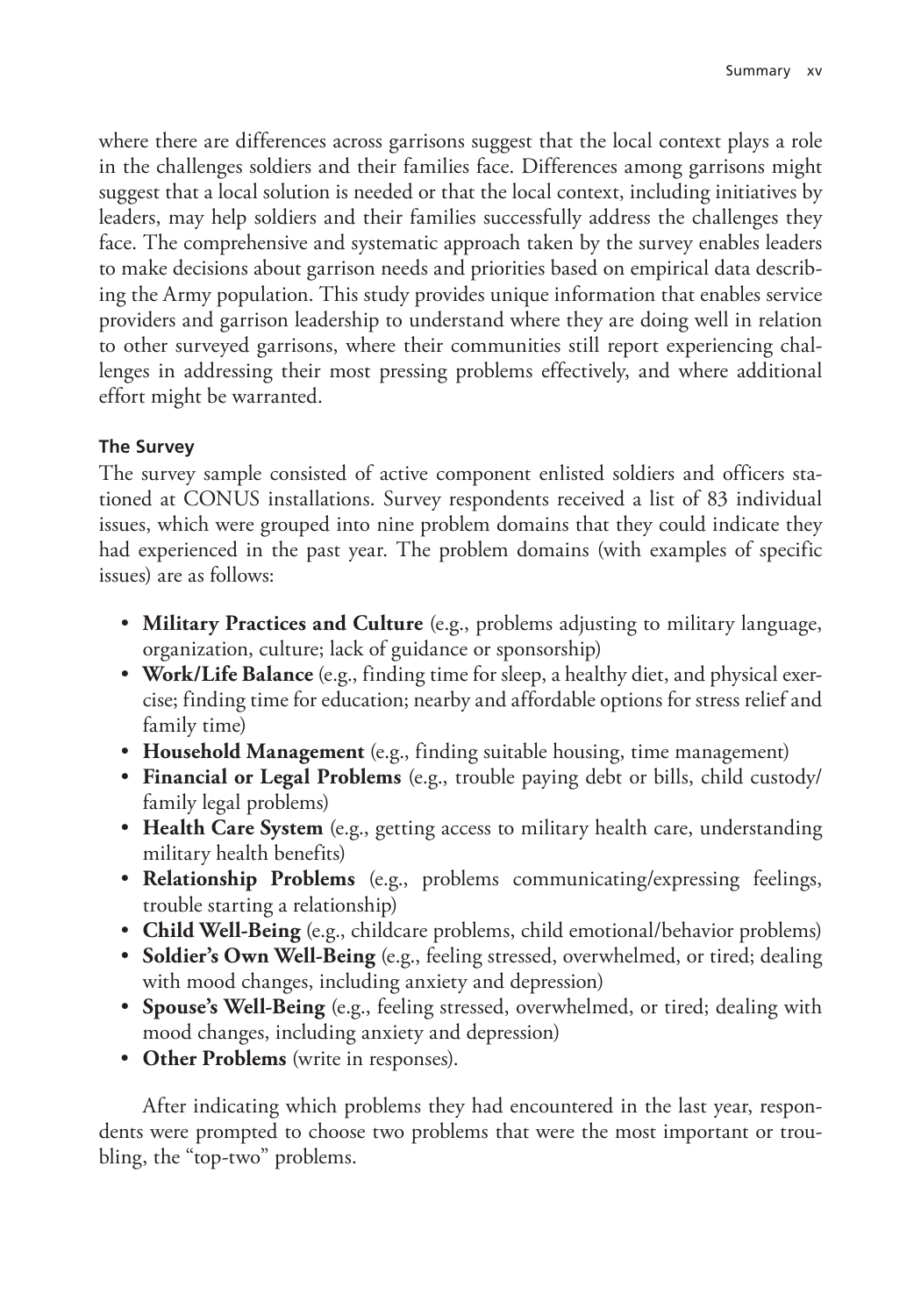Next, each survey respondent was asked to indicate what types of help, if any, he or she needed to deal with the top two specific problems in that domain. The list of types of help was the same for all problem domains and included needs such as "general information," "an advocate: someone to try to get help for you," and "professional counseling." If respondents listed more than two types of help needed for any problem, they were asked to choose the top two types of needs for the problem. The goal of this approach was to generate a sense of whether the types of help typically offered reflected the types of help typically desired, independent of specific resources for assistance.

Then, for each respondent's need, we asked him or her to indicate which resources, if any, he or she had used or tried to use to address the need. The list of resources was the same for all problem domains and needs, and included both Army (e.g., Army Community Service [ACS] or chain of command) and nonmilitary (e.g., private offpost childcare or personal networks of friends and family) resources. For each resource a participant indicated that he or she contacted, he or she was asked to rate "how well each of these contacts you made helped to meet your needs" for each of the top-two problems.

#### **What We Found from the Survey Data**

Generally, the top three problems identified in the garrison analysis mirrored those of the Army-wide survey: Military Practices and Culture, Work-Life Balance, and the Soldier's Well-Being. Although the problem domains most frequently chosen were largely the same across garrisons, there was significant variance in the selection of some specific problem domains. For example, compared to the average, Health Care System Problems was more frequently chosen as a top problem by respondents at Fort Meade, and it was ranked as one of the top three problems chosen by Fort Meade respondents. Similarly, Work-Life Balance ranked as a top concern for almost all garrisons, but it was chosen more frequently at Fort Hood, compared with the average. Thus, although our findings illustrated that certain problems are typical, regardless of location, some significant variation in the prevalence of these problems occurred across garrisons.

Also, more variance appeared in the types of help needed to solve problems. Advice, activities, and general information were still seen as highly prioritized sources of help, but the additional need for interpersonal help in the form of counseling, emotional support, and an advocate were cited at some posts. The top problem-need pairings at installations had many similarities with the Army-wide data.

In terms of how effective resources were in solving problems, military resources were widely used to help. However, garrisons varied on which resources were used most frequently. Furthermore, with the exception of Fort Leavenworth, where soldiers used fewer Army resources than average, the number of Army and nonmilitary resources did not differ by garrison. When resources were used to address problems, fewer than 20 percent of respondents at any garrison reported that their needs were unmet (that is, that the resources that they reached out for met their needs in a manner rated less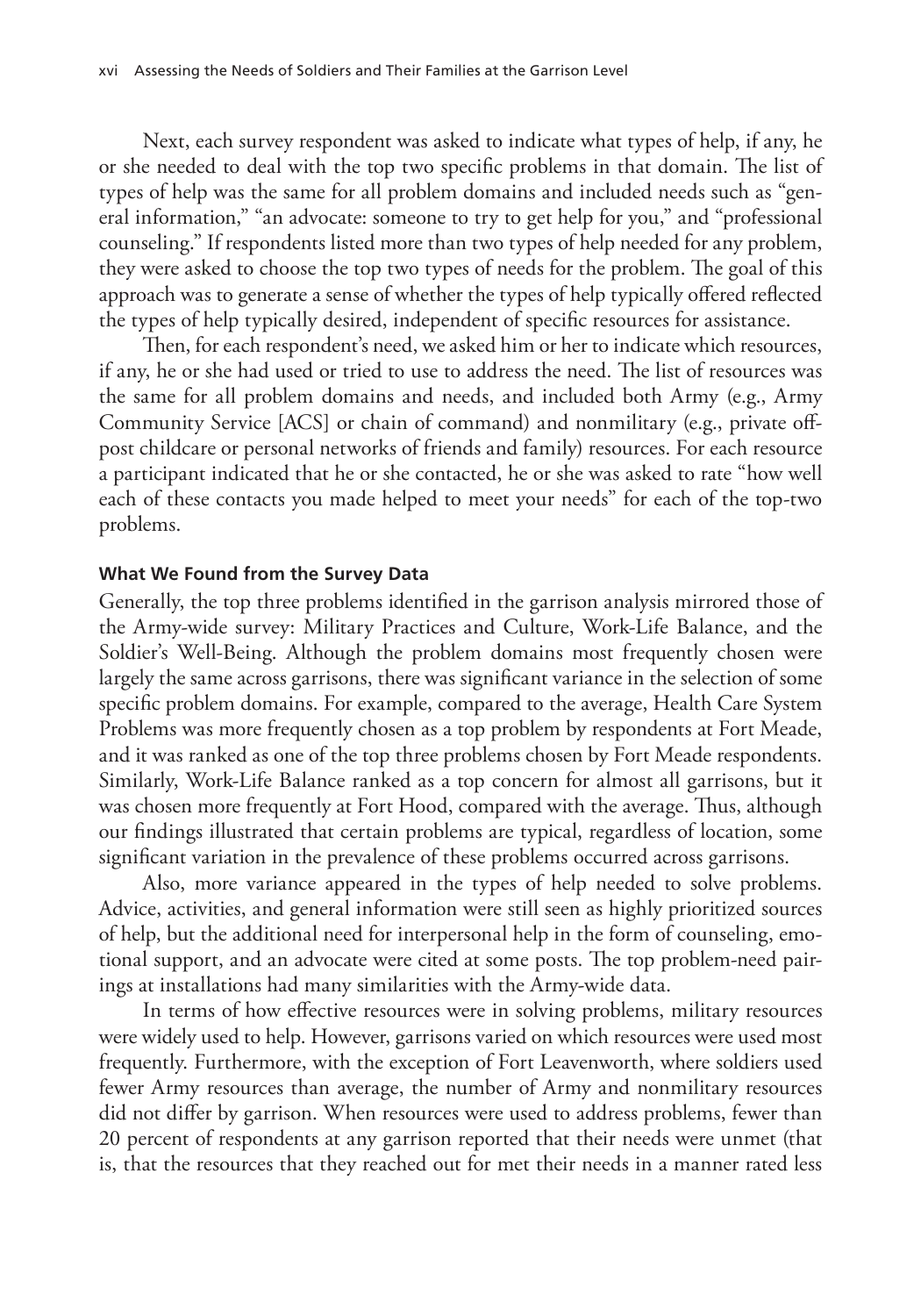than "all right"), and, compared to the average, soldiers at Fort Polk were less likely to report unmet needs.

#### **Focus Groups and Interviews**

We chose garrisons for site visits based on the pattern of survey results by respondents at each garrison across a set of important outcomes: the number and type of problems, the needs reported, the types of resources used, and the percentage of soldiers at the garrison who had unmet needs (that is, all resources used in attempting to address a given problem and need were rated as meeting the need less than "well"). Based on those criteria, we visited four installations: Fort Gordon, Georgia; Fort Hood, Texas; Fort Huachuca, Arizona; and Fort Meade, Maryland. We conducted 12 interviews and 40 focus groups across the installations. None of these installations could be said to be reflective of the average Army garrison, if there is such a thing; all were unique in some way. For example, the missions and duties of soldiers stationed at Forts Gordon, Huachuca, and Meade make gaining and retaining appropriate security clearances of paramount importance for soldiers; Fort Hood is the largest active-duty armored post in the United States. Garrisons were chosen based on their survey profile rather than other characteristics.

In focus groups, we provided participants with a list of the problem categories (with examples) that were used in the survey and asked them what were the most common or most pressing problems soldiers and their families were facing. The top problems cited were the following:

- Soldier Well-Being
- Military Practices and Culture
- Work-Life Balance
- Health Care System
- Childcare.

Thus, focus groups identified a somewhat different emphasis, or prioritization, of problems from that identified in the survey. These differences included a greater emphasis on childcare and housing; issues with soldier well-being, including workrelated stress (a result of short staff); feelings of isolation and disconnectedness or lack of unit cohesion; working on operational missions while in garrison; and unhealthy diets. From the soldier perspective, the main issue with military practices and culture was a lack of proper guidance or sponsorship. From the leaders' perspective, the main issues with military practices and culture were that soldiers had poor communication with their supervisors and that the many responsibilities piled on leaders took time away from mentoring opportunities.

Focus groups also revealed the interconnected nature of problems. Problems with work-life balance such as the "24-hour Army" and a need to do more with less spilled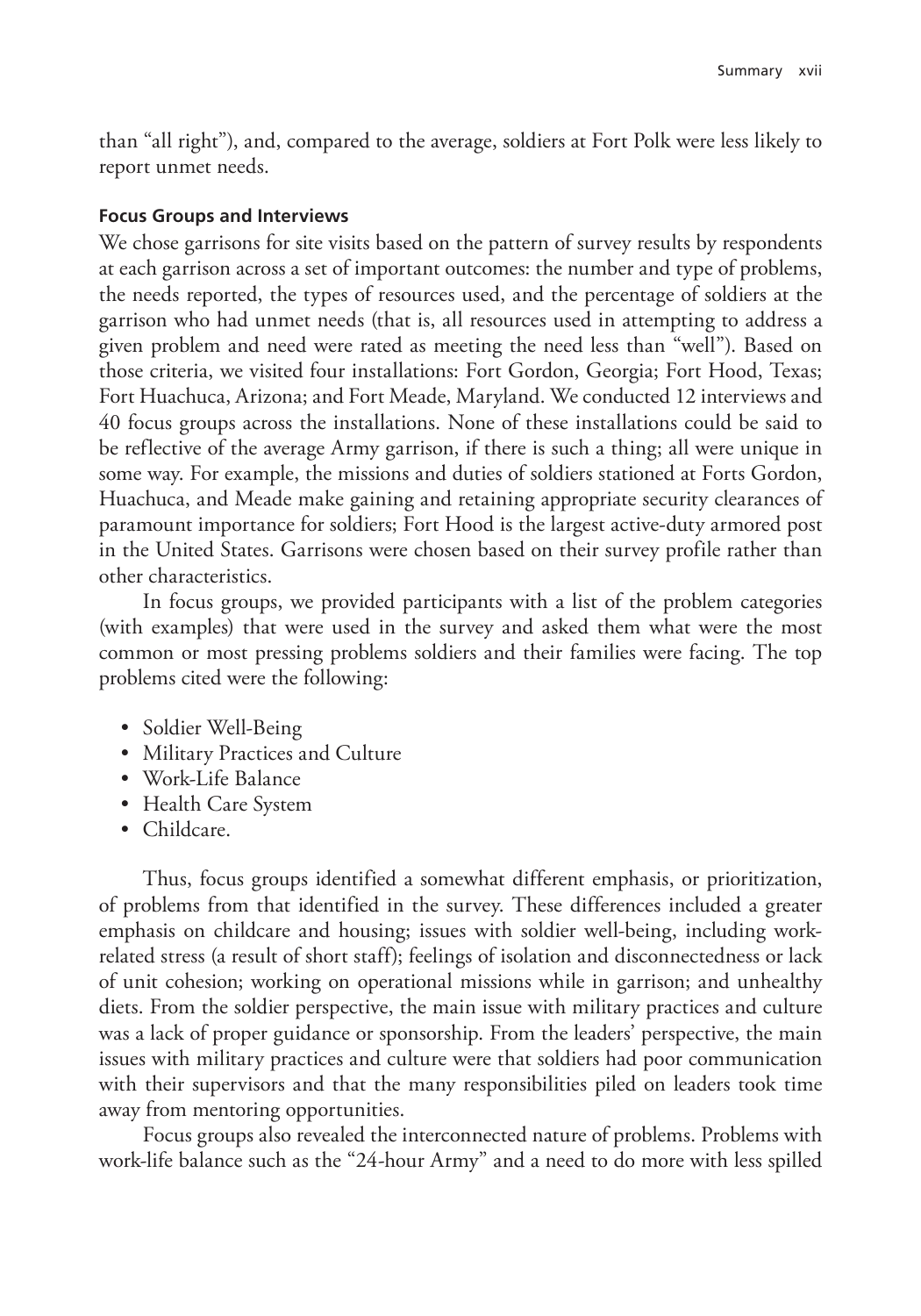over into Soldier Well-Being, because a lack of time made it difficult to manage a home life and make as much progress as desired with regard to professional life. Military Practices and Culture challenges exacerbated these issues: as more requirements were piled on, they were seen as contributing to a lack of time to develop relationships with soldiers and foster the ability to provide advice.

Several key themes emerged about health care systems. Lack of direct or convenient access to providers was cited frequently, and causes included a burdensome and invasive triage process and extensive travel time. Long wait times for appointments (often over a month) were also cited and attributed to inadequate system capacity. Concerns were also voiced about malingerers who were avoiding duty by gaming the health care system (and also absorbing capacity) and, on the flip side, were suspected of faking injury or illness. Unsurprisingly, some complaints were installation specific. For example, at Fort Meade, the travel time to medical facilities, which were often not on post, was perceived to be inordinately long. At Fort Huachuca, the lack of on-post facilities and the burden of getting into off-post facilities were cited.

Nearly all of the problems cited with childcare focused on day care. The long wait times for access to Child Development Centers were cited, and having to wait to access childcare was particularly frustrating for dual-military couples and single parents. Operating hours were an additional topic, with soldiers noting that they did not always mesh well with the military work schedules, either closing too early or opening too late.

The focus group findings indicate a culture of self-sufficiency, and accessibility of resources in terms of hours, location, and approachability was noted as both a facilitator and a barrier. ACS and chaplains were the most consistently cited sources for successfully meeting needs, and ACS and noncommissioned officers (NCOs) were recognized as the primary options for seeking help.

#### **What We Recommend**

In considering how best to manage challenges faced by soldiers and families while maintaining readiness, the Army should strike a balance between solving problems and supporting resilience. Complex, interrelated problems can demand an array of resources. The Army should support resources that can provide general support for a range of common problems and that can link soldiers with specialized resources when needed. Soldiers at all levels often reported that they wanted to be able—or should be able—to solve their problems themselves without needing to bring leadership into the equation. That sentiment was balanced by the responses of NCOs who expressed a sense of responsibility for their soldiers, along with an awareness that soldiers might wish to maintain their privacy. Respondents pointed out that the downside of this tension can be that, by the time individuals realize they are in over their heads and need assistance, their challenges have evolved into a much knottier problem to untangle.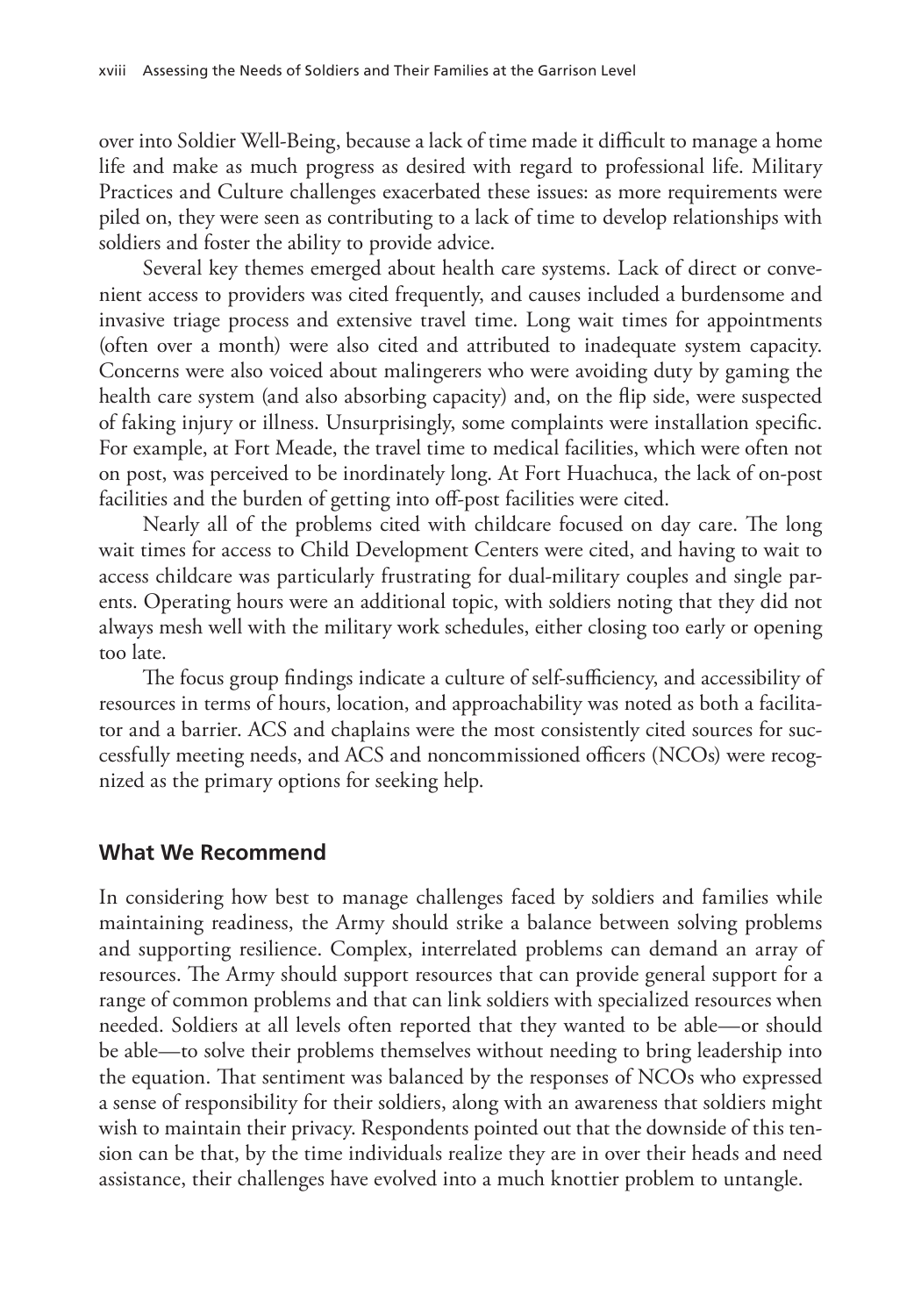To manage these ongoing challenges, the Army may consider several options:

- Early in their career, expose NCOs and other leaders to information they need to help soldiers navigate the system more consistently.
- Give priority for time for NCOs to develop relationships with their soldiers. These priorities should be set at the Army-wide level rather than leaving it up to individual leaders to set their own priorities among their many tasks.
- Increase interpersonal help such as counseling and advocacy services at specific installations.
- Explore community partnerships that help meet soldier and family needs, following partnership best practices discussed in this report.
- If the budgets for resources that serve as gateways or connectors to other resources must be trimmed or cut completely, stipulate that alternative gateways to resources must be established as a substitute. Strengthening and broadening ACS's "no wrong door" policy might prove advantageous to facilitating navigation through the resource environment as well.

Finally and more specifically, our survey findings suggest a greater need for an advocate at Meade. More generally, information and advice were widely prioritized across installations, which suggests the importance of continuing to provide easily accessible information online, for example (as this was reported as one of the primary sources used to find information on what is available), and continuing to staff services that provide information and advice to soldiers.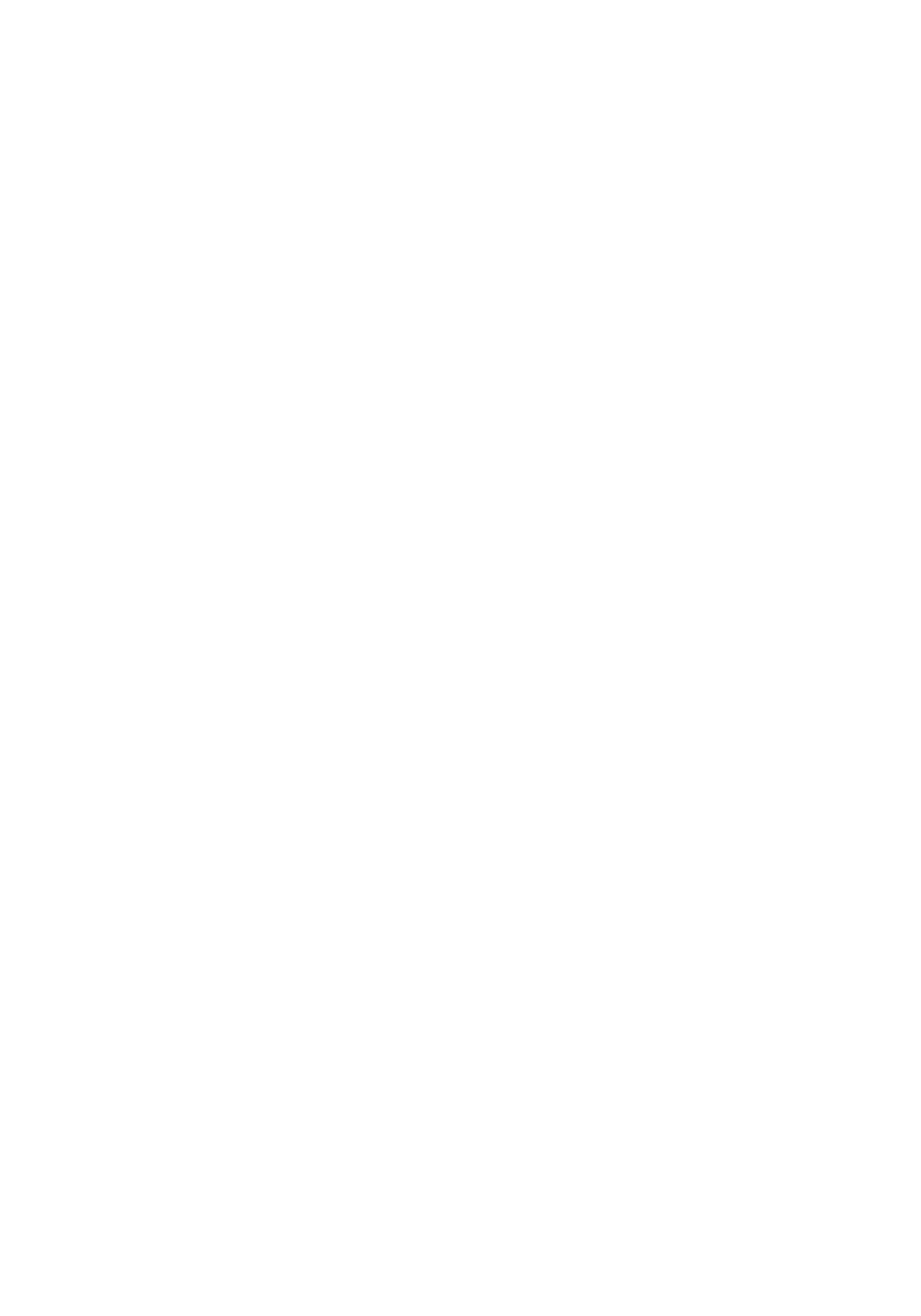We thank our sponsor, Ms. Diane M. Randon, deputy assistant chief of staff for installation management, for comments and guidance on this research. We would also like to thank our action officer, Dr. Richard Fafara. We also are grateful to Joseph Trebing and Kelly (Dorie) Hickson of Soldier and Family Readiness (DAIM-ISS), Office of the Assistant Chief of Staff for Installation Management, Installation Services, who provided invaluable help with fielding the survey emails, coordinating with other stakeholders, and connecting us with appropriate points of contact for qualitative data collection, as well as providing thoughtful feedback.

Many individuals contributed to adapting and improving the suitability of survey instruments for use in the Army, through thoughtful feedback and formal pretesting. In addition to the support of our action officers, we benefited from the involvement of Tracey Anbiya (Assistant Secretary of the Army for Installations, Energy & Environment), Jeffrey Hartless (Installation Management Command), and soldiers at Fort Meade, as well as Kayla Williams, Philip Padilla, and Lily Geyer, RAND Arroyo Center Fellows, and Pardee RAND Graduate School students. David Stebbins helped manage the constant edits to the offline version of the survey. Terry West programmed the survey.

We want to thank our contacts at Installation Management Command and at the individual installations we visited who made our data collection a success. These include (but are not limited to) Ms. Mary Staab (director of the Directorate of Plans, Training, Mobilization and Security [DPTMS]) at Fort Meade, Mr. Dale Cowan (program management analyst with the Plans, Analysis and Integration Office) at Fort Hood, Mr. Bradley Branderhorst (operations officer in DPTMS) at Fort Huachuca, and Ms. Jane Barnard (director of the Soldier and Family Assistance Center) at Fort Gordon. We also have to thank the soldiers, family members, and Family Readiness Group members who patiently answered our questions. Many service providers also patiently answered our questions and in some cases took time out of their busy days to show us their facilities and explain their perspective on how they support soldiers and what challenges soldiers and families face.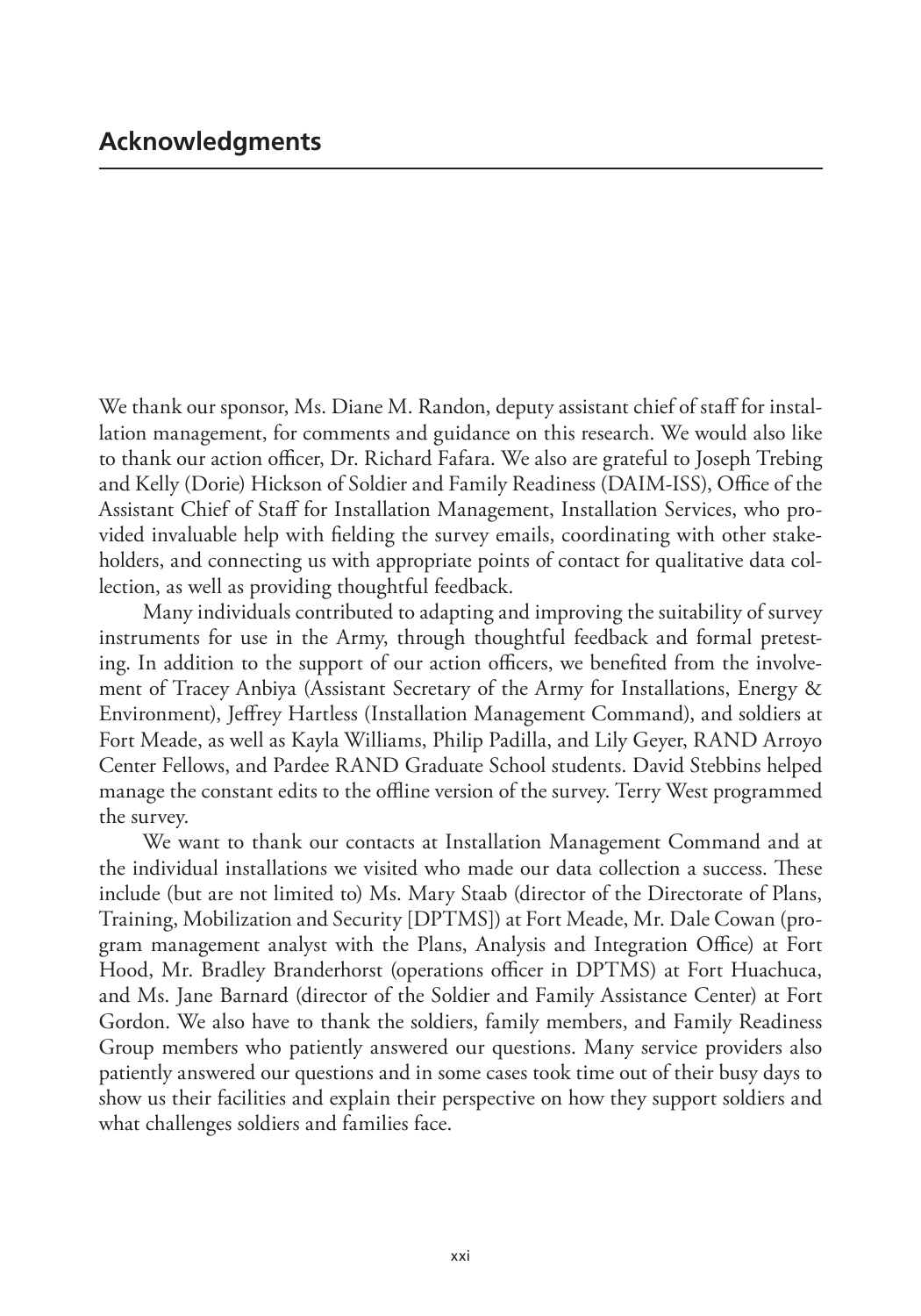Jeff Hiday and James Gazis provided assistance with the RAND portion of the outreach to potential participants. Bernie Rostker and Laura Miller gave us feedback on conceptual issues and general project mentorship. Beth Lachman also provided thoughtful feedback throughout the study, as well as supporting our qualitative data collection efforts with a particular focus on partnerships. Bonnie Ghosh-Dastidar and Robin Beckman provided statistical advice and expert consultation.

At RAND, we also thank Michael Hansen, the director of the Personnel, Training, and Health Program, for his guidance and advice, as well as Shanthi Nataraj, associate director of the Personnel, Training, and Health Program; Jerry Sollinger for his editorial help; and Martha Friese, Kat Mariska, and Lemenuel Dungey for administrative assistance. Last but certainly not least, we would like to thank our reviewers, Sarah Meadows and Mady Segal, for their thoughtful suggestions on how to improve this report.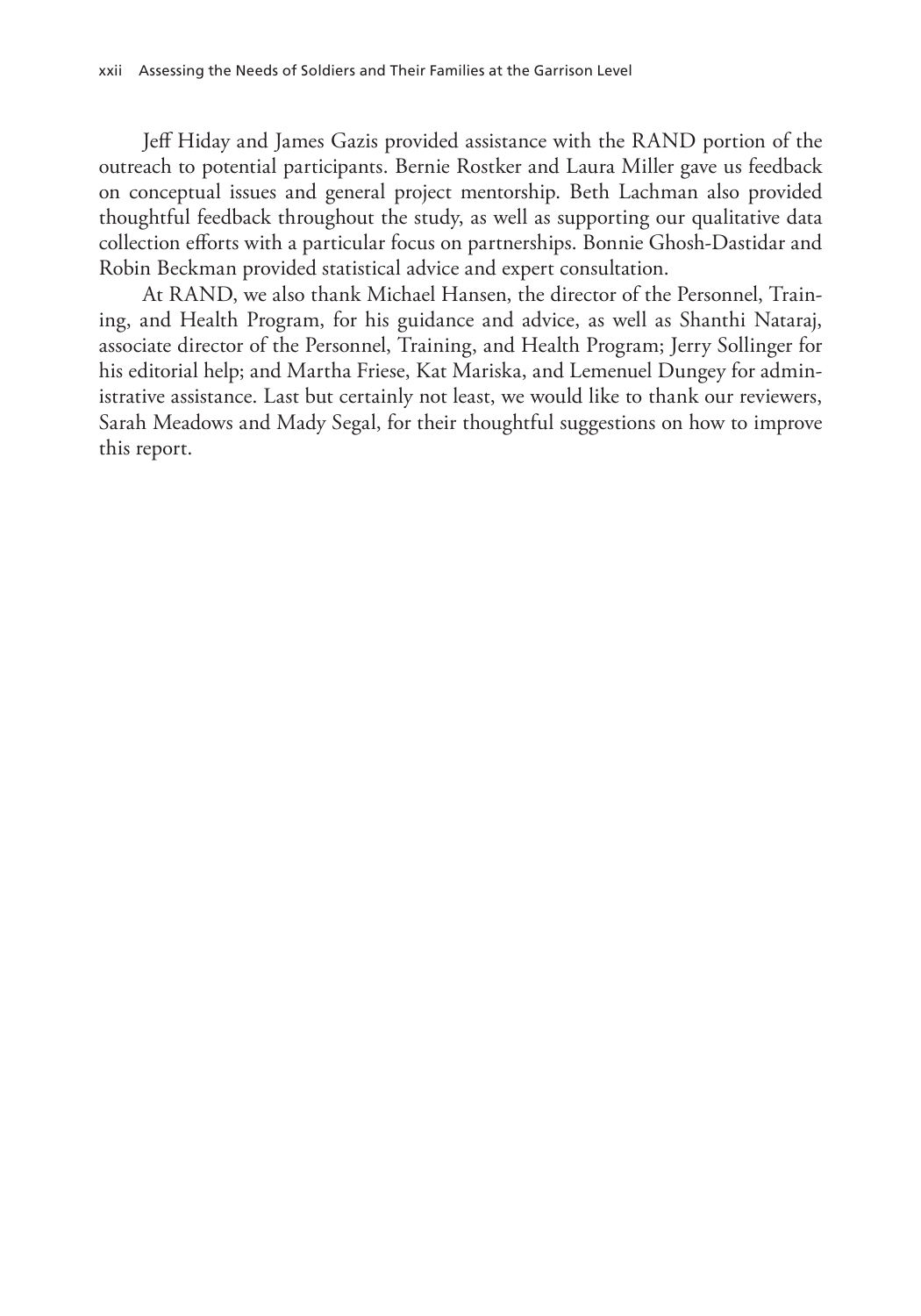| <b>ACS</b>   | <b>Army Community Service</b>      |
|--------------|------------------------------------|
| <b>AER</b>   | Army Emergency Relief              |
| <b>CDC</b>   | Child Development Center           |
| <b>CONUS</b> | continental United States          |
| <b>FAP</b>   | Family Advocacy Program            |
| <b>FRG</b>   | <b>Family Readiness Group</b>      |
| <b>MWR</b>   | Morale, Welfare, and Recreation    |
| <b>NCO</b>   | noncommissioned officer            |
| <b>OSD</b>   | Office of the Secretary of Defense |
| PT           | physical training                  |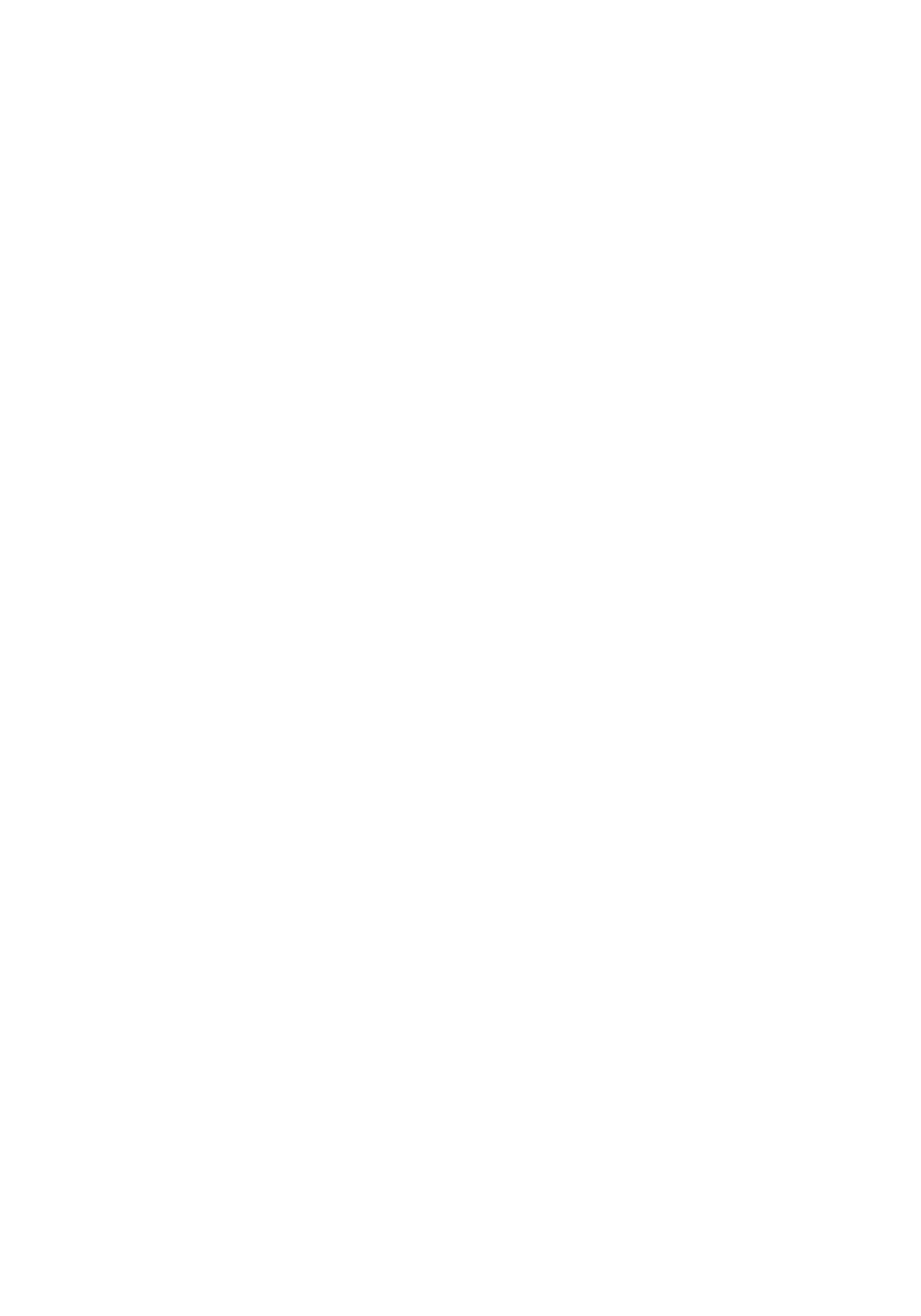#### **Background and Purpose**

U.S. military personnel and their families face a variety of stresses related to features of military life, such as frequent moves and deployments. These deployments include combat deployments around the world, which separate military members from their families and place additional stress on family members at risk. Ideally, service members are able to stay focused on the mission, but, as with all jobs, at times life gets in the way. Given the military necessity for deployable military members, these outside problems can have untoward influence on an individual's ability to deploy, and that may have a ripple effect within units, as unit resources—for example, the time and attention of noncommissioned and commissioned leaders—may be required to resolve problems. More prosaically, challenges within the personal realm may influence general wellbeing and morale and retention intentions.

The Army provides an array of quality-of-life support services for soldiers and their families and has long been interested in their well-being and quality of life (for reviews of research in this domain over time, see Segal and Harris, 1993; McClure, 1999; and Booth, Segal, and Bell, 2007); these issues are also subjects of interest at the level of the Department of Defense (see, for example, the 2004 and 2009 quadrennial quality of life reviews, Office of the Secretary of Defense [OSD], 2004; and OSD, 2009). Aside from such broad overviews and reviews of research, other work has delved more deeply into specific areas of concern such as child well-being (see, for example, Bello-Utu and DeSocio, 2015) or the quality of the health care soldiers and families receive (e.g., Jennings et al., 2005; Military Health System, 2014; Wong and Gerras, 2015). Still more specific well-being issues include sleep quality (Troxel et al., 2015) and the health of Army spouses experiencing the deployment of their partners (Mansfield et al., 2010).<sup>1</sup> Despite this wealth of research and inquiry, the Army until recently has lacked a holistic assessment of problems soldiers and families face and what types of

<sup>1</sup> For a more detailed review of the available literature on Army programs, and the problems and needs of soldiers and families, see Sims, Trail, et al., 2017.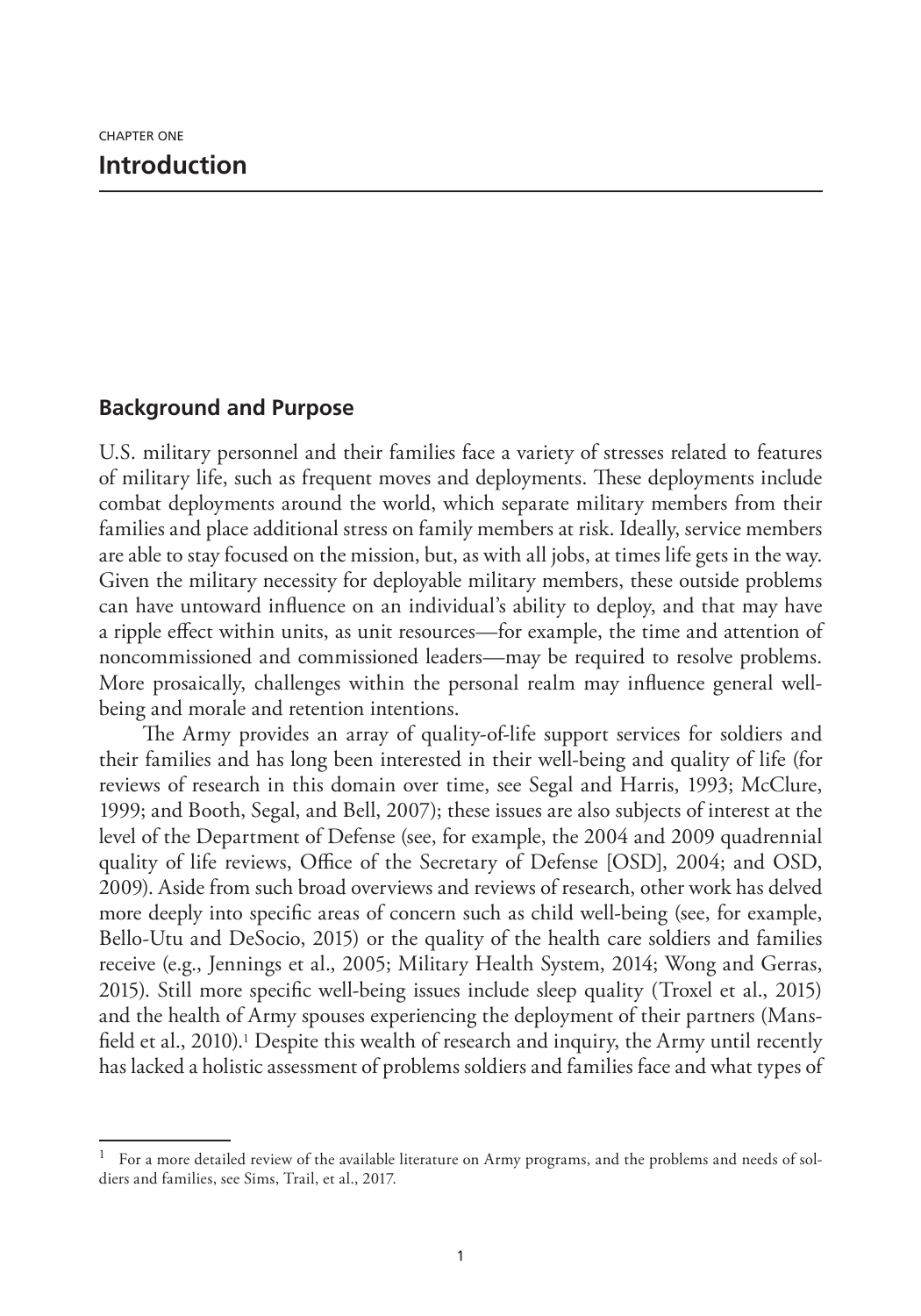assistance they perceive as needed to resolve those problems (Sims, Wong, et al., 2013; Sims, Trail, et al., 2017).

Information on these issues was collected by means of an Army-wide survey of 7,000 soldiers at 40 garrisons and was recently reported on at the aggregate Army level (Sims, Trail, et al., 2017). However, as acknowledged in that report, the types of resources available to soldiers and families to solve problems, especially resources in the civilian sector, are intrinsically local. To the extent that local influences can fuel some types of problems (e.g., the availability of childcare), and the large majority of Army resources are delivered locally, problems and their solutions occur at the garrison rather than "big Army" level. Engaging soldiers and their families at the local level provides a unique understanding of local variance in problems, needs, and resource use. Hence, while the initial high-level report helps the Army determine whether the Army resources in place and consistently offered are doing the job they are intended for (Sims, Trail, et al., 2017), a more garrison-level analysis is necessary to determine whether the overall perspective masks local patterns. This report presents that analysis. It delves more deeply into what resources soldiers and family members use and how they access them, and it provides additional insight into questions raised by the survey. The goal was to understand how problems and strategies to cope with them might vary across installations.

#### **Analytical Approach**

This study used a mixed-methods approach to examine soldier and family problems, needs, and resource use at the garrison level. One component of the research used existing survey data from soldiers only. The second component of the research relied on site visits to selected installations as the source of data about soldier and family problems and resource use. This qualitative component included focus groups with soldiers, as well as focus groups with Army spouses and focus groups and interviews with service providers.

This mixed-methods approach offers the benefits of more generalizable analysis (i.e., quantitative survey analysis), married with analysis more suited to uncovering processes and local variance (i.e., focus groups and interviews).

Our initial analysis of the survey results raised a number of questions that the current methods aim to address. These included questions surrounding the relatively high numbers of contacts sought when engaging with the resources available. Did these multiple contacts reflect an unsatisfactory trial-and-error process of help seeking, or were they the result of particularly complex problems? In addition, the focus group methodology provided an opportunity to engage with Army spouses directly to explore their problems and use of resources, particularly the use of Family Readiness Groups (FRGs). A final benefit of the qualitative component of this research was that engaging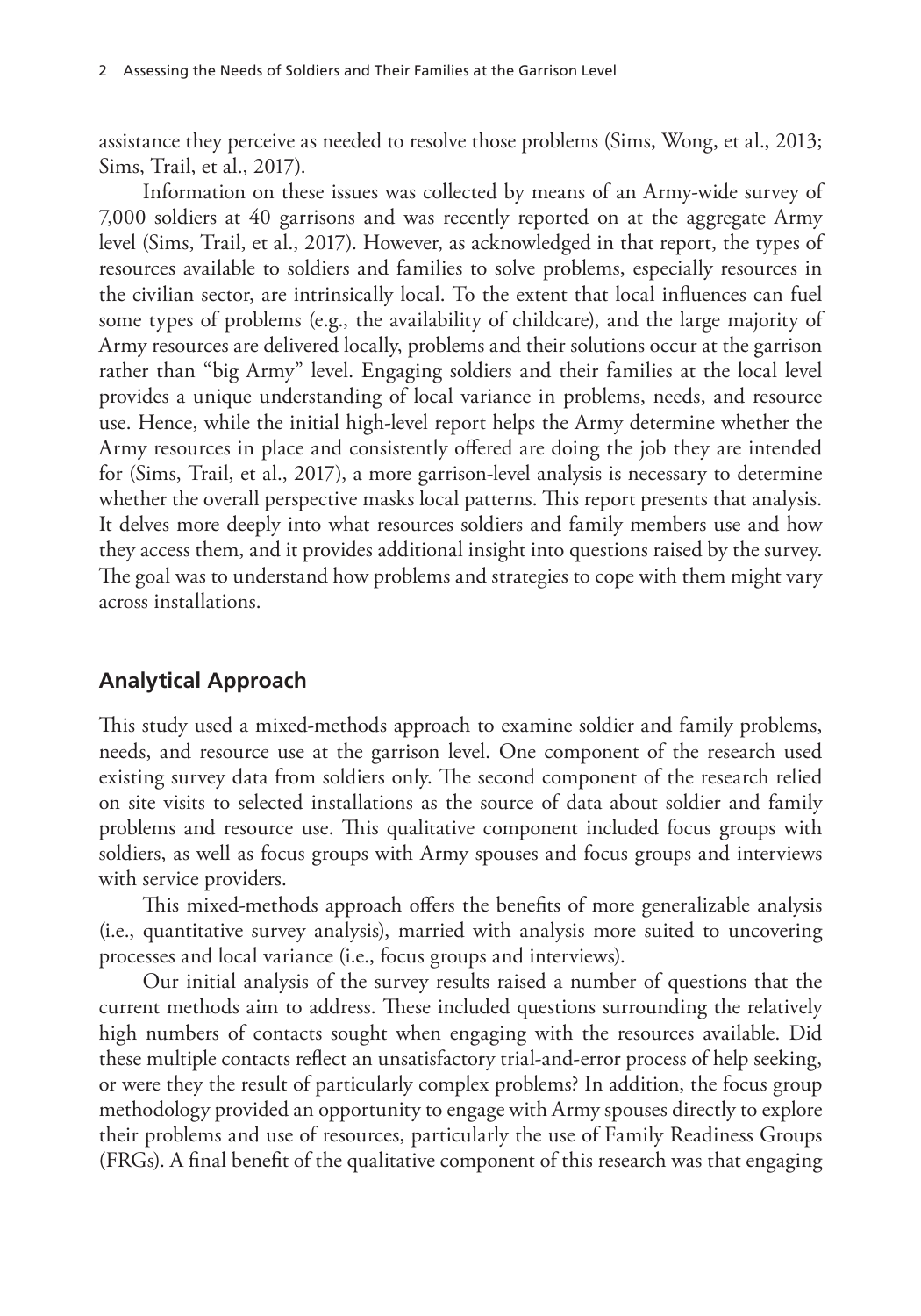with local-level resource providers offered an opportunity to identify location-specific best practices.

### **How to Use This Report**

Areas where there are differences across garrisons suggest that the local context plays a role in the challenges soldiers and their families face. Differences among garrisons might suggest that a local solution is needed or that the local context, including initiatives by leaders, may help soldiers and their families successfully address the challenges they face. The comprehensive and systematic approach taken by the survey enables leaders to make decisions about garrison needs and priorities based on empirical data describing the Army population. However, the survey information does not provide a fully contextualized explanation for garrison-related differences or suggest garrisonspecific solutions, and, while our focus groups generated some explanations for challenges and some local best practices, they did not comprehensively explore all options. What this work does provide is information that enables service providers and garrison leadership to understand where they are doing well in relation to other surveyed garrisons. It also highlights where their communities still report experiencing challenges in addressing their most pressing problems effectively and where additional effort might be warranted.

# **How This Report Is Organized**

This report has four chapters. Chapter Two describes our mixed-methods approach. It discusses the survey and the protocols for the site visit. It also discusses the caveats and limitations of our approach. Chapter Three presents the results of our analysis of the survey data gathered. It describes the number of issues we found by location and which were the most frequently cited problems. It also provides the results of our analysis of the focus groups, identifying the main problem domains and what was perceived as needed to deal with those problems. It also describes what resources were used and what the gateways were for those resources. The final chapter contains our recommendations. The Appendix contains our focus group protocol.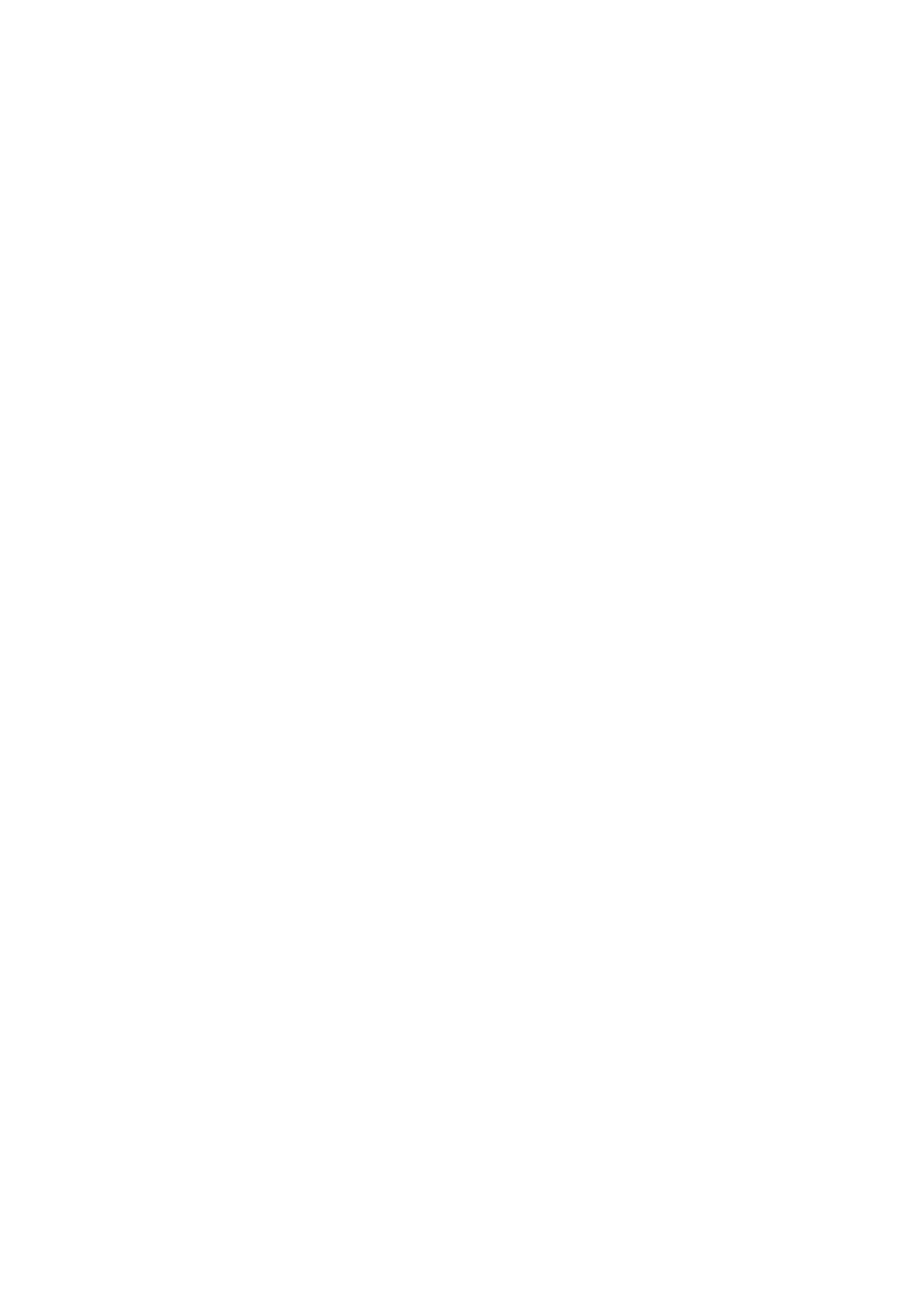This chapter provides detail on the methodology for the soldier needs survey and the site visits that we used in our mixed-methods approach. We provide a brief description of our survey approach. Interested readers can find a more detailed presentation of the survey-related sampling, weighting, and analysis in Sims, Trail, et al. (2017). As the site visits and qualitative methodology are unique to this report, we cover them in more detail here.

# **Overview of Survey Methodology**

#### **Survey Instrument**

This section offers an overview of the survey instrument; interested readers should refer to Sims, Trail, et al. (2017) for more information. Adapted from earlier work (Miller et al., 2011), the survey essentially parallels the coping process for dealing with problems: respondents are asked about problems they have faced, needs for help stemming from these problems, resources they have contacted for help, and the quality of their experience using resources. The diagram that follows illustrates this question flow:

Problems  $\rightarrow$  Needs  $\rightarrow$  Use of resources  $\rightarrow$  Outcomes

#### *Problems*

Respondents received a list of nine problem domains, each with between 5 and 13 specific issues that they could indicate they had experienced in the past year. The problem domains (with examples of specific issues) appear here. The diversity of the problem areas presented in the survey is intended to reflect the wide range of challenges that arise for soldiers and their families.

- **Military Practices and Culture** (e.g., problems adjusting to military language, organization, culture; lack of guidance or sponsorship)
- **Work-Life Balance** (e.g., finding time for sleep, a healthy diet, and physical exercise; finding time for education; nearby and affordable options for stress relief and family time)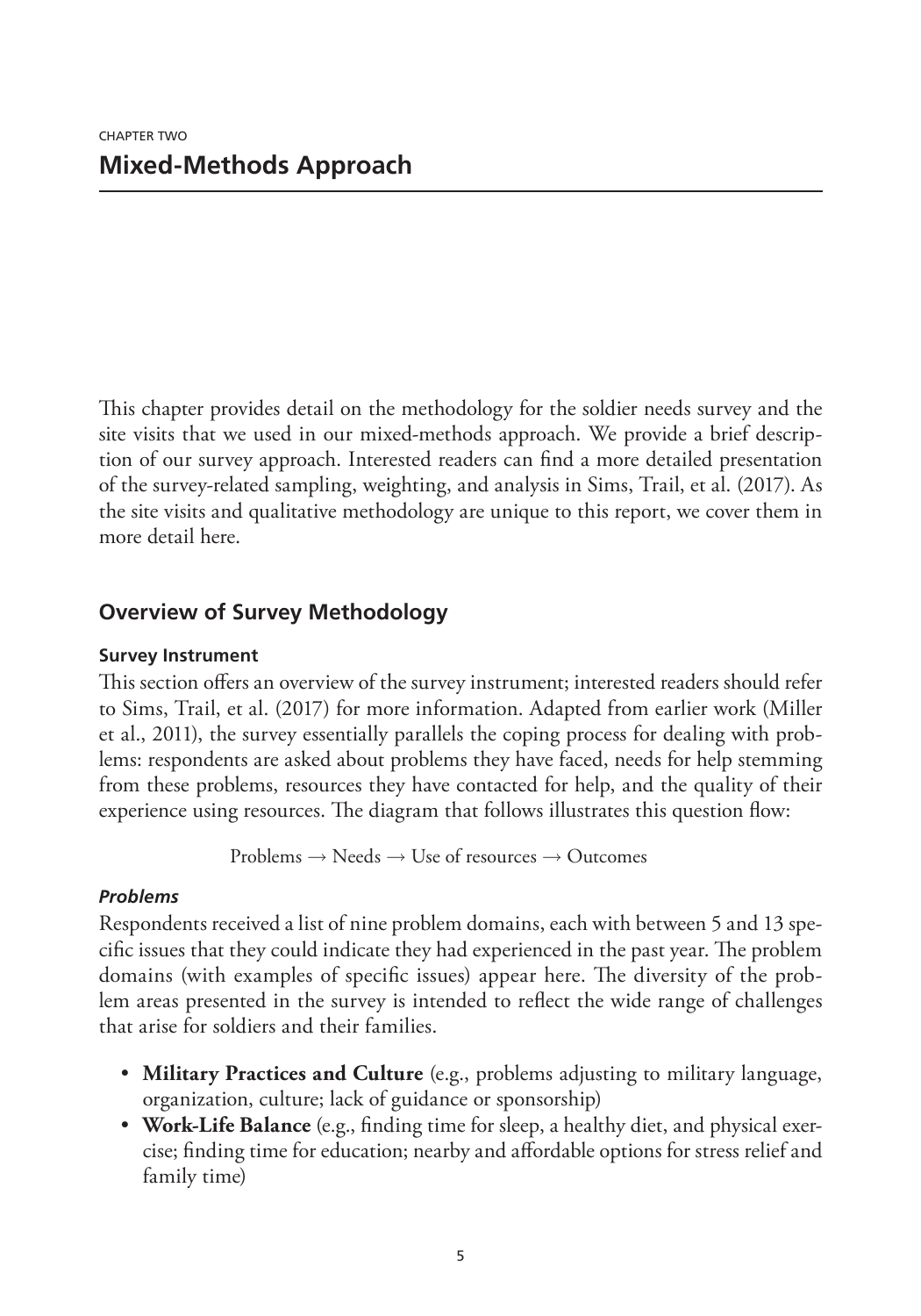- **Household Management** (e.g., finding suitable housing, time management)
- **Financial or Legal Problems** (e.g., trouble paying debt or bills, child custody/ family legal problems)
- **Health Care System** (e.g., getting access to military health care, understanding military health benefits)
- **Relationship Problems** (e.g., problems communicating/expressing feelings, trouble starting a relationship)
- **Child Well-Being** (e.g., childcare problems, child emotional/behavior problems)
- **Soldier's Own Well-Being** (e.g., feeling stressed, overwhelmed, or tired; dealing with mood changes, including anxiety and depression)
- **Spouse's Well-Being** (e.g., feeling stressed, overwhelmed, or tired; dealing with mood changes, including anxiety and depression)
- **Other Problems** (write in responses).

If respondents listed more than two issues overall, they were asked to choose the two "most significant problems" they faced in the past twelve months. All additional questions on the survey were asked about these "top two" problems. Note that the holistic approach taken in this study overall, with its broad range of problem domains, allows potential interrelatedness of problems to be more visible. Other surveys (in particular), which only ask about one or two of the problem domains, do not offer perspectives on the scope of potential interrelatedness.

#### *Needs*

For each respondent's top-two problems, he or she was asked to indicate what types of help, if any, were needed to deal with the specific problems in that domain. The list of types of help was the same for all problem domains and included the following options:

- General information: for example, about rules or policies, or about what is available and how to access it
- Specific information: for example, about training or deployment schedules or how spouses can reach deployed troops
- An advocate: someone to try to get help for you
- Advice or education: people with experience to recommend the best solution for someone in your situation
- Emotional or social support
- Professional counseling
- A helping hand: loans, donations, or services to help out with some of your responsibilities
- Activities: for fitness, recreation, stress relief, or family bonding
- Other needs that do not fit into the categories above (please specify).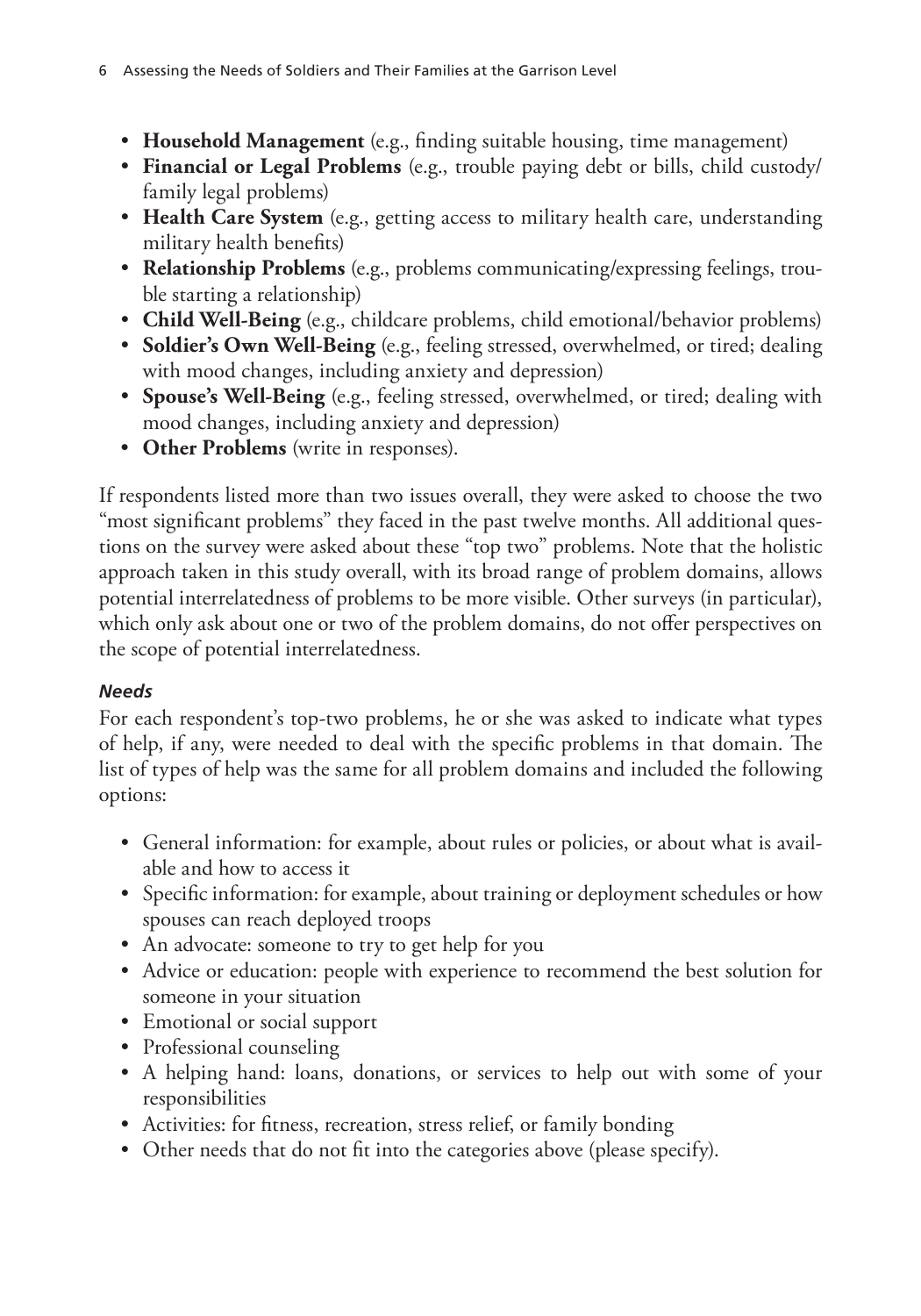If respondents listed more than two types of help needed for any problem, they were asked to choose the top two types of needs for the problem. The goal of this approach was to generate a sense of whether the types of help typically offered reflected the types of help typically desired, independent of specific resources for assistance.

## *Use of Resources*

For each of the respondents' needs, we asked them to indicate which resources, if any, they had "used or tried to use to meet [the] need." The list of resources was the same for all problem domains and needs, and it included the following options for Army and nonmilitary contacts:

# *Army Contacts*

- Army FRG
- Unit members not in the chain of command
- Installation Morale, Welfare, and Recreation (MWR) (for example, recreation or sports services such as intramural sports, libraries, or post gymnasium)
- Army Community Service (ACS) (for example, financial services, relocation assistance, and family services)
- Child and Youth Services (for example, on-post childcare or youth sports)
- Army OneSource, post homepage, or other military Internet resources or social media (such as Twitter or Facebook)
- Chain of command (squad leaders, noncommissioned officers [NCOs] or officers, rear detachment commanders, Sexual Harassment/Assault Response and Prevention advocates, or designated points of contact for family issues)
- Chaplain or members of military religious or spiritual group
- Counselor or doctor provided by the military
- Relief or aid society (Army Emergency Relief [AER])
- Other military contacts (please specify).

# *Nonmilitary Contacts*

- Government or community resources for family services (for example, Temporary Assistance for Needy Families, Special Supplemental Nutrition Program for Women, Infants, and Children, public library, Head Start, or community center)
- Private clubs, organizations, or recreation or fitness centers
- Private, off-post childcare
- Religious or spiritual group or leader
- Private doctor or counselor
- Internet resources (such as WebMD, Google, Craigslist, Wikipedia, Yahoo!, Twitter, or Facebook)
- Personal networks (friends or family)
- Other nonmilitary contacts (please specify).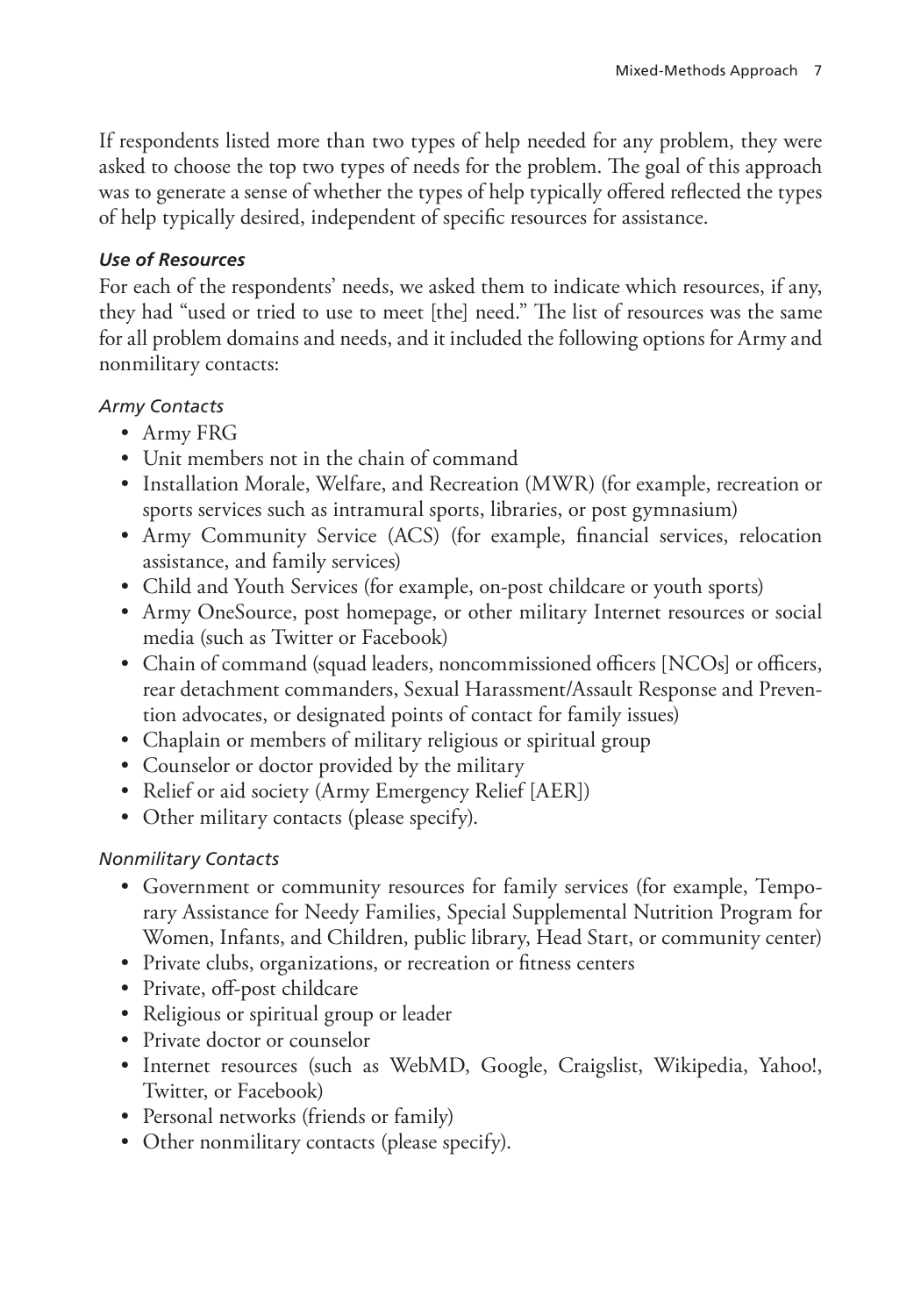For each resource a participant indicated that they contacted, they were asked to rate "how well each of these contacts you made helped to meet your needs" for each of their top-two problems. Ratings were made on a scale from 1 = "not at all" to  $5 =$  "very well."

Participants who had used resources were also provided with a list of all the Army resources listed here and asked to rate "what impact, if any, might there be if you were no longer able to access the following resources to help you address any problems you or your family might face." Response options were "Little to no impact on me or my family"; "Some impact on me or my family"; "Serious impact on me or my family"; or "I don't know whether there would be any impact."

#### **Survey Sampling and Procedure**

A detailed description of the sampling plan is provided by Sims, Trail, et al. (2017), but in brief, the goal was to obtain responses from a representative sample of active component Army soldiers stationed within the continental United States (CONUS) at Army-led garrisons. We wanted to obtain enough participants to enable statistically acceptable comparisons between subpopulations (e.g., paygrade groups, family status). We used a stratified sample design to draw a representative sample of soldiers, using two levels of stratification. The first level was defined by installation characteristics developed for Installation Management Command called "workforce category," which took into account whether it was a full-service garrison, the population size, and the number of multimission criteria met (U.S. Department of the Army, 2010), as well as other issues (see the 2012 Army MWR Services survey for greater detail; ICF International, 2012a; ICF International, 2012b). The second level of stratification was defined by soldier characteristics and included paygrade (Junior Enlisted: E1–E4; Noncommissioned Officers: E5–E9; Junior Officers: O1–O3; and Senior Officers: O4–O8) and family status (single, married with no children, married with children). Note that our sample pull did not include students or trainees, although we did otherwise oversample junior personnel. Our purpose in excluding these personnel was to make sure we focused on soldiers who had had some time with the freedom to manage their own challenges, rather than soldiers whose primary experience of the Army was in a very structured and time-regimented training environment.

The survey was administered online and was completely anonymous. The survey instrument was available on a nonmilitary website maintained by RAND, and sampled soldiers were sent an initial email and several reminder emails containing a link to the survey. The main sample of 34,250 soldiers received the initial email introducing the project and inviting participation in the survey in late September 2014. The second, supplemental sample of 29,565 soldiers was drawn in early December 2014 and invited to take the survey in December 2014 and early January 2015 (see Sims, Trail, et al., 2017, for additional details about the survey procedure).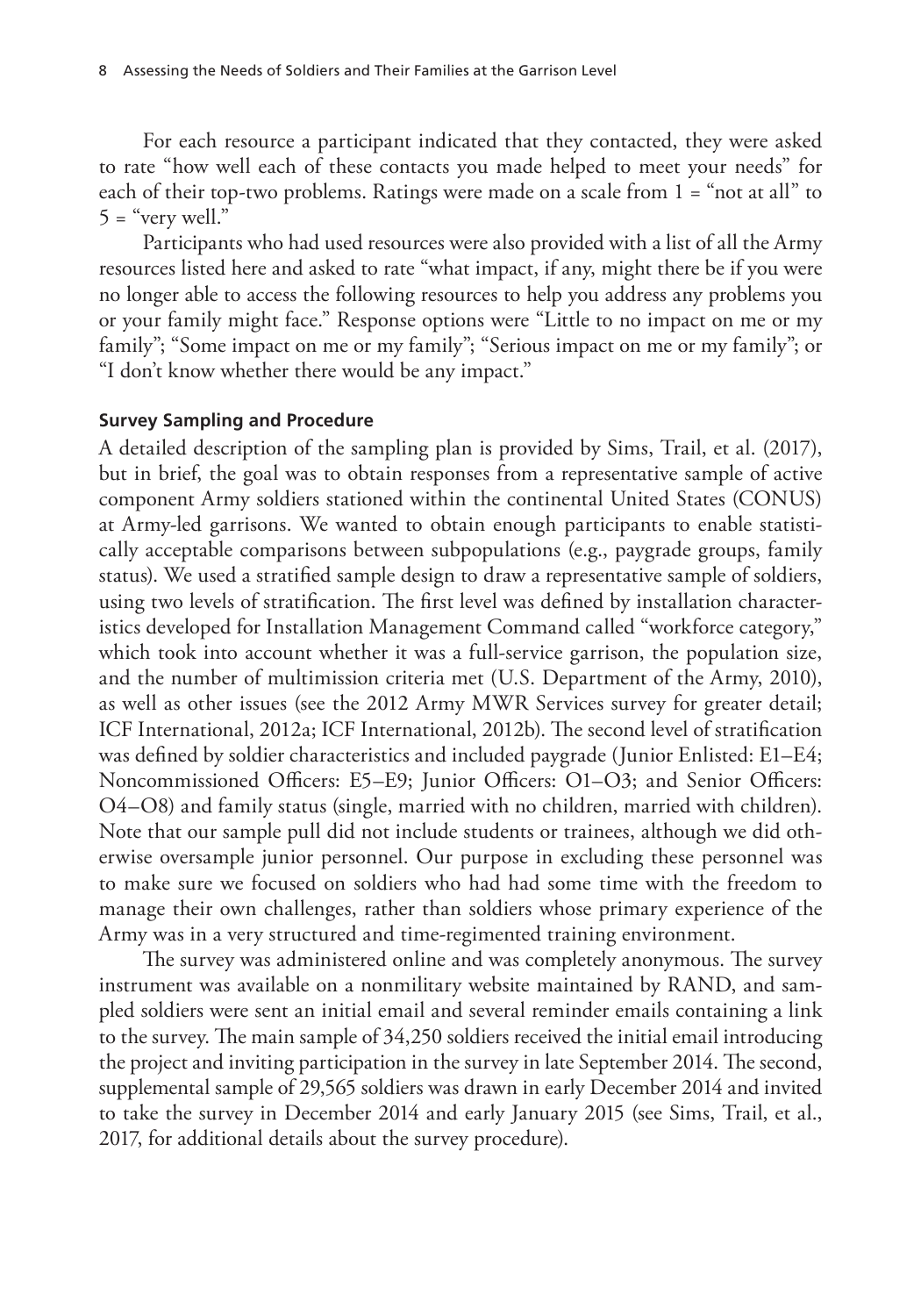#### **Response Rate and Weighting**

Just over 7,000 soldiers completed the survey  $(N = 7,092)$ , for a response rate of 12 percent (see Sims, Trail, et al., 2017, for more information about the response rate). To ensure that the results presented in this report are representative of the demographics of the Army population, we weighted the data using poststratification weighting methods.

#### **Data Analytic Approach**

For the present analysis, we examined the number of responses from each garrison represented in the sample and selected the garrisons that had at least 200 unweighted survey responses for further analysis (see Table 2.1 for a list of selected garrisons and number of survey respondents). Garrisons with fewer than 200 responses were not selected because of the loss of statistical power and precision associated with low sample sizes. We set the cutoff at 200 because the nature of the survey—in which respondents select two problem domains, select their needs for those problem domains, and indicate which resources they used to address those needs—divides respondents into

| Garrison           | <b>Number of Survey Respondents</b> |
|--------------------|-------------------------------------|
| Fort Bragg         | 246                                 |
| Fort Campbell      | 239                                 |
| <b>Fort Eustis</b> | 466                                 |
| Fort Gordon        | 447                                 |
| Fort Hood          | 241                                 |
| Fort Huachuca      | 202                                 |
| Fort Jackson       | 347                                 |
| <b>Fort Knox</b>   | 254                                 |
| Fort Leavenworth   | 658                                 |
| <b>Fort Meade</b>  | 264                                 |
| Fort Polk          | 231                                 |
| Fort Rucker        | 394                                 |
| Fort Sill          | 563                                 |
| <b>Total</b>       | 4,552                               |

**Table 2.1 Garrisons Selected for Analysis and Number of Survey Respondents**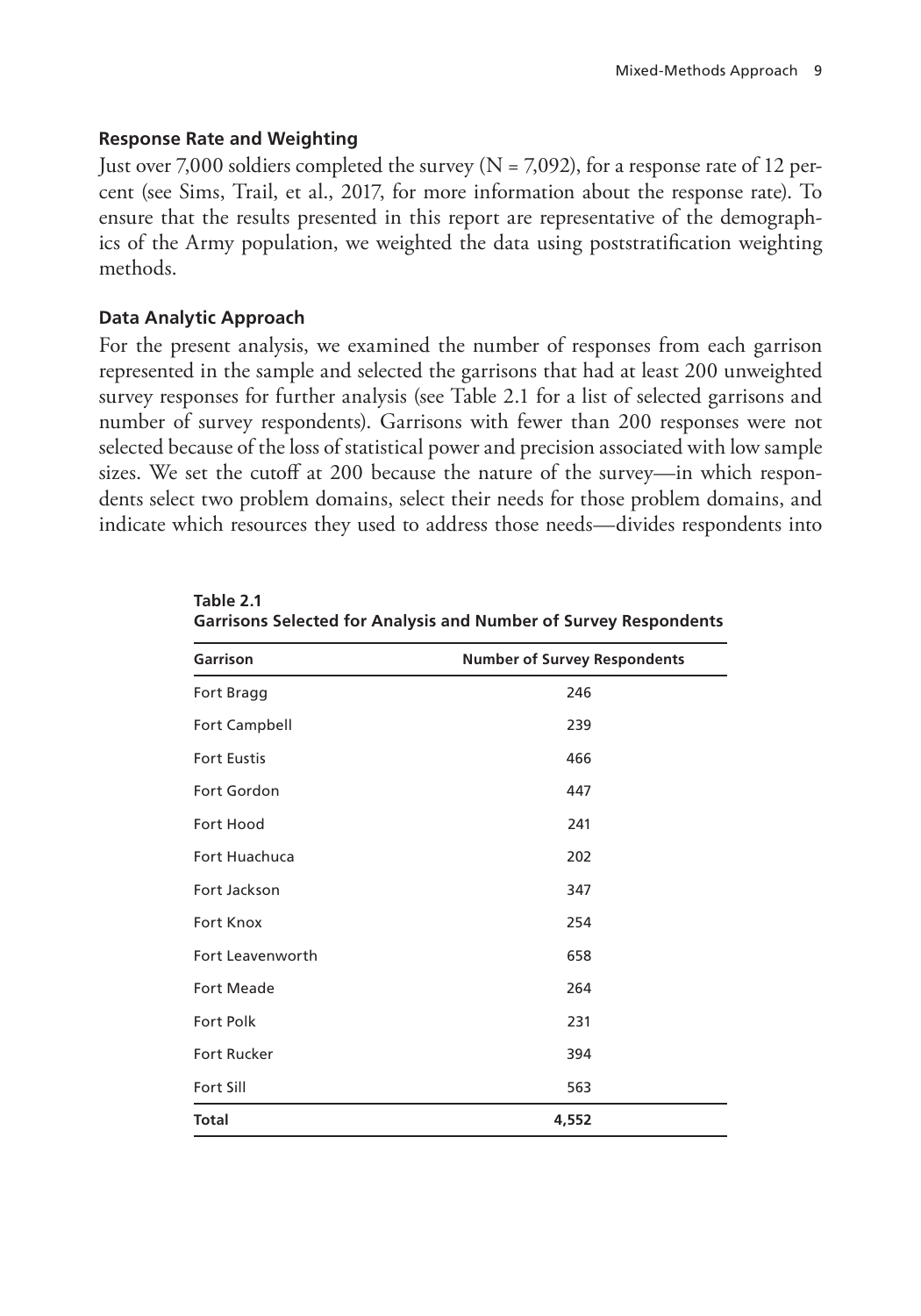smaller and smaller subgroups (e.g., those who had problems with their own well-being versus those who did not; those who contacted a chaplain for help versus those who did not). A respondent size of 200 was estimated to be the minimum number to provide for a variety of garrisons for analysis (13 in total) while maintaining enough respondents to allow for statistical analysis. Although we selected garrisons for further study based on numbers of unweighted respondents to ensure we had enough individuals underlying our analyses to be able to draw more definitive conclusions, we present weighted analyses in this report.

To analyze the survey results by garrison, we reasoned that conducting comparisons between each garrison and all others would require so many statistical tests that the chances of finding a significant difference by chance would be very likely. However, adjusting for the probability of finding a significant result by chance alone (e.g., through a Bonferroni correction) would not be statistically efficient because it would be overly conservative. Another possibility we considered was choosing a reference garrison and making all comparisons to this reference (e.g., comparing all selected garrisons to Fort Hood). We decided against this method for two reasons: (1) there is no clear reference garrison for the Army as a whole regarding issues of problems and needs; and (2) choosing a garrison that fell in the middle of the distribution of scores would require changing the reference garrison for every analysis, which would make the results difficult to interpret.

Thus, we chose to compare all selected garrisons to the *overall average* of all garrisons in the larger sample (i.e., including those with too few unweighted respondents to be selected for more in-depth study). This method required only one omnibus test of a garrison effect (i.e., overall, did garrisons significantly differ from the average), and 13 follow-up comparisons for each significant omnibus effect (i.e., each selected garrison to the overall mean). This method also provided a consistent standard by which each garrison could be judged: the average score across CONUS Army garrisons. However, we would still potentially be conducting a large number of follow-up tests (13 for each significant omnibus garrison effect). Thus, as in Sims, Trail, et al. (2017), to protect against type 1 errors<sup>1</sup> we set the criteria for significance of the omnibus garrison test at alpha equals .05, and the criteria for significance for follow-up comparisons at alpha equals .01.

We analyzed the data by constructing multiple regression models comparing each sampled garrison to the overall average of respondents at all garrisons, including those not selected for comparison. Continuous measures were analyzed using multivariate linear regression models, and binary measures were analyzed using multivariate logistic regression models. Since the analysis of the overall survey results revealed differences

 $1$  A type 1 error is a statistical test that is found to be significant by chance alone, a possibility when many statistical tests are performed using the same data. We minimized this possibility both by minimizing the number of tests and by using more stringent criteria for significance.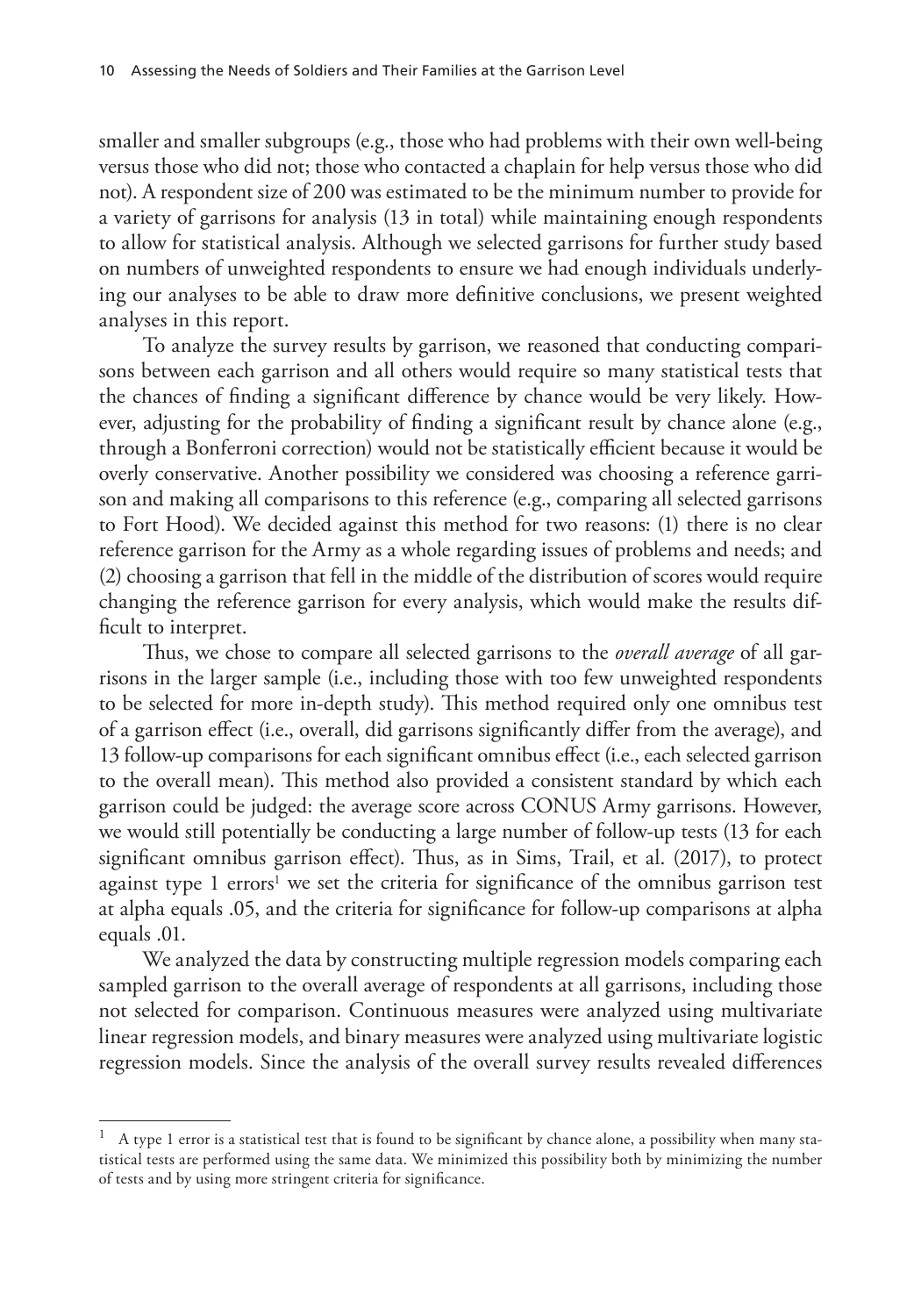by rank and family status, we included these variables as covariates in the current models (see Sims, Trail, et al., 2017, for a full reporting of rank and family status differences in the survey results).

## **Site Visit Methodology**

We selected garrisons for site visits from the subset of garrisons that had more than 200 unweighted survey responses (Table 2.1). Garrisons were chosen based on the number and type of problems, needs, and resources used at each garrison, and the percentage of soldiers at the garrison with unmet needs.2 That is, we based our selection largely on responses to the survey rather than on other observable garrison characteristics, although we did purposefully include a range of rural and urban locations, as this was thought to affect availability of non-Army resources. Based on these selection criteria, the four garrisons selected for site visits represented four "profiles" on the survey:

- 1. Typical profile—few differences from average scores on survey variables (Fort Gordon, Georgia)
- 2. High problems in some areas and high unmet need (Fort Hood, Texas)
- 3. Relatively low problems, low unmet needs (Fort Huachuca, Arizona)
- 4. High problems in some areas with high resource use (Fort Meade, Maryland).

As already described, these installations were chosen based on survey responses, and they are notable in several ways in comparison to other Army garrisons. Fort Gordon is home to the U.S. Army Cyber Center of Excellence and also serves as a training location for technical communications skills. It is located next to the small city of Augusta, Georgia. Fort Hood is the largest active-duty armored post in the United States, and it has a large permanent soldier population. Given this large soldier population and Fort Hood's status as home of III Corps, of the four installations we visited, Fort Hood was the one whose soldiers were most likely to deploy. It is located in central Texas near the small town of Killeen, and about an hour and a half away from the state capital of Austin. Fort Huachuca is home of the U.S. Army Intelligence Center and School, and it is located in a relatively rural location, next to the town of Sierra Vista, Arizona, close to the Mexican border, and more than an hour away from Tucson. Fort Meade has a relatively small Army population for the size of the installation and a large National Security Administration campus. It is located in a large urban area, the National Capitol Region between Baltimore and Washington, D.C., and is near Walter Reed National Military Medical Center, as well as other military

<sup>&</sup>lt;sup>2</sup> "Unmet needs" does not mean an absence of problems, or needs. Rather, we defined someone as having unmet needs if all resources used in attempting to address a given problem and need were rated as meeting the need less than "well."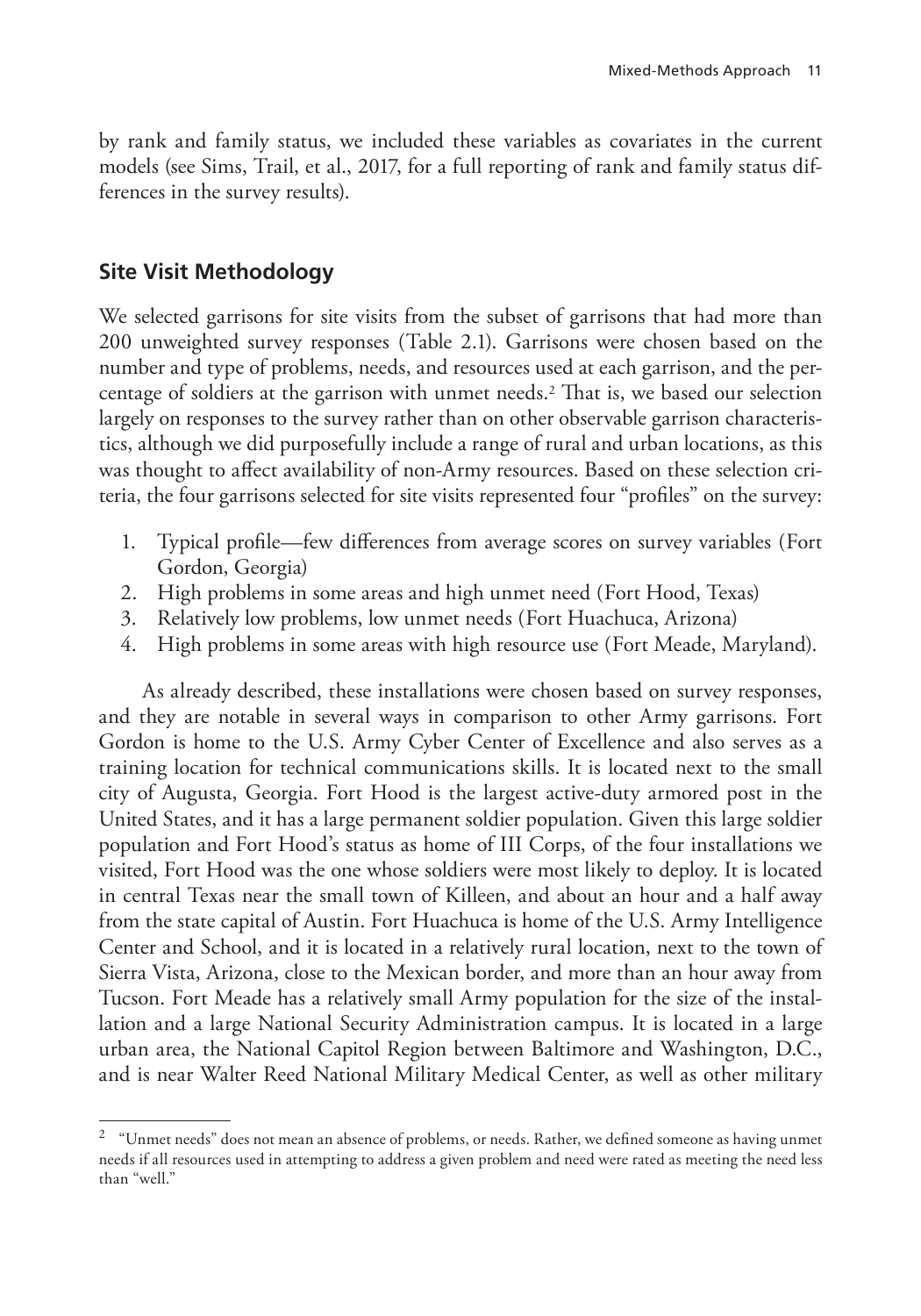medicine resources. The missions and duties of soldiers stationed at Forts Gordon, Huachuca, and Meade make gaining and retaining appropriate security clearances of paramount importance for soldiers. At the time of our interviews, Forts Gordon and Meade were the only Army installations growing. None of these installations could be said to be reflective of the Army average, if there is such a thing; all were unique in some way. However, the focus groups and interviews conducted at these locations served to bring further depth and color to the survey analyses.

All four installations had soldiers and families experiencing challenges in their Army lives, and each provided a variety of services and programs to assist them to meet those challenges. These included ACS, which brings together under one umbrella a variety of resources ranging from financial counseling to guidance on caring for infants; medical services, ranging from relatively small clinics to hospitals; barracks and family lodging and assistance; and uniformed chaplain resources to provide confidential spiritual guidance. The communities surrounding the installations provided various resources as well, including military and, in some cases, civilian medical care to which soldiers might be referred, as well as recreation and leisure resources including Texas hill country natural reserves for hiking and outdoor activities and other entertainment options, and businesses that are eager to include soldiers and their families in their customer base.3 Collecting qualitative data gave us a chance to examine how some of the unique circumstances of installations, as well as commonalities of Army life, affect our findings.

RAND research teams visited selected installations between April and June 2016. During site visits, we conducted focus groups with soldiers (across rank groups), spouses, and service providers.4 When key service providers could not attend a focus group, we conducted individual interviews with them. Further description of the focus group protocol appears in the next section; interviews with service providers followed the same protocol as the service provider focus groups. Participant characteristics at each location are shown in Table 2.2. The total number of people in the focus groups and interviews was 320.

#### **Description of Focus Group Protocol**

Given our desire to incorporate the perspective of junior soldiers in particular, we went through Army channels to make sure that participants had permission from their commanders to attend the sessions. Thus, we worked with a local point of contact, who in turn worked with the post units to identify soldiers and service providers who could be

 $3$  Readers interested in additional work regarding installations and their surrounding communities may wish to consult Meadows et al., 2013; Meadows, Miller, and Miles, 2014; and Lachman, Resetar, and Camm, 2016.

<sup>&</sup>lt;sup>4</sup> Although the initial survey had been administered only to soldiers, the RAND team expanded its scope for the in-person discussions and designed focus groups to include a broad set of stakeholders at each of the four installations (e.g., service providers and spouses).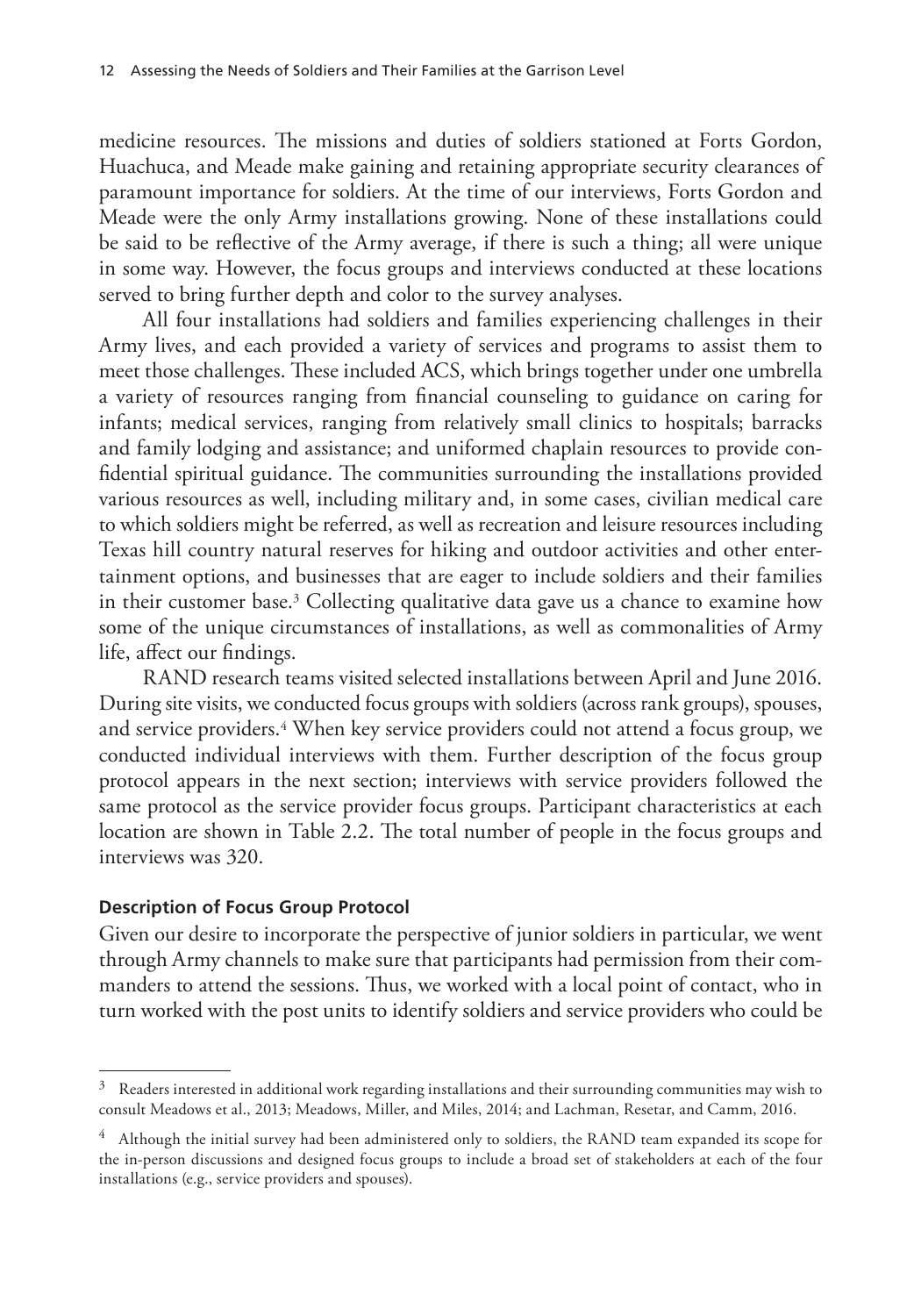#### **Table 2.2 Interviews and Focus Groups**

|                                                                                | <b>Installations</b> |                 |                |                |              |  |  |  |
|--------------------------------------------------------------------------------|----------------------|-----------------|----------------|----------------|--------------|--|--|--|
|                                                                                | <b>Meade</b>         | Hood            | Huachuca       | Gordon         | <b>Total</b> |  |  |  |
| <b>Interviews</b>                                                              | 1                    | $\mathbf{1}$    | 3              | 4              | 9            |  |  |  |
| <b>Focus groups</b>                                                            | 13                   | 12              | 12             | 12             | 49           |  |  |  |
| Focus groups with soldiers                                                     | 9                    | $\overline{7}$  | 8              | 8              | 32           |  |  |  |
| Focus groups with spouses and<br><b>FRGs</b>                                   | 2                    | 3               | $\overline{2}$ | $\overline{2}$ | 9            |  |  |  |
| Focus groups with service<br>providers                                         | 2                    | $\overline{2}$  | $\overline{2}$ | $\overline{2}$ | 8            |  |  |  |
| Junior and midlevel soldiers<br>$(E1-E5)$                                      | $\overline{2}$       | 14 <sup>a</sup> | 16             | 19             | 51           |  |  |  |
| $NCOs$ (E6-E9)                                                                 | 15                   | 15              | 22             | 18             | 70           |  |  |  |
| Officers (incl. both 01-03 and<br>04-05, company- and field-grade<br>officers) | 21                   | 19              | 37             | 26             | 103          |  |  |  |
| Soldier participants in focus<br>groups                                        | 38                   | 48              | 75             | 63             | 224          |  |  |  |
| By Family Status <sup>b</sup>                                                  |                      |                 |                |                |              |  |  |  |
| Single                                                                         | 22                   | 20              | 44             | 33             | 119          |  |  |  |
| With spouse or partner                                                         | 16                   | 28              | 31             | 30             | 105          |  |  |  |
| No kids                                                                        | 22                   | 26              | 59             | 44             | 151          |  |  |  |
| With kids                                                                      | 16                   | 22              | 16             | 19             | 73           |  |  |  |
| <b>By Affiliation</b>                                                          |                      |                 |                |                |              |  |  |  |
| Spouse participants in focus<br>groups                                         | 9                    | 3               | 9              | 9              | 30           |  |  |  |
| Service provider participants in<br>focus groups                               | 17                   | 12              | 16             | 21             | 66           |  |  |  |

NOTES: <sup>a</sup>This number (14) reflects the total number of soldiers participating in Fort Hood Focus Group 1 ("Single Soldiers from Various Units") and Focus Group 2 ("Married Soldiers from Various Units"). All 14 of these open-paygrade focus group participants have been counted as "junior soldiers," though some are likely to have come from other paygrades. As such, these figures should be viewed as approximations.

bDue to logistical challenges (e.g., participants arriving late) and the potential that participants were reluctant to disclose this information in a group setting and at the outset of the focus group, the total number of soldiers with a spouse or partner and/or child is likely to be higher than what is shown in the table.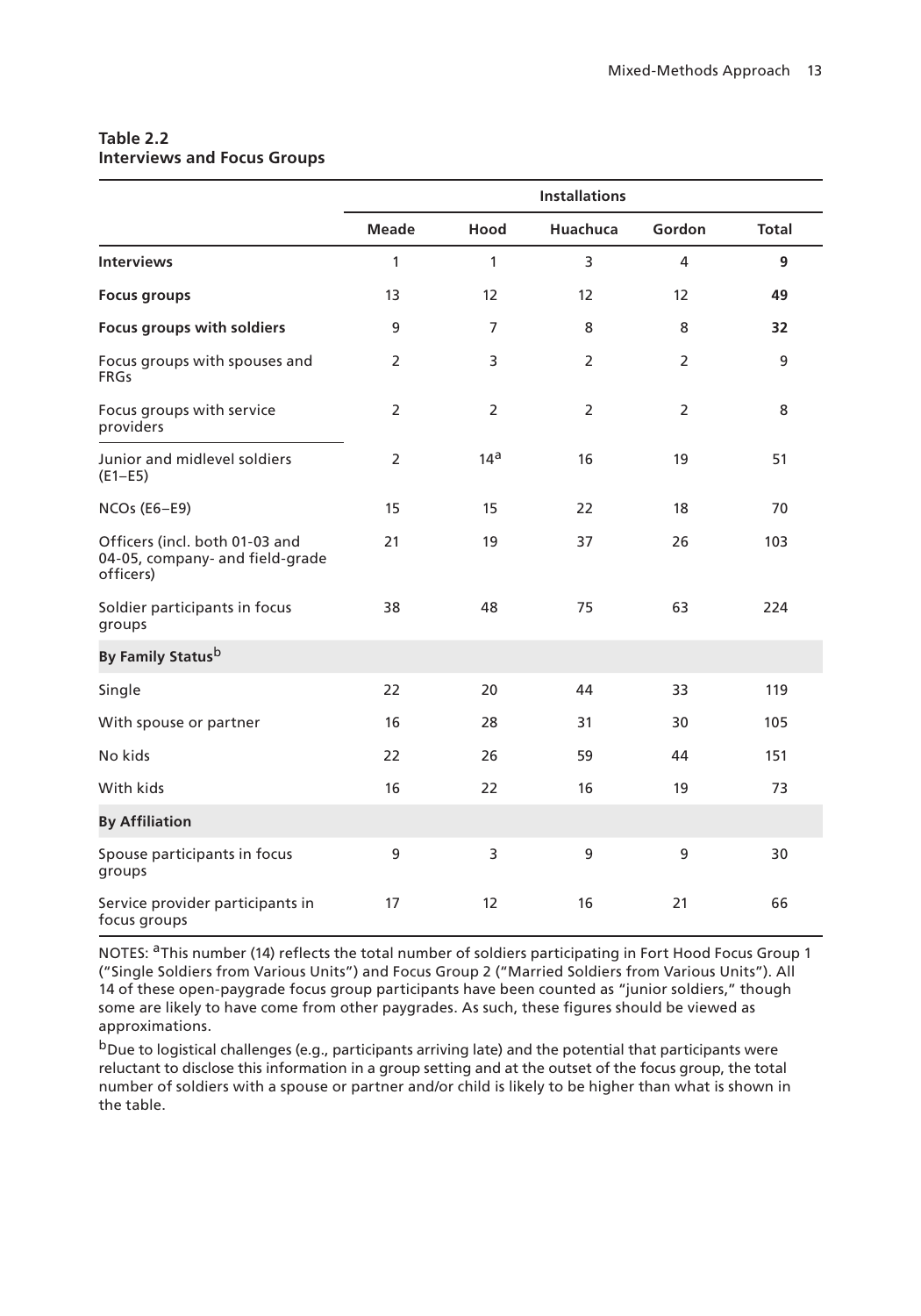made available for focus groups. We asked for these soldiers to be separated in terms of paygrade groups and to be diverse with respect to family status but otherwise representative of the unit.<sup>5</sup> We recruited fewer junior soldiers than we anticipated (especially at Fort Meade), so focus group results for junior soldiers should be interpreted with caution. Service providers were generally divided into two groups, one group made up of mental and behavioral health-related providers (including chaplains), and another, more general group that included providers for child services, morale, recreation, and leisure, as well as ACS. When working with our local points of contact, we requested that they recruit participants who were diverse with regard to the characteristics of interest in our study (e.g., family status). However, we did not control participant recruitment, so it is reasonable to characterize participants as a convenience sample, particularly the spouses.

At the start of each focus group, we introduced members of the research team and briefly described the project's focus and the goal of our site visit. We asked soldiers if they were interested in participating and gained their informed consent before proceeding further. When describing the survey research that was the first step in our study, we distributed sheets with the "problem" categories from the survey with illustrative examples. During the introduction to the focus group, we took an informal poll of respondents, asking, by show of hands, who was married, had children, lived on post, etc., and then asking respondents to go around the room and state how long they had been at the installation.

One researcher facilitated the group discussion, with another researcher listening and sometimes asking follow-up questions. We asked permission of participants to tape-record the session, with the additional request that they not use names or other identifiable information while we were recording. A research assistant took detailed notes during the discussion.

All facilitators used the same discussion guide (see the Appendix) as a basis for their questions, which helped maintain consistency regarding the general topics covered across focus groups. The discussion guide started with questions on what respondents felt were the most common problems facing soldiers and their families at the garrison. Subsequent prompts focused on how soldiers get information about resources, the quality of resources on post, and perceived barriers to and facilitators of resource use. Similar protocols were used to question spouses and service providers, with adjustments made to reflect differing participant perspectives on the questions. For example, service providers were asked what they saw as the most common problems facing soldiers and families, particularly among the soldiers they served. Thus, the focus of our study was squarely on the perceived challenges of soldiers and their families, and how those were addressed.

<sup>5</sup> Note that neither we nor, indeed, our local point of contact had any way to definitively ensure that this was the case.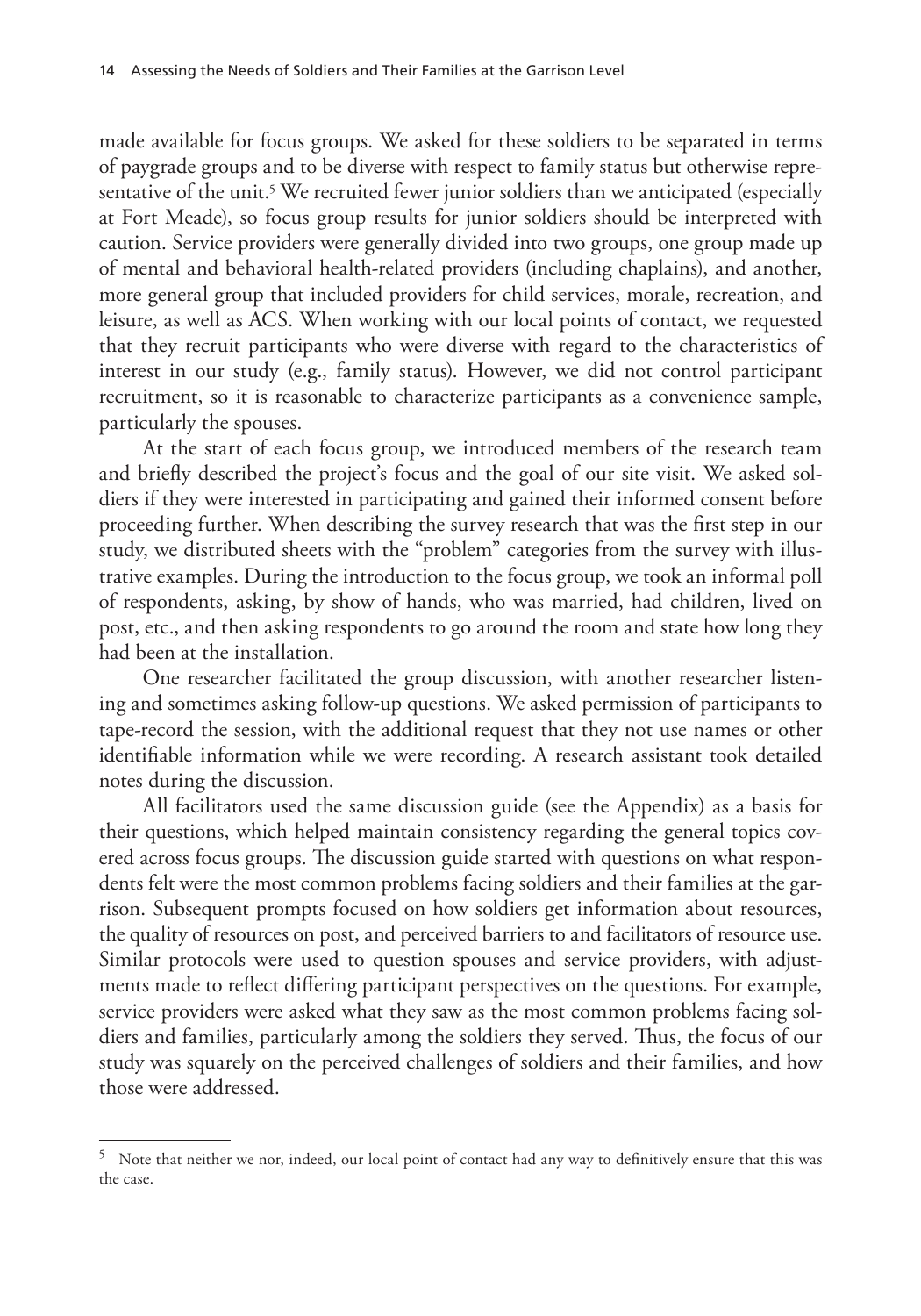### **Data Analysis Procedures**

We analyzed the detailed notes of the focus groups using Dedoose qualitative analysis software.<sup>6</sup> First, notes of the focus groups were cleaned and reviewed by note takers. When necessary, for example, when the conversation moved very quickly or the note taker was not able to capture multiple points of view, the notes were verified against audio recordings of the focus groups or interviews. Notes files were then loaded into Dedoose. An initial coding scheme was developed in consultation with all researchers involved in site visits. It drew on the discussion guide, which in some ways mirrored the survey domains but was expanded to include common themes or topics that emerged in focus groups and interviews. Three members of the research team, all of whom participated in the site visits, applied codes to interview and focus group notes. This initial codebook was extended and refined during the coding process; the coding team met frequently to discuss discrepancies or ambiguities among categories or in the source materials.

When developing the coding scheme, we took into account all detailed notes, without regard to respondent group characteristics, installation, etc. After the coding scheme was finalized and applied to all notes, we then analyzed the representation of the different installations and paygrade groups within each theme, in order to discern if some themes were more common among certain sites or respondent groups. Our review of the coding results (themes by respondent characteristics) focused on (1) ensuring that any leading themes we identified were in fact broadly reported across multiple focus groups and multiple installations, and (2) identifying any trends in which themes were overrepresented in a paygrade group or at a specific installation. We did not have a standard threshold for making either determination; rather, we took a conservative approach to declaring crosscutting themes (or group- or installationspecific themes) through a consensus discussion process involving all coders and site visit personnel.

Focus group results from the spouse focus groups are explicitly noted in the report, as are the results of the service provider focus groups and interviews. Where not noted, the responses were from soldier focus groups.

# **Strengths and Limitations of Methods**

All research methods are subject to limitations of one form or another. By using a mixed-methods approach incorporating both quantitative and qualitative components, we could contravene some issues associated with each approach and benefit from the complementarity of both. A quantitative approach such as a survey offers the opportunity to collect information from a large number of respondents and, owing to the

 $6$  Dedoose is a web application for mixed-methods research.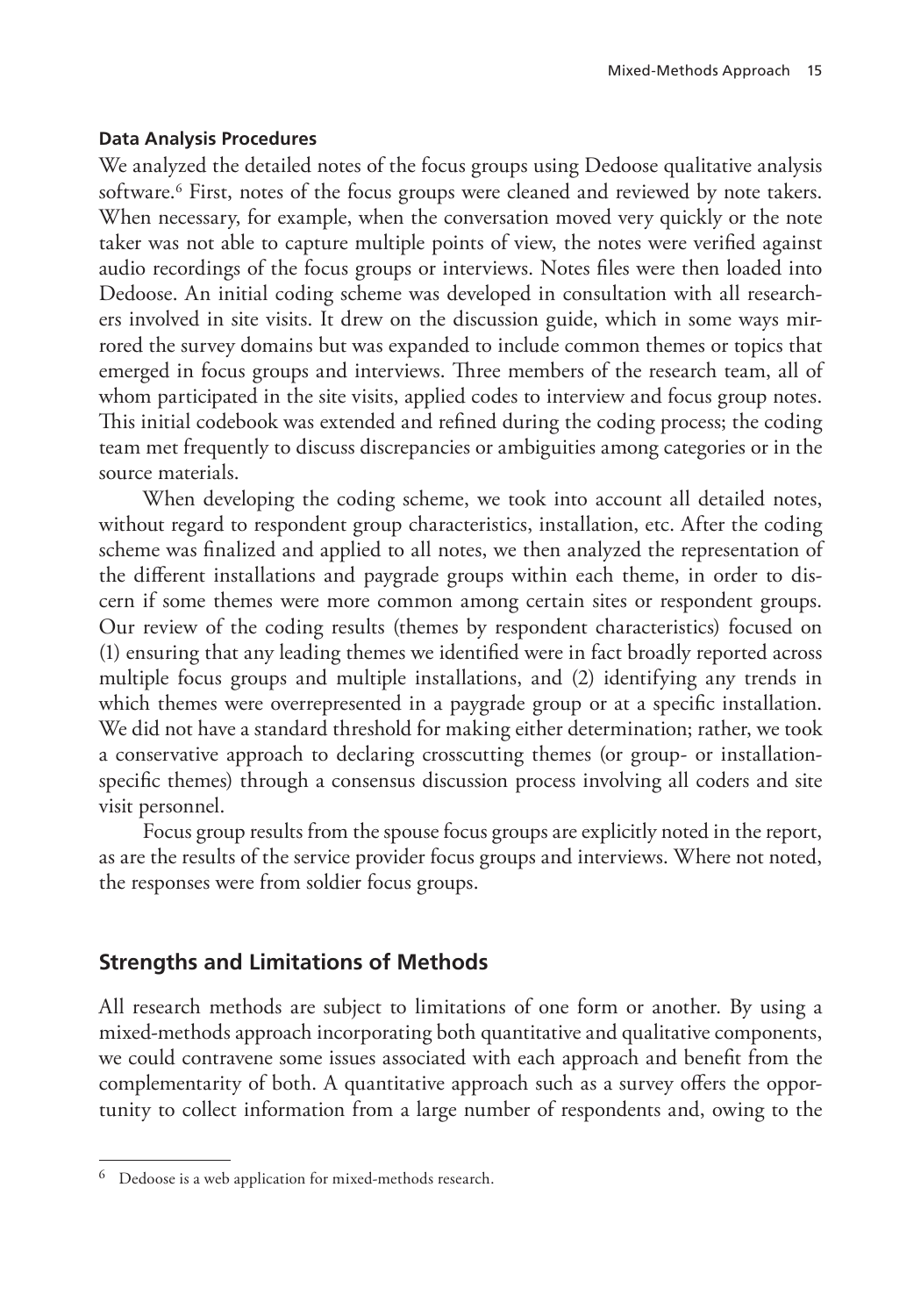representativeness of a sample, to be able to speak to averages and trends at the group level that apply to a large number of people. However, because a survey requires that standardized questions be administered (even when fairly tailored branching is used, as in our case), it does not facilitate an in-depth perspective on unique individual experiences. Surveys administered at only one point in time, moreover, offer a snapshot of that time and hence are limited in their ability to portray a process, such as encountering challenges and coping with them, that naturally unfolds over time.

On the other hand, qualitative approaches such as focus groups and interviews offer the opportunity to explore more deeply the experience of the individual, including how a process might unfold over time for them. Focus groups in particular offer a balance between multiple respondents' perspectives so findings are not so overwhelmingly driven by the individual, but they do not provide the same level of individual detail as interviews. Qualitative techniques offer a particular advantage when a content area is not sufficiently developed to generate useful standardized questions, when an inherently process-oriented content area is the object of study and requires detailed information to clarify the mechanics of that process, or when additional detail is necessary to explicate some findings from quantitative methods. However, both approaches, even when used together, have limitations.

The majority of the data presented, both quantitative (survey) and qualitative (focus groups and interviews), reflects individual perceptions. Thus, it is uniquely suited to offer insights into how soldiers and, in some cases, families perceive and cope with the challenges they face, and what resources they perceive are available. While we did speak to service providers at each location, it should be noted that the focus of this study was on the soldier and family experience. Thus, we spoke to service providers about their perspectives on soldier and family problems and how they tried to address them. In some cases, soldiers discussed challenges, and service providers' perspectives echoed soldiers' perspectives. In other cases, service providers were able to speak to a broader context and efforts to address their perceptions of soldier and family needs. However, the information here speaks to one part of the context that is required for determining solutions to challenges that in many cases may be ongoing.

With regard to the survey used in this study, the data analysis was limited to garrisons with enough responses to support analysis, and therefore do not represent the Army as a whole. The initial survey itself was purposely limited to examining CONUS installations, and despite robust attempts to generate participation, at some locations relatively few respondents answered our survey questions. However, although the number of respondents is in some cases smaller than preferred, we were able to explore local differences and provide reliable estimates at a variety of installations in terms of both mission set and location.

We also wish to note some specific limitations of the qualitative methods (focus groups and interviews) used in this study. First, we spoke with soldiers and family members about problems and resource use during focus groups. However, some indi-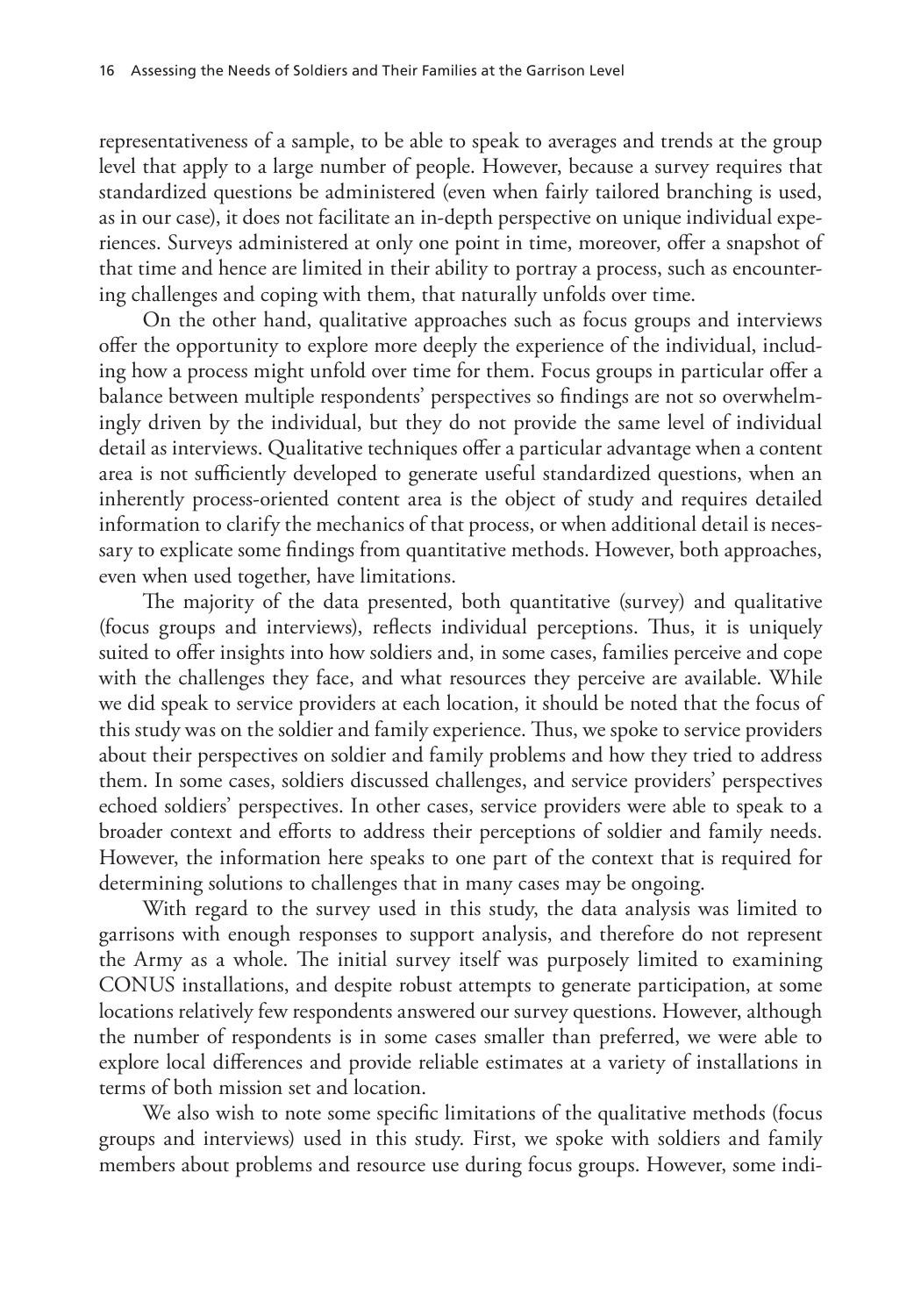vidual and family problems, such as substance abuse, interpersonal violence, infidelity, and mental health issues, may be less likely to be raised during focus group discussions due to social desirability bias or concerns about privacy or confidentiality. We took several steps to mitigate these types of challenges. For example, we did not restrict soldiers to speaking of only their own experiences but instead purposefully requested that they speak of soldiers generally, or soldiers in their command. Not only would this assist in providing somewhat greater generalizability and a better overview of problems, needs, and resource use than what might be generated by speaking only to individual experiences, but it also supported the reporting of stigmatized problems or resource use in a more anonymous way. It is worthwhile to note that we did indeed observe a wide range of problem types and resource use, which suggests that our approach succeeded in its aims.

Second, because focus group respondents were recruited by local contacts and because participation was voluntary, respondents who participated in focus groups were not necessarily representative of Army soldiers and families at each installation. For example, some respondents mentioned being selected to participate by their unit because they had strong opinions about Army resources or were strong advocates of particular programs, while particularly busy units may not have sent people to participate. In addition, we requested a range of demographic characteristics generally and characteristics such as family status specifically, and our tally of respondent characteristics reflects a considerable amount of diversity on these characteristics.

Third, the installations that we selected to receive site visits were drawn from those that had enough survey respondents to do targeted analysis, which constrained our ability to sample installations that were reflective of Army CONUS installations. However, this approach offered the benefit of being able to compare survey results and findings with focus group results and findings.

Thus, overall, despite these caveats, we judge that our approach achieved the aims of balancing quantitative advantages with qualitative ones and explored more deeply the questions generated by the Army-wide survey analysis. Moreover, we think the mixed-methods approach provides a set of useful and interesting findings. We turn to these findings in the next chapter.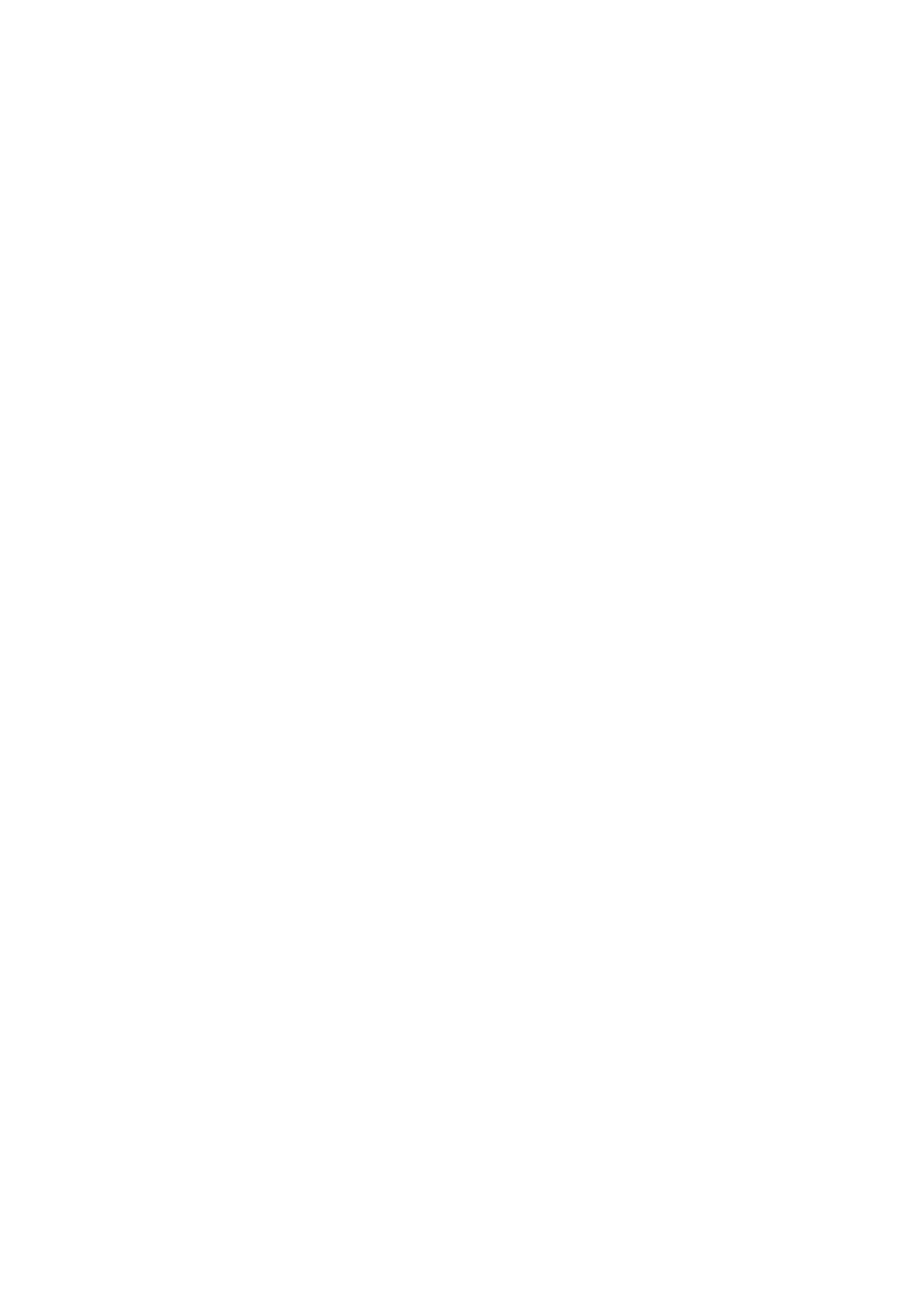In this chapter, we report on findings from both the soldier needs survey and the focus groups and interviews. For a number of issues and ranking of top problem domains, we present survey results by garrison. For problems, we show survey results pertaining to the problem areas and focus group respondents' descriptions of the problem within the same section. Other sections discuss survey and focus group results separately and synthesize the mixed-methods results (where applicable).

Survey results illuminate areas where garrisons differ statistically from the "average garrison" as defined by our survey responses, weighted to represent the CONUS Army garrisons. These results highlight areas where a given installation stands out as unusual in terms of challenges faced by soldiers or their process for coping with challenges: the needs that they perceive related to those challenges, patterns of resource use that may be particularly pertinent for a given location's local context, and the ability of local resources to meet their needs. Results that reveal areas where no installations differ from the "average garrison" suggest that local context is not significantly associated with soldier problems or coping processes. Focus group and interview findings (referred to generally as "focus group findings" for ease of reading), on the other hand, offer insight into the way that soldiers, spouses, and service providers see challenges faced by soldiers and the process that they use to address the needs for help generated by those challenges.

The results from these two methods of inquiry are complementary rather than equivalent: the survey results speak to population-level averages at different garrisons versus the Army as a whole, and the focus group results speak to the rich, detailed experiences of focus group participants at each garrison, which may or may not represent the experiences of the population. Thus, the topics that elicited many comments at a garrison are not always reflected in garrison-level differences in the survey data, and vice versa.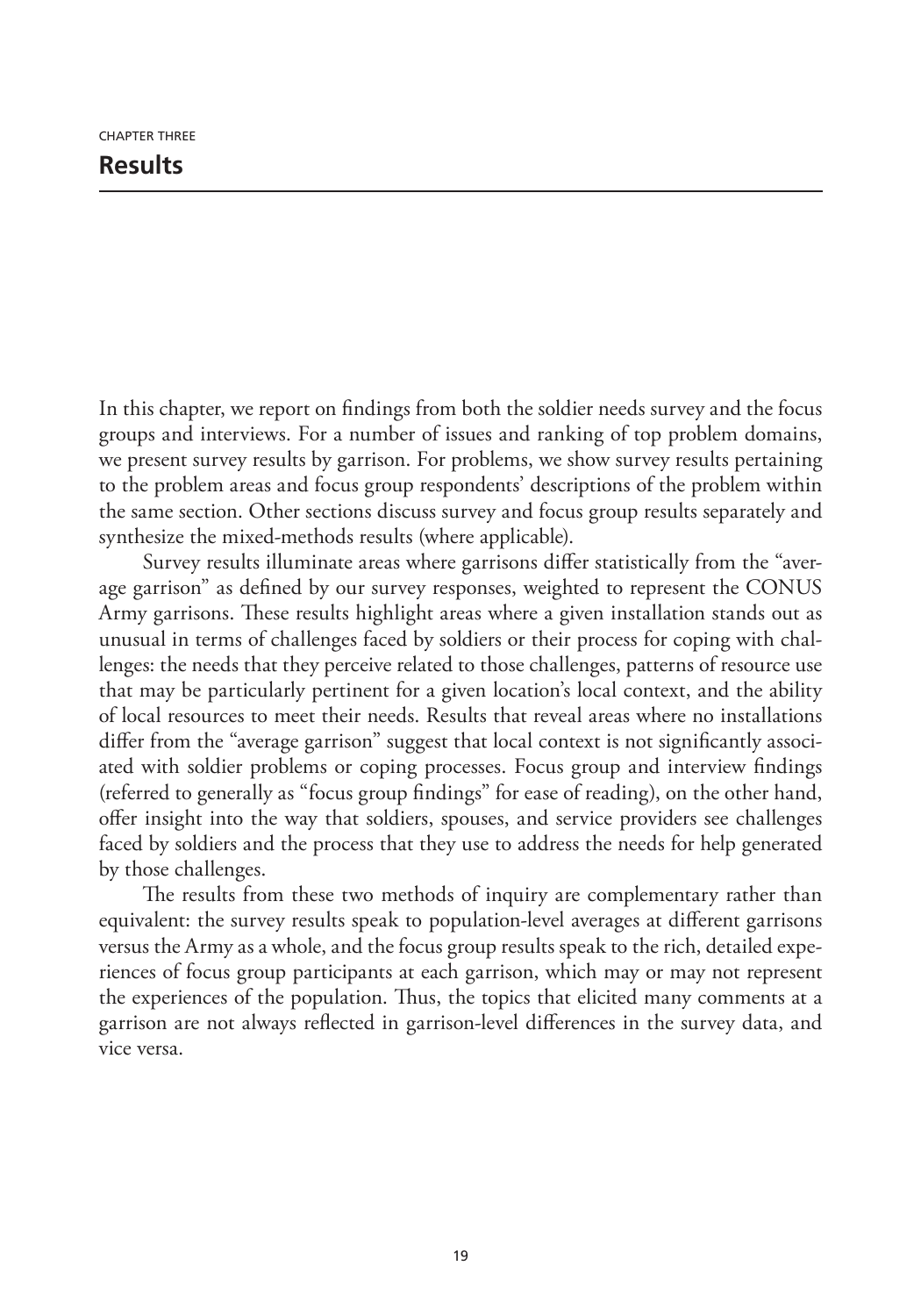# **Survey Findings for Number of Issues and Top Problem Domains**

As detailed by Sims, Trail, et al.  $(2017),$ <sup>1</sup> respondents viewed a list of 83 issues within nine problem domains and were instructed to select all the issues they had experienced in the past year. The most frequently selected issues overall were feeling stressed, overwhelmed, or tired; experiencing trouble sleeping; having poor communication with coworkers or superiors; having trouble finding time for sleep, the maintenance of a healthy diet, or physical exercise; experiencing mood changes; having difficulty with long work hours or an inconvenient schedule; and encountering a lack of proper guidance or sponsorship.

As shown in Table 3.1, these were also the top issues within many of the garrisons studied, with some notable exceptions. For example, "rumors or gossip in the military community" was one of the five most selected issues by soldiers at Fort Bragg and Fort Rucker. Similarly, "getting access to military health care (e.g., waiting time for an appointment, distance to treatment facility, availability of needed services, hours or days open)" was one of the five most selected issues by soldiers at Fort Huachuca, Fort Jackson, Fort Knox, and Fort Meade. In addition, "loneliness or boredom" was one of the five most selected issues at Fort Meade and Fort Polk. In addition to loneliness or boredom, "finding nearby or affordable options for recreation, stress relief, or family time" and "not being able to stay at or go to the military installation you prefer" were unique issues commonly selected by soldiers at Fort Polk.

## **Number of Issues by Garrison**

Overall, respondents selected 11.9 issues across all problem domains. As discussed in the data analytic approach section of Chapter Two, we first tested whether the 13 selected garrisons as a whole significantly differed from the overall average (i.e., an omnibus test of garrison differences from average). If this test was statistically significant, we conducted follow-up comparisons to test which of the 13 selected garrisons significantly differed from the overall average. All regressions controlled for paygrade and family status. For number of issues, the 13 selected garrisons as a whole did not significantly differ from the overall average number of issues selected by respondents, *F*(13, 7016) = 0.81,  $p = 0.65$ . This suggests that, although soldiers at garrisons each have their own array of challenges, no particular garrison location exacerbates the challenges of daily life in terms of the overall number of issues reported by soldiers over the past year.

# **Top-Two Problem Domains by Garrison**

Respondents next selected the two issues within problem domains that were "the most significant types of problems" they had dealt with in the past year (Sims, Trail, et al., 2017). Overall, the problem domains chosen as soldiers' top problem areas were Military

<sup>1</sup> Sims, Trail, et al. (2017) offers a more in-depth description of the survey, its genesis, and the analyses of overall results for the Army. Rather than repetitively cite it in each new section, we suggest the interested reader consult that document for details on specific items, methods, and approaches.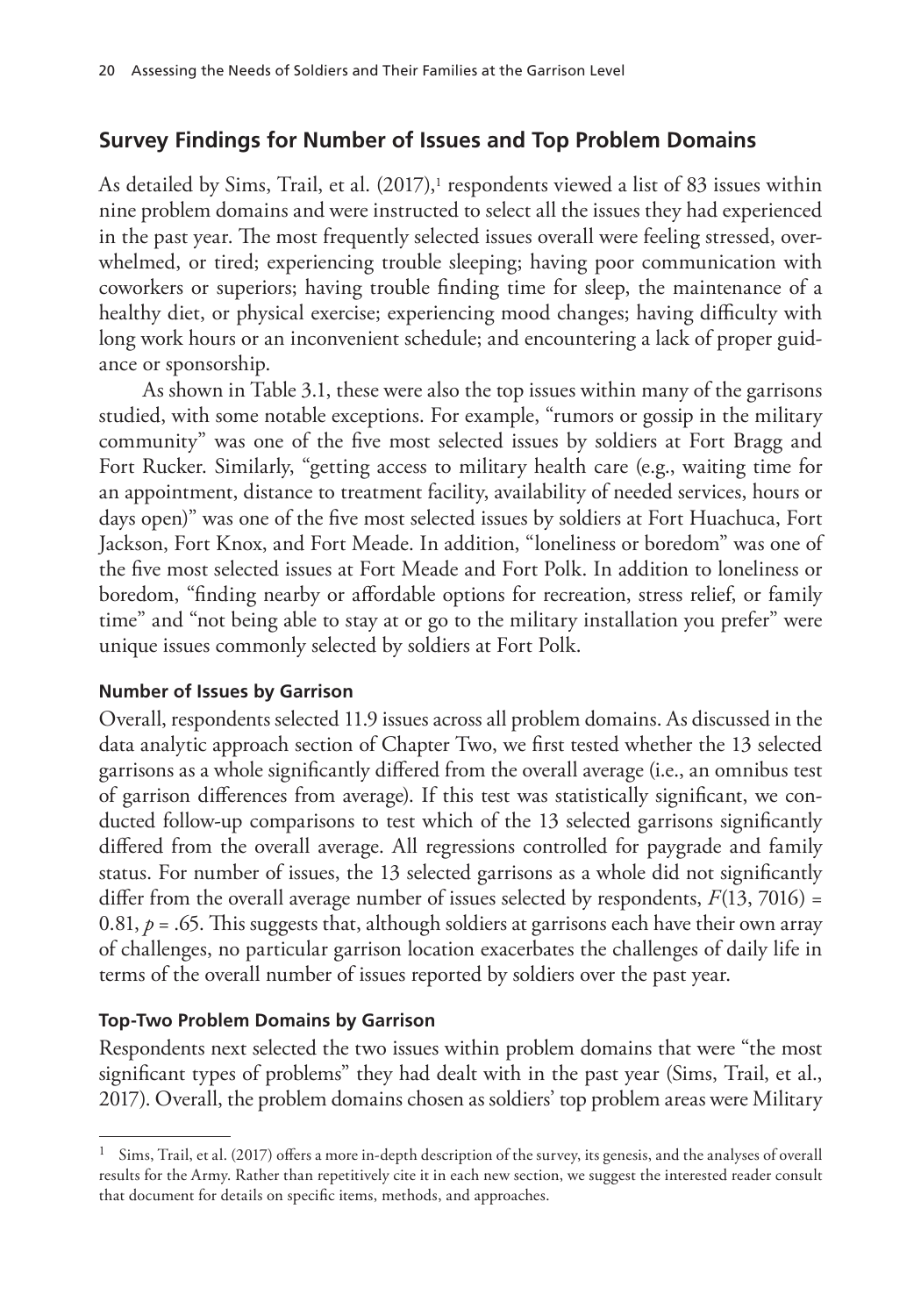| Table 3.1                                                                                                   |
|-------------------------------------------------------------------------------------------------------------|
| Soldiers' Five Most Selected Issues by Garrison and Percentage of Garrison Respondents Selecting Each Issue |

|                                       |                                                                                                                                                             | <b>Bragg</b> | Campbell | Eustis | Gordon | Hood | Huachuca | lackson | Knox | Leaven-<br>worth | Meade | Polk | Rucker |                |
|---------------------------------------|-------------------------------------------------------------------------------------------------------------------------------------------------------------|--------------|----------|--------|--------|------|----------|---------|------|------------------|-------|------|--------|----------------|
| <b>Problem Domain</b>                 | <b>Respondents' Five Most Selected Issues</b>                                                                                                               |              |          |        |        |      |          |         |      |                  |       |      |        | $\overline{5}$ |
| Own Well-Being                        | Feeling stressed, overwhelmed, or tired                                                                                                                     | 52           | 39       | 43     | 47     | 58   | 42       | 47      | 49   | 42               | 40    | 44   | 42     | -51            |
| <b>Military Practices and Culture</b> | Poor communication with coworkers or superiors                                                                                                              | 47           | 51       | 45     | 44     | 56   | 31       | 42      | 52   | 36               | 49    |      | 39     | -45            |
| Own Well-Being                        | Trouble sleeping                                                                                                                                            | 50           |          | 37     | 38     | 60   | 34       | 44      |      | 43               | 47    | 40   | 41     | -52            |
| Work-Life Balance                     | Finding time for sleep, maintenance of a healthy diet, or<br>physical exercise                                                                              |              |          | 37     | 41     | 52   | 30       | 48      |      | 38               |       |      | 37     | -41            |
| <b>Health Care System</b>             | Getting access to military health care (e.g., appointment<br>waiting time, distance to treatment facility, availability of<br>services, hours or days open) |              |          |        |        |      | 29       | 42      | 37   |                  | 45    |      |        |                |
| <b>Military Practices and Culture</b> | Lack of proper quidance or sponsorship                                                                                                                      | 53           | 40       |        | 36     |      |          |         |      |                  |       |      |        |                |
| Work-Life Balance                     | Long work hours or an inconvenient schedule for you                                                                                                         |              | 37       | 39     |        |      |          |         |      | 37               |       |      |        |                |
| <b>Military Practices and Culture</b> | Rumors or gossip in the military community                                                                                                                  | 43           |          |        |        |      |          |         |      |                  |       |      | 37     |                |
| Own Well-Being                        | Loneliness or boredom                                                                                                                                       |              |          |        |        |      |          |         |      |                  | 42    | 40   |        |                |
| <b>Military Practices and Culture</b> | Not being able to stay at or go to the military installation<br>you prefer                                                                                  |              |          |        |        |      |          |         |      |                  |       | 38   |        |                |
| Own Well-Being                        | Physical injury or illness                                                                                                                                  |              |          |        |        |      |          |         |      |                  |       |      |        | 39             |
| Work-Life Balance                     | Being able to pursue educational opportunities                                                                                                              |              |          |        |        | 51   |          |         |      |                  |       |      |        |                |
| <b>Military Practices and Culture</b> | Figuring out how to use "the system"—where to go, with<br>whom to talk                                                                                      |              | 35       |        |        |      |          |         |      |                  |       |      |        |                |
| <b>Work-Life Balance</b>              | Finding nearby or affordable options for recreation, stress<br>relief, or family time                                                                       |              |          |        |        |      |          |         |      |                  |       | 41   |        |                |
| Household Management                  | Finding suitable housing or encountering poor housing or<br>barracks quality                                                                                |              |          |        |        |      |          |         | 35   |                  |       |      |        |                |
| <b>Military Practices and Culture</b> | Getting people in your unit to listen to you, take you<br>seriously, or treat you with respect                                                              |              |          |        |        |      |          |         | 35   |                  |       |      |        |                |

NOTE: All survey respondents were soldiers (N = 7,092).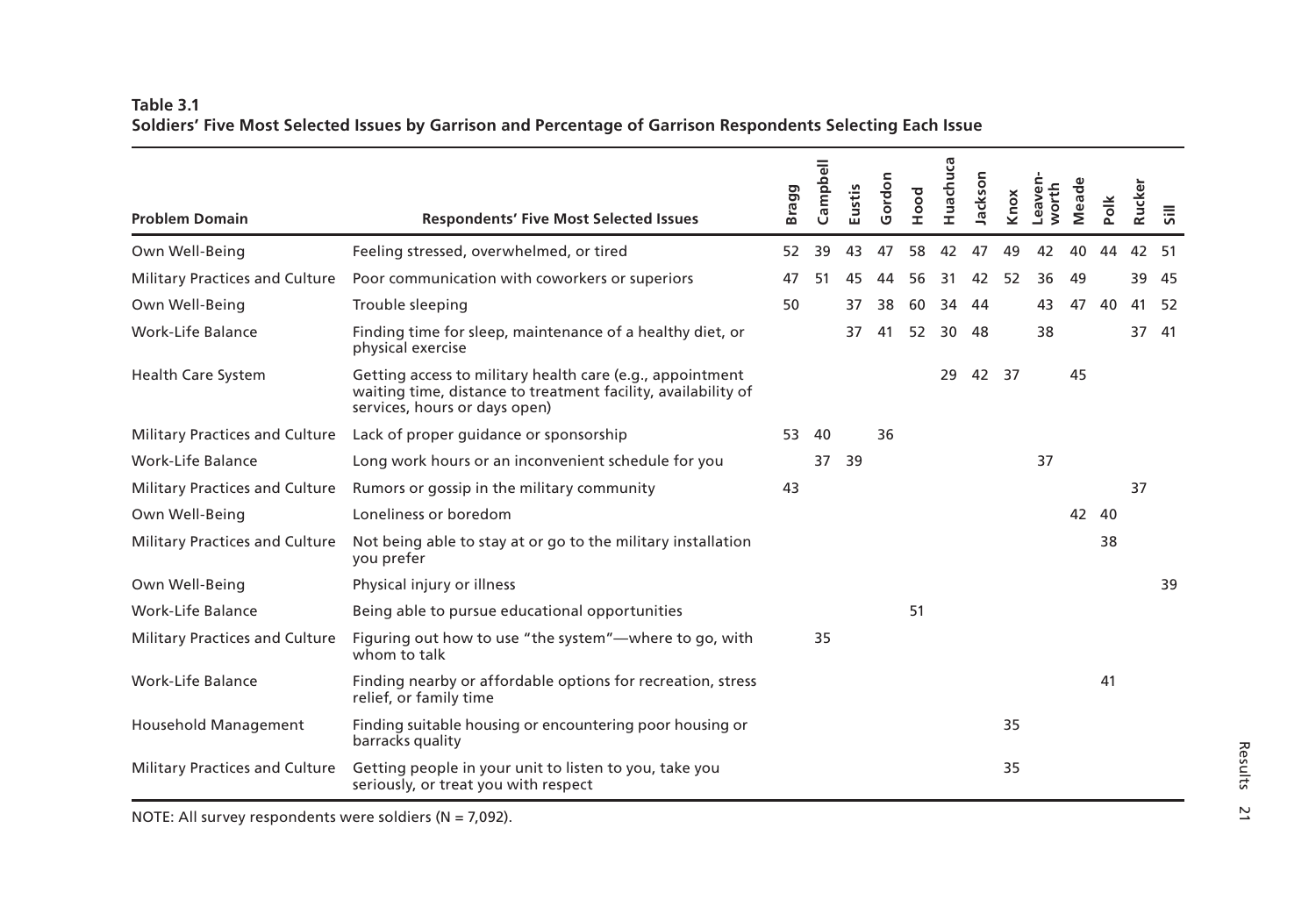|              | <b>Military</b><br><b>Practices and</b><br>Culture | <b>Work-Life</b><br><b>Balance</b> | Soldier's<br><b>Well-Being</b> | <b>Financial or</b><br>Legal | Household<br>Management | <b>Health Care</b><br>System |
|--------------|----------------------------------------------------|------------------------------------|--------------------------------|------------------------------|-------------------------|------------------------------|
| <b>Bragg</b> | 56                                                 | 25                                 | 35                             |                              |                         |                              |
| Campbell     | 50                                                 | 35                                 | 26                             |                              |                         |                              |
| Eustis       | 38                                                 | 24                                 | 28                             |                              |                         |                              |
| Gordon       | 45                                                 | 24                                 | 31                             |                              |                         |                              |
| Hood         | 53                                                 | 48                                 | 35                             |                              |                         |                              |
| Huachuca     | 32                                                 | 29                                 | 40                             |                              |                         |                              |
| Jackson      | 34                                                 | 33                                 | 26                             |                              |                         |                              |
| Knox         | 23                                                 |                                    |                                | 28                           |                         | 24                           |
| Leavenworth  | 34                                                 | 30                                 | 29                             |                              |                         |                              |
| Meade        | 43                                                 |                                    | 39                             |                              |                         | 32                           |
| Polk         | 34                                                 | 41                                 |                                |                              | 36                      |                              |
| Rucker       | 47                                                 | 25                                 | 26                             |                              |                         |                              |
| Sill         | 32                                                 | 28                                 | 39                             |                              |                         |                              |

| Table 3.2                                                                |  |
|--------------------------------------------------------------------------|--|
| The Three Most Cited Problem Domains by Respondents at Each Garrison (%) |  |

NOTE: All survey respondents were soldiers (N = 7,092). Percentages are for respondents within garrisons. Respondents could choose up to two top problem areas, so percentages may total more than 100 percent.

Practices and Culture, Work-Life Balance, Soldier's Well-Being, Health Care System Problems, and Relationship Problems.

Looking at the three most cited problem domains by garrison, respondents at most garrisons reported the same top problems. As shown in Table 3.2, Military Practices and Culture, Work-Life Balance, and Soldier's Well-Being were the most cited problem domains for 10 of the 13 garrisons. Exceptions were Knox, Meade, and Polk, which all cited Military Practices and Culture as a top problem domain but differed on the other two top problems.

# **Focus Group, Interview, and Survey Results by Problem Domain**

We next analyzed both focus group<sup>2</sup> results and the survey data on soldiers' top problem domains. The purpose of this analysis is to provide greater depth and context to

<sup>&</sup>lt;sup>2</sup> Because the large majority of our qualitative data collection was done with focus groups and results were analyzed as a whole, we refer to the findings of the focus groups and individual and small-group interviews collectively as "focus group findings."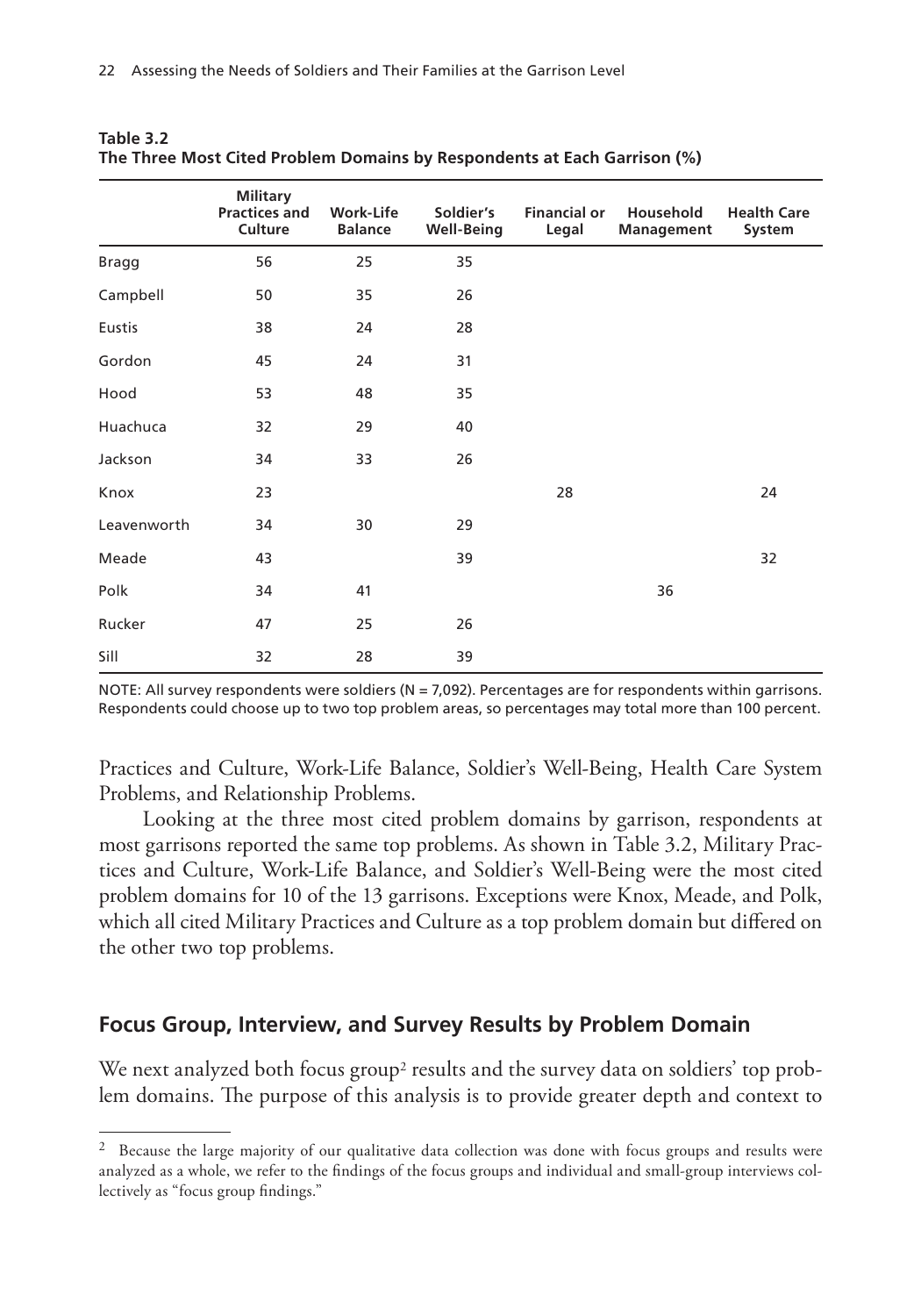Sims, Trail, et al.'s (2017) findings on soldiers' problems and their coping strategies for dealing with them. For each problem domain, we first detail findings from the focus groups, then discuss significant variations across garrisons in the problem domain (if any) found in the survey. Finally, we analyze findings from the focus groups to provide explanations for how garrison context affects the problems soldiers and their families face.

# **Military Practices and Culture**

#### *Focus Group Findings*

Respondents described several problems that fell within the survey domain of Military Practices and Culture that they felt were leading problems for soldiers and families.

**For younger soldiers and families new to the Army, a key issue described by respondents related to their expectations for Army life compared with the reality encountered.** While a period of adjustment is expected, experienced soldiers described how there is more distance between contemporary civilian culture and military culture than there used to be. They described how new soldiers do not always acculturate well, especially those who arrive with little respect for authority and precedence, and who are not shy about questioning authority. NCOs expressed the view that new soldiers' lack of willingness to keep their heads down and do the work makes it more difficult to lead.

Respondents described the relationships between chain of command and the soldiers in their command as key to unit cohesion and readiness. However, they also discussed their perception that there **used to be more time for and emphasis on training leaders in how to lead and supporting efforts to build relationships between NCOs and junior soldiers**. In their view, increased time pressures (e.g., a result of high operational tempo, lower leader-to-soldier ratios, and the increased burdens of paperwork and mandatory training) were crowding out the time required for these important tasks. This resulted in a lack of time and resources devoted to developing and training leaders, but respondents also linked the problem to leaders being promoted too quickly or having too many people in their command to be able to be effective managers. As a Fort Hood respondent pointed out, "People get promoted to leader levels but have not developed as leaders, and leadership cannot be passed down." The sponsorship program, which is ostensibly a vehicle to provide mentoring, support, and acculturation for junior soldiers, was described as an unevenly implemented program in the sense that it depended on the quality and experience of the person doing the sponsoring, and **most respondents had low expectations for what sponsors were supposed to do**.

Another aspect of military practices and culture that was cited as a problem for soldiers was changing views on how junior soldiers should be disciplined. Although respondents disagreed about the most effective techniques for exerting authority over soldiers in one's unit (e.g., harsher methods versus winning hearts and minds), many **complained that systems currently in place to discipline soldiers are slow and ineffective** as mechanisms to maintain control within units. There were complaints that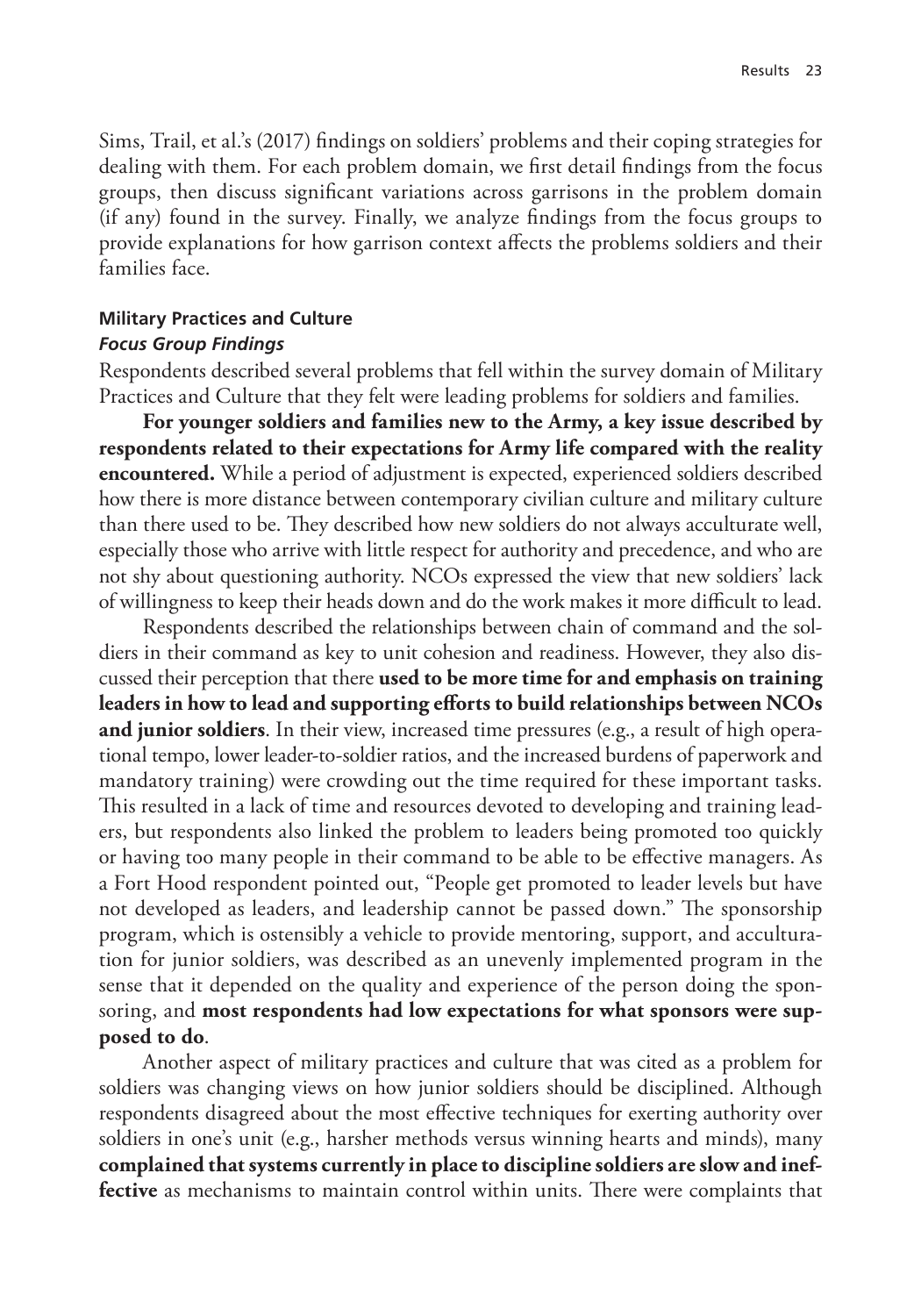paperwork-based processes for disciplining soldiers take so long (e.g., an Article 15 nonjudicial punishment for misconduct—can take a month) that it sends the message to others in the units that soldiers can disobey or disrespect more-senior NCOs and incur no immediate consequences.

Focus groups with Army leaders also revealed problem areas related to contemporary Army structure and processes. **Respondents complained that Army policies focused on hot-topic problems and were reactionary rather than strategic.** The consequence, according to respondents, was too many policies and a climate of overregulation, including mandatory trainings on topics ranging from suicide prevention to equal opportunity policy to human trafficking. The proliferation of these types of training and requirements (including those related to soldier discipline, as described previously) was cited by focus group respondents as one reason they do not have the time to supervise soldiers and actually train for the mission. Further, as one experienced officer complained, the Army does not provide leaders with a good way to prioritize among so many mandatory activities, and, in his words, "if everything is a priority, then nothing is a priority."

Another problem related to military practices and culture raised by midcareer and more-senior Army leaders was concerns about downsizing. This problem spanned several related issues, including concerns about added work burden when experienced soldiers were being let go and not replaced, a sense that poor-quality junior soldiers were being promoted, and fear and uncertainty around reduced promotion rates for more-senior staff, especially at the field-grade officer level. **Respondents felt that these changes in Army retention policies had fostered a climate in which soldiers felt that they needed to be looking out for their own interests, because the Army would not necessarily be taking care of them** as they had been told or believed it would in years past.

## *Survey Results*

A multivariate logistic regression controlling for paygrade and family status revealed significant garrison differences in respondents' choice of Military Practices and Culture as a top-two problem [Wald  $\chi^2(13) = 26.4$ ,  $p = .02$ ]. As shown in Figure 3.1, respondents at Bragg chose Military Practices and Culture as a top-two problem more frequently than average [54 percent compared with 38 percent; Wald  $\chi^2(1) = 6.08$ ,  $p = .01$ ], with more than half indicating that this was a top challenge they faced in the past year. Garrisons did not significantly differ in the number of Military Practices and Culture issues selected.

## *Summary of Garrison Context and Problems with Military Practices and Culture*

Respondents at different garrisons did not differ on the number of Military Practices and Culture issues they experienced in the past year. However, Bragg respondents were more likely than the "average garrison" respondents to *prioritize* that domain as one of the top two challenges faced in the prior year. Although each garrison context is different, respondents across our site visits described how changes in Army culture and military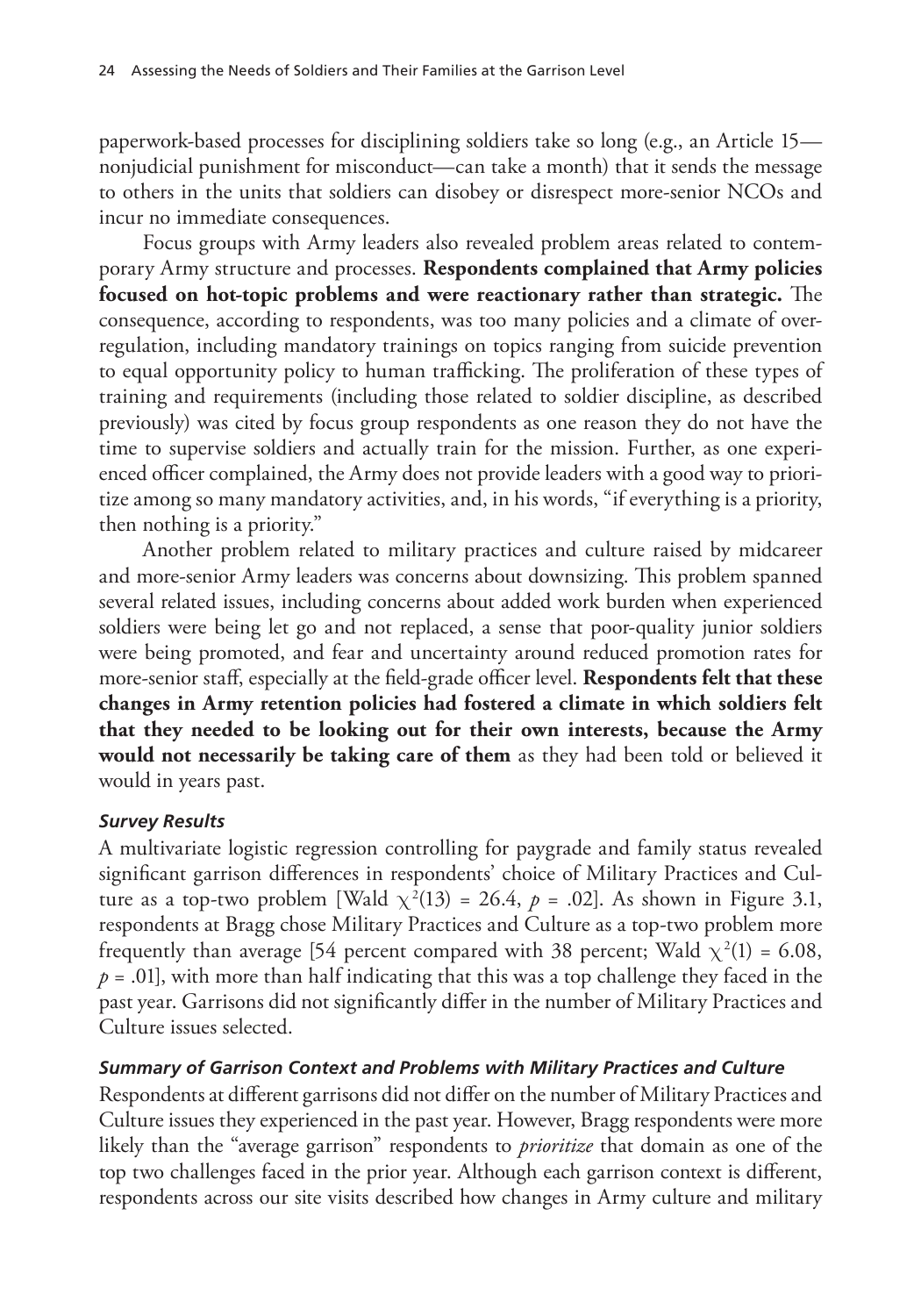



NOTE: All survey respondents were soldiers (N = 7,092). The percentage of respondents who chose Military Practices and Culture as a top-two problem was significantly higher at Fort Bragg compared to the overall Army average (38 percent). All comparisons controlled for paygrade and family status.

practices in general presented problems for soldiers; focus group findings also suggested more similarity across the Army than difference. Given that issues relating to Army systems and administration were included in this domain, this is perhaps unsurprising.

### **Work-Life Balance**

### *Focus Group Findings*

Work-Life Balance was an area of stress and concern for some focus group respondents. Some respondents discussed the challenges of childcare issues, such as dropping kids off at day care and then arriving on time to physical training (PT), or the challenge of arranging care for sick children. **Respondents also discussed the stressful reality of a "24-hour Army,"** where shift work was often required and workloads were high, with the expectation that work would get done even if that meant working long hours (e.g., answering email after work hours). **There was a sense that this burden fell particularly heavily at the midcareer level**, among NCOs and officers who had leadership responsibilities and obligations to support the rest of the chain of command. According to respondents, several factors exacerbated the workload pressure on units, including units having been downsized or not operating at full capacity (e.g., because of soldiers on medical leave or soldiers who were waiting on authorizations to begin work) and the compounding effects of small but frequent taskings for units to contribute to installation needs. These effects were mentioned frequently at Fort Hood, where unit leaders complained that having to send even a few soldiers to support general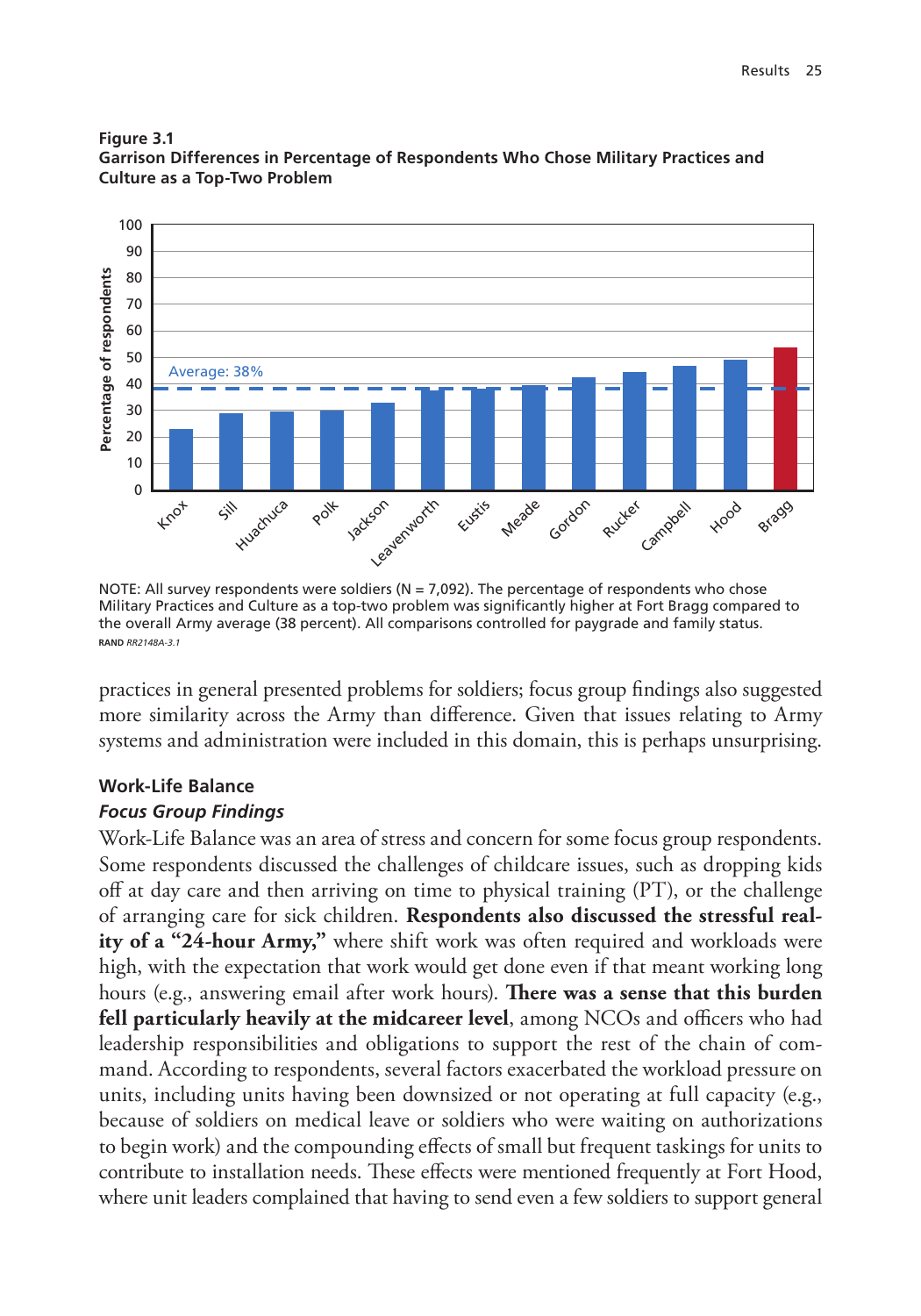installation operations (e.g., cutting grass) or special needs (e.g., supporting community events) was a serious drain on the unit's ability to train for its mission. Last, traffic and commuting burdens were reported by some respondents, who might choose to live farther off post for better schools or affordable housing, but who then struggled with substantial delays getting on or off post during peak arrival and departure hours.

Particular groups, such as platoon sergeants and Advanced Individual Training instructors at Training and Doctrine Command posts, seemed to have particularly challenging schedules. Not surprisingly, respondents from units with continuous deployment rotations or working within intensive training cycles also seemed to describe greater work-life balance problems. Parents' work-life balance was affected by childcare issues, especially single parents and dual military couples, though this did not necessarily mean that parents were the only ones facing work-life challenges.

### *Survey Results*

Significant garrison differences in respondents' choice of Work-Life Balance as a toptwo problem are shown in Figure 3.2 [Wald  $\chi^2(13) = 34.8$ ,  $p < .001$ ]. Respondents at Hood chose Work-Life Balance as a top-two problem more frequently than average [49 percent compared with 31 percent; Wald  $\chi^2(1) = 7.14$ ,  $p = .008$ ]. Garrisons did not significantly differ in the number of Work-Life Balance issues selected, suggesting that issues within this domain were fairly consistent in terms of frequency regardless of the location of respondents.





NOTE: All survey respondents were soldiers ( $N = 7,092$ ). The percentage of respondents who chose Work-Life Balance as a top-two problem was significantly higher at Fort Hood compared to the overall Army average (31 percent). All comparisons controlled for paygrade and family status.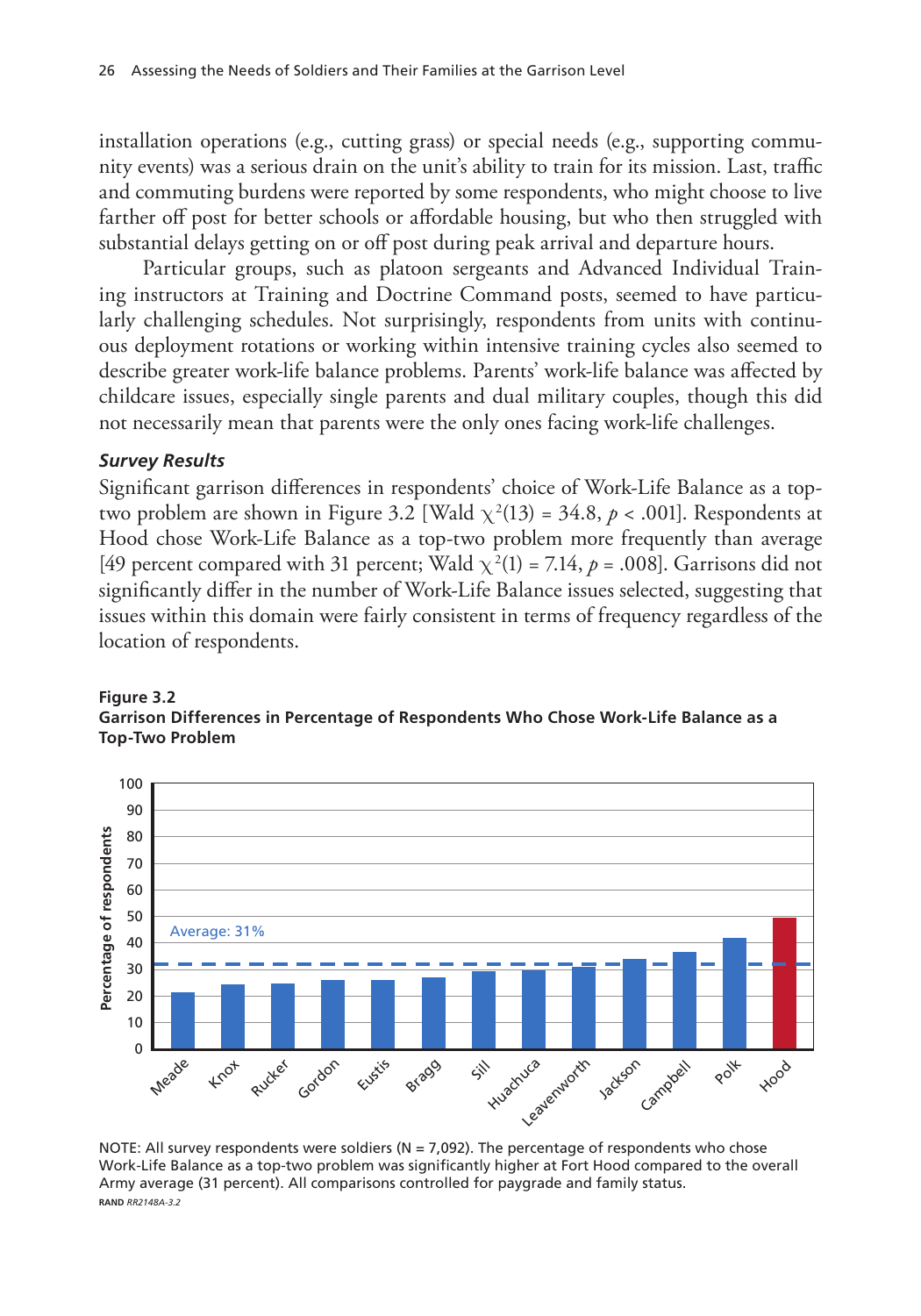#### *Summary of Garrison Context and Problems with Work-Life Balance*

Among focus groups Work-Life Balance was a concern for some, particularly for cadre and instructors at Training and Doctrine Command posts. About a third of survey respondents cited Work-Life Balance as one of two top problem issues, with Fort Hood soldiers standing out for citing this issue more frequently in surveys. This higher level of concern may stem from the intense training schedules in preparation for deployments cited by focus group respondents at Fort Hood.

### **Soldier's Well-Being** *Focus Group Findings*

When soldiers described problems related to their own well-being, they frequently attributed the problems to work-related stress. **Soldier respondents reported workrelated stress due to units being short staffed or having too much work put on their units.** Some senior leaders complained about a lack of effective midlevel leaders, which resulted in relatively senior soldiers getting involved in issues that should have been the purview of a lieutenant or a team leader.

Respondents also described how working on operational missions while in garrison can affect soldiers' well-being. Examples of operational missions conducted while in garrison include participating in highly classified intelligence work and providing remote support for operational missions, such as piloting unmanned aircraft. Soldiers and service providers described the challenge of transitioning from high-stakes operational work during the duty day to an in-garrison atmosphere after hours, for example, at the gym or at home with their families. According to participants, the stress of the work and tension between operational and nonoperational environments were causes of or contributors to mental health and relationship issues. Compounding this issue, they reported limited resources to engage in activities that they thought would help relieve this stress. Respondents perceived a lack of activities, places to go off post, and common areas on post as a challenge for soldiers who wanted to unwind and hang out with friends. This seemed to be a problem at Fort Gordon more than other installations we visited. For example, two respondents in different focus groups at Fort Gordon referred to the Warrior Zone at Fort Riley (though note that Fort Riley is a much larger installation) as a recreation space for permanent party soldiers to play video games or watch television together, and complained that Fort Gordon lacked a similar facility. They commented that the barracks were small and crowded, and it was depressing to have nowhere else to go.

However, some leaders and service providers noted a **challenging tendency of many junior soldiers to prefer staying in the barracks**—playing video games, for example, or watching Netflix—rather than showing up for events or engaging in activities. This theme came up for junior soldiers across the installations we visited, but the concern was more pronounced and widely shared by participants at Fort Gordon, who explained this behavior as a personality characteristic that was more common in the type of soldiers who were training there. In a different way, this type of behavior was thought to contribute to soldier well-being problems. For example, service providers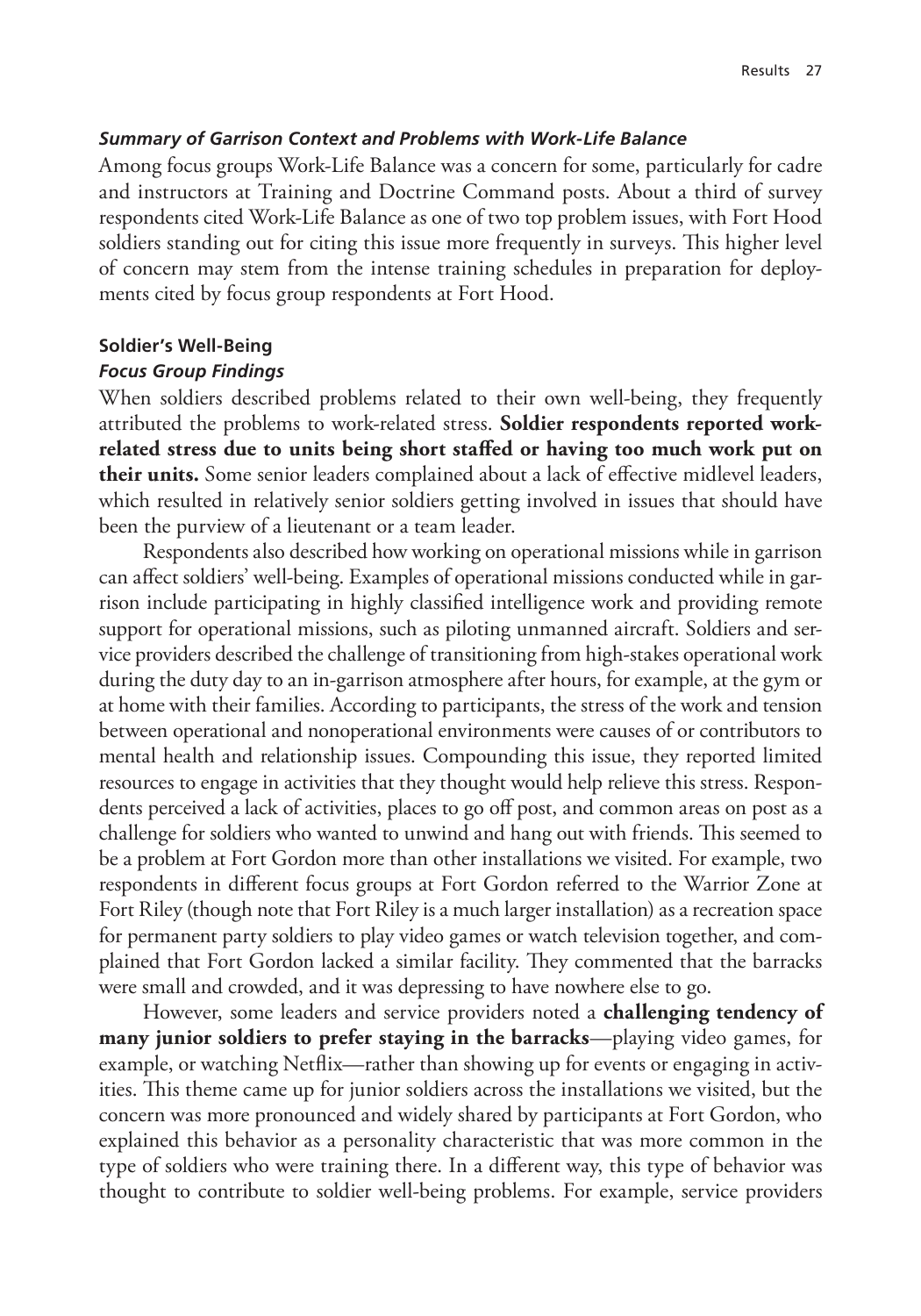also noted feelings of isolation and disconnection as being common for soldiers and Army families. They felt that this was a serious problem that contributed to *but was also partially caused by* problems with chain of command and peer relationships; they described a cycle of soldiers and families being reluctant to engage with the Army community, which prevented them from forming the relationships that would make them feel welcome and supported.

Some soldier and family respondents described how **Army regulations and culture in some ways limited time and opportunities for personal development (e.g., taking college classes or working toward a promotion)** and family responsibilities (e.g., moving3 or dealing with a family member's illness or death) because soldiers were expected to take care of these things without appropriate leave or on their own time. They noted that this placed stress on soldiers who struggled to meet their personal goals and the needs of their families while remaining in good standing with the Army.

Respondents also observed that **performance expectations were felt more keenly because of the broader context of a shrinking Army.** One respondent described how it is now harder for people to make mistakes without feeling as though their careers will be over, and there was a sense among several respondents that rules or requirements for promotion or expectations for their performance are continually changing, which decreases their sense of control over their career and increases feelings of uncertainty.

Finally, **soldiers sometimes raised issues concerning nutrition and the availability of healthy food**, which our survey classified within the domain of personal well-being. They reported that some soldiers who lived in barracks relied primarily on microwaves to prepare their food, and respondents felt this presented a challenge to healthy eating. There were also complaints that the hours of the dining facility and sometimes long lines during peak meal times made it challenging to eat well on post.

With the exception of the need for common spaces and recreation opportunities being raised more often at Fort Gordon than at other installations, there were no noticeable variations by garrison in the types or frequency of soldier well-being problems reported by respondents. However, respondents described soldier well-being problems—and requests for related services—as largely related to soldiers' work roles, and these problems would therefore be expected to be more common in units with operational responsibilities or where irregular shift work is required, regardless of location.

## *Survey Results*

Garrisons did not significantly differ in the number of Soldier's Well-Being issues selected or the choice of Soldier's Well-Being as a top-two problem.

### *Summary of Garrison Context and Problems with Soldier's Well-Being*

Focus group results suggest that issues with soldier well-being frequently stem from work-related stress, often related to high work demands coupled with unit manning

 $3$  In some cases moving itself can be seen as a manifestation of Army regulations and culture; we use it here in the sense that it is something that must be accomplished outside duty hours.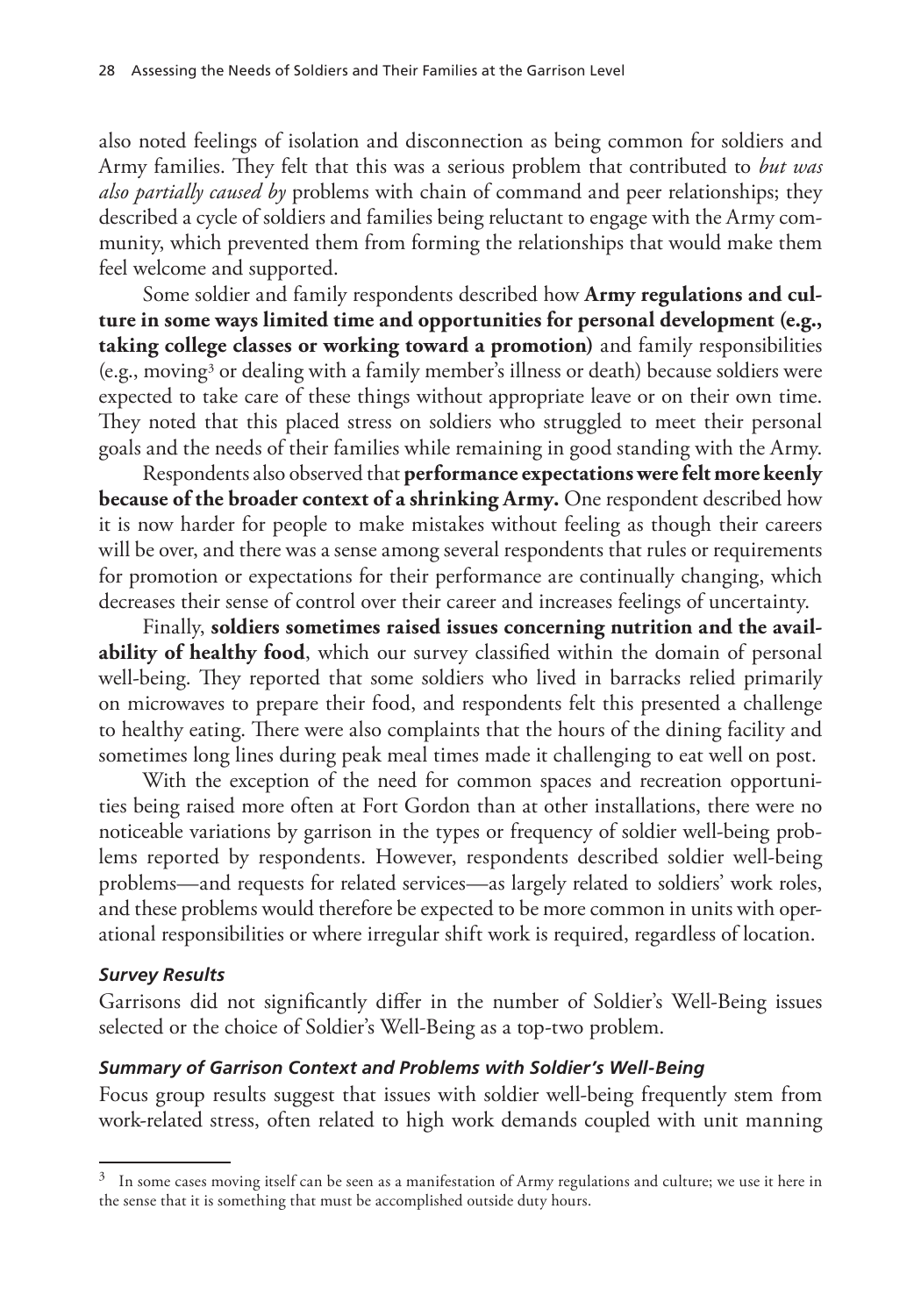shortages. Inadequately experienced leaders contribute to the problem, as do intense work schedules that preclude stress-reduction activities and the lack of off-post activities. The tendency of junior personnel to prefer self-directed activities such as playing video games or watching movies was thought to exacerbate the problem. Other sources of stress affecting well-being included limited time for personal development, concern over high performance expectations, and challenges to being able to eat healthy meals.

# **Household Management**

### *Focus Group Findings*

When asked about leading problems facing soldiers and their families, respondents often raised issues related to housing—including barracks, on-post family housing, and off-post housing—which was captured in the survey category of Household Management. Because many housing-related issues and complaints were specific to one or two installations and thus help illustrate how challenges may differ by post and why a local perspective can be helpful, we describe installation-specific differences in respondents' reports of housing problems throughout the themes here. For example, both Fort Meade and Fort Gordon were growing during our data collection period, and they may have been experiencing some challenges in managing that growth, including in terms of optimal housing assignment and allocation.<sup>4</sup>

**Many soldiers living on post shared their dissatisfaction with the quality of housing and the perceived value of on-post housing (compared to off-post housing).** Focus group participants described the policy of the Army's privatized housing partners to base the rental amount on a soldier's Basic Allowance for Housing and to assign the size of the housing (number of bedrooms) based on family size alone. This situation resulted in soldiers of different paygrades but similar family size paying substantially different amounts for nearly identical housing, which respondents felt was unfair. This practice was particularly frustrating for soldiers and families living at Fort Meade and Fort Gordon, who noted that off-post housing gave a better value to soldiers, in terms of the amount of space and the quality of the housing that one could rent or buy for the same price as on-post housing. A related issue, raised by only one respondent, was that Army housing assignment limited the number of bedrooms based on family size, preventing families from having an extra bedroom for hosting guests.5 This respondent described how having space to host out-of-town guests was important to his family and to many Army families because they were often living far

<sup>&</sup>lt;sup>4</sup> OACSIM notes that the Army also has processes in place to collect information on the housing concerns of their communities, in order to support both awareness of issues and ongoing improvement efforts.

<sup>5</sup> OACSIM provided clarification on this point and noted that assignment of housing based on family size is an Army regulation, not the Army privatized housing partners' policy. Soldiers that live on post pay rent based on rank, not family size. This superficially shows that families of varying pay grades pay for the "same" house with different rents. Due to excess inventory, occupancy, and/or market competition, housing partners may also offer concessions to entice residents to live in their communities. Partners built homes to appropriately house soldiers and their direct dependents, not additional bedrooms for hosting guests.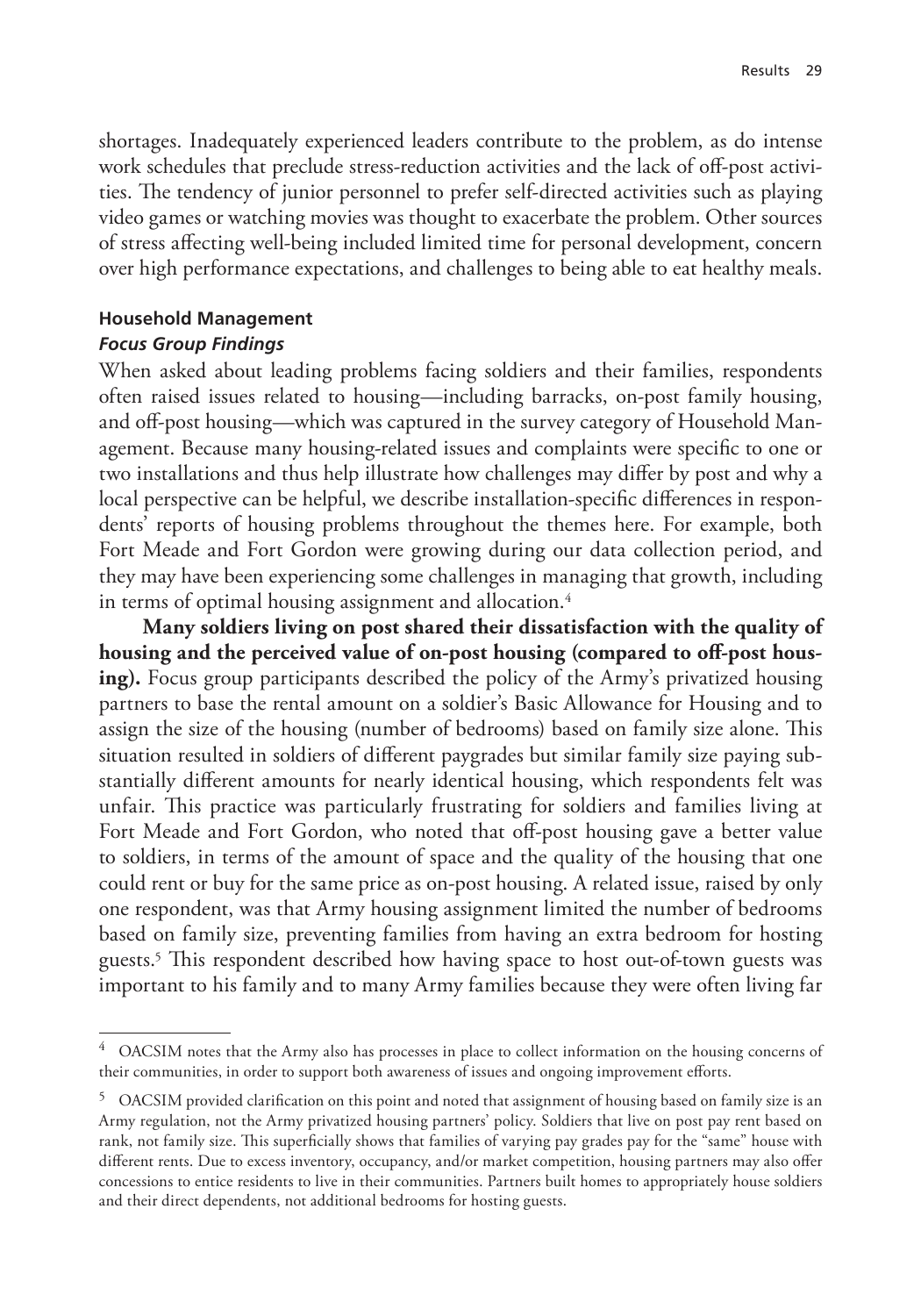from their relatives, and asking or paying for visiting family to stay in a hotel would be a hardship.

**Soldiers also voiced frustration with the on-post housing assignment process,** which they noted mixed enlisted soldiers of different ranks and enlisted soldiers and officers in the same housing areas. The colocation of soldiers of different ranks was described as socially challenging. For example, socializing with neighbors could inadvertently be fraternization,<sup>6</sup> and both officers and enlisted soldiers described wanting to be able to relax and feel at ease when at their homes, which was challenging given the cross-rank colocation.7

Moreover, some respondents complained that **the housing was poorly maintained, especially at Fort Gordon;** although the issue was raised elsewhere, maintenance issues were not as consistently a theme. Soldiers with families at Fort Gordon expressed grievances with the poor quality of housing and the lack of enforcement of both basic standards of health and safety and Army regulations for on-post housing. Respondents described personal experiences of very long waiting times after submitting maintenance requests for what seemed to be serious maintenance concerns, such as mold remediation and repair of broken or inoperable windows.8 A few participants also commented on the lack of housing policy enforcement that came with privatized housing. For example, one participant contrasted memories of strict enforcement of things such as yard maintenance and pet policies when the Army managed housing, but lamented that the privatized housing partner staff do nothing to enforce policies (e.g., keeping grass trimmed, limits on numbers of pets, keeping dogs on leash). In his words, "[The] housing contractors basically collect your check and you can do whatever you want with your home." Respondents discussed the need for leaders to advocate for soldiers to help resolve housing issues, in part because of the perception that a soldier's paygrade to some degree dictated the type of treatment he or she would receive from the privatized housing staff. When asked whether problems with privatized housing were consistent with experiences in other places, participants mentioned Fort Riley and Fort Knox as examples of well-run privatized housing, and they generally felt that Fort Gordon was experiencing unique challenges with on-post housing.

<sup>6</sup> See Army fraternization policy in U.S. Army (2014); generally, relationships between officers and enlisted soldiers, or NCOs and junior enlisted, are restricted, as are relationships that put at risk perceived authority and discipline, such as between trainer and trainee. The intent is to prevent adverse impacts on morale and discipline by avoiding perceptions of partiality, preference, or other unfairness.

 $7$  Although this was described by multiple participants, this outcome is not the result of deliberate strategy. OACSIM noted that residents are typically housed according to their categories (ranks, family size, etc.). Officers and enlisted living next door to each other are one-off situations and are rare.

<sup>8</sup> OACSIM notes that local inventory mix of older and newer homes may lead to a view that the older homes are not maintained well in comparison to the newer homes. Each location also faces local challenges, which at Fort Gordon include a humid climate that can make facilities more susceptible to maintenance issues such as mold.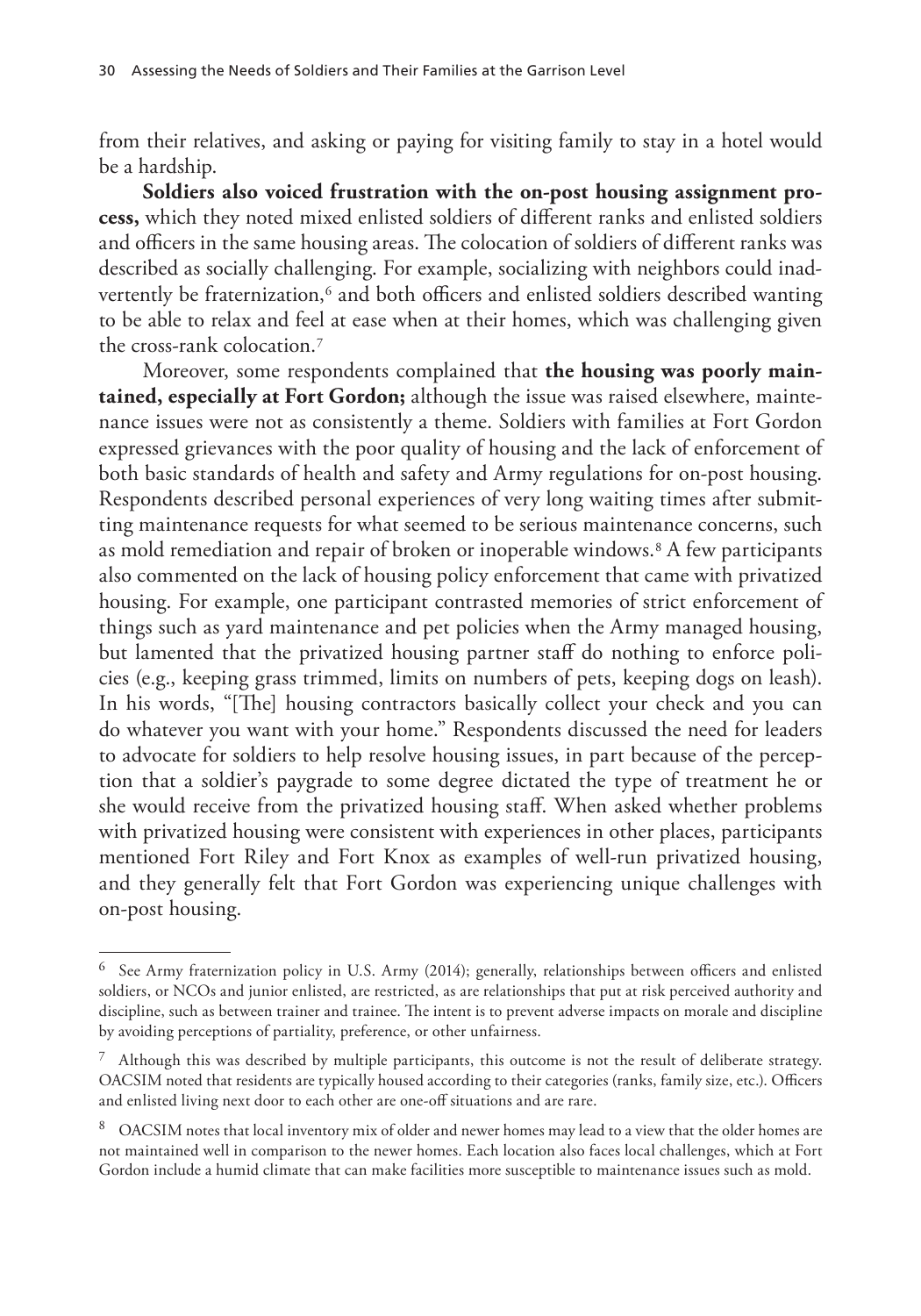**A third strand of housing-related problems raised by respondents was related to barracks housing for single soldiers.** The majority of soldiers at Fort Huachuca spoke highly of barracks housing, but soldiers at Fort Meade, Fort Gordon, and Fort Hood described quality-of-life concerns, such as some barracks being overcrowded, having inadequate storage space, and providing little to no privacy, since two soldiers often share an open room. Respondents also noted that some of the barracks' living spaces at these installations lacked adequate kitchen facilities to prepare healthy meals. For example, many barracks' kitchens lacked stoves and disallowed hot plates, so resident soldiers who did not have meal cards (e.g., shift workers) depended on microwaves to cook food, which contributed to poor diet choices. Finally, some units' soldiers were spread out across different barracks, which was the source of several problems. At Fort Gordon, because of the prevalence of shift work, soldiers from different units (i.e., some who work shift and others who do not) sharing quarters posed a challenge to all parties' ability to sleep or otherwise use their space as it made sense for their work schedules. NCOs also said that because companies are still responsible for their units, breaking up the units across different barracks has an effect on command and control, in that leaders are forced to monitor soldiers across several different barracks areas. Relationships within units and between unit members and chain of command were also thought to be hurt when units are not colocated in barracks.<sup>9</sup>

A final theme of housing-related problems was that **the quality of schools was a major factor for many Army families in choosing where to live.** Many respondents stated that they chose to live far from the installation—and tolerate a longer commute to live in a better-resourced or better-performing public school district. Some respondents recounted giving or being given the advice to live off post or away from certain areas to be within the attendance zone of better schools than were available on or near the installation.

### *Survey Results*

Significant garrison effects emerged for a number of Household Management issues [*F*(13, 7010) = 2.28, *p* = .005]. As shown in Figure 3.3, for the number of Household Management issues selected, controlling for paygrade and family status, Huachuca respondents selected fewer issues than average [mean = 0.95 vs. 1.3, *t*(7010) = −4.07, *p* < .001]. Note that the overall average number of Household Management issues selected was also relatively low (1.3 issues out of 9.0 potential issues).

In addition, significant garrison differences emerged for respondents' choice of Household Management as a top-two problem [Wald  $\chi^2(13) = 28.5$ ,  $p = .008$ ]. As shown in Figure 3.4, respondents at Bragg chose Household Management as a top-two

<sup>9</sup> OACSIM notes that many factors may affect barracks assignments, including unit integrity, minimum space/ adequacy standard per AR 420-1, and that the quality and conditions of individual barracks rooms can also affect the quantity of assignable barracks spaces.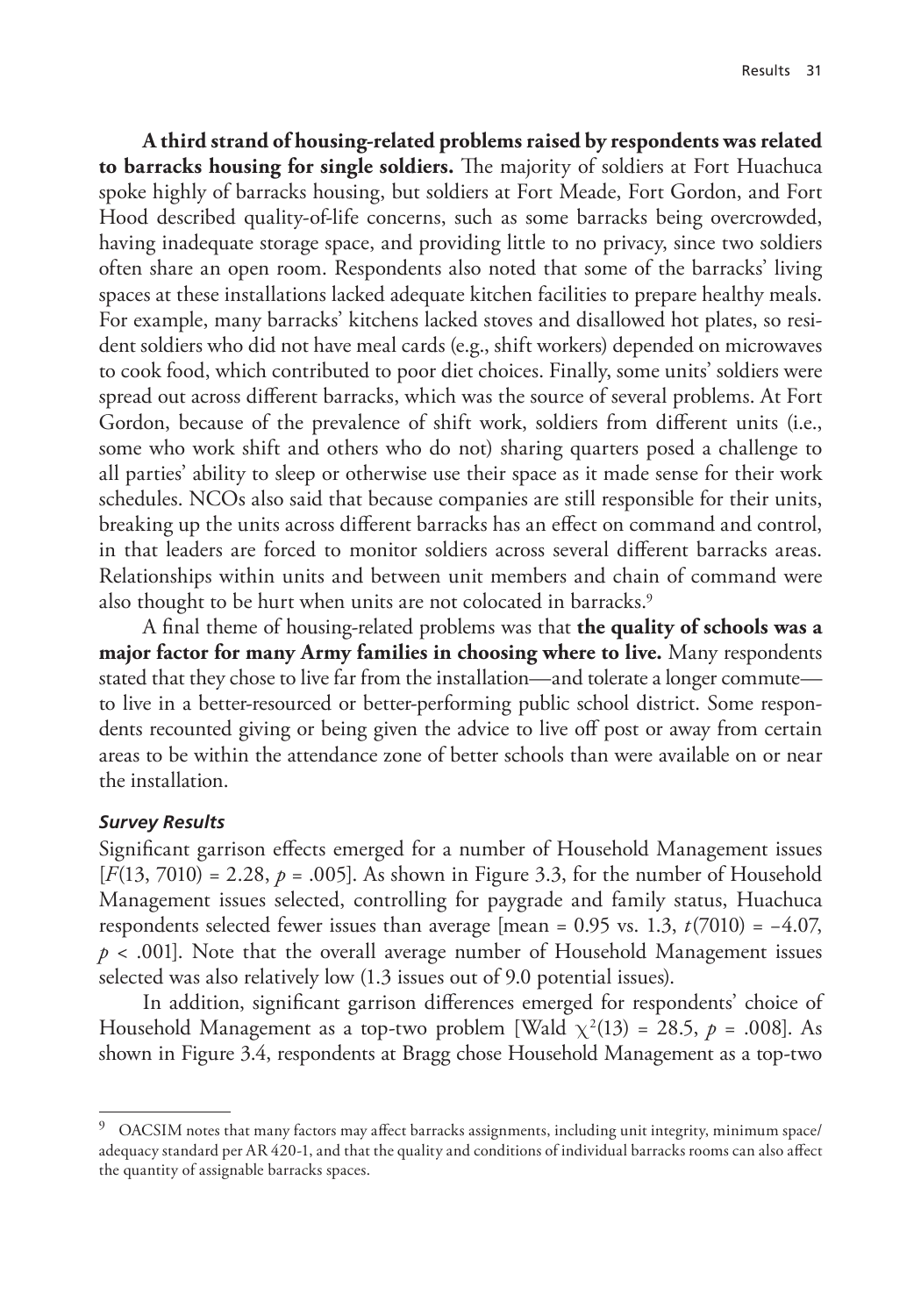

**Figure 3.3 Garrison Difference from Mean Number of Household Management Issues**

NOTE: All survey respondents were soldiers ( $N = 7,092$ ). The mean number of Household Management issues was significantly lower at Fort Huachuca compared to the overall Army average (1.3). All comparisons controlled for paygrade and family status. RAND RR2148A-3.3

#### **Figure 3.4 Garrison Differences in Percentage of Respondents Who Chose Household Management as a Top-Two Problem**



NOTE: All survey respondents were soldiers (N = 7,092). The percentage of respondents who chose Household Management as a top-two problem was significantly higher at Fort Polk compared to the overall Army average (14 percent). All comparisons controlled for paygrade and family status.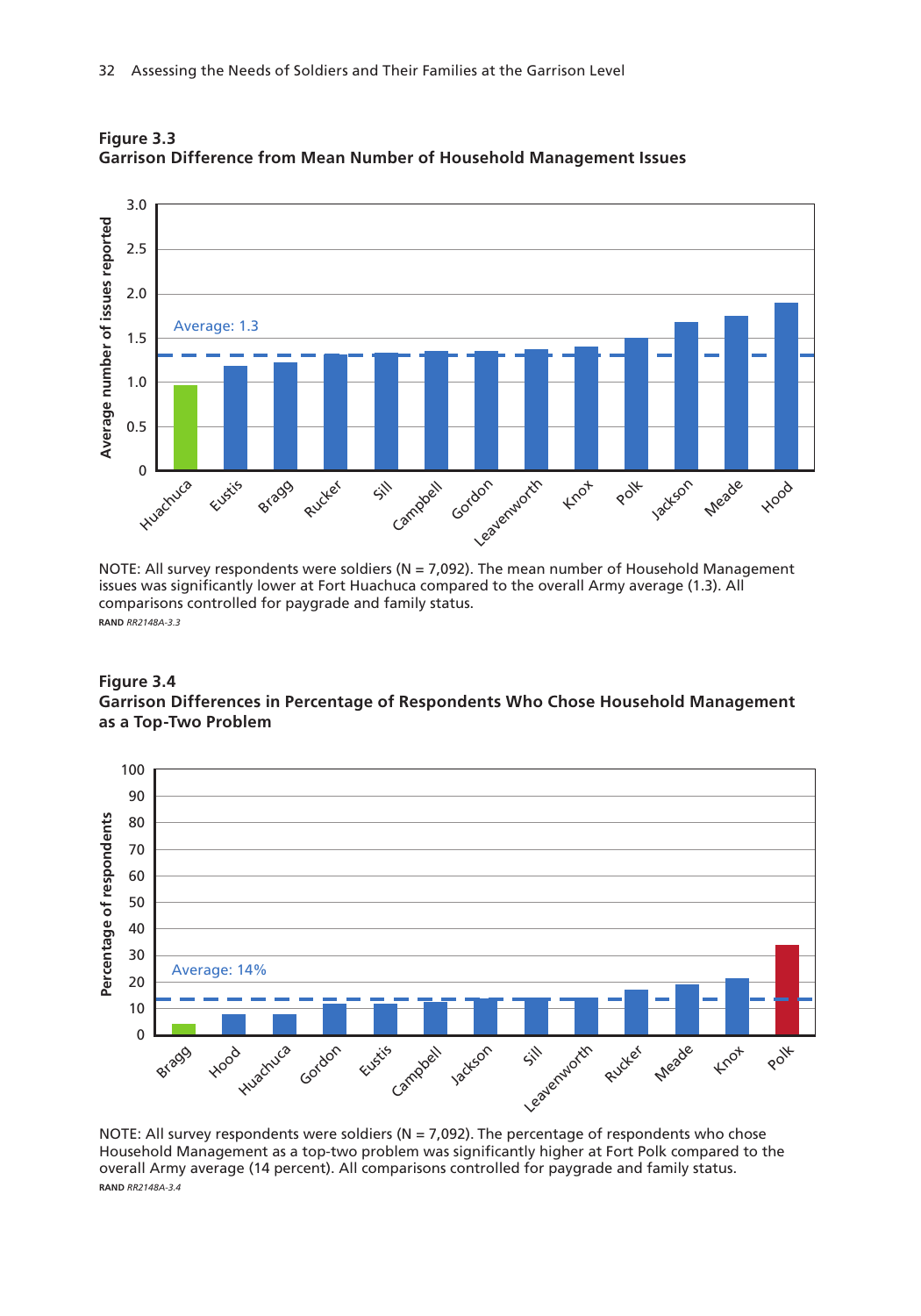problem less frequently than average [4 percent compared with 14 percent; Wald  $\chi^2(1)$  = 8.25, *p* = .004], and respondents at Polk chose Household Management as a top-two problem more frequently than average [34 percent; Wald  $\chi^2(1) = 12.55$ ,  $p < .001$ .

#### *Summary of Garrison Context and Problems with Household Management*

The age, quality, and quantity of on-post housing and barracks vary by installation; therefore, the garrison context has a strong relationship to the types of housing problems that soldiers and their families will experience. This was evident in the survey analyses, in which Huachuca respondents listed fewer household management issues overall, while Polk respondents were more likely to choose household management as a top problem and Bragg respondents were less likely to choose it as a top problem.

Focus group results added additional depth to the nature and extent of housing issues experienced by soldiers and their families. One specific aspect of the garrison context raised by the focus group participants was the quality of management or oversight of on-post housing by the privatized housing contractor. Another pertained to housing policies that could lead soldiers to perceive themselves as paying substantially different amounts for identical housing. Single soldiers discussed barracks housing in terms of overcrowding, inadequate kitchens, and policies that did not take unit assignment into account.

Other important contextual factors that vary by garrison and will, according to our focus group respondents, affect housing issues are the cost of housing in the area around the installation and the quality of on-post schools. These factors were mentioned as part of the calculation of whether on-post housing was a reasonable option for soldiers and their families.

# **Financial or Legal Problems**

### *Focus Group Findings*

Few soldiers mentioned experiencing legal issues in the focus groups. Rather, financial challenges drove these discussions. **Participants in the focus groups reported financial issues as a top problem that they saw facing Army soldiers.** Many participants described a pattern of junior soldiers, most of whom lacked basic budgeting skills, "getting in over their heads" by buying things or in other ways living beyond their means. Participants cited purchasing new cars, sometimes with unfavorable interest rates; "blowing" income tax returns and bonuses; and using check cashing services and pawnshops.

In addition to poor personal choices in spending or lack of experience managing money, respondents also reported that administrative errors related to pay or Basic Allowances for Housing were the basis of some soldiers' financial troubles, such as when they unwittingly received too much pay or Basic Allowance for Subsistence while receiving a meal card and then had their pay withheld entirely ("no pay due") until the overpayment was corrected. Respondents at Fort Meade mentioned the high cost of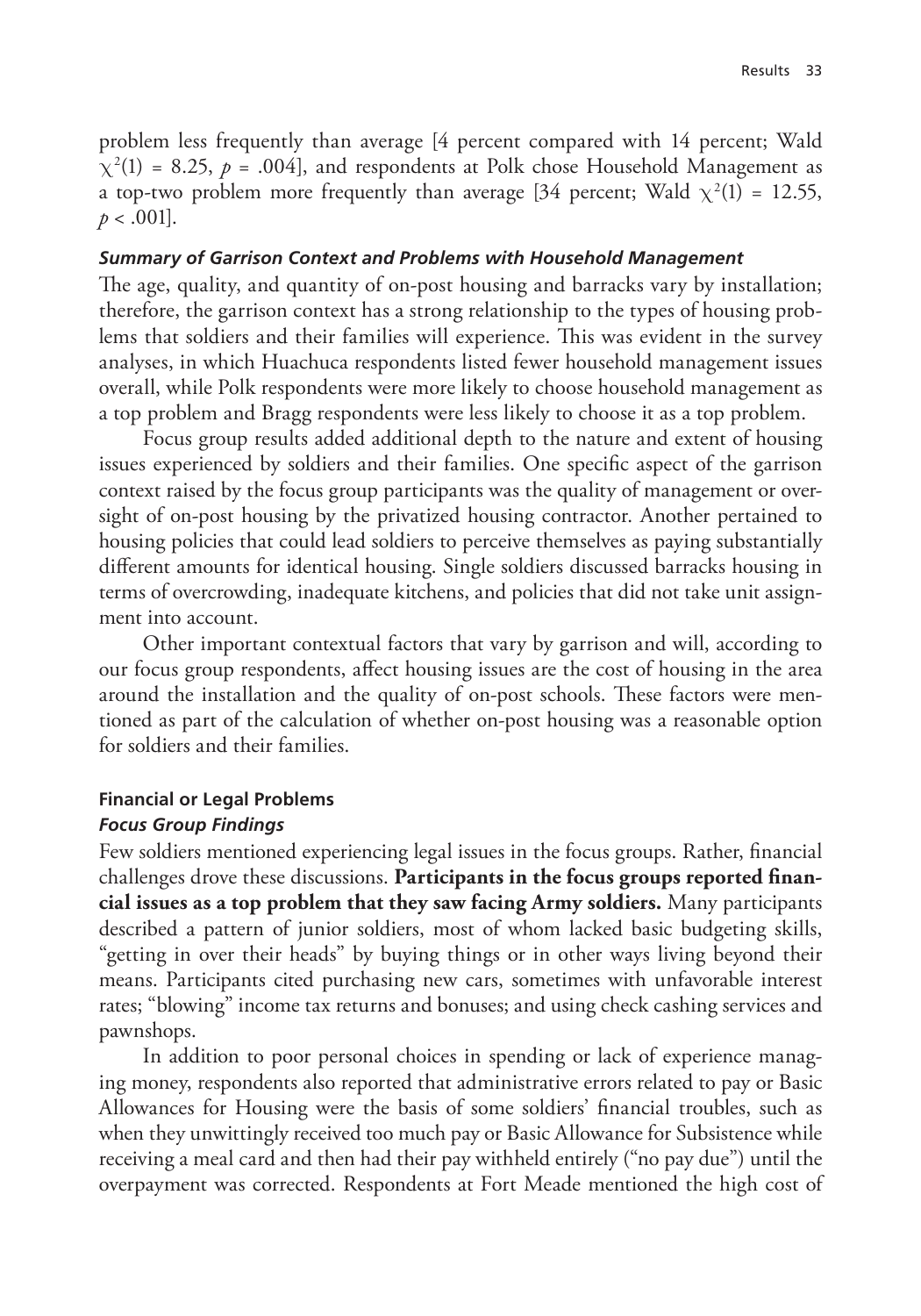living in that area as increasing soldiers' likelihood of experiencing financial problems. Other types of financial problems related to variation in cost of living between duty locations (e.g., moving to a higher cost-of-living market requires adjustments to a family's budget, despite relative changes in the Basic Allowance for Housing), family emergencies that caused unexpected expenses, and soldiers who came into the Army with preexisting financial issues.

In discussing the types of financial problems faced by soldiers and their families, respondents mentioned several complicating factors that unintentionally fostered them. One NCO lamented that not enough time was devoted to mentoring junior soldiers in order to build the type of trust and have the close involvement that would allow for advice to be given (e.g., go to AER instead of a payday lender) or problems to be detected early. Several respondents stated that financial problems often start small but can quickly get out of control, due in part to junior soldiers' desire for autonomy and reluctance to bring their problems to their leadership.

Financial problems were described as more common among junior enlisted soldiers; for many, the Army is their first experience with receiving a substantial paycheck that they have to manage on their own. However, financial problems were not exclusive to new soldiers; NCOs in particular described seeing financial problems within their peer group.

Respondents mentioned ACS budgeting and financial literacy classes as possible resources to turn to in response to financial problems. AER was also praised as an effective recourse when soldiers are in a financial bind, and many respondents gave examples of how AER helped soldiers in their units with unexpected expenses. However, respondents were also measured in their responses regarding the degree to which a prevention strategy would be an effective approach to soldiers' financial problems. One factor respondents identified that may keep soldiers from disclosing financial problems, beyond a desire for privacy, was a fear of losing security clearance. Consequently, a few respondents and several service providers discussed how financial problems were less likely to be disclosed—and help sought out—by soldiers whose job functions were contingent on their security clearances.

## *Survey Results*

Garrisons did not significantly differ in the number of financial or legal issues selected or the choice of Financial or Legal Problems as a top-two problem.

## *Summary of Garrison Context and Financial or Legal Problems*

Financial and legal problems were discussed equally among the four installations in our site visits. Concerns about financial problems' effects on security clearances would be expected to be concentrated in units or installations where Military Occupational Specialties require clearances. Inadequate time to mentor junior soldiers and build relationships that might head off financial problems was also cited as a contributing factor. Additionally, areas with a higher cost of living could trigger financial issues for new arrivals.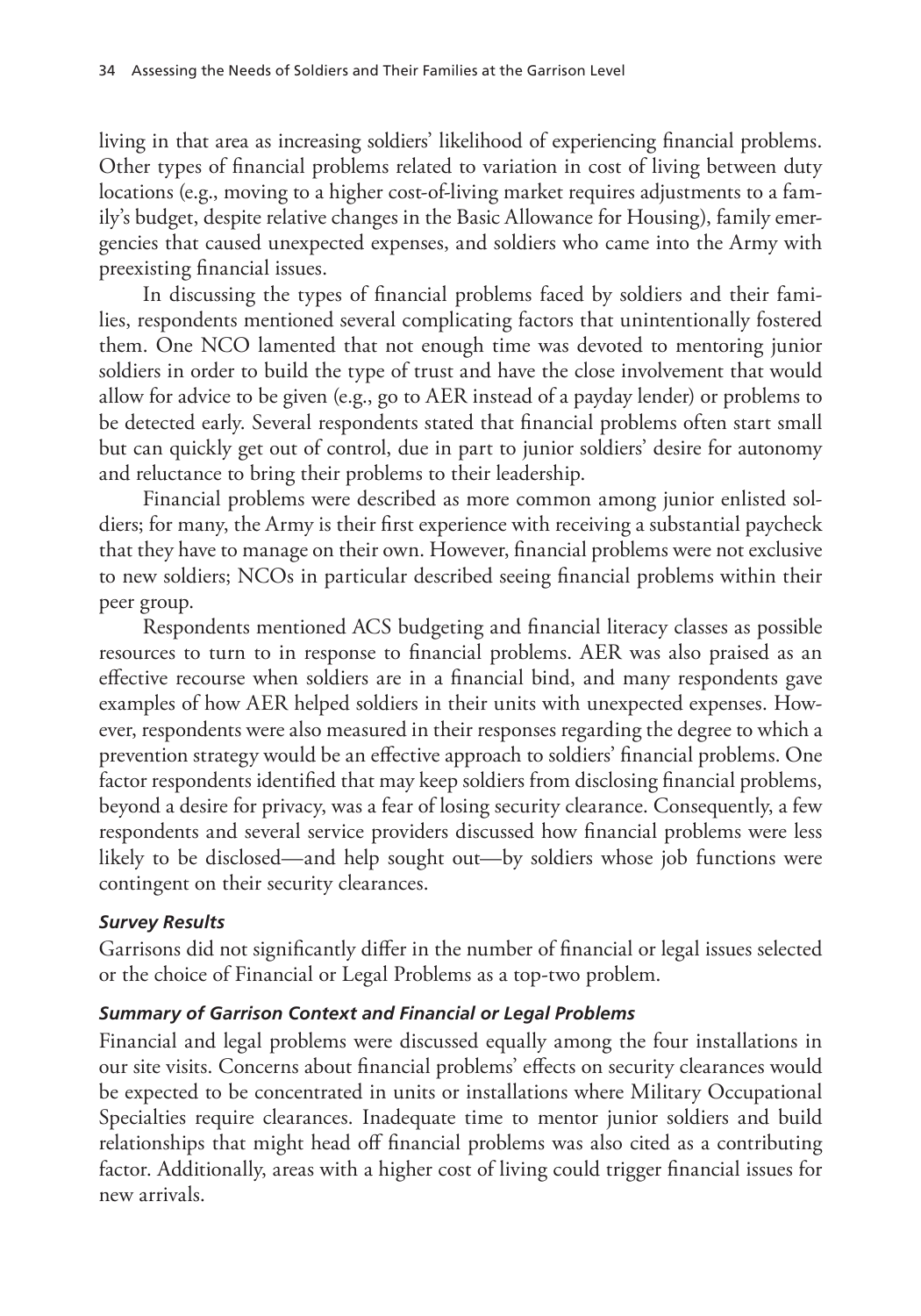# **Health Care System Problems** *Focus Group Findings*

Respondents were quick to point to the health care system as a leading source of problems for soldiers and families, and many respondents shared stories of personal challenges when dealing with the Army health care system. Issues included access to care, experience of care, and, to a lesser extent, complaints about the quality of care received.

**Some soldiers expressed frustration about long wait times to see their primary care manager, to receive appropriate referrals, and to get an appointment with an on-post specialist.** An officer from Fort Hood summarized the situation: "In terms of health care, it's hard to get an appointment to see a primary care manager. It's about a one month wait time to get a two-minute consultation, and that consult leads to referral, [and it] takes another month to get your appointment with the referral doctor." Some soldiers noted their inability to keep appointments reliably. They needed to schedule appointments several weeks in advance (e.g., for a specialist) because of an unpredictable work schedule. Having to cancel and reschedule appointments was unavoidable, but it caused additional delays.

When experiencing illness or injury, some soldiers described the process of "sick call" (in the installations that had traditional sick call—where a location or clinic has set hours, typically in the morning, during which soldiers with acute issues can go to be seen and referred as needed) as overcrowded, trying, and ineffective. At some installations, when medical facilities were overloaded, soldiers were instructed to go to private, off-post urgent care providers (e.g., Patient First) or to an off-post hospital emergency room, from which significant out-of-pocket costs, copayments, wait times, and coordination of follow-up with Army medical care often resulted. Soldiers who worked within the sanctioned channels of going through sick call and then to their troop medical center first complained that the process was time consuming and that many who present with illness or injury are screened out before seeing a provider (e.g., assessed as likely to recover on their own without medical attention). Related to this process, a few respondents discussed privacy concerns with having to work through so many levels of vetting and triage before having access to a physician's assistant or their primary care manager.

**Some respondents criticized the quality of military health care, but others were supportive of the providers, saying that once a patient got in the room with the provider, the care was very good.** Several respondents believed that the system was just overburdened with too many patients and too few providers, and that this lack of capacity was at the root of the long wait times. However, some respondents also distinguished between military and civilian medical personnel. Those that did generally suggested that civilian personnel were less competent, less committed, and only working for the Army until something better came along. In a similar vein, some respondents complained about what they perceived to be poor continuity of care and high turnover (not necessarily solely Permanent Change of Station–related) among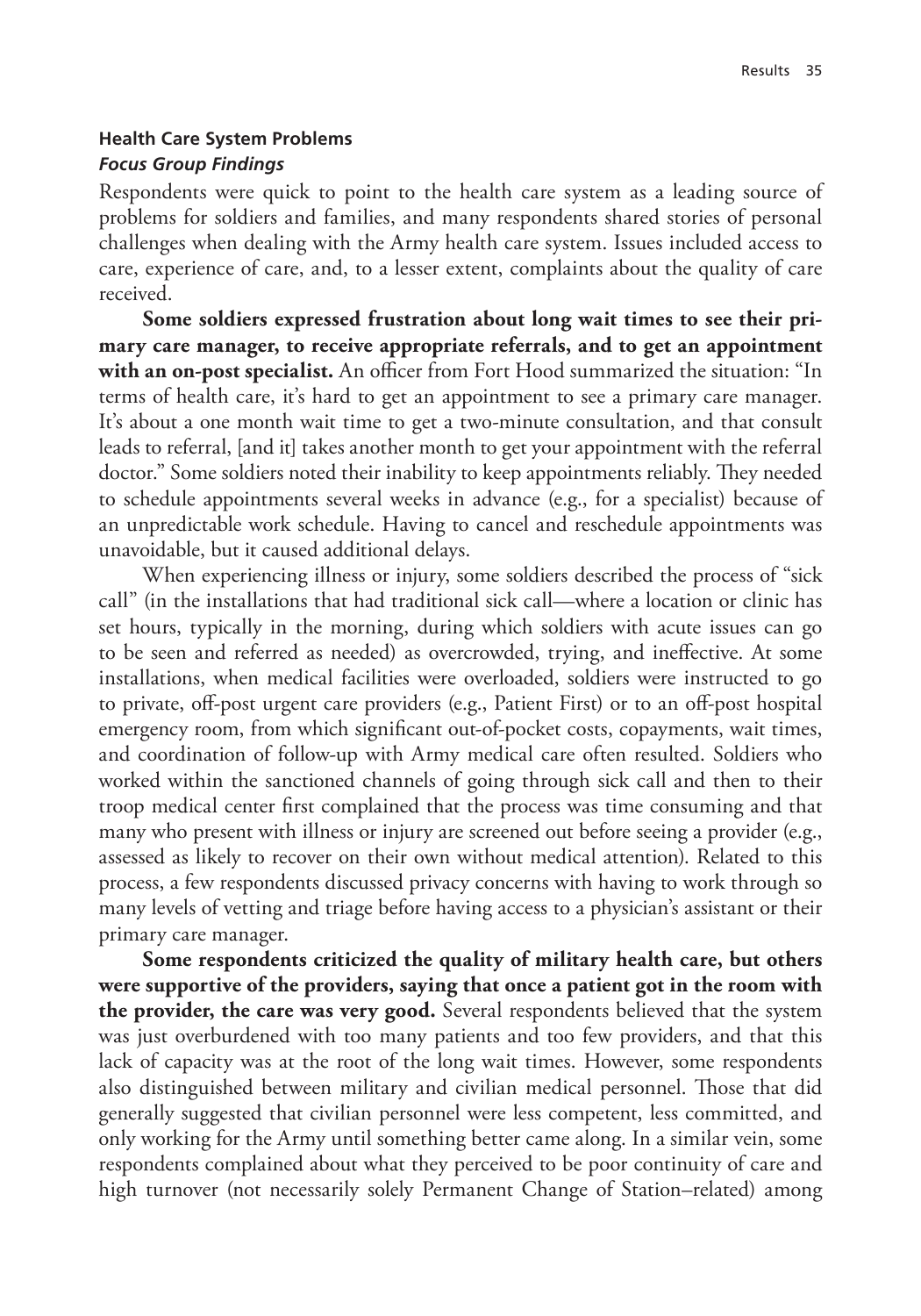medical personnel, both of which are consistent with respondents' impressions that Army health care systems may not be a top choice for providers.

A few soldiers complained about a lack of continuity and basic coordination of health care between duty stations for them and their families, with records and prescriptions taking weeks or more to be transferred. One soldier with a spouse in the Exceptional Family Member Program described the experience of starting over at each new installation with the process of establishing a trusted care team and support network within that installation's health care resources. Additionally, there were complaints about TRICARE customer service (and largely automated phone system) and the challenges of using TRICARE benefits to access outside providers and specialists.

Notably, in addition to the problem of undertreated or recurrent health problems as a result of delays and hassles interfacing with the health care system, **a large number of respondents linked health care system problems to the challenge of soldiers taking time away from work to deal with their medical problems.** This theme related most often to perceived inefficiency. For example, a respondent at Fort Meade reported missing half of the workday to drive 45 minutes from Fort Meade to Walter Reed National Military Medical Center in Bethesda, Maryland, and then 1 hour and 45 minutes on the return trip due to traffic, just to have a 5-minute follow-up appointment with a doctor. When complaining about sick call, going to the emergency room, and in some cases waiting at the pharmacy, respondents often noted the extended wait times with disgust. In practice, this time to deal with the health system not only was a "waste" of their time but took significant time away from work, and they either needed to make up that time or members of their unit had to take over their responsibilities.

The theme of taking time away from work to interface with the health care system related to the problem of malingering as well. This refers to soldiers without legitimate medical issues making health care appointments either to get time away from work or PT or to get medically retired based on health problems (and documentation of same). Respondents complained not only that this inappropriate use of the health care system contributed to the long wait times but also that soldiers seeking medical care or being medically excused from work placed a strain on units, in which "every day, soldiers are pulling the weight for the others that are missing." There was widespread agreement among focus group participants that some people were just faking symptoms. However, many respondents also complained about being met with skepticism from medical personnel when they reported pain or overuse injuries and felt that they at times had been disbelieved and needed to "prove" the legitimacy of their illness or injury.

Across installations, focus group respondents disagreed about whether these types of concerns (e.g., wait times and quality of care) were unique to their particular installation. Some soldiers insisted that their current duty station was worse than previous posts, while others believed that these issues are par for the course for Army medical care.

**In the focus groups, we did identify some differences in the types of health care system problems raised at the different installations.** First, health care system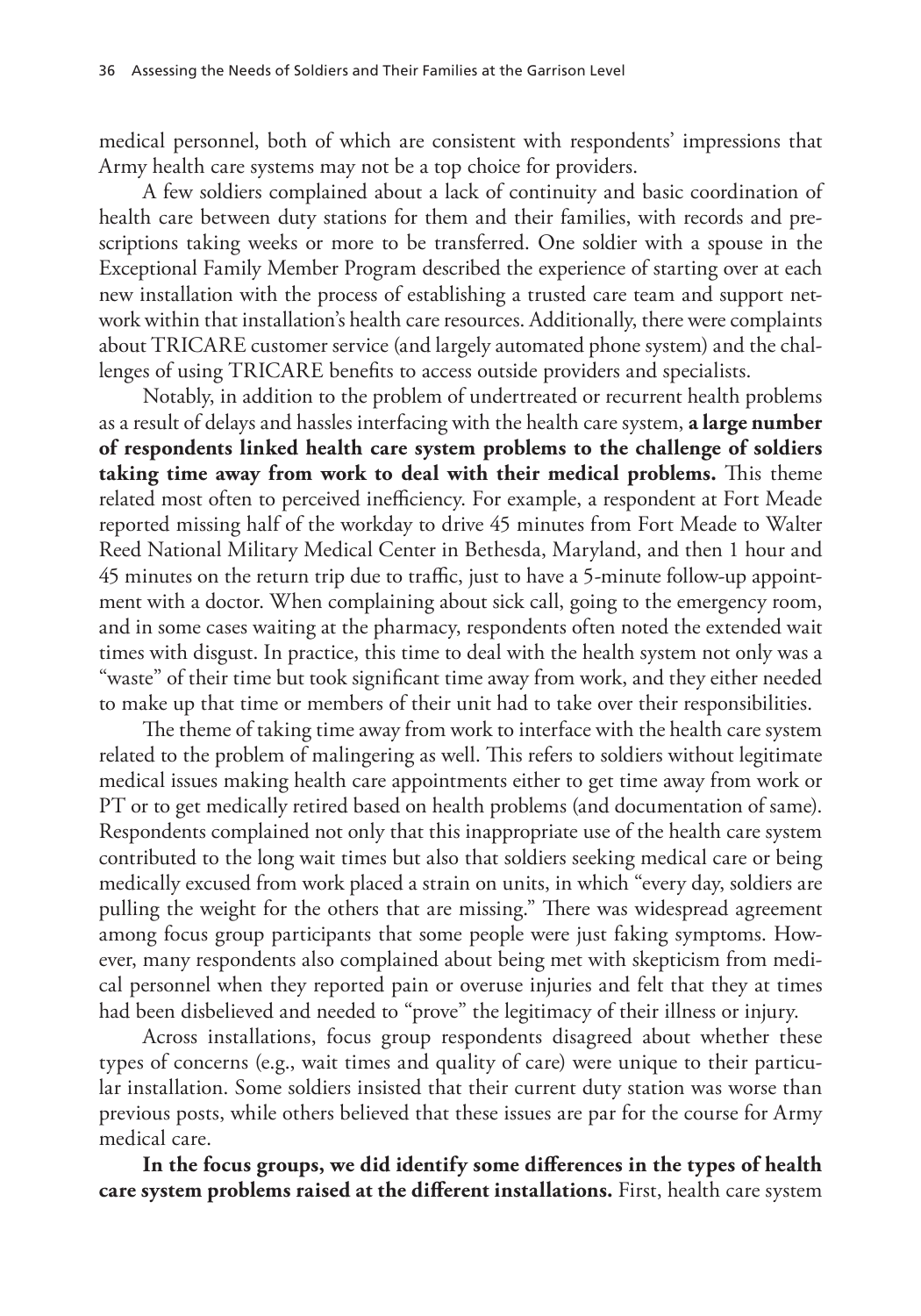problems seemed to be raised somewhat more frequently at Fort Hood and Fort Meade than at Fort Huachuca and Fort Gordon, with the characteristics of each installation playing into the types of issues noted. At Fort Hood, and to some extent at Fort Huachuca, there were complaints about delays for soldiers who needed physicals or vision and hearing exams to deploy or otherwise perform their duties. This makes sense considering the relative focus on deployability at Fort Hood and some of the duties at Fort Huachuca (e.g., piloting unmanned aerial vehicles). At Fort Meade, the most common grievances were about the proximity—in terms of distance and driving time, taking traffic into account—of medical care facilities that soldiers and their families needed to go to for specialty appointments in particular (e.g., Walter Reed National Military Medical Center). Soldiers and families at Fort Huachuca faced similar challenges, receiving referrals to specialists in Tucson—about a 1.5-hour drive away—or more distant cities. While at Fort Meade, we learned that some soldiers are stationed there as part of a "compassionate reassignment," an accommodation sometimes made for soldiers who are experiencing extreme family problems, such as a serious illness, because of the availability of medical resources in the region—although the primary resources require some travel to reach (particularly in light of Washington, D.C., metro traffic congestion). We also heard that some soldiers saw Fort Meade as a relatively undemanding post, an assignment that they might have received as a respite after spending extended time at locations with a more intense deployment demand. Accordingly, we heard from several soldiers that they have taken time to avail themselves of the medical services offered at Fort Meade and surrounding installations. Because the number of soldiers who are stationed at Fort Meade as a compassionate assignment is likely quite small, we doubt that this phenomenon is driving the difference in health care system problems identified in the survey. However, taken together with the issue of soldiers who may be "catching up" on deferred health care, and given the challenges reported about traveling to and interfacing with multiple health care facilities, the survey finding that Fort Meade has significantly higher rates of health care system problems than other installations is not in conflict with what we heard in the focus groups.

#### *Survey Results*

Garrison differences in respondents' choice of Health Care System Problems as a toptwo problem are shown in Figure 3.5 [Wald  $\chi^2(13)$  = 29.6,  $p$  = .005]. Respondents at Polk chose Health Care System Problems as a top-two problem less frequently than average [10 percent compared with 22 percent; Wald  $\chi^2(1) = 15.45$ ,  $p < .001$ ], and respondents at Meade chose Health Care System Problems as a top-two problem more frequently than average [34 percent; Wald  $\chi^2(1)$  = 6.52,  $p$  = .01]. Garrisons did not significantly differ in the number of Health Care System issues selected.

### *Summary of Garrison Context and Health Care System Problems*

The subject of health care elicited much discussion among focus group members. The military health system was seen as a seriously overburdened system and a leading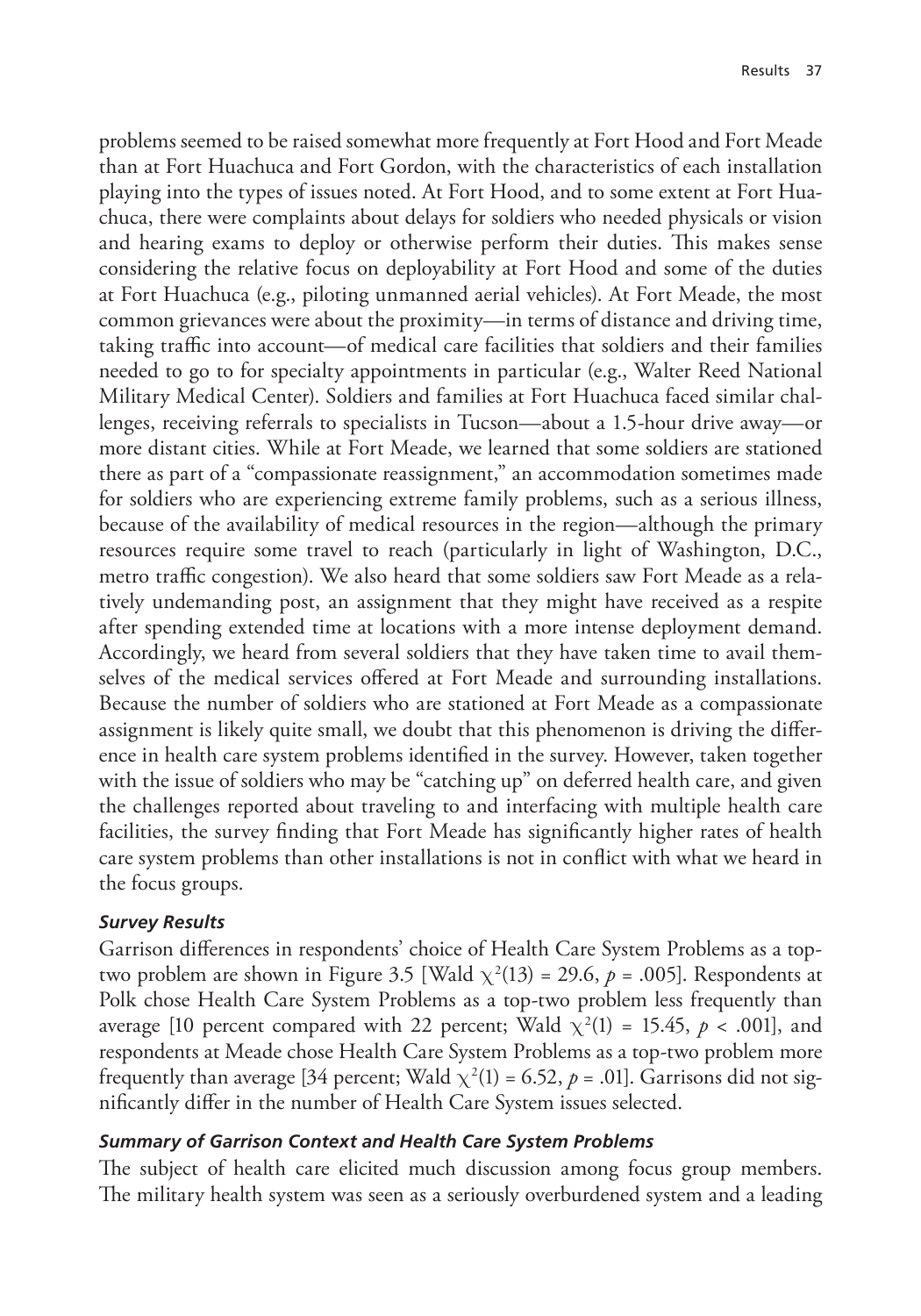



NOTE: All survey respondents were soldiers ( $N = 7,092$ ). The percentage of respondents who chose Health Care System Problems as a top-two problem was significantly lower at Fort Polk and significantly higher at Fort Meade compared to the overall Army average (22 percent). All comparisons controlled for paygrade and family status.

source of problems, with inordinately long wait times to see a medical professional and many bureaucratic barriers to care. Problems with the health care system have a ripple effect, causing soldiers to miss duty time and forcing others to cover for them in their absence. As shown in the survey results and discussed in our focus group findings, Meade respondents identified some specific health care system challenges. Views on the quality of care tended to be mixed. Other commonly cited problems were those who manipulated the health care system to avoid undesirable duties and those who were attempting to build a case for medical retirement.

## **Relationship Problems and Spouse's Well-Being** *Focus Group Findings*

Focus group participants reported relationship problems as a significant issue for soldiers and their families. The top contributors to relationship problems discussed in focus groups were deployment periods, shift-work schedules, and the lack of understanding of military language and culture among Army spouses. Senior officers and NCO focus group participants mentioned that relationship problems were particularly an issue for younger soldiers.

Not surprisingly, **focus group participants named deployment periods as a major challenge for relationships and marriages.** FRG representatives at both Fort Meade and Fort Gordon described how it is difficult to track and engage family mem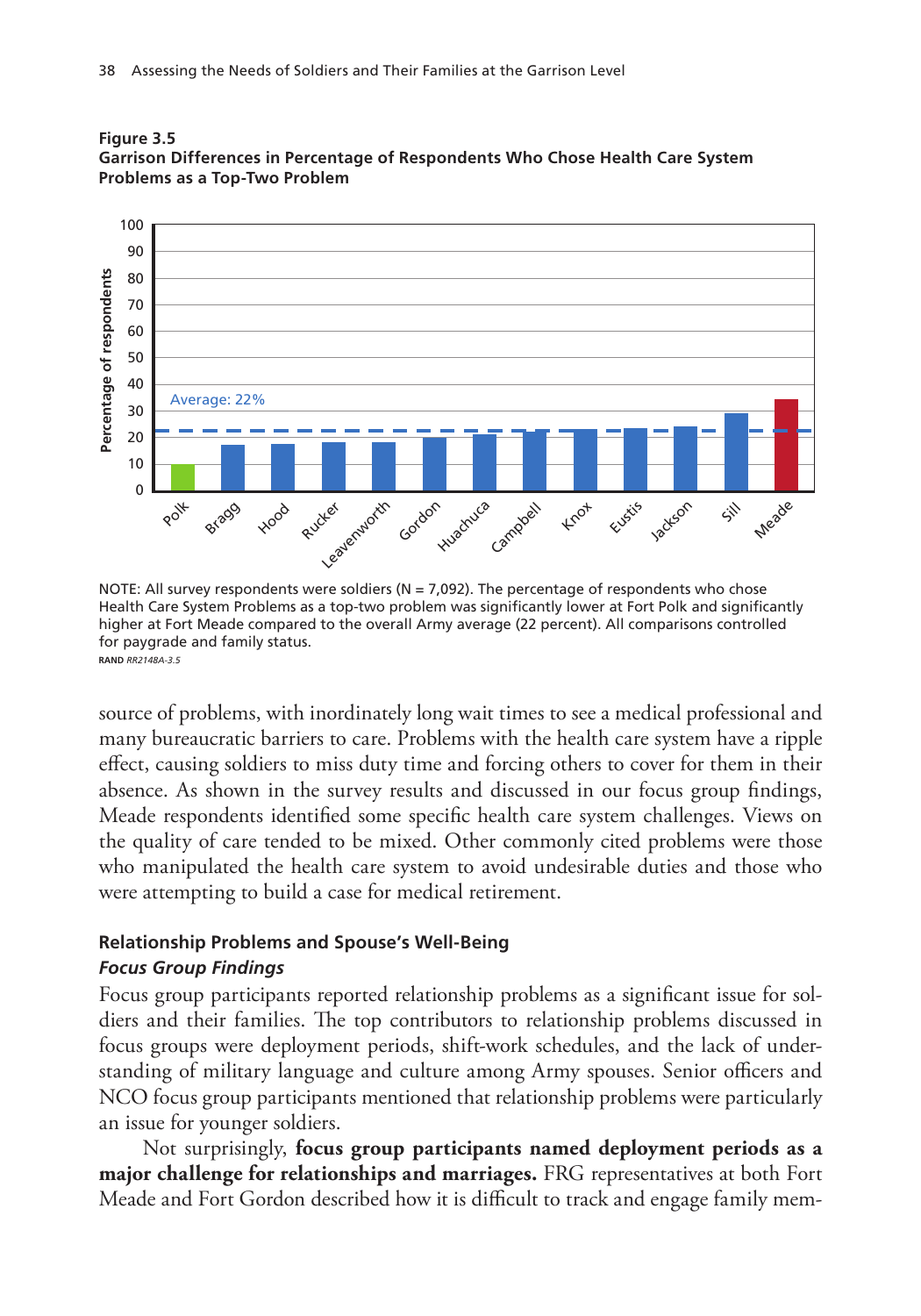bers in resources and support groups because many units at these installations deployed soldiers individually or in pairs (e.g., to embed with and support other units); families of deployed soldiers lack the kinship that can develop among families when an entire unit deploys together. FRG leaders described "a rotating door of people being deployed at all times in small numbers, so we don't see the same process with predeployment that we had before." Another FRG representative at Fort Meade mentioned the need for a predeployment process through the garrison that directly connects the spouses of deployed soldiers to the FRG and other support networks. Participants agreed on how crucial these support groups could be for spouse and family well-being, especially when it is the first deployment.

Respondents from the Fort Hood focus groups identified divorce and separation as some of the negative results of long-term deployments and suggested the need for more marriage counselors on post.

In terms of supportive resources for relationships, respondents tended to focus on chaplains and chaplain-led outreach programs and retreats, such as the Strong Bonds program,<sup>10</sup> which was singled out as a helpful resource for supporting relationships. For many, chaplains also appeared to be the go-to resource for relationship problems. An FRG representative at Fort Meade summarized the issue as follows: "When you don't have chaplains in your unit, you don't get those types of things [Strong Bonds retreats], and—well, relationships are tough. And relationships in the Army are even tougher." Respondents agreed that when soldiers are not connected to these programs or other counseling resources for help with relationship issues, many turn to divorce or separation.

**Participants drew linkages between nonstandard and sometimes variable schedules (e.g., periods of intensive training or shift work) and strains on their relationships and spouses.** Both soldier and Army spouse focus group participants expressed that shift-work schedules and long workdays are a challenge to a healthy home life.

Relationship problems were raised as a top concern when senior officers were asked what the most common problems were for their junior soldiers and their families. Respondents described scenarios in which soldiers married after dating only a few months and then divorced a few months later. **Senior officers noted that today's young soldiers seemed particularly lacking in relationship and communication skills.** One respondent attributed this to young soldiers' not having grown up with models of healthy relationships or stable families. Focus group participants pointed out that many of these soldiers have parents that have married multiple times, and these soldiers will go into marriage "without really knowing what marriage means for them."

Another factor that respondents felt contributed to both relationship problems and spouse well-being issues was the lack of communication between soldiers and their

<sup>&</sup>lt;sup>10</sup> Strong Bonds is a chaplain-led program that aims to increase individual soldier and family member readiness through relationship education and skills training (Army Strong Bonds Program, 2017).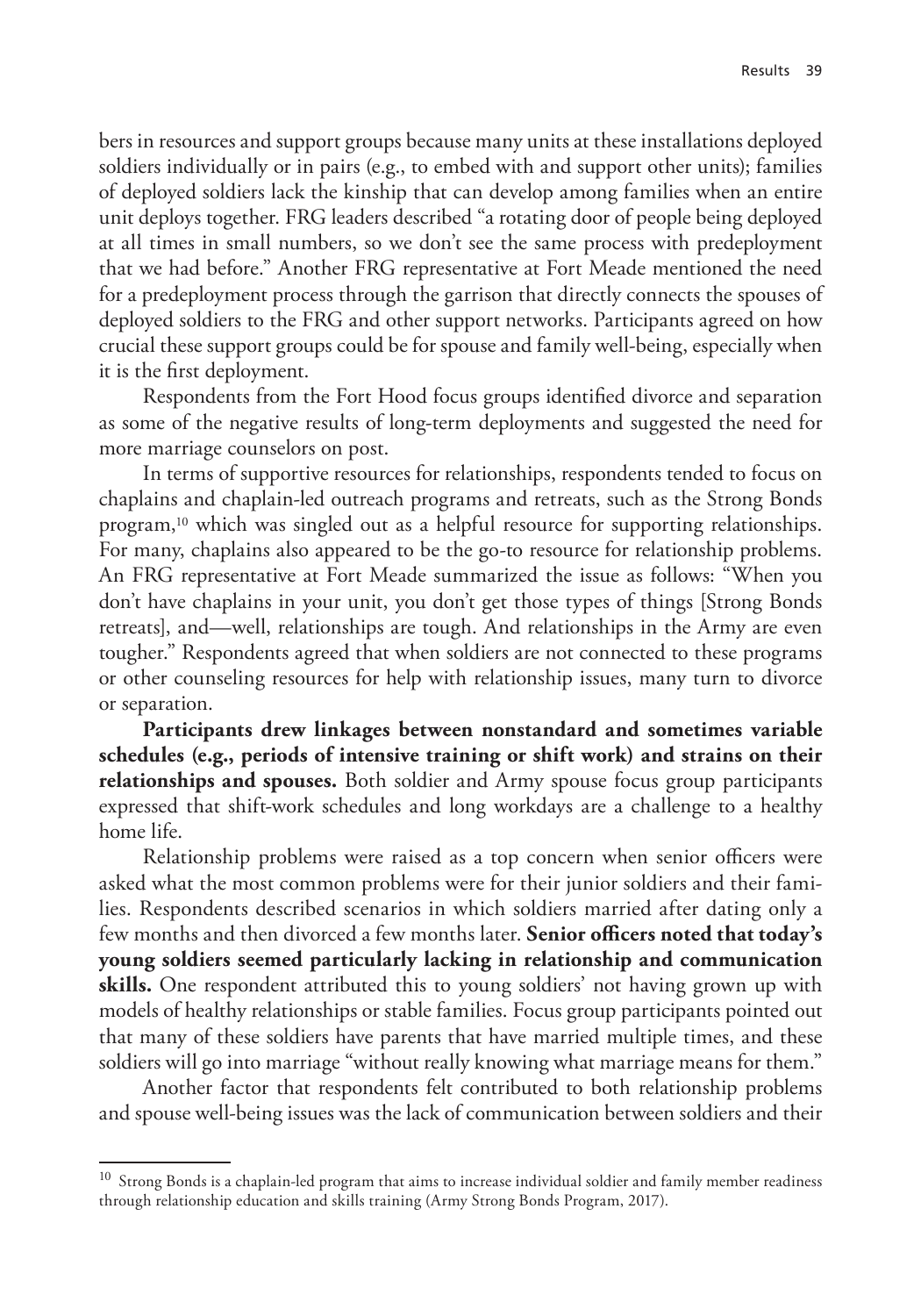spouses regarding military life and culture. For example, spouses may be unaware of the conventions of living on post, such as stopping to face the flag during retreat. This lack of awareness often extends to information that could be helpful to spouses as they acclimate, such as information about Army resources. Focus group respondents agreed that adjusting to military language and culture can be a challenge and that soldiers have some trouble explaining the work they do to their spouses. Respondents explained that there is a language challenge—"maybe the soldier doesn't know how to translate 'Army speak' into what the spouse can understand"—and suggested that there is a need to improve communication with family members about Army life.

Respondents saw part of understanding Army language and culture as having an awareness of or knowing where to find out about Army resources. Senior soldiers noted a frequent issue of young soldiers deploying and leaving spouses behind who are disconnected from Army resources because of the spouses' lack of knowledge of and acculturation to Army life. Focus groups with Army spouses discussed how living at installations away from their family and close friends can be difficult and often lead to them feeling lonely and depressed. Lack of camaraderie among families on installations was noted at several of the sites we visited; respondents sometimes contrasted installation life at their current duty station with the stronger sense of community they had experienced at Fort Bragg or Fort Lewis, for example.

Army spouse participants across the focus groups shared their experiences and **struggles with searching for network groups on post and wanting to connect with other Army spouses.** Some focus group participants had never heard of an FRG, and others mentioned previous bad experiences or attending an FRG event with the hope of making new friends but feeling out of place as new Army spouses. Respondents expressed the need for more inclusive groups for new spouses on post, particularly during deployment periods. Some resource providers and FRG leaders noted that restrictions on obtaining spouses' contact information limited their ability to reach out to spouses directly. They speculated that being able to do this, via email, for example, would potentially sidestep the issue of needing the soldier to be the primary conduit of information to spouses and partners.

Among the garrisons we visited, there was not a perceptible difference in the extent to which relationship and spouse well-being problems were considered a leading or most common problem. In general, junior enlisted soldiers were less likely than NCOs to raise relationship problems as a challenge faced by soldiers and their families. Not surprisingly, spouse well-being and relationship problems were a larger focus of the spouse interviews and focus groups than the soldier focus groups.

#### *Survey Results*

Garrison differences in Relationship Problems as a top-two problem are shown in Figure 3.6 [Wald  $\chi^2(13) = 24.2$ ,  $p = .03$ ]. Controlling for paygrade and family status, respondents at Hood and Sill chose Relationship Problems as a top-two problem less frequently than average [8 percent and 10 percent compared with 18 percent; Wald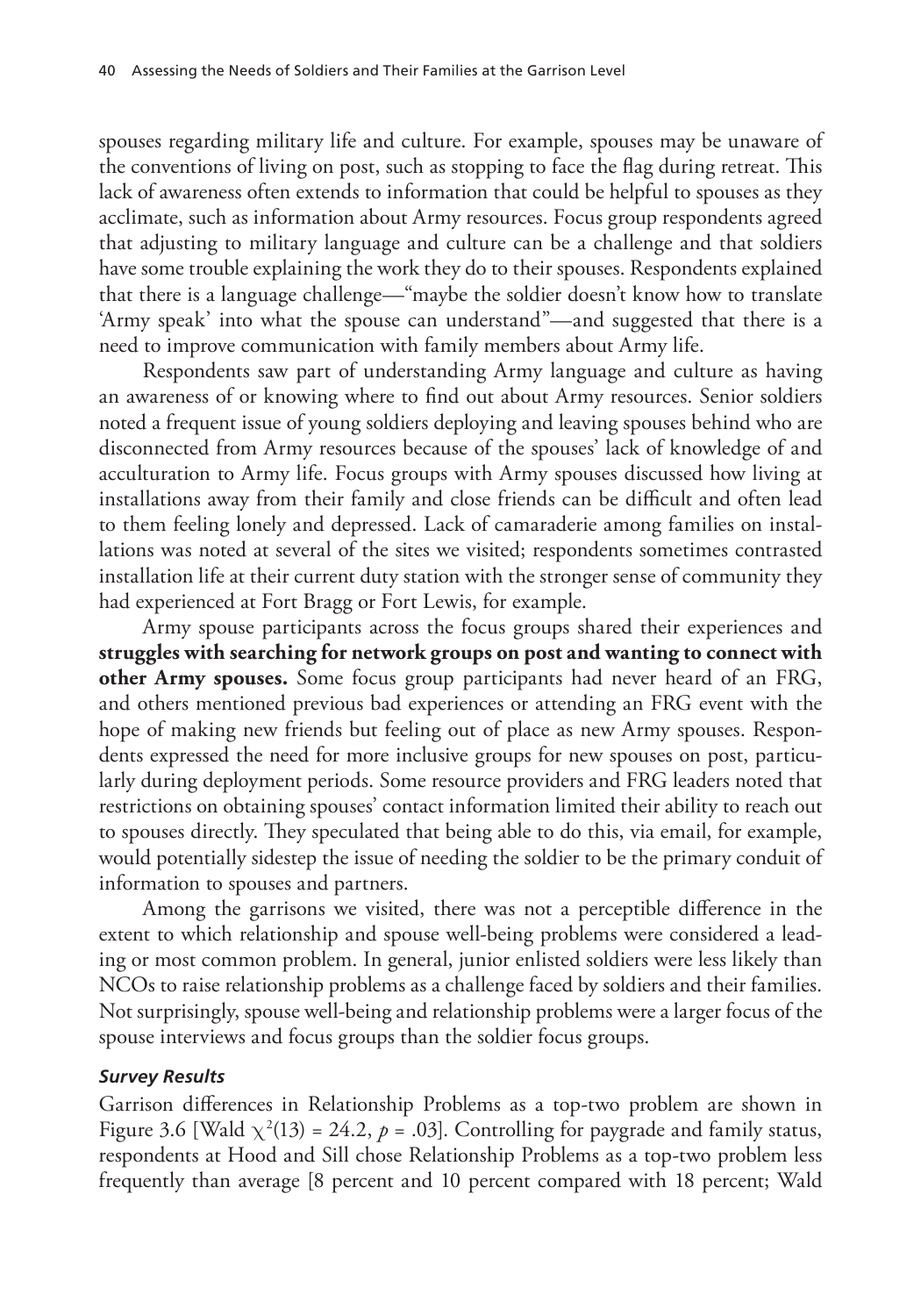



NOTE: All survey respondents were soldiers ( $N = 7,092$ ). The percentage of respondents who chose Relationship Problems as a top-two problem was significantly lower at Fort Hood and Fort Sill compared to the overall Army average (18 percent). All comparisons controlled for paygrade and family status.

 $\chi^2(1)$  = 5.97 and 9.18, *ps* = .01 and .002, respectively]. Garrisons did not significantly differ in the number of relationship issues selected.

# *Spouse's Well-Being Survey Results*

Garrisons did not significantly differ in the number of spouse well-being issues selected or the choice of Spouse's Well-Being as a top-two problem.

## *Summary of Garrison Context and Problems with Relationships and Spouse Well-Being*

Deployments were seen as a major challenge to spouses. Often, the spouse had no contacts within the military that he or she could turn to for advice or assistance. Simultaneously, unit or post organizations that could provide help had difficulty tracking or engaging with family members of deployed soldiers. Thus, even when help was available, it was hard to bring to bear. Unusual and variable work schedules also strained relationships. These included intensive training, which kept units in the field for long periods, and shift work, which kept some spouses from interacting other than sporadically. More senior respondents noted a lack of communication among young couples, both about resolving problems and about the ins and outs of military culture, which can seem quite foreign to young spouses. Although survey respondents from Fort Hood were less likely to prioritize relationship problems, the respondents in Fort Hood focus groups reflected more general concerns rather than any themes specific to the location.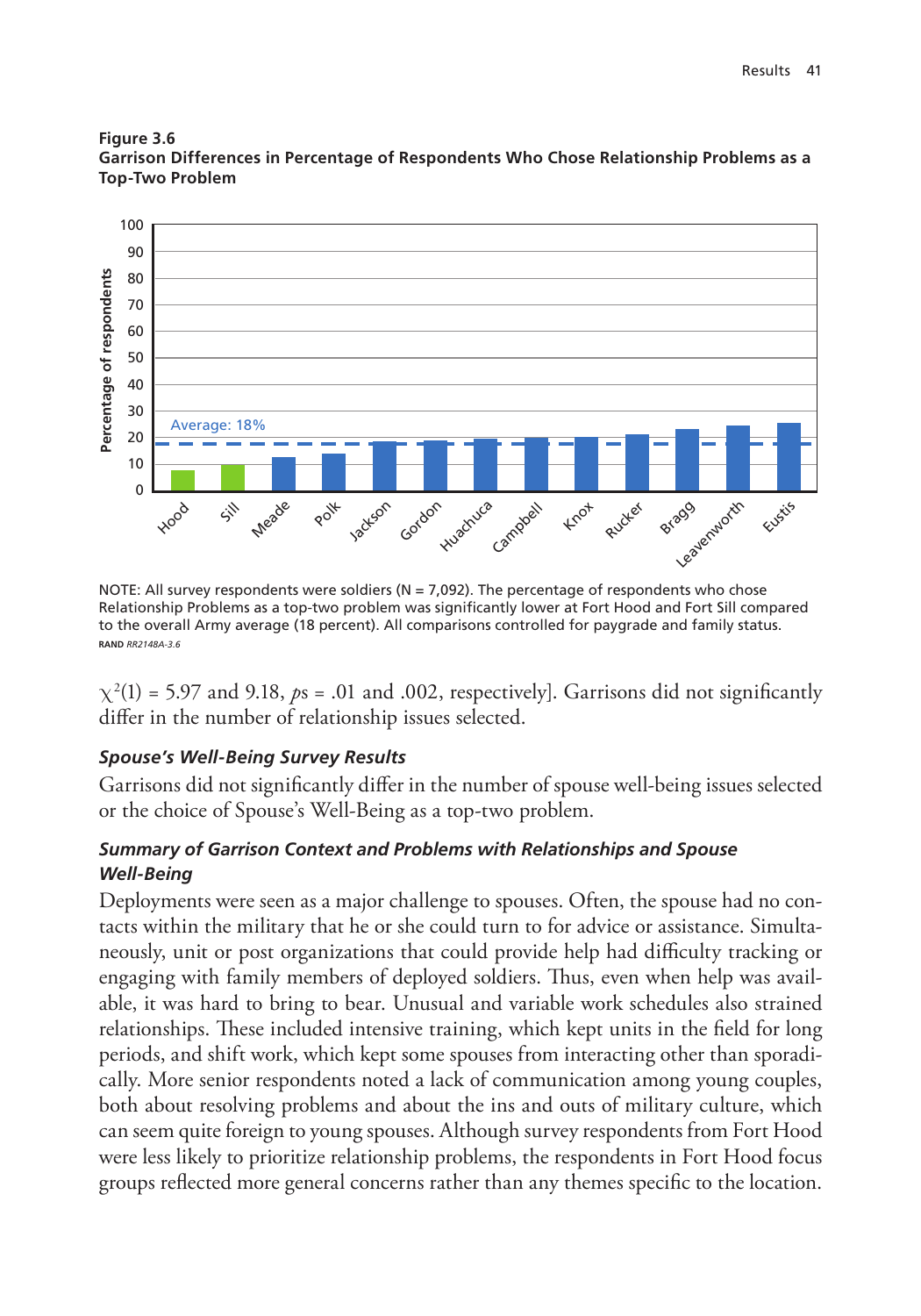# **Child Well-Being**

### *Focus Group Findings*

A leading problem for soldiers with children, and the main focus within the category of Child Well-Being, was day care for young children. The major concern with on-post Child Development Centers (CDCs) reported by respondents was waiting lists; many soldiers and spouses shared stories of being on waiting lists for many months and even years. Several female soldiers without children mentioned that the only thing they had been told about Army childcare was to get on the waiting list immediately after they find out they are pregnant. Dual-military and single-parent respondents reported that long day care waiting lists were particularly frustrating and forced them to seek outside resources such as off-post day care or Army spouses who ran certified home day care programs.<sup>11</sup>

For parents with children enrolled in Army CDCs, the hours of operation emerged as an issue affecting at least some soldiers at each location. For example, respondents noted that shift work (particularly in intelligence and medical units) and the common occurrence of early PT times for some units (especially Advanced Individual Training instructors and in warmer climates, where PT might begin very early to avoid morning heat) made it difficult to drop off and pick up their children from childcare because CDCs do not offer care 24 hours a day.12 One soldier expressed the frustration by saying, "We are supposed to be soldiers 24 hours a day but the lack of support resources makes that impossible." Focus group respondents across installations agreed on the conflict this creates between work and parental responsibilities, especially for single parents and dual-military families, who must have contingencies in place for when one spouse is on temporary duty or deployed. NCOs described soldiers who need to bring their children to work or who have sleeping children in the car while doing PT, and they universally agreed that this was not a good situation for anyone. Respondents also described variability in the chain of command's understanding and flexibility when they are facing parental responsibilities. For example, one NCO argued that leadership should know the day care operating hours and plan accordingly so that soldiers in their unit are able to focus on training, rather than on cobbling together childcare solutions or bringing their children to formation. The NCO stressed the need for leadership to be more supportive when such resources are not available.

NCOs admitted that they had a great deal of flexibility when dealing with soldiers who had childcare challenges and that, although they were often sympathetic, for some soldiers it could become grounds for being disciplined or eliminated from the service. Soldiers at Fort Gordon and Fort Huachuca described how Family Care Plans, which are intended for deployment and long-term absence, could be challenged

<sup>&</sup>lt;sup>11</sup> OACSIM notes that the Army has a robust program that offers fee assistance to families when there are long waiting lists or for families who are geographically dispersed. Approximately 9,500 families are enrolled in this program.

<sup>&</sup>lt;sup>12</sup> OACSIM notes that most of the Army's childcare centers are open more than the required 12 hours (about 80 percent), and all CDCs will extend their operating hours to meet mission requirements on an as-needed basis.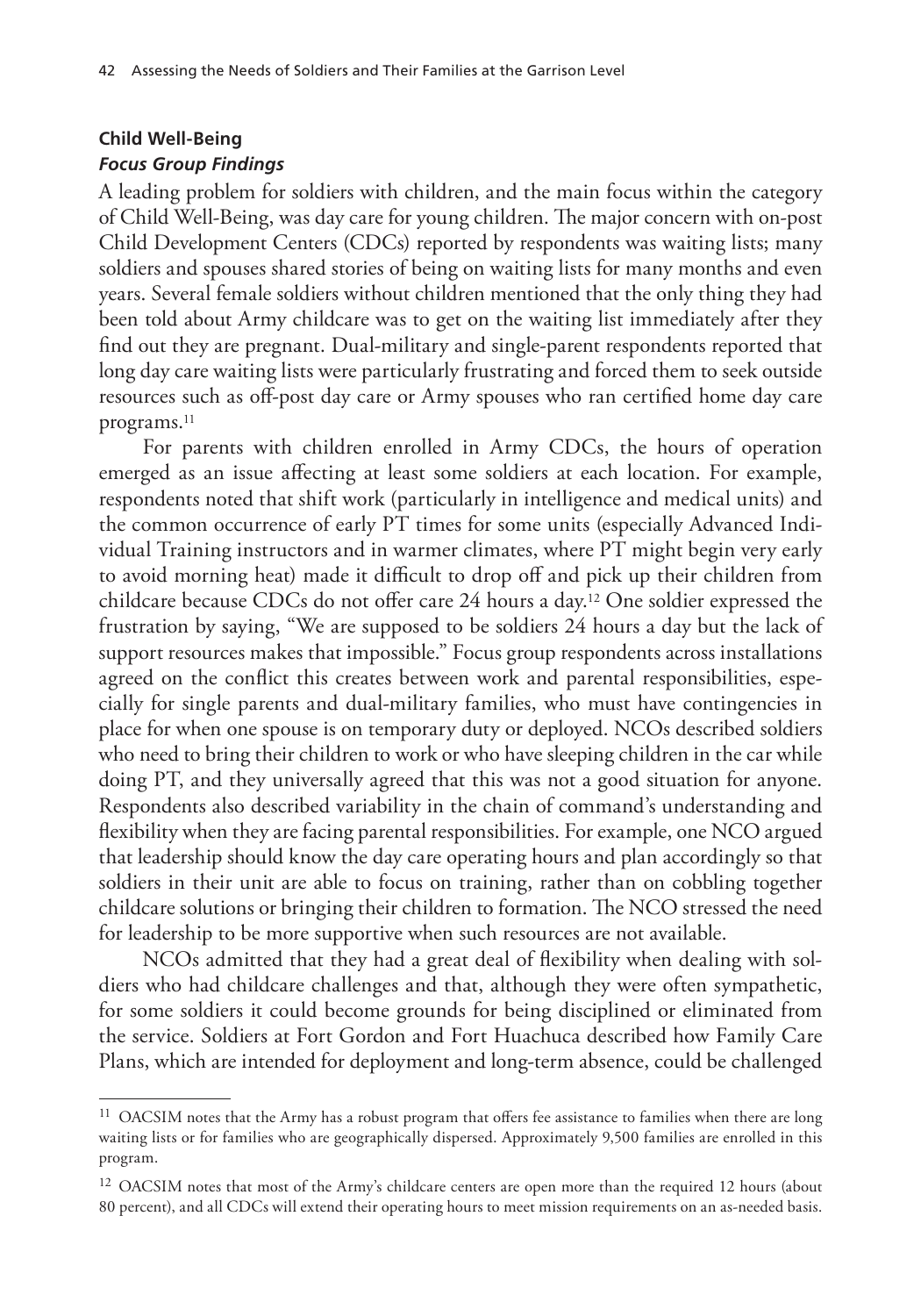as deficient if a soldier has childcare issues, but they stated that the way the plans are designed, they really are not effective for planning around shift-work schedules or limited day care hours of operation. Overall, participants agreed that child day care is a crucial resource for parents in the military and directly affects soldier and mission readiness.

### *Survey Results*

Garrisons did not significantly differ in the number of Child Well-Being issues selected or the choice of Child Well-Being as a top-two problem.

## *Summary of Garrison Context and Problems with Child Well-Being*

With regard to childcare problems, the extent to which garrisons relied on shift work or required early PT times (because of Advanced Individual Training schedules or warm climate) affected the types of childcare problems experienced by soldiers and their families. The large majority of childcare issues raised were related to childcare for children younger than school age. A number of institutional issues—hours for CDCs, for example—exacerbated issues associated with childcare, particularly for joint military couples or single parents.

## **Summary of Findings Regarding Problems**

With regard to the survey analysis by garrison, prioritized problem areas chosen by soldiers at a local level tended to reflect the earlier aggregate Army-level analysis: Military Practices and Culture, Soldier's Well-Being, and Work-Life Balance were chosen the most frequently. The focus groups generated a rich discussion of the types of problems soldiers and their families face, which covered somewhat different ground from the survey results. This difference in part reflected the different focus of the discussions, which were more an exploration of the process of coping with different problems than an attempt to prioritize only problems that were the most challenging in the prior year. Thus, focus groups spoke to military practices and culture, work-life balance, and soldier well-being, but health care and childcare system problems were also frequently mentioned. Quite often, neither the survey findings nor the focus groups spoke to a particular type of problem being localized. Rather, our findings illustrated that certain problems are typical, regardless of location.

Despite the similarities in prioritized problem domains across garrisons, there was significant variance in the selection of some specific problem domains on the survey. For example, compared to the average, Health Care System Problems was more frequently chosen as a top problem by respondents at Fort Meade, was ranked as one of the top three problems by Fort Meade respondents, and was frequently mentioned by focus group respondents at Fort Meade. In addition, although Military Practices and Culture and Work-Life Balance were ranked as top problems across garrisons, they were chosen more frequently by respondents at Fort Bragg and Fort Hood, respectively, compared with the average. The age, quality, and quantity of on-post housing and barracks vary by installation; therefore, the garrison context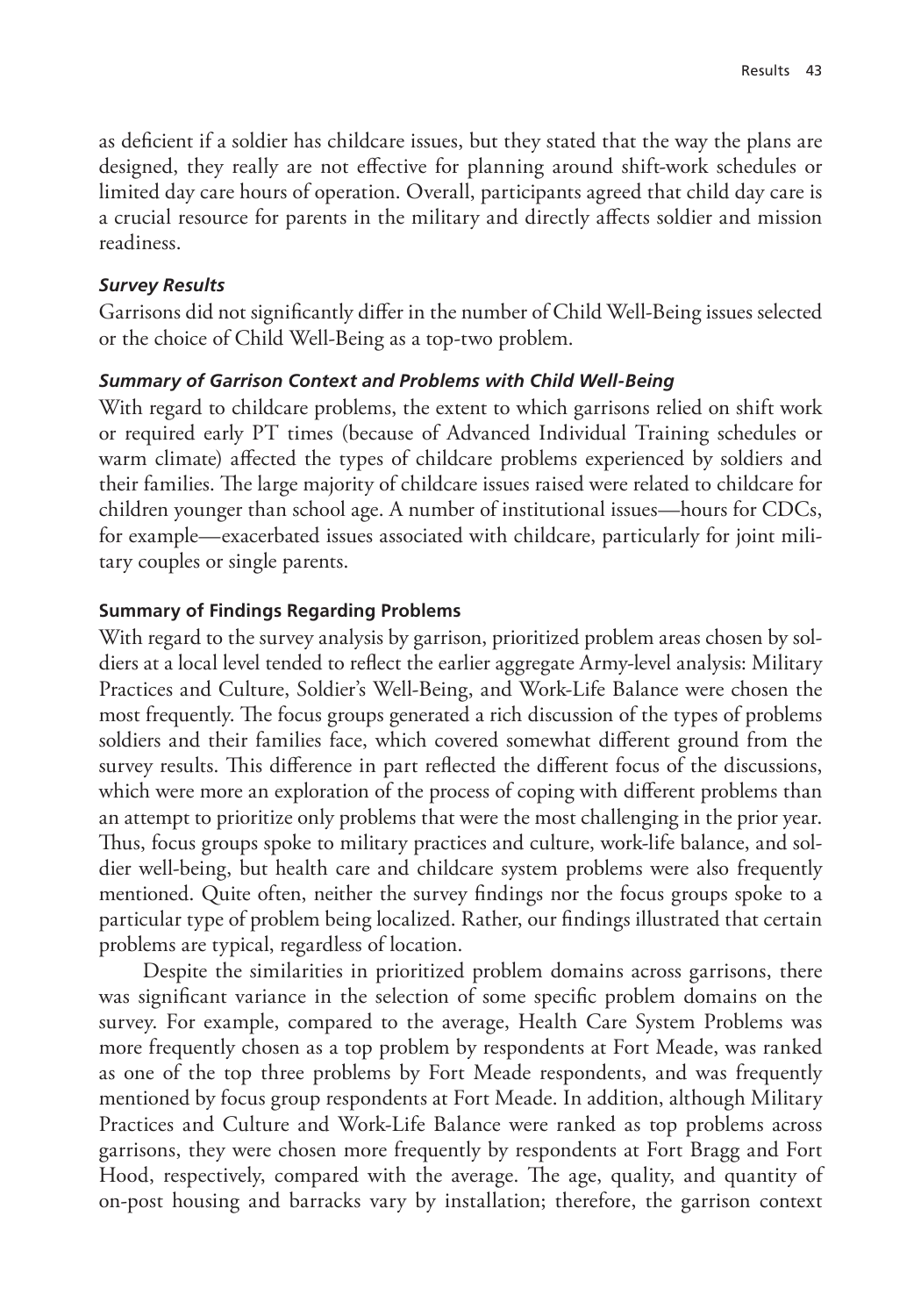has a strong relationship to the types of housing problems that soldiers and their families will experience. This was evident in the survey analyses, in which Huachuca respondents listed fewer Household Management issues overall, while Polk respondents were more likely to choose Household Management as a top problem and Bragg respondents were less likely to choose it as a top problem. Focus group results added additional depth to our examination of the nature and extent of housing issues experienced by soldiers and their families. Thus, although the theme that was clearest regarding problems faced by soldiers and families was one of a shared Army experience, local differences do shine through as well.

# **Needs for Addressing Problems**

For each of the top-two problems selected by respondents on the survey, respondents were prompted to select what types of help or support they needed most to deal with these problems. Respondents could select as many needs as applied to their problem. If they chose more than two needs for either problem, they were asked to prioritize the top two needs they had for addressing the problem.

We did not explore needs for addressing problems in focus groups because we felt the discussion flowed naturally from the problems soldiers and their families experienced to the process of problem solving and resources used. However, no focus group participants discussed particular types of help for solving problems that were simply unavailable; rather, discussions in focus groups seemed to reflect availability of the right types of help but also various barriers to their use (reported in the resource use section later).

Table 3.3 displays the three most cited problem-need pairs chosen by respondents at each garrison. Although the top problem-need pairs reported by soldiers at some garrisons were relatively evenly distributed (e.g., at Forts Bragg and Eustis), the top problem-need pair at other garrisons was cited by a greater percentage of soldiers relative to other problem-need pairs. For example, at Fort Hood, 31 percent of soldiers reported that they needed advice for problems with Military Practices and Culture. At Fort Huachuca, 28 percent of soldiers reported that they needed activities to deal with problems with their own well-being. At Fort Meade, two problem-need pairs were more prominent: 31 percent of soldiers reported that they needed emotional support to deal with problems with their own well-being, and 26 percent reported that they needed an advocate for problems with military practices and culture. These data suggest a need for a particular type of resource to address a particular type of concern at given locations, though survey responses should be considered in the context of installation offerings, priorities, and budget. Where a variety of needs are associated with a given problem domain at a particular installation, respondents see a variety of solutions that might address their issues.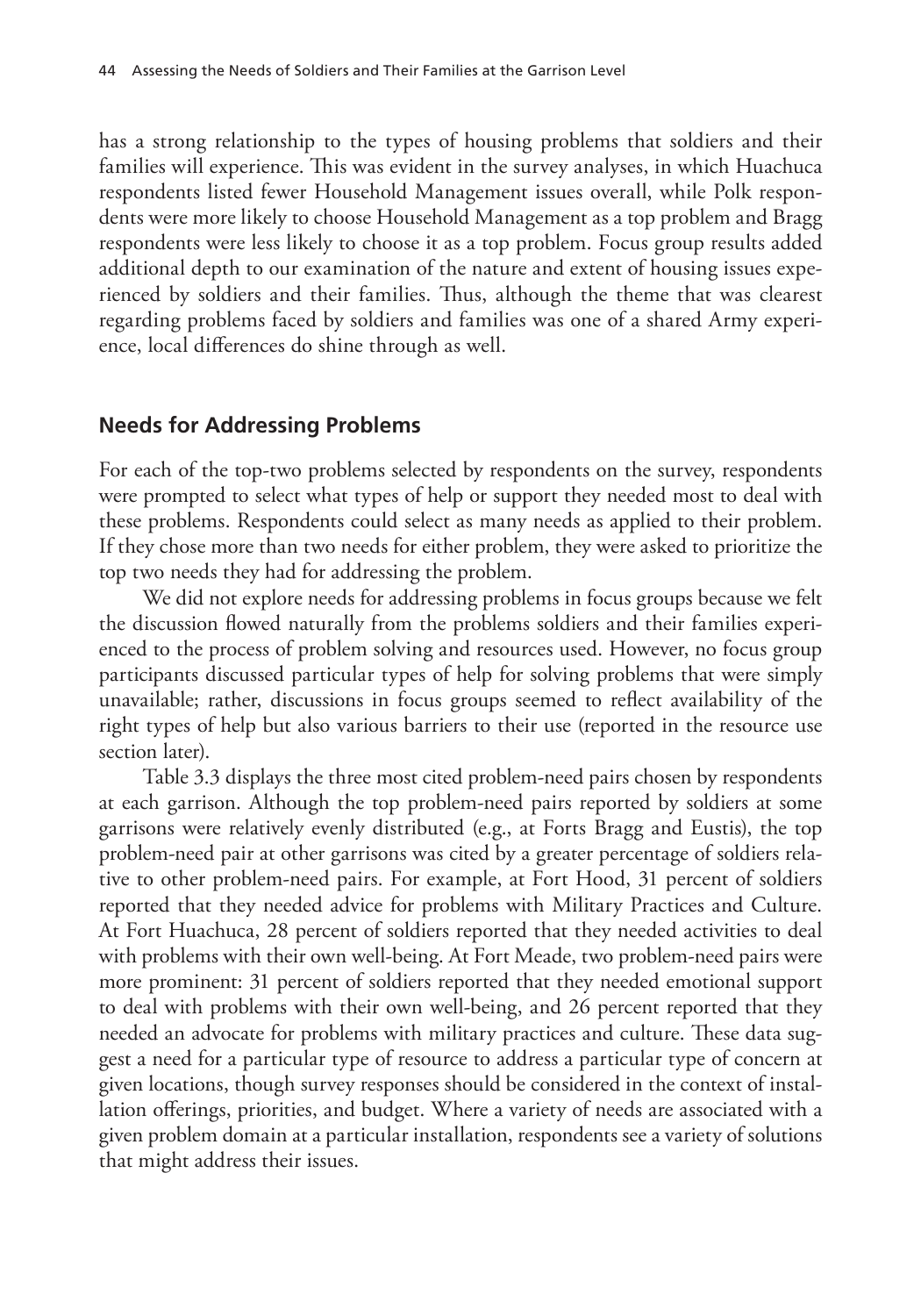#### **Table 3.3Most Cited Problem-Need Pairs and Percentage Cited by Garrison Respondents**

|             | <b>Problem-Need Pair 1</b>                                               | <b>Problem-Need Pair 2</b>                           | <b>Problem-Need Pair 3</b>                           |
|-------------|--------------------------------------------------------------------------|------------------------------------------------------|------------------------------------------------------|
| Bragg       | Relationships-emotional support, 21%                                     | Military Practices and Culture-specific info,<br>20% | Military Practices and Culture-<br>counseling, 19%   |
| Campbell    | Military Practices and Culture-specific<br>info, 25%                     | Military Practices and Culture-general<br>info, 22%  | Military Practices and Culture-other need,<br>18%    |
| Eustis      | Relationships—emotional support, 17%                                     | Relationships-activities, 16%                        | Military Practices and Culture-general<br>info, 16%  |
| Gordon      | Military Practices and Culture-general<br>info, 19%                      | Own Well-Being-counseling, 12%                       | Health Care-other need, 11%                          |
| Hood        | Military Practices and Culture—advice, 31% Work-Life Balance—advice, 20% |                                                      | Military Practices and Culture-<br>counseling, 15%   |
| Huachuca    | Own Well-Being-activities, 28%                                           | Spouse Well-Being—emotional support, 15%             | Spouse Well-Being-counseling, 13%                    |
| Jackson     | Work-Life Balance-other need, 13%                                        | Military Practices and Culture-general info,<br>12%  | Relationships-activities, 11%                        |
| Knox        | Household Management-other need, 20%                                     | Financial or Legal-advocate, 19%                     | Household Management-advocate, 17%                   |
| Leavenworth | Military Practices and Culture-general<br>info, 13%                      | Own Well-Being-activities, 11%                       | Work-Life Balance-other need, 10%                    |
| Meade       | Own Well-Being-emotional support, 31%                                    | Military Practices and Culture—advocate, 26%         | Own Well-Being-advice, 18%                           |
| Polk        | Own Well-Being-activities, 18%                                           | Military Practices and Culture-specific info,<br>16% | Military Practices and Culture-general<br>info, 14%  |
| Rucker      | Military Practices and Culture-general<br>info, 16%                      | Military Practices and Culture-advice, 14%           | Own Well-Being-emotional support, 12%                |
| Sill        | Health Care-other need, 17%                                              | Military Practices and Culture-general info,<br>13%  | Military Practices and Culture-specific<br>info, 13% |

NOTE: All survey respondents were soldiers (N = 7,092). Percentages are within garrison for respondents who reported problems and associated needs. Since respondents could list up to two needs for each of their two prioritized problems, for a total of four problem-need pairs, percentages may add up to more than 100 percent.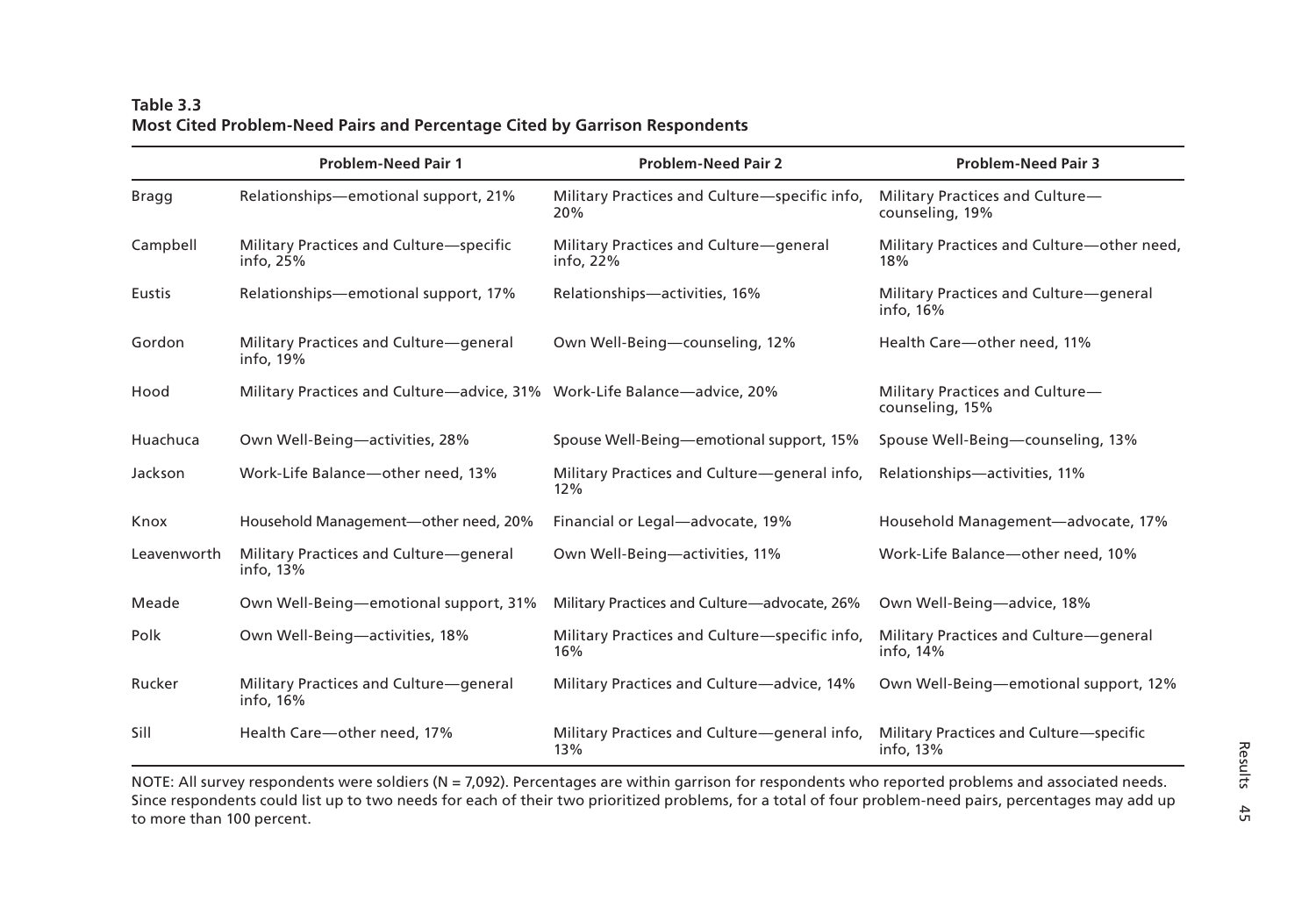|              | <b>Advice</b> | <b>Activities</b> | General<br>Info | <b>Counseling Advocate</b> |     | <b>Emotional</b><br><b>Support</b> | <b>Specific</b><br>Info |
|--------------|---------------|-------------------|-----------------|----------------------------|-----|------------------------------------|-------------------------|
| <b>Bragg</b> |               |                   | 26%             |                            |     | 27%                                | 29%                     |
| Campbell     |               | 19%               | 22%             |                            |     |                                    | 20%                     |
| Eustis       |               | 24%               | 26%             |                            |     | 22%                                |                         |
| Gordon       |               | 22%               | 25%             | 24%                        |     |                                    |                         |
| Hood         | 37%           | 23%               |                 | 22%                        |     |                                    |                         |
| Huachuca     | 18%           | 33%               | 24%             |                            |     |                                    |                         |
| Jackson      | 22%           | 24%               | 24%             |                            |     |                                    |                         |
| Knox         | 22%           |                   |                 | 20%                        | 25% |                                    |                         |
| Leavenworth  |               | 21%               | 25%             | 21%                        |     |                                    |                         |
| Meade        | 42%           |                   |                 |                            | 38% | 37%                                |                         |
| Polk         | 18%           | 25%               |                 | 18%                        |     |                                    |                         |
| Rucker       | 22%           | 24%               | 23%             |                            |     |                                    |                         |
| Sill         | 21%           |                   | 21%             |                            |     | 22%                                |                         |

| Table 3.4 |                                                            |  |
|-----------|------------------------------------------------------------|--|
|           | The Three Needs Most Cited by Respondents at Each Garrison |  |

NOTE: All survey respondents were soldiers (N = 7,092). Percentages are for respondents within garrisons. Respondents could choose up to two top problem areas, so percentages may total more than 100 percent.

Examining needs across problem domains, the most frequently cited needs for addressing problems varied considerably across garrisons (see Table 3.4). The needs for advice, activities, and general information were all fairly common across garrisons, but other needs varied. Specifically, counseling was a top need at Forts Gordon, Hood, Knox, Leavenworth, and Polk; emotional support was a top need at Forts Bragg, Eustis, Meade, and Sill; an advocate was a top need at Forts Knox and Meade; and specific information was a top need at Forts Bragg and Campbell. The general pattern of findings suggests that there is a need for information and interpersonal help such as advice, counseling, and emotional support that is relatively consistent regardless of installation.

To look for differences by garrison, we next used multiple logistic regressions to analyze the percentage of respondents who cited each need. The analysis controlled for paygrade and family status, and results revealed some significant comparisons where garrisons differed from the overall average.

As shown in Figure 3.7, garrisons differed in how likely respondents were to need specific information to address their top problems [Wald  $\chi^2(13) = 27.21$ ,  $p = .01$ ].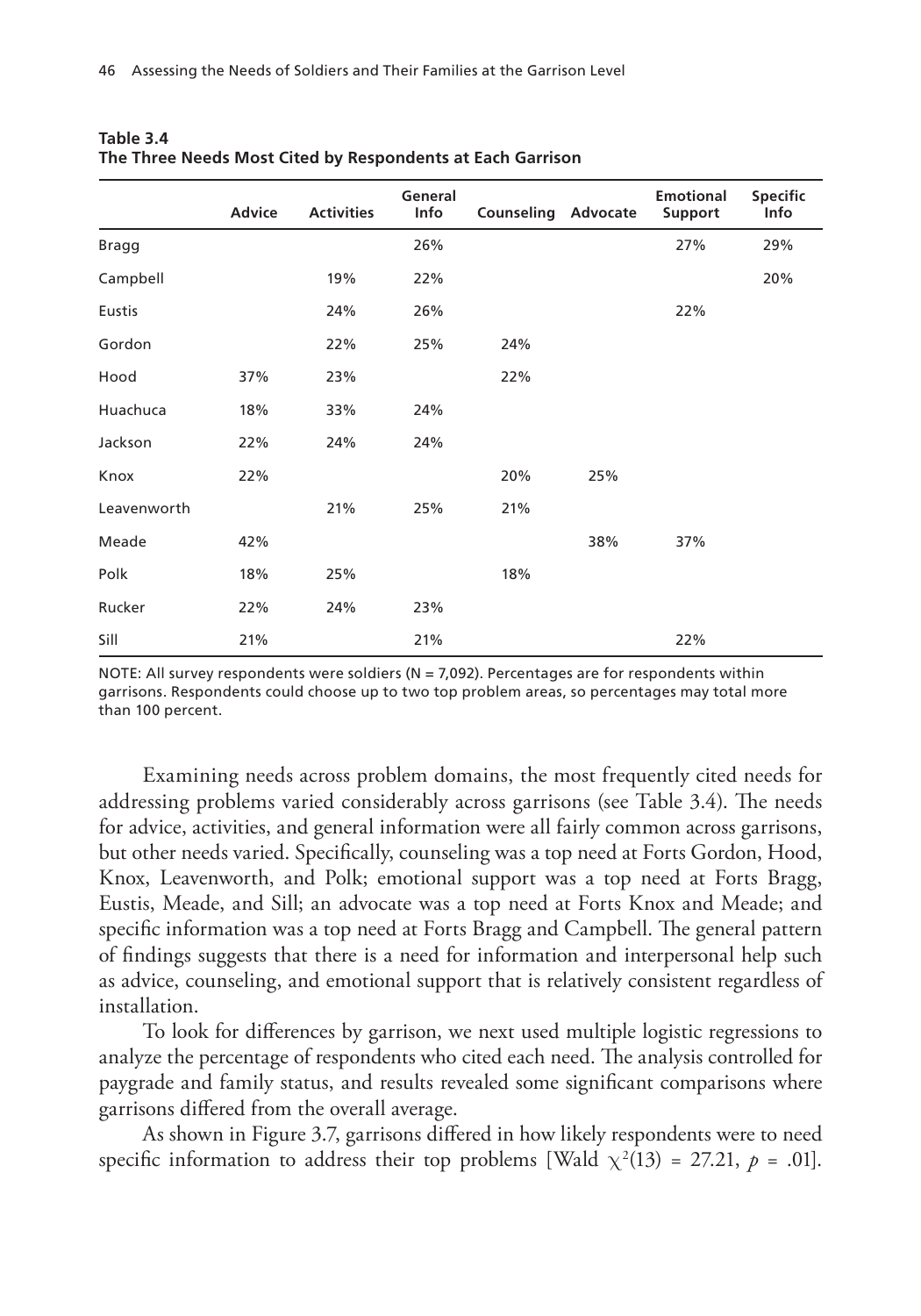



NOTE: All survey respondents were soldiers (N = 7,092). The percentage of respondents who chose specific information as a prioritized need was significantly lower at Fort Leavenworth and significantly higher at Fort Bragg compared to the overall Army average (12 percent). All comparisons controlled for paygrade and family status.

Respondents at Bragg were more likely than average to need specific information [29 percent compared with 12 percent; Wald  $\chi^2(1) = 9.17$ ,  $p = .003$ ], and respondents at Leavenworth were less likely than average to need specific information to address their problem [7 percent; Wald  $\chi^2(1) = 7.02$ ,  $p = .008$ ]. Respondents at Jackson had a lower percentage than those at Leavenworth (5 percent), but only 16 respondents at Jackson chose specific information as one of their top needs, which creates additional error for the statistical tests. Thus, although there was too much variability among respondents at Jackson for the statistical test to cross the threshold of significance, soldiers at Jackson were the least likely among the garrisons to indicate that they needed specific information to help address their problems.

As shown in Figure 3.8, garrisons differed in how likely respondents were to need an advocate to address their top problems [Wald  $\chi^2(13) = 26.4$ ,  $p = .01$ ]. Respondents at Meade were more likely than average to need an advocate [38 percent compared with 16 percent; Wald  $\chi^2(1)$  = 7.64,  $p = .006$ ], and respondents at Polk were less likely than average to need an advocate to address their problem [7 percent; Wald  $\chi^2(1)$  = 6.59,  $p = .01$ .

No significant omnibus garrison effects emerged for any of the other needs (all  $p_s > .06$ ).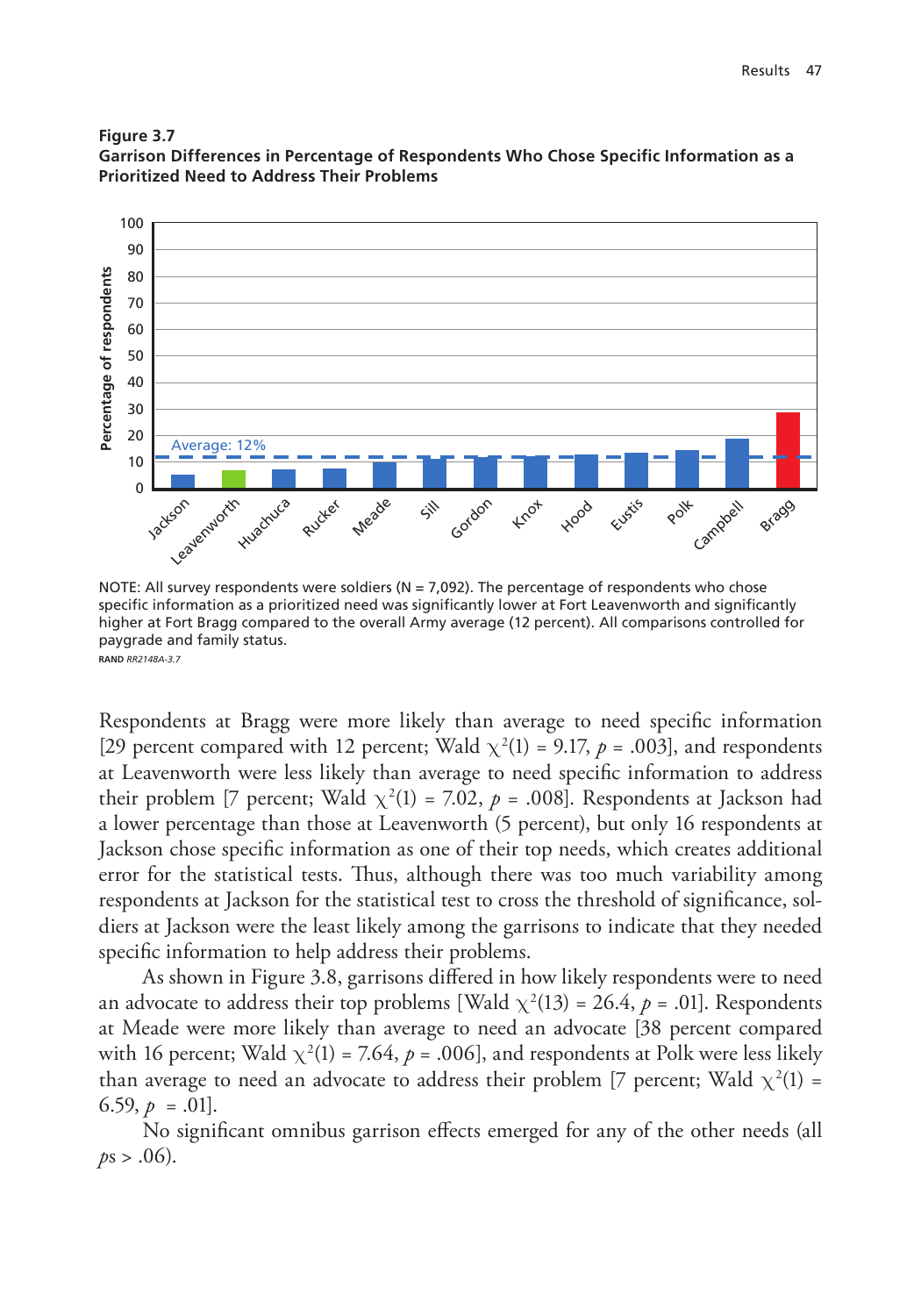

**Figure 3.8 Garrison Differences in Percentage of Respondents Who Chose an Advocate as a Prioritized Need to Address Their Problems**

NOTE: All survey respondents were soldiers (N = 7,092). The percentage of respondents who chose an advocate as a prioritized need was significantly lower at Fort Polk and significantly higher at Fort Meade compared to the overall Army average (16 percent). All comparisons controlled for paygrade and family status.

### **Resource Use**

As described by Sims, Trail, et al. (2017), respondents who reported problems and needs on the survey also reported whether they accessed different military and nonmilitary resources to deal with their needs. Although the vast majority of respondents reported using resources to help cope with their needs (85 percent), some respondents had problems and needs but reported using no resources to help address those needs. The proportion of respondents who used resources did not significantly differ by garrison.

Of those who used resources to meet their needs, the number and type of resources used varied by garrison. Tables 3.5 and 3.6 display the military and nonmilitary resources included in the survey, along with the percentage of respondents who indicated that they accessed each resource to address their needs (respondents could choose more than one resource for each problem-need pair). As shown in Table 3.5, respondents at Fort Meade (red-shaded cell) were significantly more likely than average to access both unit members not in their chain of command and those in their chain of command to help deal with their needs. In contrast, respondents at Forts Eustis and Polk were less likely than average (green-shaded cells) to resort to their chain of command to help address their needs. Respondents at Fort Campbell were less likely than average to access ACS to address their needs. As shown in Table 3.6, respondents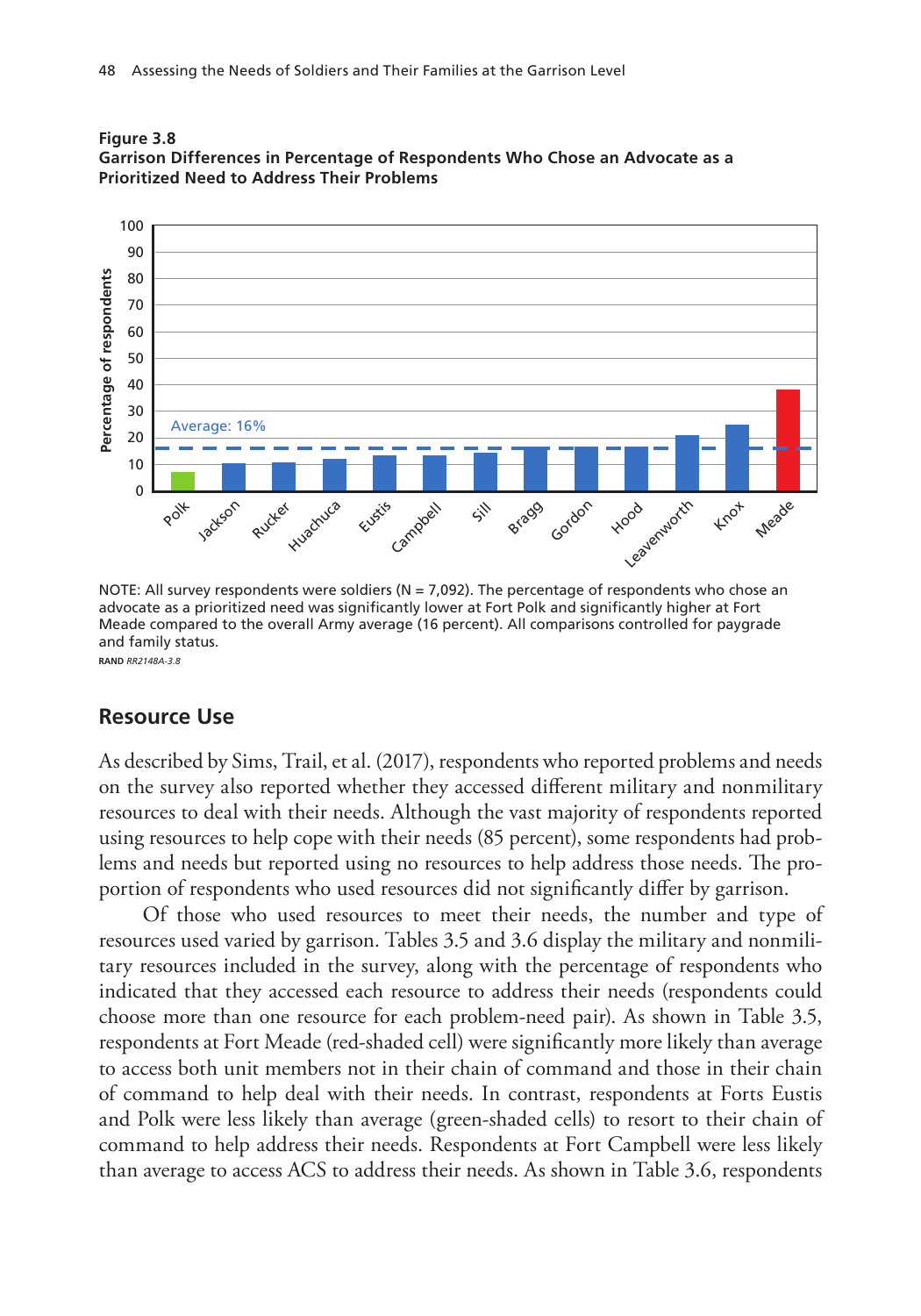#### **Table 3.5Percentage of Respondents Accessing Military Resources to Address Needs, by Garrison**

|                                                                                                                                                                                                       | Average<br>Army | <b>Bragg</b> | Campbell | Eustis | Gordon | Hood           | Huachuca | Jackson | Knox | Leavenworth | Meade |      | Rucker |    |  |
|-------------------------------------------------------------------------------------------------------------------------------------------------------------------------------------------------------|-----------------|--------------|----------|--------|--------|----------------|----------|---------|------|-------------|-------|------|--------|----|--|
| <b>Military Resource</b>                                                                                                                                                                              |                 |              |          |        |        |                |          |         |      |             |       | Polk |        |    |  |
| <b>FRG</b>                                                                                                                                                                                            | 13              | 13           | 16       | 11     | 8      | 17             | 9        | 10      | 12   | 6           | 10    | 20   | 12     | 13 |  |
| Unit members not in the chain of command                                                                                                                                                              | 49              | 60           | 53       | 42     | 50     | 43             | 45       | 42      | 50   | 36          | 72    | 61   | 46     | 54 |  |
| Installation MWR (e.g., recreation or sports services<br>such as intramural sports, libraries, or post gymnasium)                                                                                     | 24              | 35           | 15       | 28     | 24     | 25             | 42       | 15      | 24   | 24          | 17    | 39   | 32     | 22 |  |
| ACS (e.g., financial services, relocation assistance,<br>and family services)                                                                                                                         | 22              | 27           | 9        | 23     | 21     | 17             | 43       | 20      | 23   | 18          | 27    | 32   | 20     | 20 |  |
| Child and Youth Services (for example, on-post<br>childcare or youth sports)                                                                                                                          | 12              | 14           | 2        | 11     | 12     | $\overline{7}$ | 13       | 10      | 11   | 17          | 6     | 13   | 13     | 10 |  |
| Army OneSource, post homepage, or other military<br>Internet resources or social media (such as Twitter<br>or Facebook)                                                                               | 18              | 21           | 14       | 21     | 22     | 21             | 21       | 18      | 13   | 19          | 21    | 17   | 18     | 15 |  |
| Chain of command (squad leaders, NCOs/officers,<br>rear detachment commanders, Sexual Harassment/<br>Assault Response and Prevention advocates, or<br>designated points of contact for family issues) | 50              | 61           | 59       | 32     | 54     | 73             | 62       | 49      | 52   | 37          | 73    | 34   | 47     | 53 |  |
| Chaplain or members of military religious or<br>spiritual group                                                                                                                                       | 21              | 16           | 26       | 19     | 32     | 21             | 26       | 21      | 26   | 15          | 15    | 28   | 19     | 18 |  |
| Counselor or doctor provided by the military                                                                                                                                                          | 36              | 33           | 29       | 37     | 38     | 34             | 35       | 30      | 35   | 38          | 32    | 29   | 30     | 52 |  |
| Relief or aid society (AER) <sup>a</sup>                                                                                                                                                              | 5               | 6            | 7        | 6      | 3      | 3              | 4        | 15      | 2    | 1           | 6     | 8    | 4      | 6  |  |
| Other military contacts                                                                                                                                                                               | 13              | 5            | 5        | 12     | 14     | 10             | 13       | 18      | 10   | 20          | 9     | 7    | 16     | 9  |  |

NOTE: All survey respondents were soldiers (N = 7,092). Percentages highlighted in green are significantly below the overall average resource use, and percentages highlighted in red are significantly higher than the overall average resource use. All comparisons controlled for paygrade and family status.

<sup>a</sup> Cell sizes were too small to calculate reliable estimates of difference from the overall mean.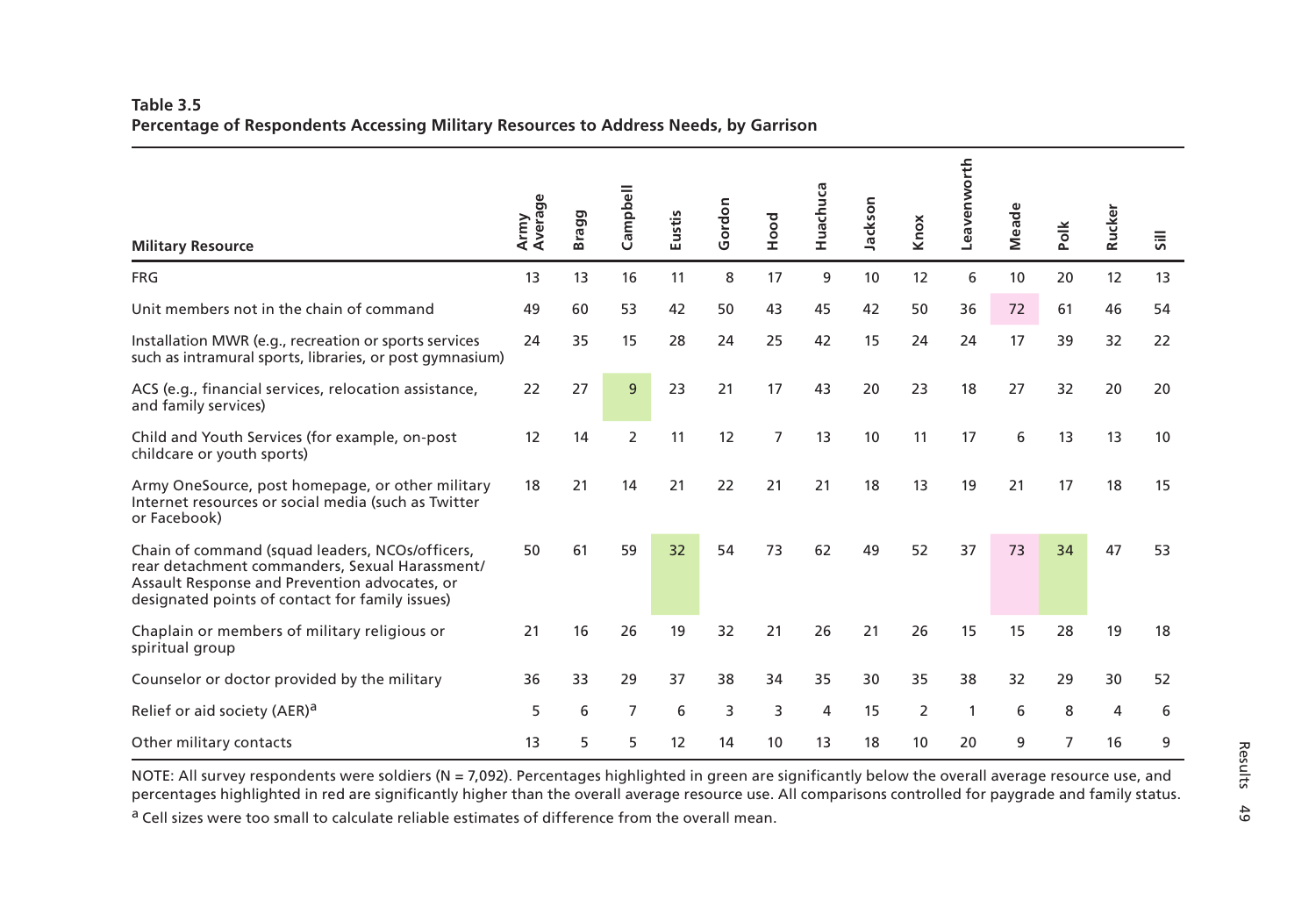|                                                                                                                                                                                                                                                          | erag<br>Army Av | <b>Bragg</b> | Campbell | Eustis | Gordon | Hood | Huachuca | ackson | Knox | orth<br>Leavenw | Meade | Polk | Rucker |    |
|----------------------------------------------------------------------------------------------------------------------------------------------------------------------------------------------------------------------------------------------------------|-----------------|--------------|----------|--------|--------|------|----------|--------|------|-----------------|-------|------|--------|----|
| <b>Nonmilitary Resources</b>                                                                                                                                                                                                                             |                 |              |          |        |        |      |          |        |      |                 |       |      |        |    |
| Government or community resources for family<br>services (e.g., Temporary Assistance for Needy<br>Families, Special Supplemental Nutrition Program<br>for Women, Infants, and Children, public library,<br>Head Start, or community center) <sup>a</sup> | $\overline{7}$  |              | 4        | 8      | 9      | 3    | 3        |        | 11   | 10              | 9     | 10   | 5      | 9  |
| Private clubs, organizations, or recreation or fitness<br>centers                                                                                                                                                                                        | 17              | 16           | 15       | 25     | 12     | 5    | 27       | 8      | 12   | 14              | 16    | 14   | 24     | 15 |
| Private, off-post childcare <sup>a</sup>                                                                                                                                                                                                                 | 7               | 11           | 6        | 8      | 6      | 5    | 8        | 5      | 8    | 10              | 6     | 4    | 11     | 7  |
| Religious or spiritual group or leader                                                                                                                                                                                                                   | 17              | 17           | 17       | 21     | 16     | 15   | 8        | 21     | 19   | 16              | 13    | 27   | 24     | 18 |
| Private doctor or counselor                                                                                                                                                                                                                              | 16              | 16           | 6        | 15     | 15     | 14   | 18       | 15     | 13   | 18              | 15    | 8    | 14     | 26 |
| Internet resources (such as WebMD, Google,<br>Craigslist, Wikipedia, Yahoo!, Twitter, or Facebook)                                                                                                                                                       | 30              | 43           | 21       | 24     | 32     | 28   | 30       | 23     | 16   | 28              | 34    | 42   | 33     | 34 |
| Personal networks (friends or family)                                                                                                                                                                                                                    | 46              | 60           | 36       | 48     | 47     | 47   | 48       | 35     | 25   | 38              | 68    | 57   | 52     | 49 |
| Other nonmilitary contacts <sup>a</sup>                                                                                                                                                                                                                  | 5               | 3            |          | 4      |        | 3    | 2        | 8      | 7    | 8               | 7     | 3    | 4      | 3  |

NOTE: All survey respondents were soldiers (N = 7,092). Percentages highlighted in green are significantly below the overall average resource use, and percentages highlighted in red are significantly higher than the overall average resource use. All comparisons controlled for paygrade and family status.

<sup>a</sup> Cell sizes were too small to calculate reliable estimates of difference from the overall mean.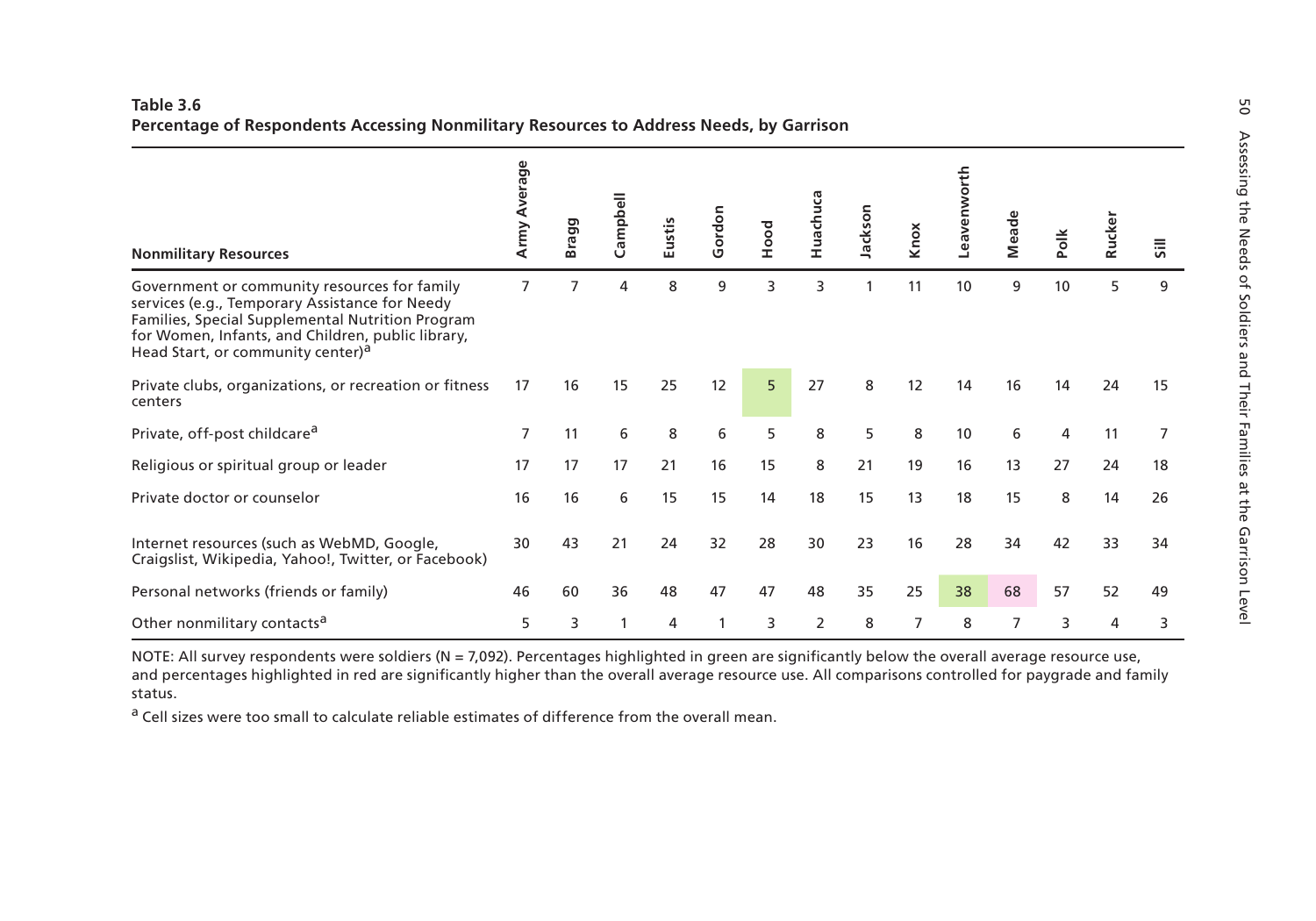at Fort Meade were also more likely than average to access their personal networks to address their needs. Respondents at Leavenworth were significantly less likely than average to access their personal networks to address their needs. Finally, respondents at Fort Hood were less likely than average to access "private clubs, organizations, or recreation or fitness centers" to address their needs.

We next examined the number of military and nonmilitary resources used by respondents to address their needs. Among those who used resources, garrisons differed on the overall number of resources used  $[F(13, 4801) = 1.74, p = .048]$ . Respondents at Fort Leavenworth used significantly fewer resources than average [6.3 compared with 7.6; *t*(4801) = −3.09, *p* = .002]. Similarly, garrisons differed on the number of *military* resources used to address their needs  $[F(13, 4801) = 1.76, p = .044]$ . Respondents at Fort Leavenworth used fewer military resources to help address their needs than average [3.9 compared with 4.9;  $t(4801) = -3.65$ ,  $p < .001$ ]. Garrisons did not significantly differ from average on the number of nonmilitary resources used to address needs. Thus, with the exception of Fort Leavenworth, resource use was relatively uniform across garrisons.

For the resources that respondents used to help with their needs, we asked how satisfied they were with the help they received (Sims, Trail, et al., 2017). Garrisons did not significantly differ from average on overall satisfaction with resources or satisfaction with military or nonmilitary resources. This finding suggests that, regardless of the differences in problem type or needs among soldiers at different garrisons, satisfaction with the help received from resources did not vary across garrisons.

Because of the smaller sample size for respondents who used specific resources, we could not reliably calculate garrison differences in satisfaction for each resource.

Another way to evaluate satisfaction with resources is to examine whether the resources used by soldiers actually met their needs or left some unmet (Sims, Trail, et al., 2017). In our problem-solving and coping context, unmet needs do not mean an absence of problems and needs, which are unavoidable. Rather, we wanted to determine whether soldiers and families were unable to find satisfactory help for their problems and needs. Resources that were rated by respondents as meeting their needs "well" or "very well" were coded as having met the soldier's needs. Otherwise, the resource was coded as *not* having met the respondent's needs. We looked across resources used for a given problem-need pair, and if at least one of them did meet the needs (that is, was rated as meeting needs "well" or "very well"), we considered the overall need likely to have been met. Only those who rated all resources as performing less than "well" at meeting needs were considered to have their needs unmet. By this measure, 11 percent of respondents overall had unmet needs. As shown in Figure 3.9, there was a significant garrison effect [Wald  $\chi^2(13) = 26.73$ ,  $p = .015$ ], where respondents at Fort Polk were less likely than average to have unmet needs [Wald  $\chi^2(1) = 11.38$ ,  $p < .001$ ]. No other garrisons significantly differed from average.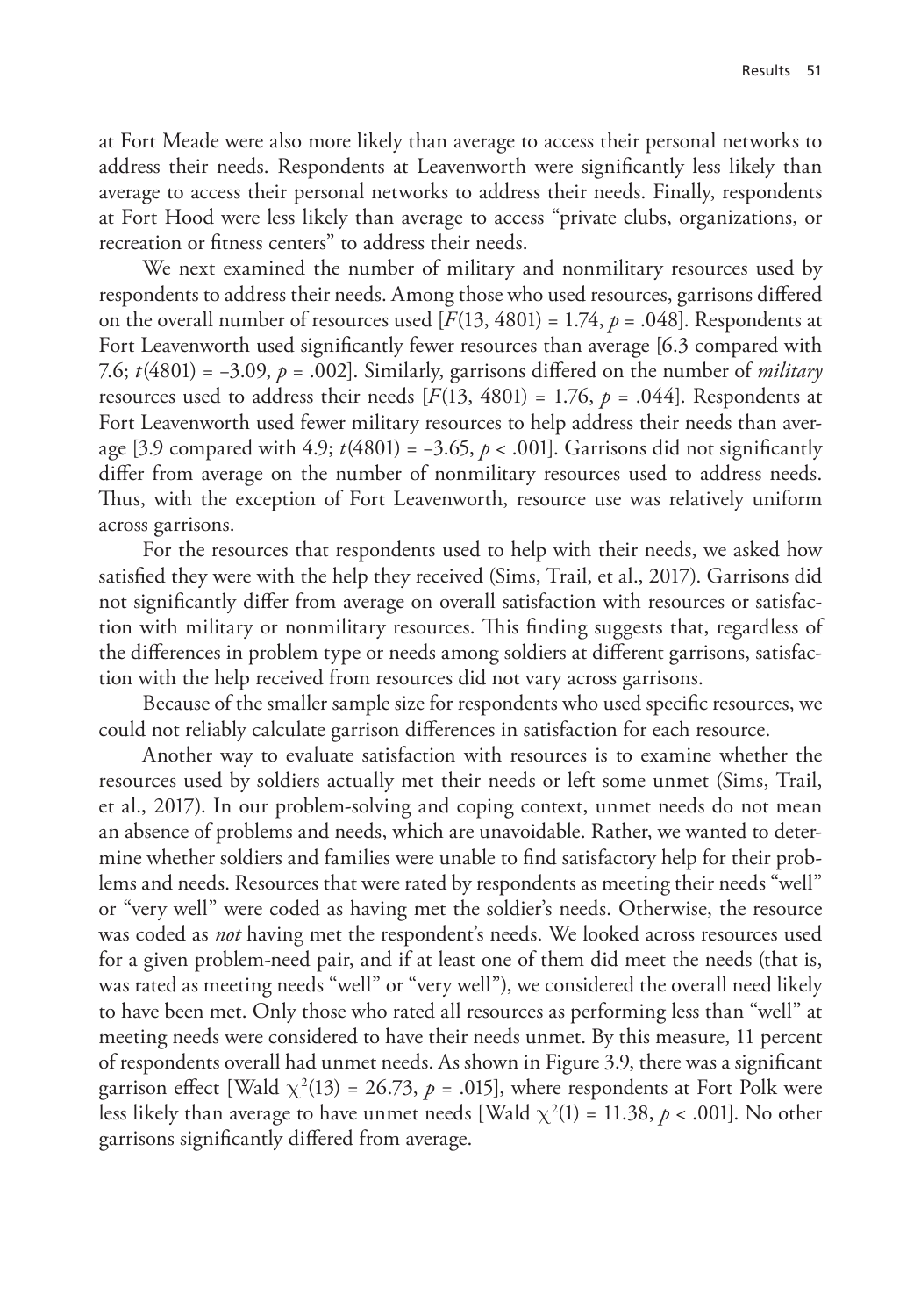

**Figure 3.9 Garrison Differences in Percentage of Respondents with Unmet Needs**

NOTE: All survey respondents were soldiers ( $N = 7,092$ ). The percentage of respondents with unmet needs was significantly lower at Fort Polk compared to the overall Army average (11 percent). All comparisons controlled for paygrade and family status.

#### **Common Gateways to Resources: Findings from Focus Groups**

The discussion guide for the focus groups included questions that focused on how respondents found out about and got information about resources, impressions of which resources were used most often, experiences of using resources, and barriers to and facilitators of resource use. In this section we describe three resources (ACS, chain of command, and mental and behavioral health services, including chaplains) that were well known and commonly used by our respondents. Furthermore, these resources were frequently described as a first point of contact when seeking out help for a problem, and they were likely to refer soldiers to other resources when they themselves could not provide the help needed.

#### **ACS**

ACS was mentioned frequently as a particularly popular and useful resource for soldiers and their families. In general, soldiers spoke positively of ACS as a resource and were able to name specific services within ACS they had used or directed soldiers to (e.g., AER, Exceptional Family Member Program, or financial counseling). Because ACS has so many functions and programs, some respondents described needing to do what one respondent called "detective work" to connect with the right resource within ACS. However, respondents generally agreed that ACS service providers were knowledgeable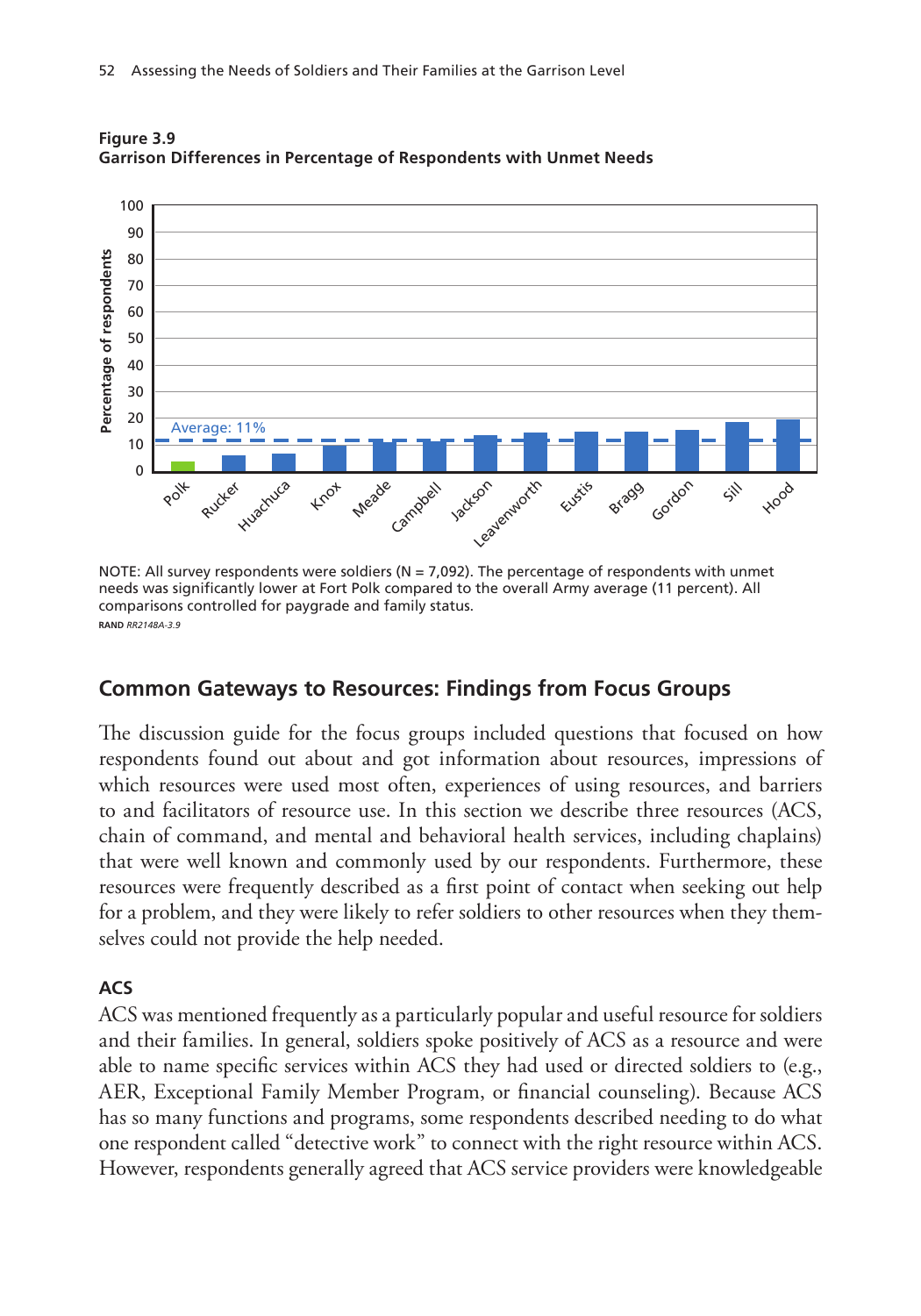about other ACS programs and could help connect them with the right person, even if the first contact made by the soldier was the wrong office or program for the issue.

#### **Chain of Command**

Chain of command was frequently mentioned not only as a resource for information about resources but also as a resource in and of itself. Soldiers pointed to their commanders as teachers and mentors, as reliable sources of information, and as gateways to different resources. Respondents—both junior soldiers and those in the chain of command themselves—recognized how much effect a senior soldier can have on young soldiers' experiences and outcomes in the Army. However, senior soldiers acknowledge that the time spent mentoring younger soldiers has declined in recent years, as a result both of what they view as excessive competing demands on their time and of cultural shifts that deter younger soldiers from seeking help from them.

Despite chain of command being a prominent resource for soldiers and their families, not all comments about the chain of command were positive. Some younger soldiers reported being hesitant to reach out to their leadership because of concerns that they would face stigma, concerns that their leaders would not be supportive, or concerns for their own privacy when dealing with leaders who were perceived as indiscreet. From the other perspective, some senior soldiers mentioned being hesitant to *offer* help, explaining that they were already stretched thin across too many soldiers, and that asking questions about or digging deeper into problems might raise issues that they did not have time or resources to help with. Both NCOs and officers raised concerns about sensitivity in today's Army and expressed worry that calling out a problem that they notice in a soldier (to encourage or to help the solder deal with it) might be perceived as harassment or an invasion of privacy.

However, respondents noted variation in how willing junior soldiers were to receive help with problems. Some senior soldiers mentioned not wanting to be *too* helpful a resource because they felt that soldiers needed to learn to be independent and to at least attempt to manage their problems on their own. There was some suggestion that providing help too quickly—for example, with navigating Army procedures—might propagate a pattern of dependence that respondents described seeing in some junior soldiers.

#### **Mental and Behavioral Health Resources, Including Chaplains**

Soldiers spoke fairly consistently about the value of the mental health services and embedded behavioral health in particular. There were more inconsistent views on the awareness, quality, and values of Military and Family Life Counselors, with some respondents describing them as very valuable and others unaware that they even existed. Access was named as the leading barrier to mental health services. Soldiers mentioned a shortage of providers, long wait times to get an appointment, and lack of childcare as barriers to using mental health resources, including military and family life counselors.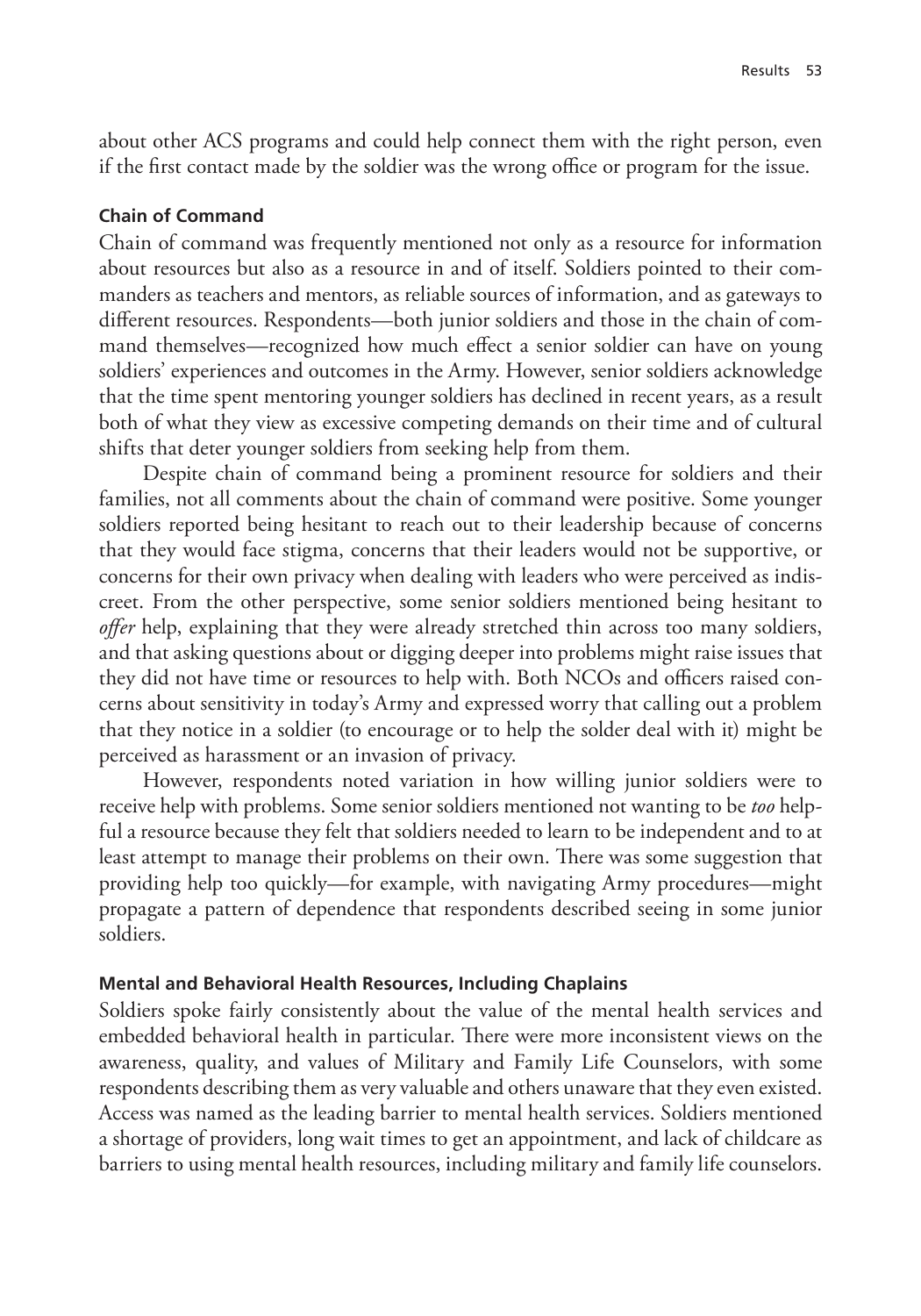Some concerns were tied to the different degrees of privacy afforded to soldiers by the different mental health service providers and the extent to which recorded health information could become a liability for them. For example, respondents felt that seeking mental health resources might put their security clearances at risk, and that this fear could be a deterrent to seeking out the mental health services they may need. Despite efforts in place to reduce the stigma surrounding mental health issues, it was still sometimes raised as a concern. Although leaders were generally supportive of soldiers seeking out mental health services, there was also discussion of inappropriate use of mental health services, such as soldiers malingering or "shopping" for behavioral health diagnoses (e.g., post-traumatic stress disorder) as a way to be medically retired from the Army. Given leaders' perception that abuse of mental health services is common, it is understandable that soldiers may feel the need to be cautious in their use of mental health resources.

Chaplains also played a prominent role in providing support to soldiers and families who were dealing with problems. Notably, from soldiers' reports, day-to-day chaplain support of a unit goes far beyond spiritual support. Rather, the chaplains assist soldiers and families across a range of issues and serve as gateways to other, more specialized Army resources. Both soldiers and resource providers discussed how the guarantee of anonymity when talking to a chaplain was attractive to soldiers who were looking for someone to talk to. One service provider and several soldier respondents discussed a general impression that going to a chaplain for counseling or advice was less stigmatized than accessing other resources, particularly mental health resources. The model of an embedded chaplain was described as sometimes beneficial, because soldiers would become familiar with someone over time and therefore be more likely to come into contact with him or her and engage in formal or informal counseling. However, one respondent mentioned that chaplains who are affiliated with units are sometimes avoided—a soldier might go to a chaplain outside his or her unit—when dealing with unit-specific problems.

In focus groups with service providers, we heard about some innovations and new approaches that they were implementing in the context of mental health. Some spoke of the importance of changing the narrative to *prevention* as opposed to *punishment* in situations involving mental health and behaviors stemming from mental health issues. Others described the more holistic approach they were taking to mental health services and their openness to integrating new tools such as yoga instead of relying strictly on conventional treatment (e.g., medications). In addition, the service providers we spoke with seemed committed to connecting with and sharing information across multiple stakeholders—both on the installations and off—in the interest of soldiers' mental health and well-being. For example, some service providers talked about the importance of integrating spouses into conversations about soldiers' mental health, with some suggesting that spouses should be viewed as the front line when it comes to identifying mental health issues and providing care.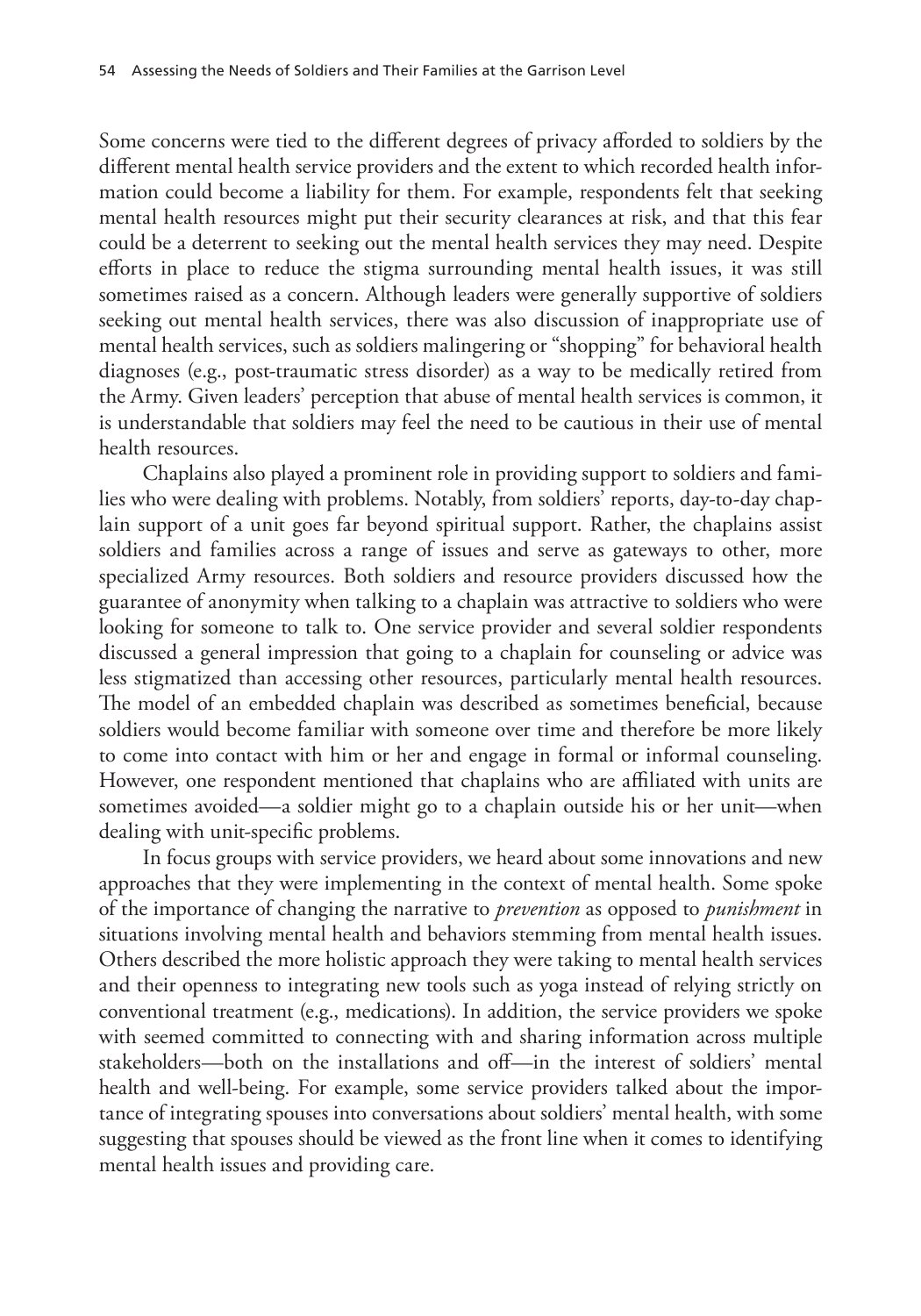#### **Multiple Resource Use**

Survey results showed that soldiers approached an average of 2.8 different resources to deal with each of their needs. We used the focus groups to get a better understanding of the dynamic and reasoning behind multiple resource use. When respondents were asked why soldiers might approach multiple resources in an attempt to meet the needs of themselves and their families, they offered several different explanations, such as having complex problems that required attention from different providers, approaching multiple offices because they do not know where to go, and being misdirected and rerouted among the different service providers.

Focus group participants observed that some soldiers have complex, multidimensional problems that require attention from different services. This situation could result from multiple problems that are interconnected or from a single problem that "gets out of hand" when it is not handled in a timely fashion. For instance, chain of command may send a soldier for behavioral health counseling upon noticing certain behaviors, but once in counseling, the soldier may realize that there is more to the problem. As described by one respondent, "It may just be that in peeling back the onion these soldiers realize they need more and more care from different providers." In other cases the soldiers may just wait too long to get help and end up with compounded problems (e.g., financial problems that generate other problems, such as letters of indebtedness and loss of credit, if neglected).

Respondents also mentioned that soldiers do not always know where to go for help with their problems, so they may end up going to a few different resources before they find the right match. Although this is most common for the junior soldiers, participants agreed that soldiers look for services once they become relevant to their needs, so finding the correct resource may require some trial and error. Given the timing of resource seeking—namely, when a soldier or family member is experiencing a problem—this trial-and-error process may be occurring at the least opportune time. Respondents concurred that some of this bouncing around could be avoided if there were more coordination and communication among service providers, and unfortunately respondents described experiences in which resource providers were unable to direct them appropriately (e.g., "The resource providers, if it is not about their program, they don't really know to tell you where to go"). Thus, individuals are either misdirected or left to figure out for themselves where to go. This fragmentation and lack of communication between service providers can prolong the soldiers' process in receiving necessary services or completely discourage them from trying to use on-post resources.

Participants in the Fort Hood service provider group mentioned a few efforts to work with other resources on post but believed that there was a greater need to do more of this across the installation. Resource providers tend to assume that their information sharing or presentations are useful, important, and a productive use of soldiers' time. (Given that their typical interaction with soldiers is with those who use resources, it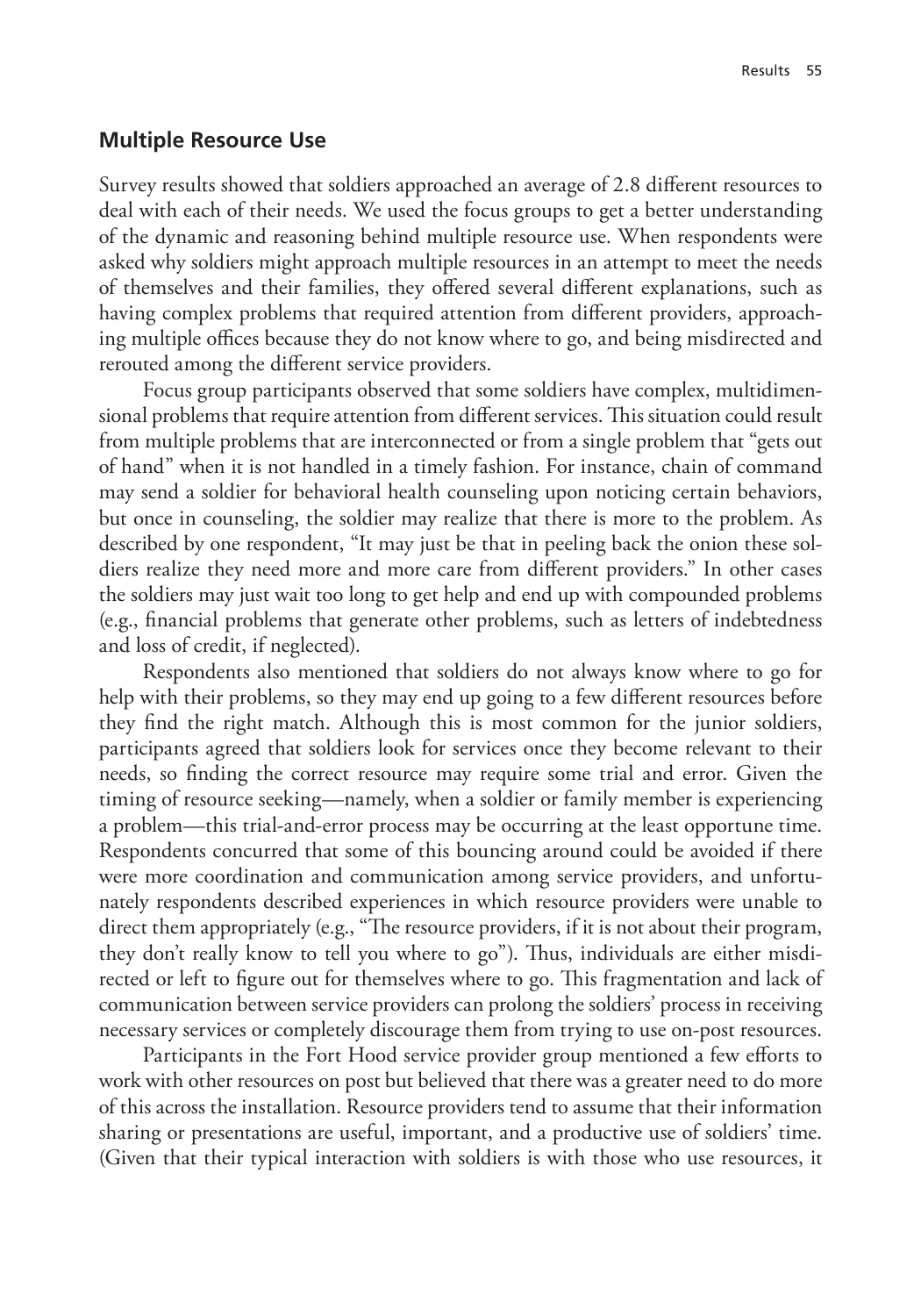is one way to reach the larger potential population who might ultimately need what they provide.) Soldier respondents suggested that service providers should be required to attend some overview of all other services on post similar to the in-process brief that soldiers attend when they first come on post. They shared that many service providers attend the brief but will only stay to present the services they provide and dismiss themselves without hearing about the other resources on post. Soldier respondents agreed that a more standard knowledge base and the proactive collaboration across service providers and offices would create a more robust and less intimidating network of resources. A better coordination system among the resources on post could reduce the time the soldiers spend trying to find the right resources for their needs. Furthermore, it would create a more comprehensive way of delivering the line of support the soldiers need to meet their mission readiness.

# **Information About Resources**

#### **Survey Findings**

The survey asked respondents who listed problems, "What is the best way to get information to you about services available to help meet your needs?" (see Sims, Trail, et al., 2017, for more information). The most frequently reported preferred method of getting information about resources was through an email from the unit leader: 43 percent of respondents selected this method. The next most frequently reported preferred method was through friends, family, or coworkers (24 percent). About 22 percent of respondents reported preferring to receive information through social media (e.g., Twitter, Facebook, or a phone app).

#### **Focus Group Findings**

Focus group respondents were asked to describe how they heard about Army resources and where they went for information about resources when they had a problem. Focus group participants were both resource *consumers* (i.e., soldiers and their families) and resource *providers* (different organizations on the installation), so in addition to providing information on how soldiers and their families find out about resources, our findings speak to how resources and service providers currently disseminate information and updates (e.g., what they believe is most effective in reaching potential program users). Participants across several focus groups endorsed the idea that effective methods exist for getting information in front of people but stated that ensuring soldiers pay attention to messages or internalize information was the bigger challenge.13

<sup>&</sup>lt;sup>13</sup> Note also that actual resource use may actually only partially reflect the reported incidence of given challenges we show here reported problems, associated needs, and resources sought, but from a service provider perspective, the "uptake" of provided resources naturally may only cover a small proportion of a population that could benefit.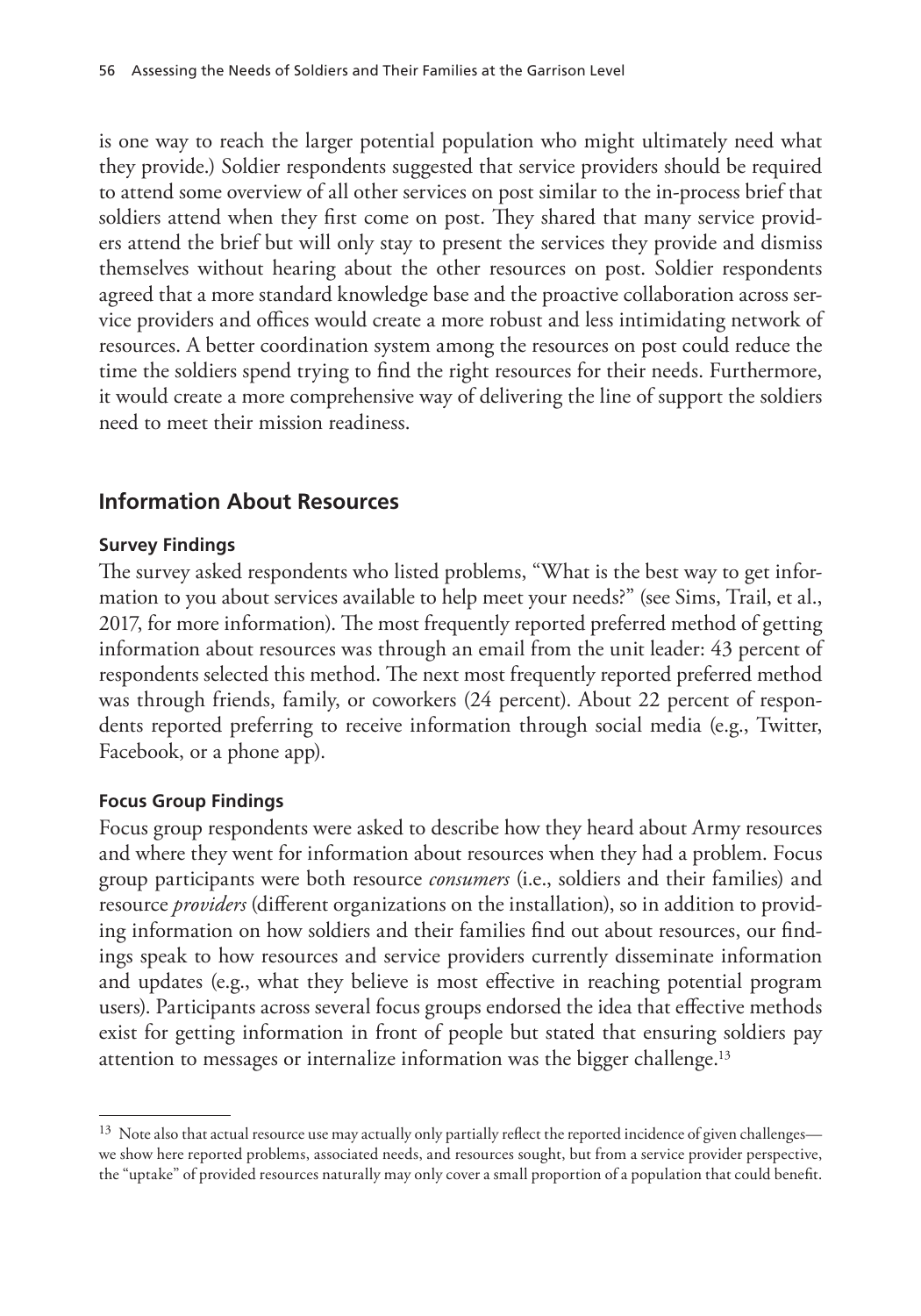#### *Multiple Sources of Information About Resources Exist*

Across installations and participant groups, a central theme was that soldiers and their families gather information—and service providers share information—through multiple channels as opposed to just relying on a single source. One spouse respondent, for example, mentioned drawing information from the Internet, Facebook, the installation's ACS magazine, and a trade journal published by the Armed Forces Communications and Electronics Association called *Signal* magazine. Similarly, service providers and organizations at installations reported communicating their offerings through multiple channels as well. When asked what the most effective tools were for communicating with soldiers, a service provider respondent from Fort Gordon listed using Facebook, Twitter, and email, in addition to holding in-person introductions and briefings, using billboards and marquees, and sharing information through the *Fort Gordon Globe* newspaper and the Fort Gordon *FYI Magazine*. The respondent explained, "We are trying to cover all bases."

#### *The Internet as a Source of Information About Resources*

When asked how they obtained information about resources, a leading response was "the Internet," by which respondents meant using search engines or accessing the installation or resource-specific websites. Remarks from several respondents suggest that soldiers and their families, particularly younger soldiers, view Google as their starting point when they are seeking information. Google searches may lead those seeking information to the website for their installation or for particular service providers, such as the MWR website.

However, comments from respondents at the different site-visit installations seemed to indicate inconsistencies in the quality and reliability of their respective websites. There were even conflicting comments made by respondents talking about the *same* website, suggesting that implementing effective installation websites for users of all need and skill levels may be a challenge. In addition to complaints that installation websites contained broken links and were difficult to navigate, a respondent at one installation mentioned that its website was difficult to navigate on a mobile phone, which is an issue that likely affects how many soldiers and families experience the installation website as a resource for information.

#### *Email and Text Messaging as Sources of Information About Resources*

Regarding digital media and web-based tools for getting information about resources, there were conflicting comments about the use of email as an effective method for receiving information about resources. Although some mentioned gathering information by email, other respondents suggested that email may not have the same reach as other information-sharing mechanisms. Some respondents mentioned that younger soldiers do not check their email, while other respondents described a preference for or the perceived greater effectiveness of learning about resources through word of mouth or one-on-one instruction on where to go. A few respondents listed text messages as a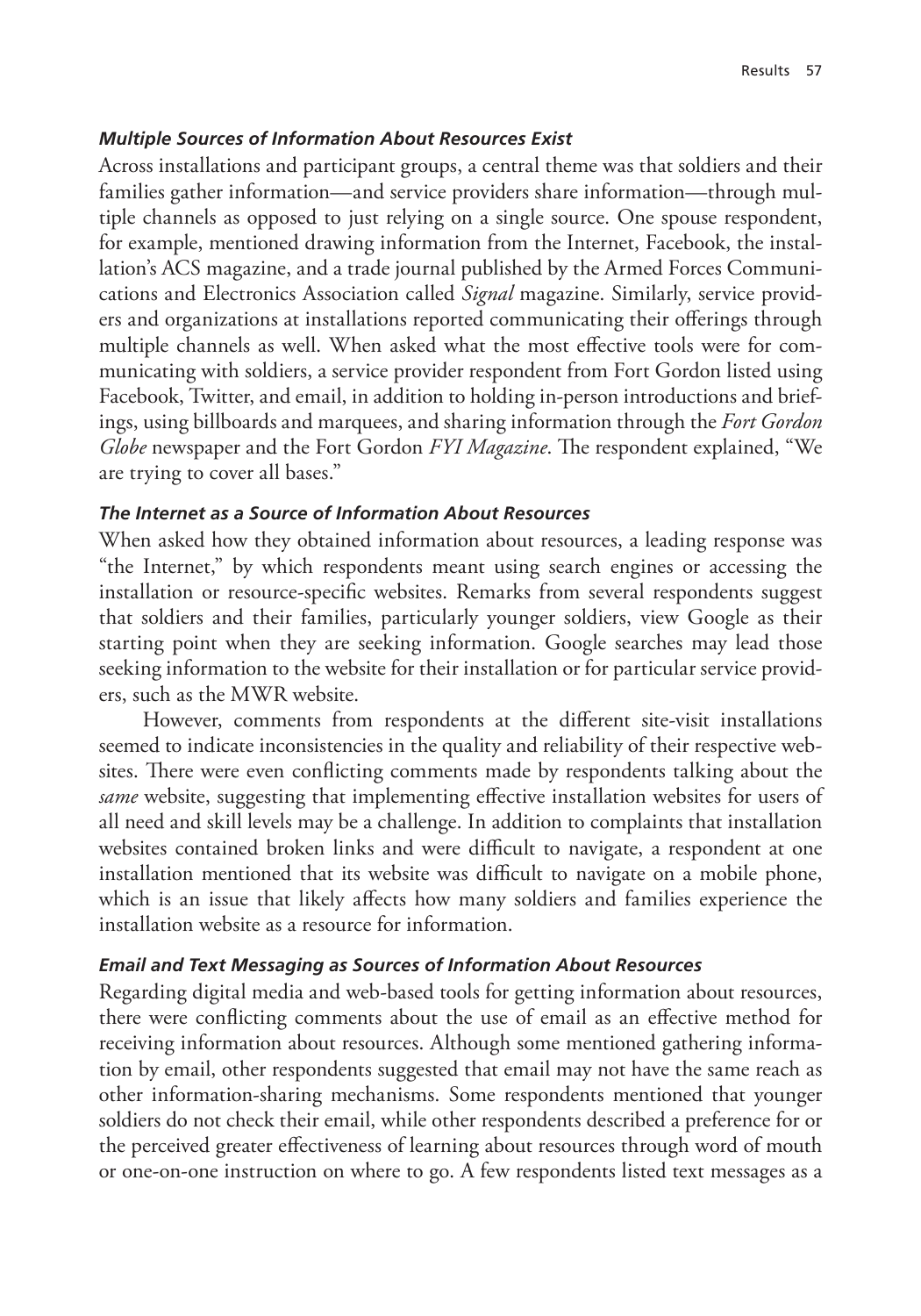reliable method of sharing and receiving information, and they referenced text alerts that were sent about emergency closings or hazards.

#### *Social Media as a Source of Information About Resources*

Respondents across all installations pointed to social media as a valuable mechanism for the dissemination and gathering of information. Among all social media platforms mentioned by respondents,<sup>14</sup> Facebook was by far the most frequently mentioned and emerged as a preferred forum for sharing and receiving information. However, some cautions were given about relying on social media as a tool for information sharing. While some respondents suggested that Facebook is ubiquitous, one respondent pointed out that not all soldiers routinely check Facebook or do any one thing consistently (e.g., read the post newspaper, look at the post website, or listen to Army radio). In fact, several respondents noted that tools such as Facebook are not secure at all, and although there may be "closed groups," they are still not a secure medium. Some Army units and FRG groups, out of an abundance of caution, choose not to use Facebook because of the possibility that deployment schedules and other sensitive information might be posted, so utilization as a producer, as well as a consumer, of information has complications. Additionally, one respondent pointed out that although social media, particularly Facebook, has been useful, there are still inconsistencies in how up-todate the information is across different pages. The inconsistency on social media can be problematic; as one respondent noted, information shared via social media can be disseminated very quickly, and it therefore needs to be up to date and correct. In terms of outreach, providers did speak to the use of multiple channels, and among these they identified social media, particularly Facebook, as a good venue, echoing what we heard from soldiers and spouses with regard to that being a relatively good source of information.

#### *Resources as a Source of Information About Resources*

Another source of information about resources was the resources themselves. Respondents and their families described ACS a central point of contact for getting information about resources. To a lesser extent, Army OneSource and Military OneSource were resources (phone and website) that some respondents reported going to for information, although there were some complaints about the usability and accessibility of both resources. There was some discussion of the FRG as a source of information about resources. Participants' responses were conflicting, with some describing the FRG as a helpful source of information, while others felt that it was not a key pathway to getting connected to resources.

Even as soldiers and their families described resources such as ACS as a gateway, resource providers spoke of the value of "open-door" resources that could connect

<sup>&</sup>lt;sup>14</sup> Across focus groups, respondents mentioned Facebook, Twitter, Periscope, Instagram, Pinterest, and Snap-Chat but elaborated on only Facebook and Twitter as a way that soldiers and families find out about resources.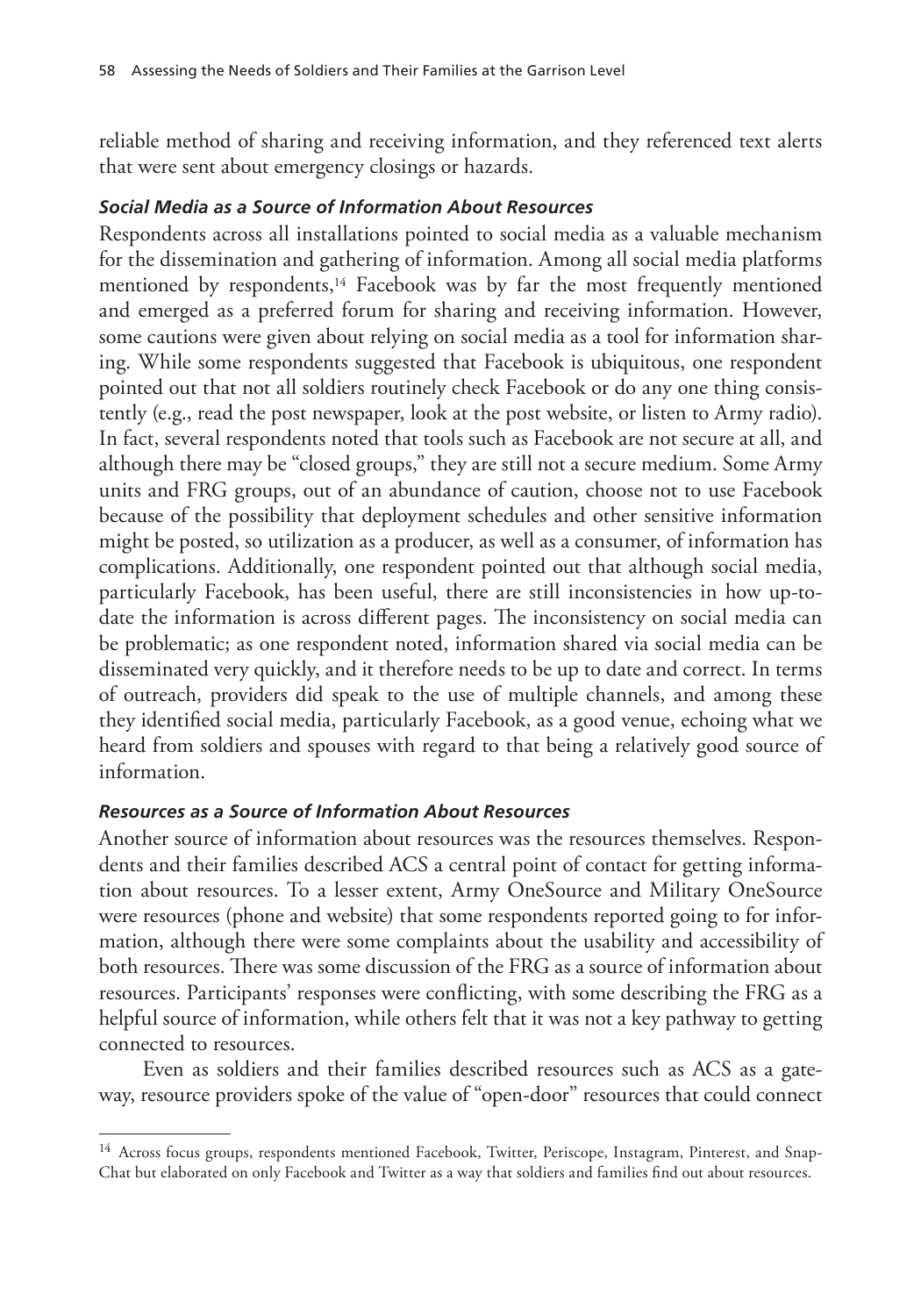soldiers and families to other, more specific programs and resources. The open-door resources mentioned included NCOs. Service providers also mentioned collaborating and trying to stay abreast of what is available more broadly in order to be able to refer soldiers and families to more-specific programs as needed. These collaborations included taking opportunities for cross talk at Community Health Promotion Council meetings, for example.

#### *Previous Knowledge as a Source of Information About Resources*

Soldiers and family member respondents also described drawing on previous knowledge of Army resources when they were facing a problem, and gathering information from fellow soldiers, both peers and leadership. Existing knowledge of Army resources sometimes came from having grown up in the Army or having a spouse from an Army family, but most often respondents described a general awareness of resources as something that accrues as they become acculturated to the Army. Some respondents described this as a knowledge or awareness that creeps in over time. One respondent spouse described how her prior experience with resources formed the knowledge base of what was available: "I know where things are, but I'm coming in with experience— I know who to contact, I know how to find services."

Another respondent contrasted this gradual diffusion of information with formal education about resources and affirmed the idea that knowledge of resources and how to access them is developed through experience. He cited his own experience of never having received a briefing but explained how "coming up through the ranks, [soldiers] learn and share with [their] counterparts, battle buddies, and so on. You build an institutional knowledge over time." Not surprisingly, having consistency in the services offered across different installations helped soldiers' and families' knowledge about resources transfer between duty stations. However, some more-senior focus group respondents were aware that junior enlisted soldiers may not have had adequate time and exposure to build up the same general awareness of resources that they (moreexperienced soldiers) had.

#### *Word of Mouth as a Source of Information About Resources*

In addition to the role of prior experience and exposure to the Army in helping soldiers be aware of resources, many respondents described gathering information from the people around them. Soldiers throughout the Army hierarchy report the importance of networking and asking peers what has worked for them. NCOs in particular described relying on networking, hearing personal stories, and asking friends what has worked for them, and they viewed this information gathering as a way that they could be more effective leaders to their soldiers. Word of mouth seems to be particularly important for Army spouses, who are not always included in the in-brief or orientation processes at installations. For example, one relatively new Army spouse attributed all the information she had about resources to "another mom," a neighbor in on-post housing, who had helped orient her to the installation.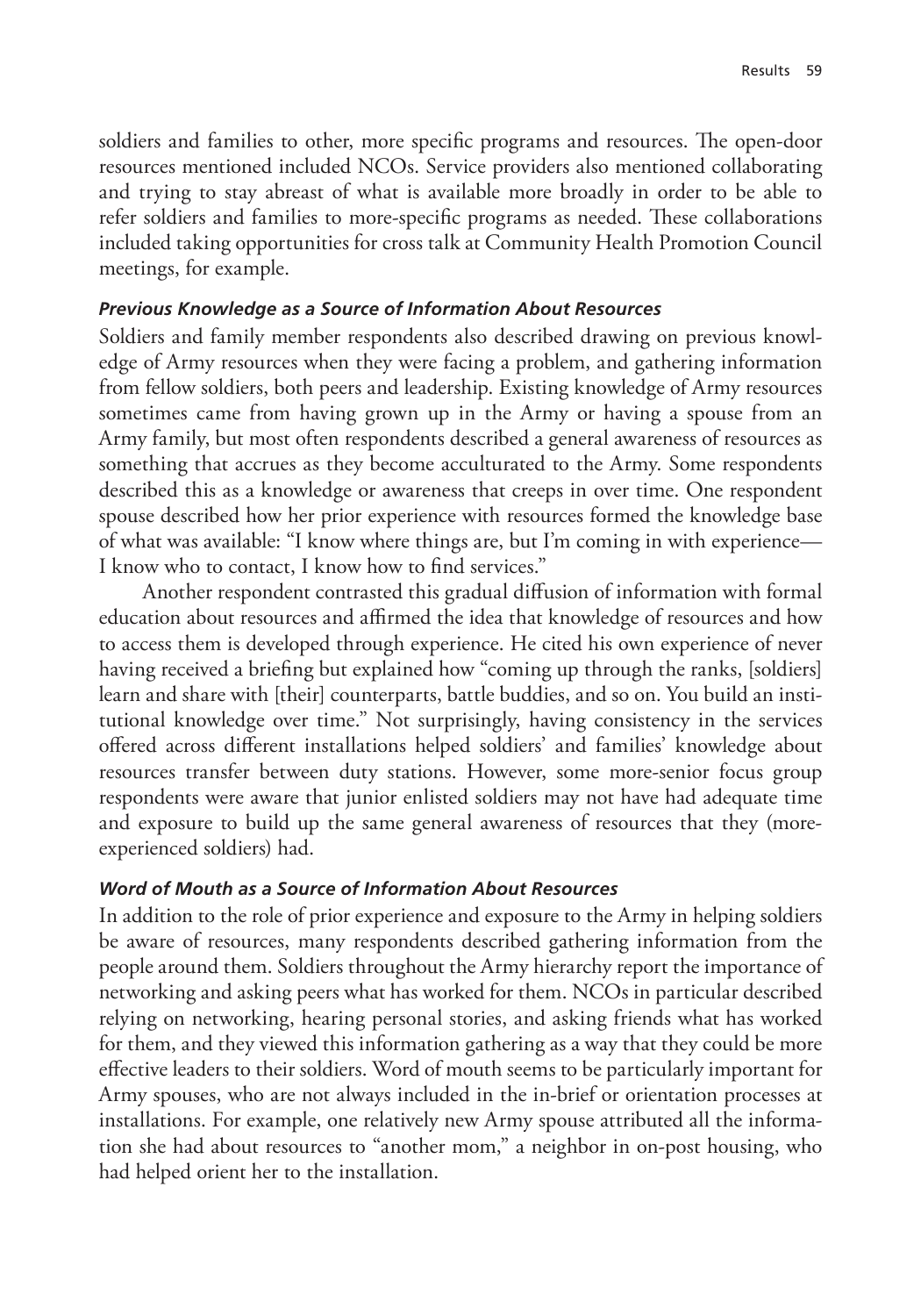#### *Chain of Command as a Source of Information About Resources*

Although there were sometimes challenges to this strategy, junior soldiers often reported turning to—or wanting to be able to turn to—their chain of command as a source of information. Some respondents spoke positively of more senior soldiers' (i.e., NCOs' or commanders') efforts to inform them of upcoming activities (e.g., a ceremony or training session) or ability to direct them to appropriate resources, but other respondents complained about poor flow of information from the top down to soldiers.

NCOs and soldiers in the chain of command within their respective units acknowledged their role in informing and supporting their soldiers' use of resources. These soldiers spoke of drawing on their prior experiences and knowledge they developed over time, as well as on input from *their* chain of command, to help the soldiers under their leadership. NCO respondents described a dynamic in which leaders are supposed to know what issues their soldiers are facing because of the relationships they develop with them. These relationships and this knowledge facilitate the appropriate sharing of information about resources that might be helpful.

Interestingly, some respondents were quick to note that social media should not be viewed as a replacement for leaders' interpersonal communications with their soldiers. Rather, on the topic of chain of command as a resource for information, there seems to be a shared interest across paygrades in the usefulness of information being disseminated during routine daily formations, in the form of announcements by the first sergeant, platoon sergeant, or service providers (e.g., chaplain).

#### *In-Processing as a Source of Information About Resources*

We routinely asked respondents about whether they had received briefings on Army resources at that installation during their in-processing to the installation. This question drew negative comments from many respondents across the installations. First, the extent and quality of an in-processing briefing on resources appeared to vary. Respondents mentioned inconsistencies in the orientation processes at different installations in terms of the organizations and services introduced to newly arrived soldiers, noting that soldiers may not learn of specific services until months after they arrive. Some soldiers and spouses reported not receiving a proper welcome or orientation at all. However, other respondents described structured briefings with presentations given by resource provider organizations. From respondents' stories about resource use, it seems that the quality of the in-brief and orientation process—or lack thereof—when a soldier arrives at a new installation can have far-reaching effects on the life of the soldier and his or her family, as it can be the starting point of successful engagement with Army resources or a missed opportunity for getting soldiers engaged with potentially useful services.

A downside to information about resources being presented during in-processing is that the high volume of information seems to detract from soldiers' ability to absorb it. For example, respondents described the briefings with phrases such as "shotgun blast" and "fire hose." Multiple respondents used the phrase "death by PowerPoint" when talking about in-processing. Respondents were pointing to a substantial limitation of a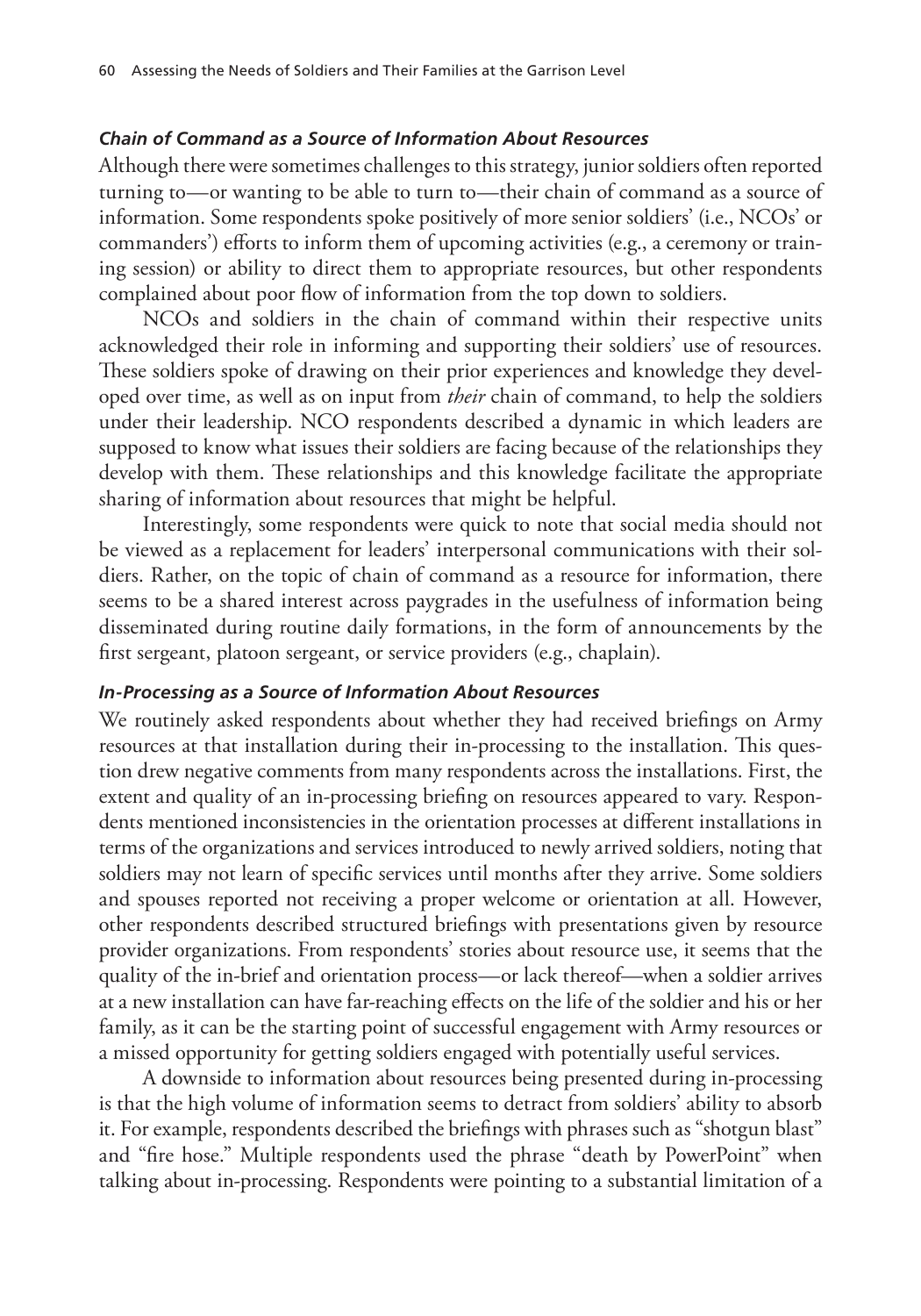bulk presentation of information during a busy week: soldiers may be unable to take in so much new information in a way that will be useful to them down the road.

On the other hand, there were some positive reviews from soldiers of the in-brief presentation on resources, including some concession that although they might not have remembered exact details of phone numbers or building locations, the in-processing briefing may have a role in creating awareness that a range of resources exist, so that a soldier might recall that *a* resource exists, if not which specific one is appropriate for a problem that emerges down the road. Finally, and not surprisingly, based on the comments we heard from resource providers, those *providing* information during these initial briefings did not seem to have the same negative views held by those on the *receiving* end.

#### *Other Sources of Information About Resources*

Other sources of information named by respondents focused on more traditional print and related advertising, such as flyers and printed newsletters. MWR and ACS print publications (e.g., monthly guide to events) were mentioned by a handful of respondents across installations. Respondents at Fort Gordon noted the large, digital billboards on the side of the road near one of the main gates as a place that they had heard about activities or events. Respondents at Fort Meade made reference to flat-panel televisions or monitors that were mounted in the dining facilities as a place to get the word out about resources, because many people move through the space every day. A few service providers expressed the belief that print and other traditional forms of advertising services were better suited to older consumers, and that younger soldiers and spouses preferred social media. However, in the focus groups, younger respondents seemed to mention print and related advertising (e.g., digital billboards) as a potential source of information as much as older respondents, although all respondents described using the Internet and related search resources the most when seeking out information about specific resources.

# **Perceived Barriers to and Facilitators of Resource Use**

#### **Limited Hours**

When focus group participants were asked what the biggest barriers were for using on-post resources, they responded by saying that the biggest problem was that they have the same exact duty hours that the soldiers do. In their words, "It comes down to whether or not leadership will let you use those resources." This means that even if the soldiers and their families are aware of the resources, the real challenge is getting to these resources during their hours of operation. They agreed that the resources on post are very helpful when they are able to use them but maintained that these resources are often underused because of the fact that soldiers in particular do not have the time to use them.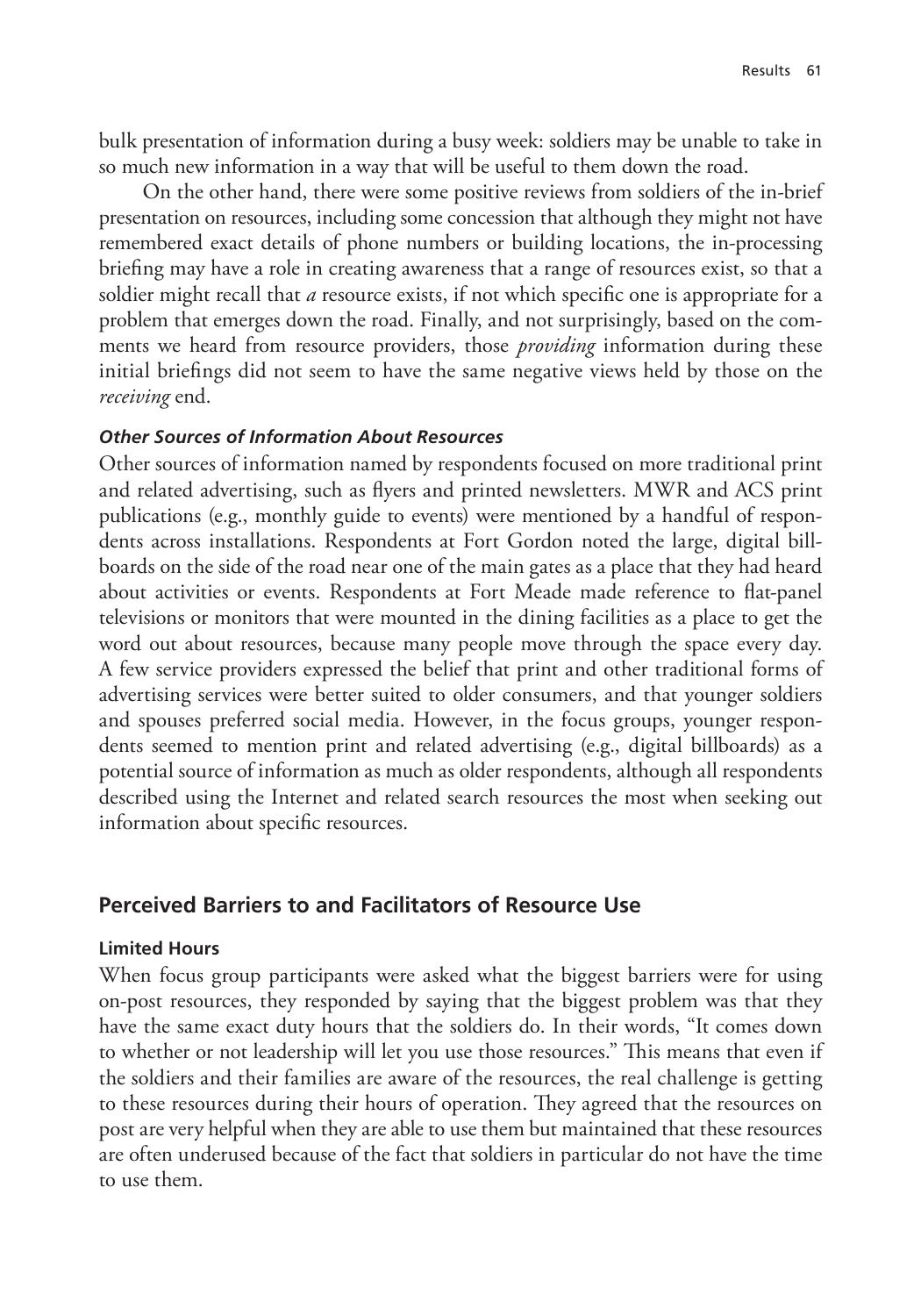Soldiers across the four installations further expressed their frustration with the hours of operation of services on post. They specifically mentioned the big problem this creates for childcare because some day care services on post are not open during early morning PT and will close before all soldiers are off work. At Fort Gordon, someone mentioned having to pay \$5 for every minute a child is left at day care past closing time at 6:00 p.m. This creates an additional burden on soldiers who have to coordinate onpost day care and hire a babysitter to cover any time gaps between the day care's closing and the time they get off work. Respondents had similar complaints for other services offered on post (e.g., pharmacy, financial counselors, and auto shop services) that were too busy during lunch to assist everyone and closed before the soldiers were out of work. Some focus groups mentioned this was a problem with the dining facilities as well, which further limited the number of food options. Soldiers admitted to missing class, asking chain of command for permission to miss part of the day, or skipping lunch to make it to service providers during their hours of operation. Soldiers argued that the resources are not meeting the needs if they are not accommodating to the soldiers' work schedules. Participants concurred that the hours of operation for services on post should be based on soldier availability and not interfere with the times they are asked to be at training or doing their job. One participant asked, "If all the soldiers are required to be in PT in the morning, whom exactly are the civilians servicing on base for those first couple hours in the morning?" and another added that "there is just a major scheduling mismatch that causes problems, and frustration, and inefficiency." Soldiers repeated that services on post need to be more soldier-centric and operate during hours that work for soldiers since their primary focus should be to support the soldier.

Some suggestions were that since the Army and civilians are not required to have the same work shifts at the same time, civilians should change their working hours to align with the soldiers. They proposed dispersing the civilian work shifts so that services are available outside the standard business hours of 9:00 a.m. to 5:00 p.m. Other soldiers recommended that services be open one Saturday each month, as they saw at another installation, to allow soldiers to make more use of resources. Providers also spoke of hours as something that they tried to address. Some resource providers specifically mentioned purposefully trying to meet soldiers where they are—literally: attending installation events held outside "typical" work hours and even trying to be available and present in soldiers' work locations (e.g., military and family life counselors or ACS at dining facilities or community events).

#### **Lack of Knowledge on Available Resources**

Soldiers and spouses alike pointed to a lack of knowledge about available resources as one of the key challenges they face. Particularly at installations where soldiers may arrive one by one, a comprehensive orientation or introduction to garrison resources may not always happen. Soldiers' lack of knowledge of resources creates repercussions for their spouses and families as well. The lack of knowledge about available resources was the single greatest barrier to spouses' use of resources.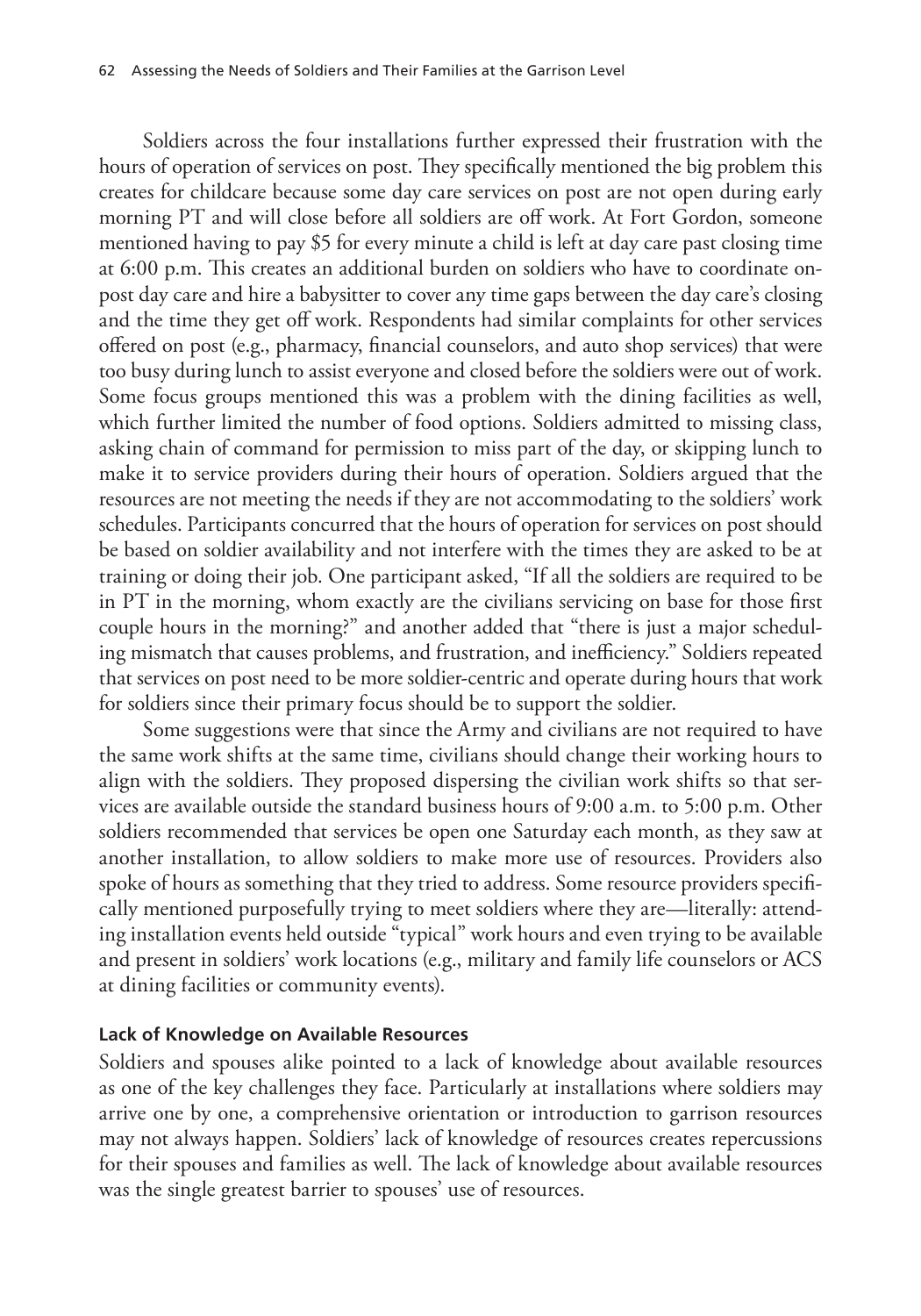As spouses are not typically included in formal orientation meetings when new families arrive at installations, they are often forced to rely on their soldiers for information. Moreover, Army spouses mentioned the lack of knowledge of available resources as the single greatest challenge for finding and using resources. As a participant in Huachuca stated, "Newly arrived spouses just have no idea where to go and what the [Army-specific] language is or what's happening around here [on post]." As previously mentioned, some families are new to the military, and spouses have a hard time adjusting to the organizational language and military culture, but the transition is most challenging when they do not have a good understanding of the resources available to them. Focus group participants mentioned that the expectation is for units to share information with the soldiers and have them pass this along to their spouses and families, yet it appears that they often do not do this. Spouse respondents reported that some soldiers are just too preoccupied with their roles and responsibilities as soldiers to communicate about this with their families, and others simply refuse to share their spouses' contact information with providers. Hence, rather than spouses learning about the available resources directly, some spouses said that they rely on their soldiers to ask someone for them where they can go when any given problem arises. In soldier, spouse, and service provider focus groups, participants acknowledged that the general model of the soldier being a conduit for Army services information for his or her family works for most families and for many resources, but that the lack of redundancy in this arrangement—where the soldier is a de facto gatekeeper of information about Army services—can be a barrier to spouses and families accessing resources. Spouse participants in particular, as well as some service providers, suggested that inviting spouses to in-briefing services and providing information directly to spouses would be helpful to Army families in which the soldier fails to relay information about Army resources. As a service provider said, "It is critical that people know who to ask and where to ask; they help you when you ask for it."

#### **Challenges with Reaching Soldiers and Family Members**

Service providers mentioned a range of challenges in trying to provide resources and in reaching out to soldiers and family members. In terms of limitations cited, providers stated how soldiers' and family members' prior negative experiences with resources could sometimes be a challenge. More broadly, providers noted that help-seeking could at times be stigmatized and cited that as a potential barrier to resource use. For example, some soldiers spoke of being hesitant to reach out to leadership (who in turn could potentially link them with other resources) for this reason and expressed concerns about lack of support and perceptions that their challenges would no longer be private. Some more-senior soldiers noted this as an issue as well.

In addition to stigma surrounding seeking some resources and the limited availability of funds and staff to provide programming, service providers raised communicating with Army spouses and family members as a major challenge for delivering resources. As noted earlier, service providers in particular were challenged by not being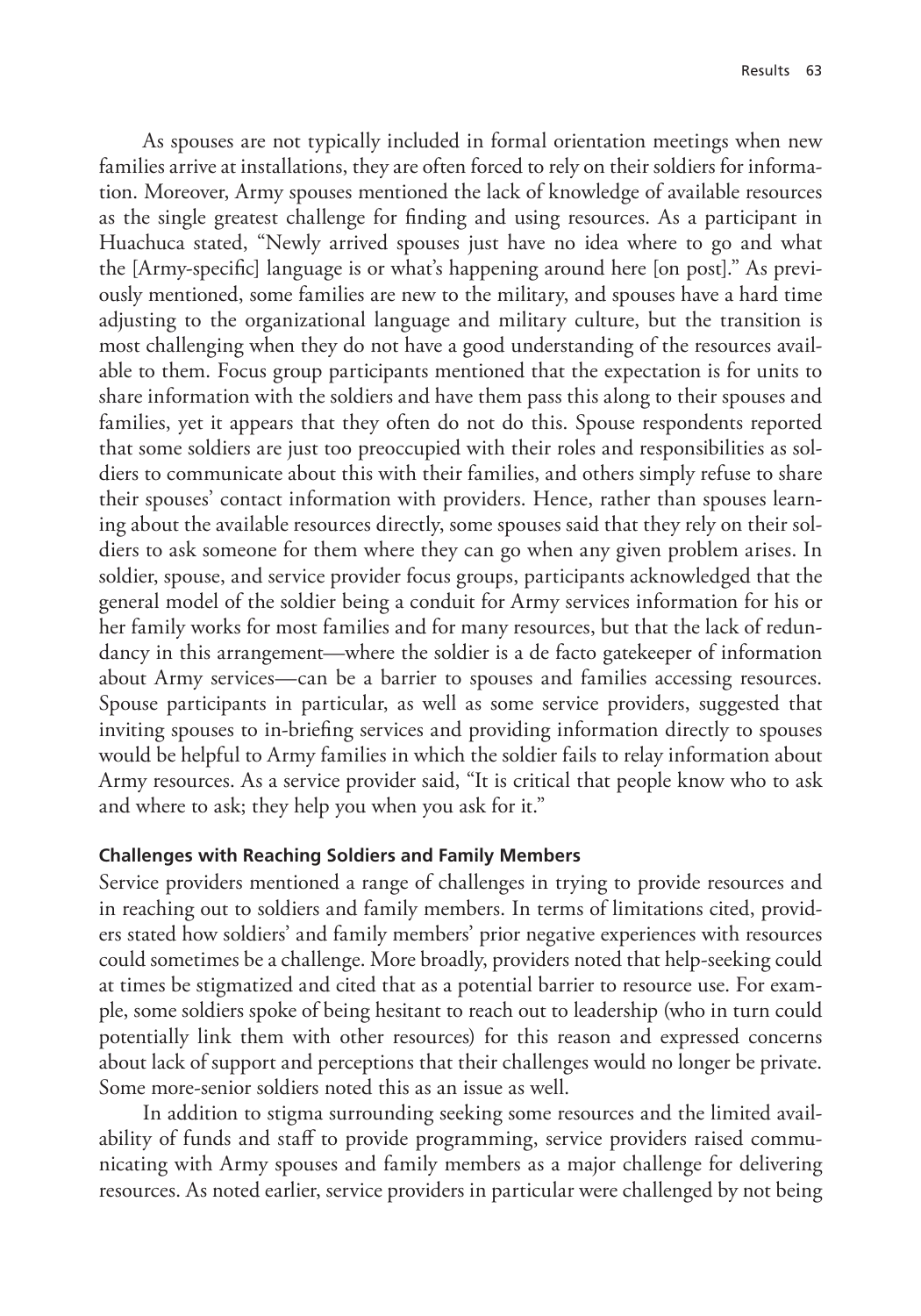able to communicate directly with spouses and often having to use their soldiers as the imperfect conduit for information.

One group that particularly struggled with communicating with spouses was the FRG representatives, who are not technically resource providers themselves but are still part of the system of support.15 Those members participating in the focus groups voiced their grievance with not being given the spouse or family information they need to reach out to them directly and inform them of opportunities to engage with and learn from other Army spouses. They expressed how this can be particularly difficult for families of soldiers who work in units that prohibit them from discussing their work (e.g., soldiers working with classified or otherwise highly sensitive information), because the inability to talk about work creates a greater disconnect within those families.

In addition to not being able to contact Army spouses, the FRG struggles with an unfavorable reputation. A few FRG representatives admitted having bad experiences themselves with FRGs at previous installations and maintaining a negative opinion about the group until deciding to participate in their current groups. They said that there is such a strong stigma associated with the group that they have to avoid calling their events "FRG events" or spouses might not show up. Despite these challenges, a few leaders showed their determination and willingness to change the image of the group, because they consider themselves to be a crucial resource for spouses, especially during deployment periods.

#### **Role of Partnerships**

Next, we discuss the role of installation partnerships to help support soldiers and families. Since the provision of both Army and community resources can involve partnerships between Army and community organizations, partnerships can play an important role in addressing the needs of soldiers and their families.16 This analysis is somewhat different from the preceding analyses and findings, which are based exclusively on survey data and focus group data acquired in the course of this study. As both survey and focus groups purposefully focused on soldier and family challenges,

<sup>&</sup>lt;sup>15</sup> The FRG is an Army commanders' program designed "to provide activities and support that encourage selfsufficiency among its members by providing information, referral assistance, and mutual support" (U.S. Department of the Army, 2013, p. 16).

<sup>&</sup>lt;sup>16</sup> In its most basic definition, an installation partnership is when an installation and one or more other organizations agree to work together for mutual benefit. A partnership usually involves a long-term relationship and high levels of trust and communication. An installation public-to-public partnership is an agreement between an installation and a local, state, or other federal agency, and a public-private partnership is an agreement between an installation and a private entity, including a company or a nonprofit organization. See Lachman, Resetar, and Camm, 2016, esp. pp. 5–6, for more details about the different types of partnerships.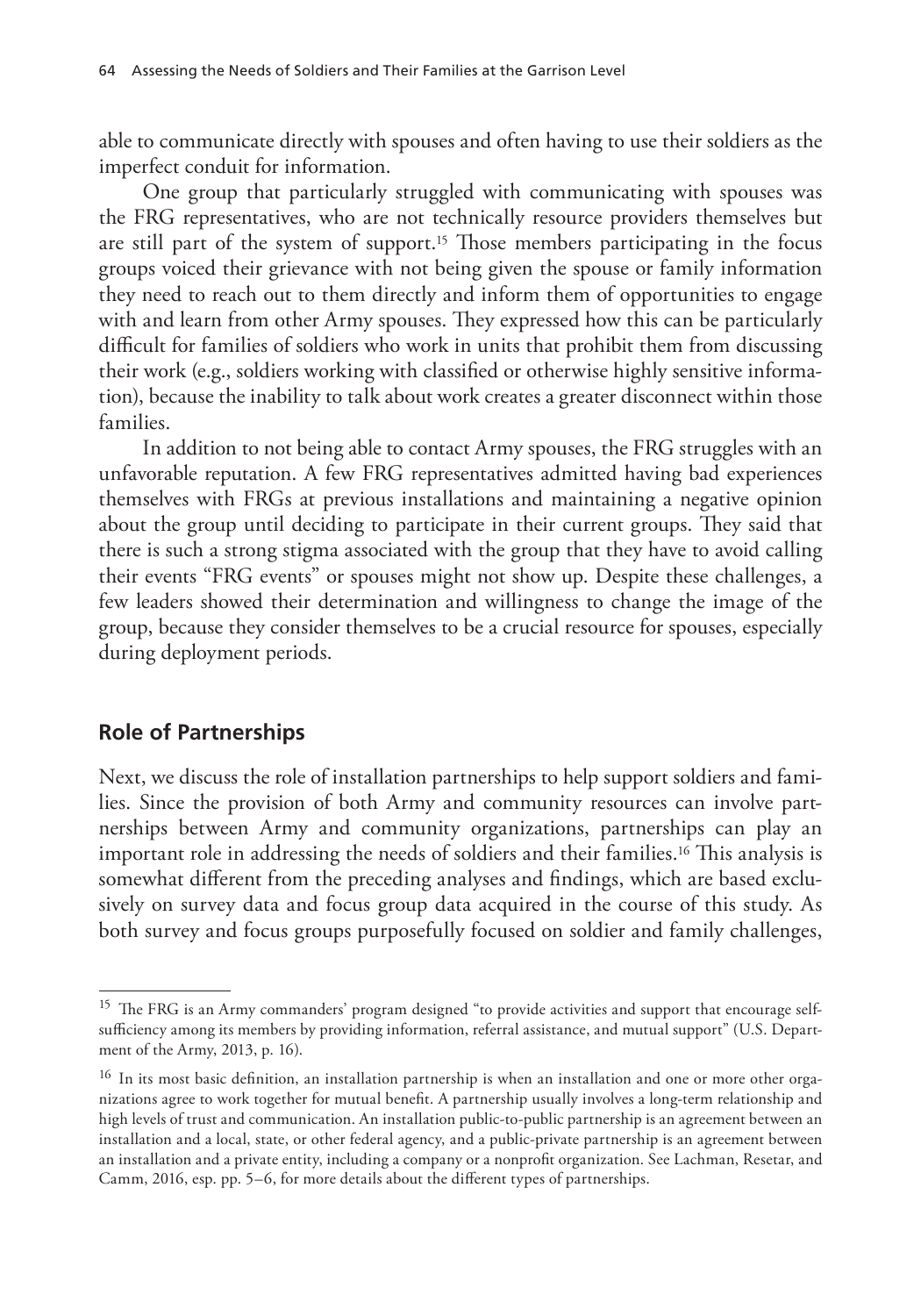and Army partnerships were not the primary focus, for this analysis we also drew on the broader military installation partnership literature, other RAND installation partnership research, and interviews with program staff, as well as ancillary discussions during and after systematic data collection related to the study of soldier and family problems and needs at garrison.

Army installations have been implementing public-to-public partnerships and public-private partnerships for many decades. These have been growing in importance for a variety of reasons, including new authority to create public-to-public partnerships,<sup>17</sup> which has resulted in more emphasis on and opportunities for installation and community partnerships. More opportunities for partnerships have also been created as communities have developed around Army installations and the numbers of potential community partners have increased. Furthermore, more soldiers and their families are living off post than in the past and are using more community resources to help meet their needs, as was reflected in the survey findings.18

One of the most significant reasons for the increased emphasis on installation partnerships, however, is that budgets at Army installations are declining, and partnerships create the ability to leverage funding, expertise, and capacity to save money in providing some installation soldier and family support, as well as other installation services. For example, a respondent in a service provider focus group or interview at Fort Meade stated that with challenges and declines in installation resources, installation partnerships are a creative way to help provide soldiers and families services. Moreover, installations and communities now have a greater understanding of the range of potential installation and community partnership benefits, including, among others (see Lachman, Resetar, and Camm, 2016, for an in-depth discussion),

- improved military mission
- economic benefits, including cost savings, earnings, and cost avoidance
- improved installation and community operations, facilities, infrastructure, workforce, and services
- additional capacity in resources, skills, expertise, facilities, and infrastructure
- improved strategic regional collaboration
- improved government and community relationships
- enhanced outreach to military personnel and their families and communities.

<sup>&</sup>lt;sup>17</sup> More authority has been given to military installations to partner with communities because of the passage of Section 331 in the 2013 National Defense Authorization Act. Section 331 (refined in Section 351 of the 2015 National Defense Authorization Act) provided additional statutory authority for military installations to enter into agreements with local and state governments for installation support services, called intergovernmental support agreements.

<sup>&</sup>lt;sup>18</sup> For more information about the other reasons partnerships have become more important for military installations, see Lachman, Schaefer, et al., 2013.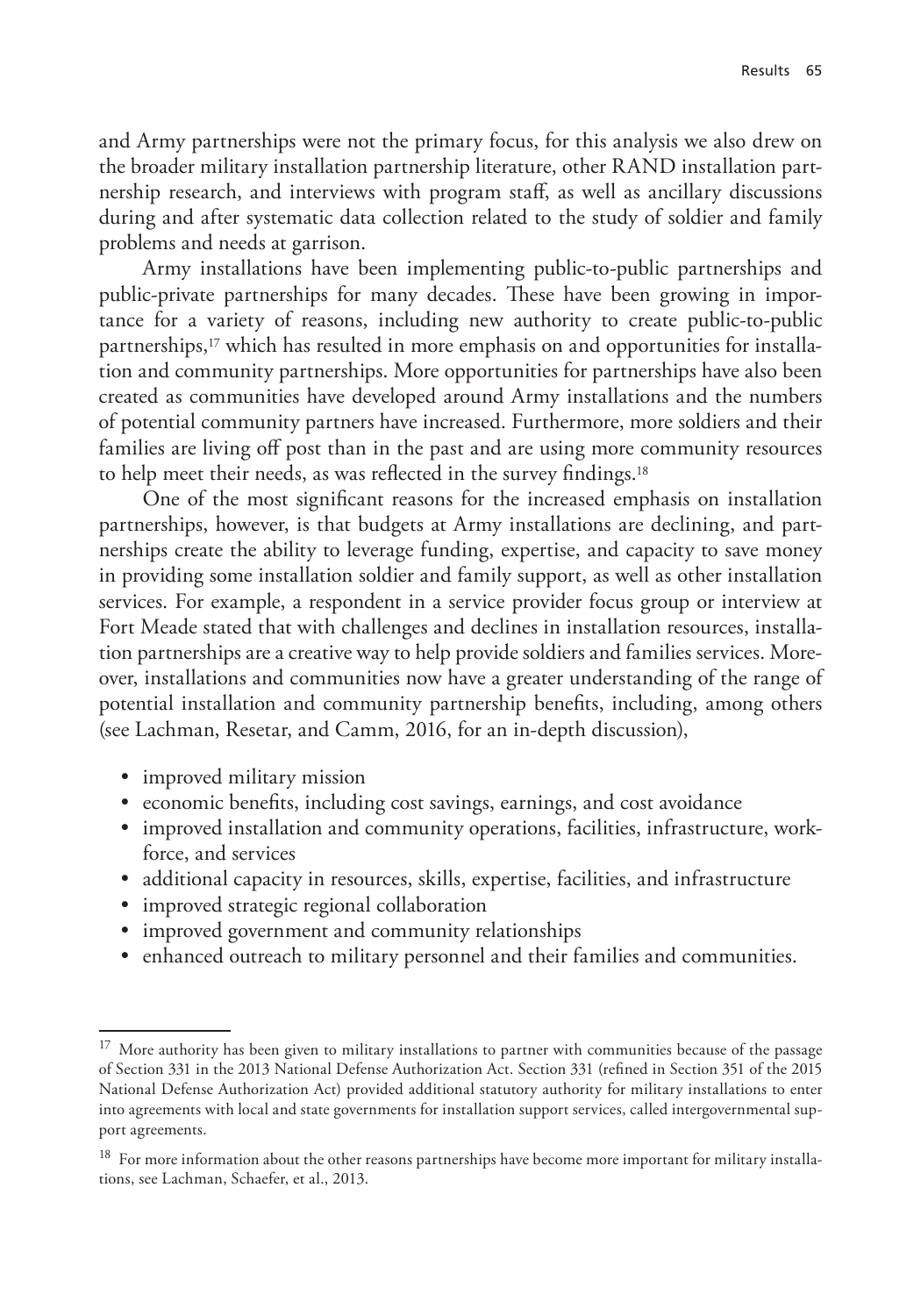### **Key Partnership Areas to Help Meet Soldier and Family Needs**

Some key partnership areas that are significant in meeting soldier and family needs were discussed in the focus groups, interviews, and literature. We have grouped these issues into four functional areas (family advocacy, law enforcement, health, and children's issues) based on installation and community organizations. However, it is important to note that installation partnerships are important in other functional areas (including recreation, adult education, libraries, and housing)<sup>19</sup> to help meet soldiers' and family needs as well. We focus here only on a few.

#### *Family Advocacy and Social Services*

Army installations' ACS includes the Family Advocacy Program (FAP). The Army FAP seeks to prevent domestic violence and abuse, prevent child neglect and abuse, protect victims of sexual assault and abuse, and, jointly with U.S. Army Medical Command and medical treatment facilities, treat victims and offenders. The FAP uses a coordinated community approach to support soldiers and families in an attempt to prevent relationship problems and family violence among installation personnel. Related to that aim, for domestic violence and spouse abuse, installations tend to rely on partner help for items such as emergency shelter services, crisis hotlines, and other victim services. For example, Fort Benning has partnered with the Columbus Alliance for Battered Women, Inc., and the Crisis Center of Russell County for information sharing, coordination of services, training on each other's policies and procedures (including military requirements), educational outreach to the local community, and victim advocacy. The partners provide emergency housing for military spouses, their children, and female soldiers who are victims of abuse or sexual assault (Fort Benning, n.d.a; Fort Benning, n.d.b). A few focus group and interview respondents echoed assertions about the importance of partnerships for providing emergency shelter services and other family advocacy services, including at Fort Hood and Fort Gordon. Thorny interrelated problems faced by soldiers and their families may require coordination with additional community resources, ranging from law enforcement to medical care, in order to help achieve solutions.

# *Law Enforcement: Safety, Security, and Supporting Soldiers*

The literature on installation partnerships and some of the respondents in the focus groups and interviews of service providers stressed the importance of partnerships and having good connections and working relationships with local and regional law enforcement, such as at Fort Huachuca and Fort Hood. Such respondents included Provost Marshals, FAP managers, medical and mental health providers, garrison leadership, and civilian leaders. Installations often have law enforcement partnerships that

<sup>&</sup>lt;sup>19</sup> For more information about other installation partnership types that help support soldiers and their families, see Lachman, Resetar, and Camm, 2016.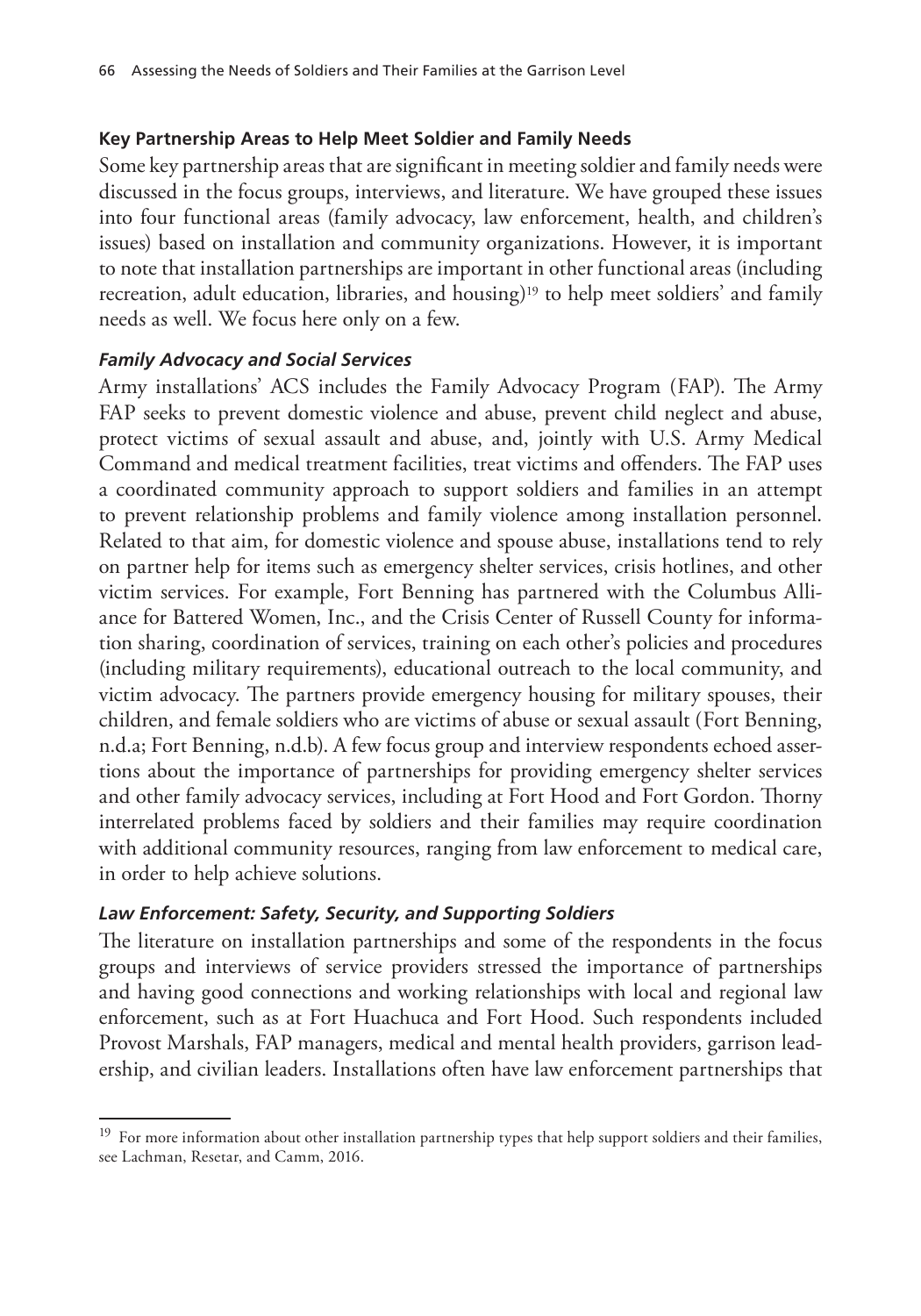involve training together or sharing resources (personnel, equipment, and vehicles) related to law enforcement and police services, such as relying on a partner for a special weapons and tactics team or bomb squad help. In some cases, the installation is relying on the community for help, and in others it is vice versa, depending on which organization has the capacity for the region. This offers dividends in terms of the general safety of the community.

Partnerships in law enforcement can also involve information sharing, especially about when soldiers and family members are in trouble with the law or in cases in which local law enforcement is trying to help prevent soldiers from getting in trouble. For example, one respondent from Fort Hood stated that police from Austin, Texas, contact staff at Fort Hood if a soldier is involved in family abuse or some type of assault at a hotel or club. Similar statements were made by participants at other site visits; these less formal types of interactions may often be supported by the presence of formal partnerships that enable installation and community members to develop trust. In another example, a Killeen, Texas, police officer responding to an incident involving a soldier who is having severe emotional problems might call on the Fort Hood Resiliency Campus for assistance.

These partnerships, some formal and some informal, can be supported by a regular schedule of communication and working together. For instance, Fort Gordon has over 50 memoranda of understanding with different law enforcement agencies throughout the state for a variety of purposes. Having regular monthly meetings, whether formal or informal, was cited by respondents as a way to help develop and maintain a close working relationship between installation and civilian law enforcement, especially when there is staff turnover.

#### *Medical and Mental Health*

Installation partnerships are also important for providing health care to soldiers and their families. In fact, respondents in focus groups and interviews at several installations stressed the importance of partnerships for health care. Given the reliance on civilian health care providers for many specialty areas at many installations (through TRICARE), health care collaboration and partnerships are quite prevalent. Health care is a complex system on both the military and the civilian sides, and it varies based on location and the populations and medical resources available in a region. For example, Fort Huachuca is in a primarily rural area with limited medical facilities in the community, and for some specialty care, soldiers and their families have to drive 1.5 hours to Tucson for care because the resources are not available in the local area, as noted in at least one focus group. As another example, Fort Meade is within the National Capital Region, which has a variety of both military and civilian medical treatment facilities and health care resources available, though, as noted in Meade focus groups, reaching them can mean braving traffic congestion. Given the wealth of medical resources in the region, Fort Meade does not have an Army hospital and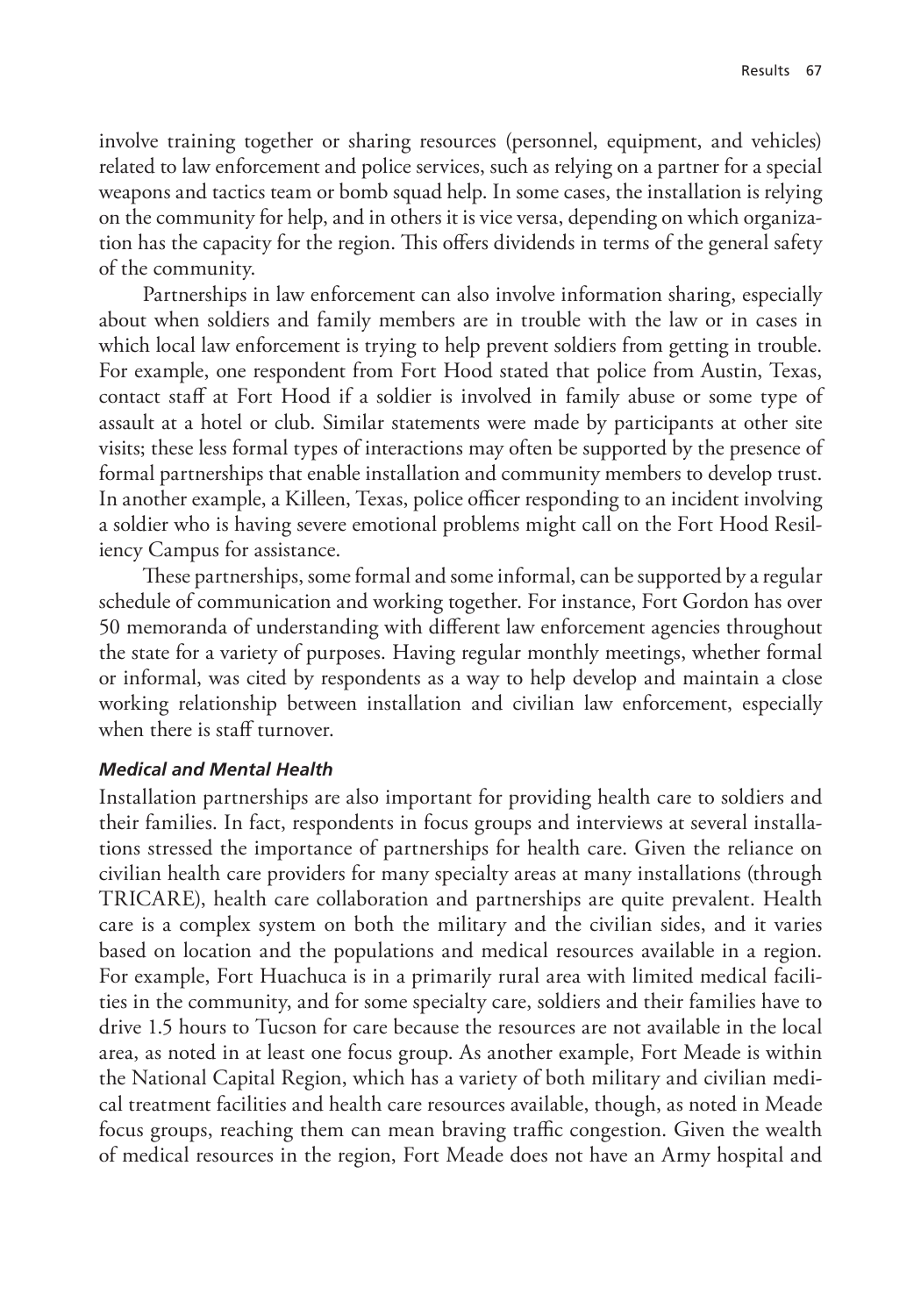instead relies on its TRICARE partner, HealthNet. As stated by a Fort Meade health care service provider in an interview, Fort Meade health care service providers have a good working relationship with civilian providers and include them in their network.

Other types of partnerships include medical education and training partnerships, which often focus on military medical staff being trained in the community through individual classes at hospitals, in specialized training programs, and in trauma centers, and civilian health care providers conduct training in garrison facilities. For example, a respondent at Fort Meade stated that they perform joint training of nurses in partnership with the community. Some installation medical training partnerships focus on improving certain medical capabilities within the region, such as training more psychological professionals to be able to provide mental health services to military personnel and their families (Clampett, 2012).

### *Children's Issues*

Installation and community partnerships related to children are also important for helping to meet the needs of soldiers and families. The focus of these partnerships range from the community partner helping with childcare, school activities, or after school activities for military children, to soldiers helping children at activities and schools in the community. For example, there are installation partnerships that focus on helping Army soldiers and their families with the kinds of childcare issues raised in focus groups (e.g., limited operating hours and the expense of services). Childcare partnerships focus on sharing, operating, and facilitating access to or maintaining childcare facilities, as well as helping provide before- and after-school care to military children. For example, in a partnership at Fort Bragg, a nonprofit organization, Partnership for Children of Cumberland County, helps Army families find access to affordable and quality childcare. In fact, some Fort Bragg families' children attend the Spainhour Center at little or no cost to the families because this center receives funding from the partnership through its programs designed to help prekindergarten-age children and the U.S. government because of the number of military children who attend it.20

#### **Installation and Community Partnership Best Practices**

We will now discuss three installation partnership best practices for helping to meet soldier and family needs, based on our analysis of the focus group and interview responses, the literature, and related ongoing partnership work at RAND.

The first best practice we note is creating and maintaining a good relationship with the community. Some service provider respondents highlighted the importance of having a close working relationship with the community that helps meet soldier and family needs, and they noted that a close working relationship with the community in

 $^{20}$  A grant from the Department of the Army's National Association of Child Care Resource and Referral Agencies also helps cover some of the costs associated with this childcare. For more information, see Fitzgerald and Paraglide, 2010.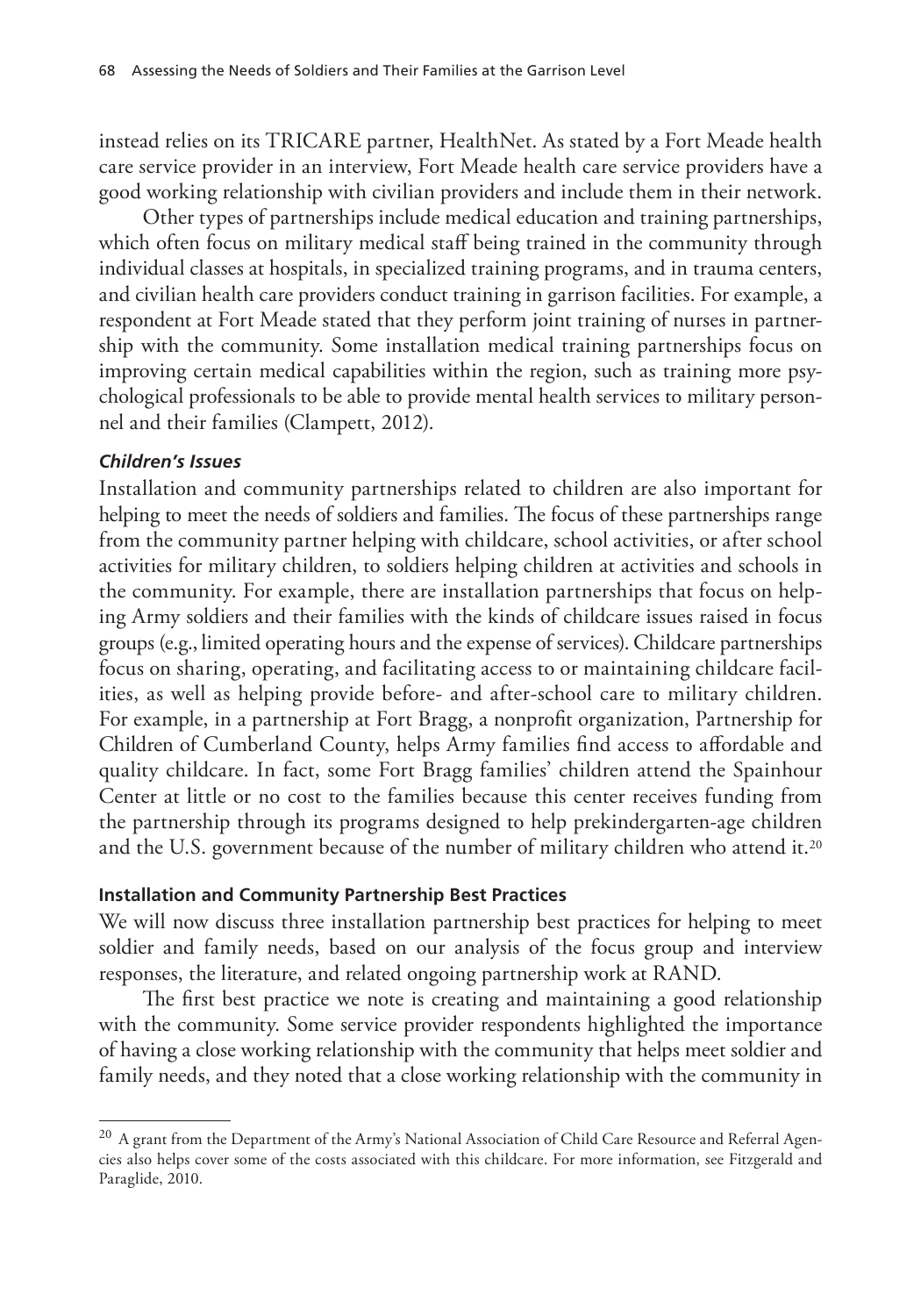turn helps to develop and grow both formal and informal partnerships.21 One respondent at Fort Huachuca said that a good working relationship with the local community was especially important for them since they are a smaller post and do not have as many resources and cannot offer as many services to soldiers and families as can some other, larger installations. Thus, they must rely on the community for more services, suggesting that the community and installation have a vested interest in each other's success.

Another best practice is proactive collaboration to help prevent a soldier or family member from having a problem or making a problem worse. These types of prevention activities often emerge from informal partnerships with different parts of the community, especially law enforcement. The examples, discussed earlier, of local police contacting installations about problem soldier behaviors illustrate this point. Other examples of proactive partnerships with off-post business organizations were mentioned by two or three service providers in the focus group and interviews at Fort Gordon and Fort Hood, especially with respect to housing issues and efforts to make sure soldiers are not taken advantage of by unscrupulous businesses.

Last, monthly or other regularly scheduled installation and community events held by functional service provider counterparts, whether formal or informal, were identified by respondents as a best practice because they help develop good and proactive working relationships between installations and communities. These were mentioned in the context of law enforcement earlier, but other functional areas where regular meetings have been mentioned as important include health care, mental health, schools, adult education, and chaplain services. For example, a chaplain who was interviewed at Fort Hood and had been previously stationed at Fort Stewart mentioned how they had a quarterly meeting with civilian clergy in the region surrounding Fort Stewart. This meeting was called the Church Relations Forum, and it provided a venue for local clergy to meet Fort Stewart chaplains and learn about resources available to their congregants. These meetings helped local clergy learn about how soldiers and their families struggle with post-traumatic stress disorder and other war-related emotional issues and the resources available to help them (for more information, see Fort Stewart, 2012).

<sup>&</sup>lt;sup>21</sup> For more information, see, for example, the discussion on page 7 of Lachman, Resetar, and Camm, 2016.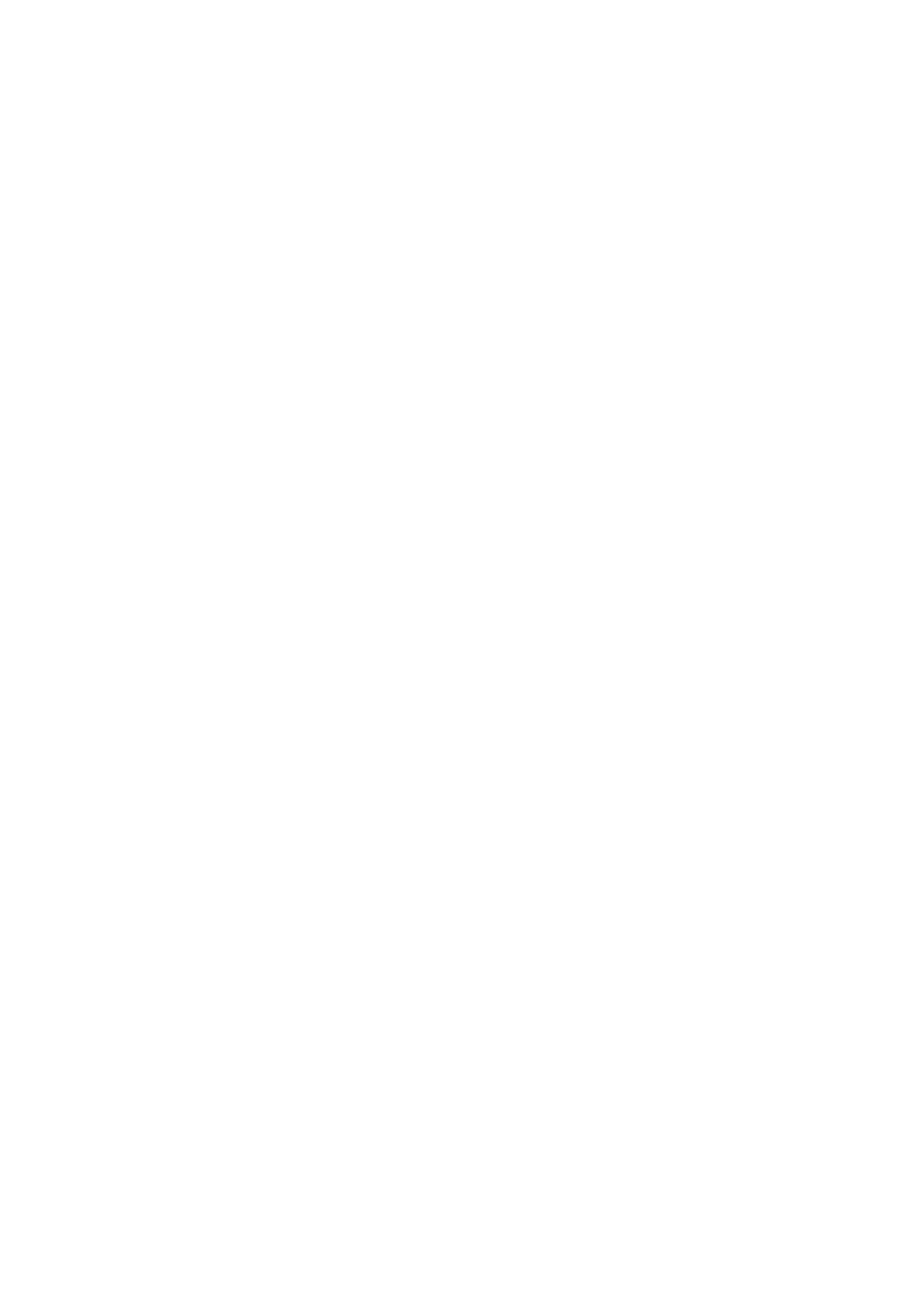The Army provides an array of quality-of-life support services for soldiers and their families, but, until recently, it has lacked a holistic assessment of problems soldiers and families face and what types of assistance they believe are needed to confront and solve those problems (Sims, Wong, et al., 2013; Sims, Trail, et al., 2017). Thus, our data help to fill a key gap in the Army's understanding of challenges faced, perceived needs, and resources used: that of soldier and family perceptions. Information on these specific topics was collected by means of a unique Army-wide survey in which soldiers reported the types and range of problems they and their families faced, and what types of help they felt they needed to deal with those problems. Army-wide analyses and methodology of the survey are presented in detail elsewhere; this report focuses on a more local examination: the garrison level. Although not all CONUS garrisons surveyed supplied sufficient data to be examined in depth, many did. We supplemented this quantitative survey work with qualitative data collection to highlight local dynamics and illuminate the process of how soldiers cope with the challenges they face, within the context of garrisons selected based on profiles of problems, needs, and resource use from the survey results. This approach enabled us to explore the topic areas highlighted by the survey methodology in greater depth, as well as to gather the perspectives of Army spouses and service providers on the challenges faced by soldiers and families and, in some cases, what solutions might be appropriate.

While our data fill a key gap, it should be noted that they are not the only relevant information. For example, both our quantitative and our qualitative approaches speak to what soldiers and families perceive they need, rather than what helping professionals may prescribe. Moreover, these data do not speak to the available information on use of and satisfaction with resources by the general population and the Army (and relevant trends), population demographics, or cost and benefit considerations. A wealth of other research and information exists on soldiers' and families' experience of Army life, in terms of both the challenges faced and the use of and satisfaction with services and programs available to alleviate those challenges, albeit without the unique focus provided by our approach (see our overview of this research in Sims, Trail, et al., 2017, as well as other overviews available, such as Segal and Harris, 1993; McClure, 1999; OSD, 2004; Booth, Segal, and Bell, 2007; and OSD, 2009).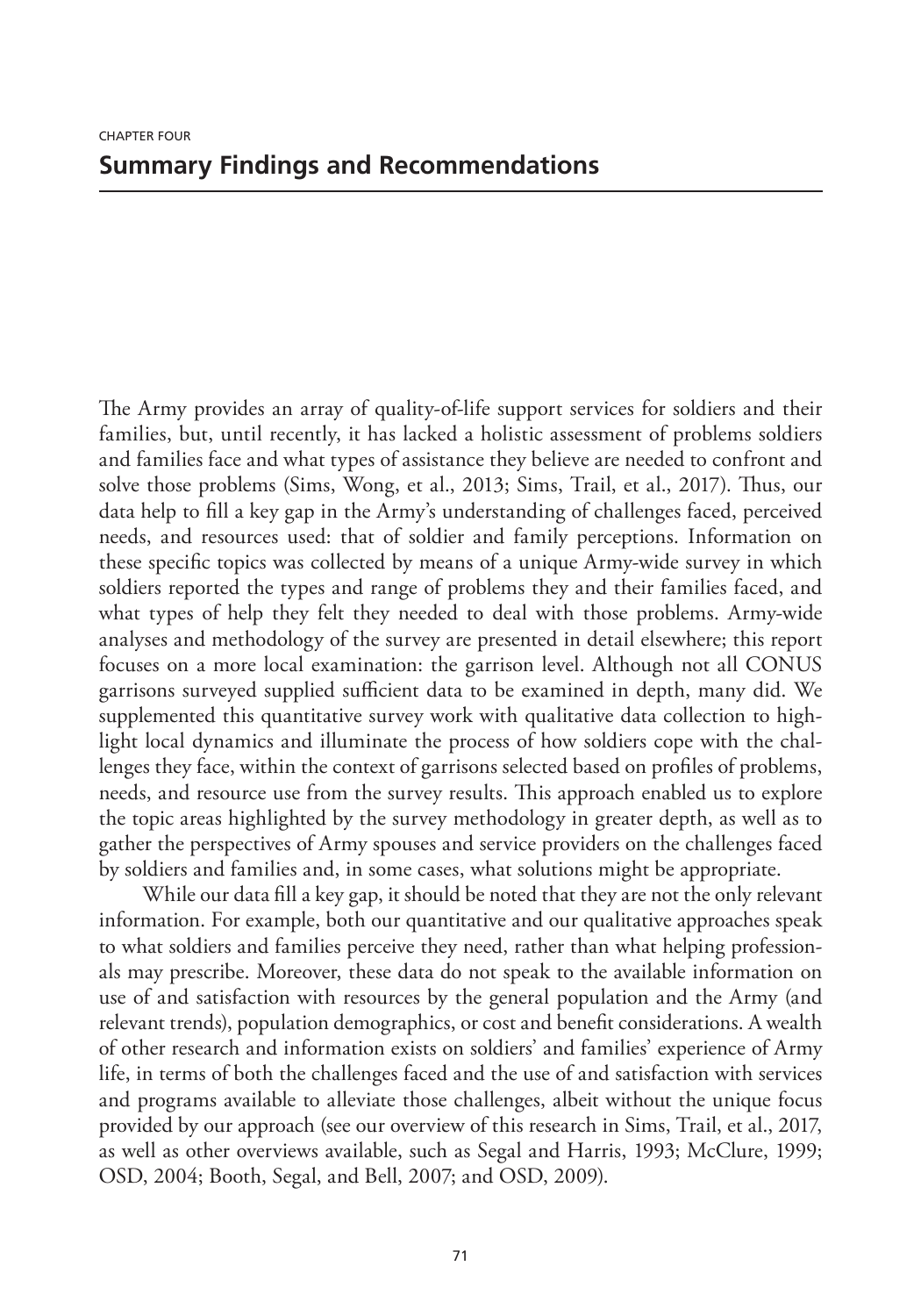Although our data speak to Army averages (and averages at the garrison level of analysis) in perceived challenges and needs, and they are supplemented by qualitative depth, they do not fully resolve the challenge of gauging the essentiality of programs and services that have relatively low uptake but are vital to those who do need them; one example of this is the Exceptional Family Member Program. And although the focus groups and interviews offered the opportunity for discussion of what soldiers and families perceived the Army as doing well, they did not explicitly address challenges that would arise in the absence of a given resource—that is, the discussion focused on the current situation faced by soldiers and families rather than asking the counterfactual of what soldiers and families would need the most help with if all resources were removed. Issues presenting as relatively minor in the current environment could become major challenges in the absence of existing Army supports. However, if changes are implemented, our data would serve as an important baseline.

# **How Garrison Leaders and Service Providers Can Use This Report**

Areas where there are differences across garrisons suggest that the local context plays a role in the challenges soldiers and their families face. Differences among garrisons might suggest that a local solution is needed or that the local context, including initiatives by leaders, may help soldiers and their families successfully address the challenges they face. The comprehensive and systematic approach taken by the survey enables leaders to make decisions about garrison needs and priorities based on empirical data describing the Army population. This study provides unique information that enables service providers and garrison leadership to understand where they are doing well in relation to other surveyed garrisons, where their communities still report experiencing challenges in addressing their most pressing problems effectively, and where additional effort might be warranted.

# **What We Found**

# **Garrison Problems Generally Reflected Those at the Army Level**

With regard to the survey analysis by garrison, prioritized problem areas chosen by soldiers at a local level reflected the earlier Army-level analysis: Military Practices and Culture, Soldier's Well-Being, and Work-Life Balance were chosen the most frequently. The focus groups generated a rich discussion of the types of problems soldiers and their families face, which covered somewhat different ground from the survey results. This difference in part reflected the different focus of the discussions, which were more an exploration of the process of coping with different problems than an attempt to prioritize only problems that were the most challenging in the prior year. Thus, focus groups spoke to military practices and culture, work-life balance, and soldier well-being,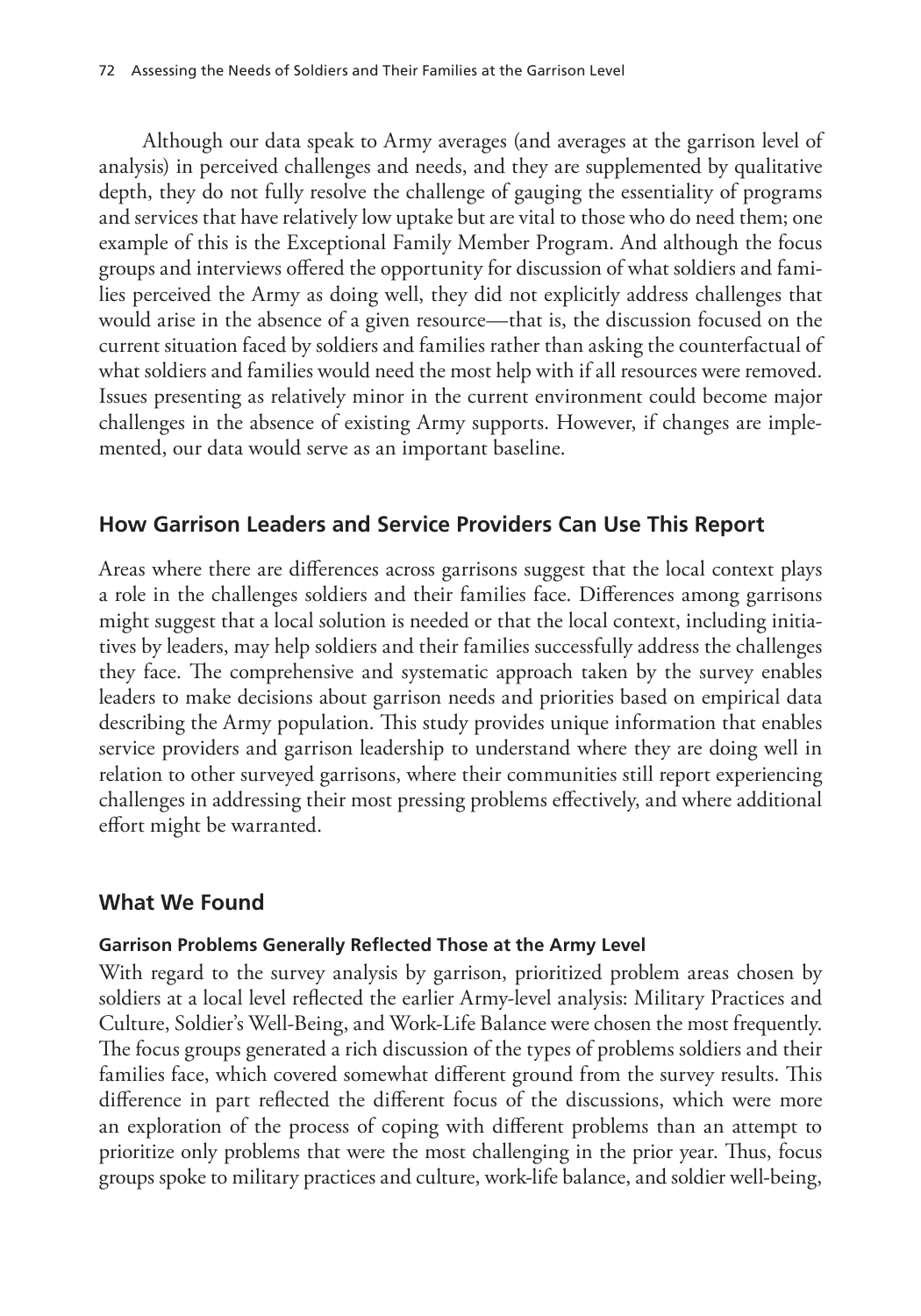but health care and childcare system problems were also frequently mentioned. Quite often, neither the survey findings nor the focus groups spoke to a particular type of problem being localized. Rather, our findings illustrated that certain problems are typical, regardless of location. The finding regarding pressing problems echoes other work that has found that military life, and in particular deployments and demands of duty days, can pose challenges for servicemembers (e.g., Sticha et al., 1999; Booth, Segal, and Bell, 2007; Karney and Crown, 2007; Posard, Hultquist, and Segal, 2013).

Although the problem domains most frequently chosen by soldiers were largely the same across garrisons, there was significant variance in the selection of some specific problem domains. For example, compared to the average, Health Care System Problems was more frequently chosen as a top problem by respondents at Fort Meade, was ranked as one of the top three problems chosen by Fort Meade respondents, and was frequently mentioned by focus group respondents at Fort Meade. In addition, although Military Practices and Culture was ranked as a top problem across garrisons, it was chosen more frequently by respondents at Fort Bragg, compared with the average. Similarly, Work-Life Balance ranked as a top concern for almost all garrisons, but it was chosen more frequently at Fort Hood, compared with the average. Thus, although our findings illustrated that certain problems are typical, regardless of location, some significant variation in the prevalence of these problems among soldiers occurred across garrisons.

#### **Garrison Findings Reflected More Variability in Types of Help Needed**

In contrast to the survey findings regarding problems, where overall findings were often generally similar across garrisons, more variability in the types of help needed was evident at the garrison level. When asked what kinds of help they needed to cope with their most pressing problems, the needs for advice, activities, and general information were all fairly common among soldiers across garrisons. The need for advice was common, and a desire for interpersonal assistance can be seen as associated with that need, as can needs for counseling, emotional support, or an advocate at several garrisons. For example, at Meade the need for an advocate was more frequently chosen as a top need compared to average, and it was often cited as a need for dealing with problems related to military practices and culture. Overall, the specific types of needs reported by soldiers at different garrisons varied, but activities, information, and help provided by an actual person—through advice, counseling, or advocacy—were the most common needs reported by soldiers.

We did not seek specific information regarding types of help needed in the focus groups, because we felt that information would be revealed in the discussion of problem solving and resource use, which we did pursue in depth. However, we noted that those discussions did not reveal needs for any particular types of problem-solving help that were simply unavailable; rather, challenges related to barriers to accessing and using the help needed.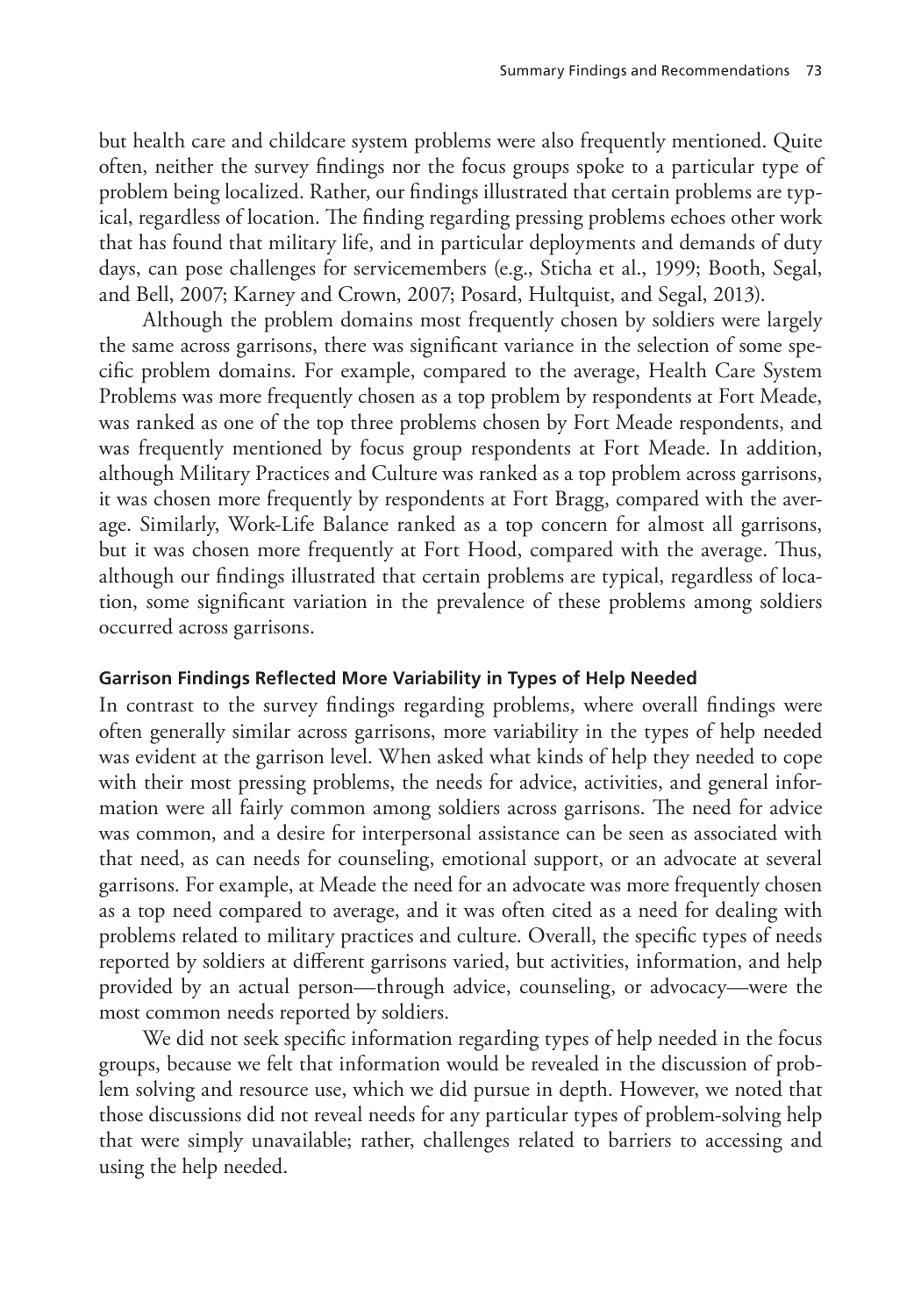#### **Soldiers at Different Garrisons Often Sought Help in Different Ways**

The vast majority of respondents reported using a variety of military and nonmilitary resources to address their needs. Furthermore, with the exception of Fort Leavenworth, where soldiers used fewer Army resources than average, the number of Army and nonmilitary resources used did not differ by garrison. However, garrisons varied on which resources were used most frequently. For example, compared to the average, soldiers at Fort Meade were more likely to use the chain of command and unit members not in the chain of command as resources, whereas soldiers at Forts Eustis and Polk were less likely than average to use their chain of command as a resource. Fewer than 20 percent of respondents at any garrison reported that their needs were unmet (that is, that the resources they reached out to met their needs in a manner rated less than "all right"), and compared to the average, soldiers at Fort Polk were less likely to report unmet needs. The results of the focus groups suggest that some military resources are particularly helpful across garrisons, including chaplains and ACS. However, focus group respondents were less consistent in reporting the helpfulness of other military resources, such as the chain of command.

### **Some Tension Exists Between a Desire for Resilience and a Desire to Seek Help**

Focus group findings also shed light on the process of resource seeking. They brought to light a tension between a desire for self-sufficiency or resiliency in problem solving and a desire to seek help. That is, soldiers at all levels often reported that they wanted to be able—or should be able—to solve their problems themselves without needing to bring leadership into the equation. That sentiment was balanced by the responses of NCOs who expressed a sense of responsibility for their soldiers, along with an awareness that soldiers might wish to maintain their privacy. Respondents pointed out that the downside of this tension can be that, by the time individuals realize they are in over their heads and need assistance, their challenges have evolved into a much knottier problem to untangle. In addition, focus groups with spouses and service providers revealed that spouses are often uninformed about the resources available to help them. Service providers highlighted challenges in getting access to spouses—including the lack of contact information for spouses—to provide spouses with accurate information about the resources available to them.

# **Problem Areas Tend to Be Interconnected**

Focus group discussions of soldier problems also revealed that many problems are interconnected. For example, many respondents spoke of today's "24-hour Army" and the need to do more with less, both challenges relating to Work-Life Balance. These spilled over into Soldier's Well-Being because soldiers were unable to both manage a home life and make as much progress as desired with regard to professional life due to a lack of time. Military Practices and Culture challenges exacerbated these issues: as more taskings and requirements were piled on, they were seen as contributing to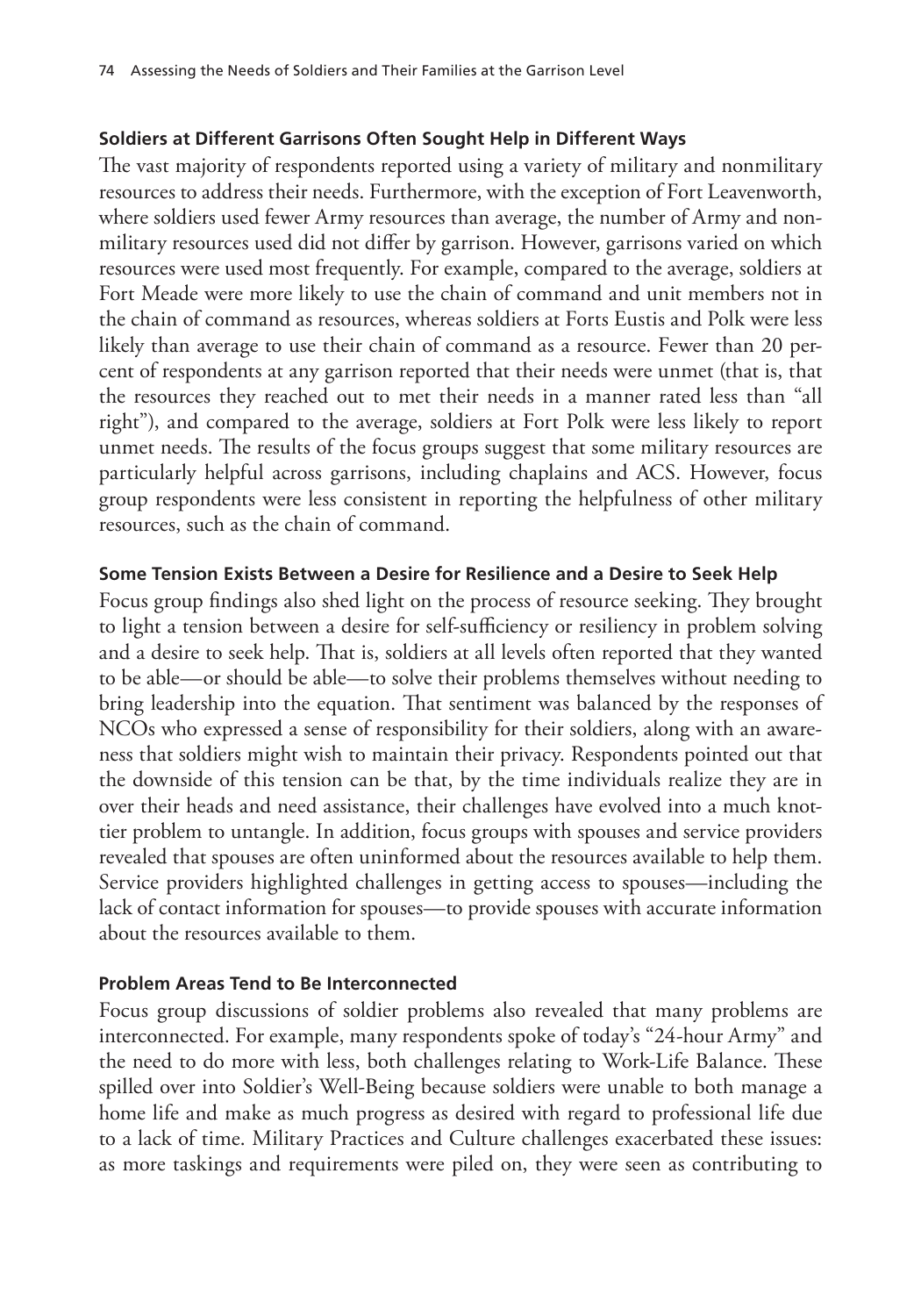a lack of time to develop relationships with soldiers and foster the ability to provide advice. This was particularly felt by midlevel leadership responsible for answering both to those up the chain and for the well-being of soldiers under them. Another point of discussion was the promotion of soldiers who had not had time to develop as leaders themselves. These soldiers were seen as inadequate for the task, either because they did not feel appropriately responsible for their soldiers or because they were unskilled in the work of forging bonds. Respondents noted that, coupled with time pressure, inexperienced leadership could diminish effective and strategic problem solving at all levels, further exacerbating workload challenges.

## **Soldiers Use a Variety of Methods to Find Out About Resources to Solve Their Problems, but Barriers to Accessing Resources Were Still a Challenge**

Our focus groups revealed that soldiers use a variety of methods to find out what resources they have at their disposal, ranging from social media to more "traditional" sources such as word of mouth (including advice from NCOs). In fact, the Internet and word of mouth were the most common modes of finding out information. Focus group discussions about the barriers to accessing resources suggested that lack of knowledge, lack of experience with resources, and limited hours of operation were commonly perceived barriers to resources. Other challenges included soldier uncertainty on when accessing resources would trigger unit involvement, which most junior soldiers wanted to avoid. One best practice that seemed to work well was being able to get accurate, useful referrals to needed resources from convenient contacts such as the garrison ACS office and NCOs. To facilitate this, service providers spoke of keeping up to date on what resources were available for a variety of problems, even those outside the scope of their office's services. That way, they could serve as points of referral when someone came to them with a problem they could not solve with only the service they offered. Overall, it was clear that ACS, NCOs, and chaplains played key roles in connecting soldiers to resources.

# **What We Recommend**

We offer the following recommendations for things the Army should do or should consider doing. As our findings reiterate the presence of challenges identified by other work as well (e.g., Castro, Adler, and Britt, 2006; Booth, Segal, and Bell, 2007; Miller et al., 2011), we draw from the literature where appropriate.

# **Some Garrisons Need to Take Specific Actions to Address Challenges**

Our survey findings suggest that while the general menu of Army services is meeting the majority of needs, specific garrisons need to pay greater attention to the particular needs expressed and resources used by their soldiers. The need for some type of interpersonal help—such as advice, counseling, social support, or advocacy—was expressed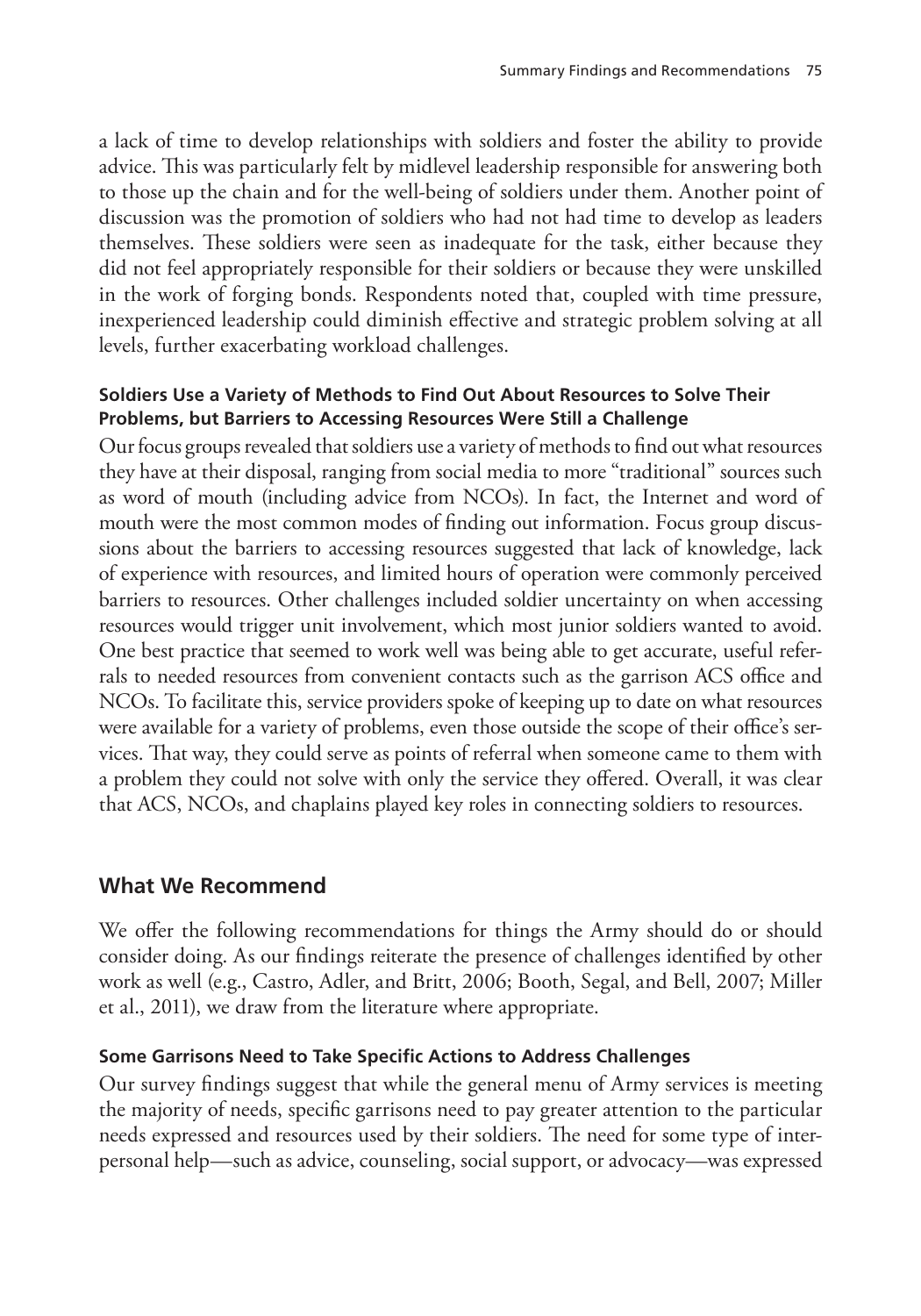across most garrisons, with soldiers at Meade indicating a particular need for an advocate. This suggests that resources providing one-on-one, personalized help should be given priority—especially at Fort Meade—and it is possible that emphasizing trust between soldiers and their leaders could help fulfill this need. More generally, the need for information was widely prioritized across installations, with soldiers at Bragg indicating a particular need for specific information. This suggests that providing easily accessible information online (as this was reported as one of the primary sources sought for information on what is available), for example, and staffing services that provide information to soldiers and their families should be continuing priorities for the Army as a whole and particularly at Fort Bragg.

#### **Practices That Enhance Partnerships Can Help Meet Soldier and Family Needs**

Army garrisons should consider focusing more in their intergovernmental support agreements and other community partnership activities on partnerships that help meet soldier and family needs, as these partnerships offer a creative way to address some of the challenges faced. The partnership best practices discussed in this report highlight ways in which installation personnel can best take advantage of opportunities. To do this, the Office of the Assistant Chief of Staff for Installation Management, Installation Management Command Headquarters, and Army garrisons should encourage installation personnel to develop close working relationships with relevant civilian agency personnel in areas such as social services, law enforcement, health care, mental health, religious organizations, recreation, and schools. They should also encourage installation personnel to develop more proactive partnerships, including informal ones, to help prevent soldier and family problems in relevant areas. To help foster and maintain these types of relationships, installation functional personnel in key areas should be encouraged to hold regular events with relevant civilian functional personnel (similar to the best practice noted among installation personnel of keeping informed of and in touch with each other). Such regular interactions could be informal social events or more formal meetings held monthly, every other month, or quarterly; the key element is having a regular schedule to facilitate communication. Some installations are already doing many of these things, but more could be done, especially at installations that may not have close working relationships with their communities.

### **The Army Might Consider a Series of Solutions to Achieve the Right Balance Between Fostering Resilience and Helping Its Soldiers Solve Problems Early**

One solution is to expose NCOs and other soldiers earlier and more frequently in their careers to information regarding what resources are available. Shorter, more frequent exposure may provide better opportunities for the information to sink in and for integrating information into routines (Burke and Hutchins, 2007; Brown and Sitzmann, 2011), especially given the complexity of the information and the task of helping soldiers and families (e.g., Noe, 2008). We are not suggesting yet another training requirement, which would create even more of a time burden for soldiers and leadership (see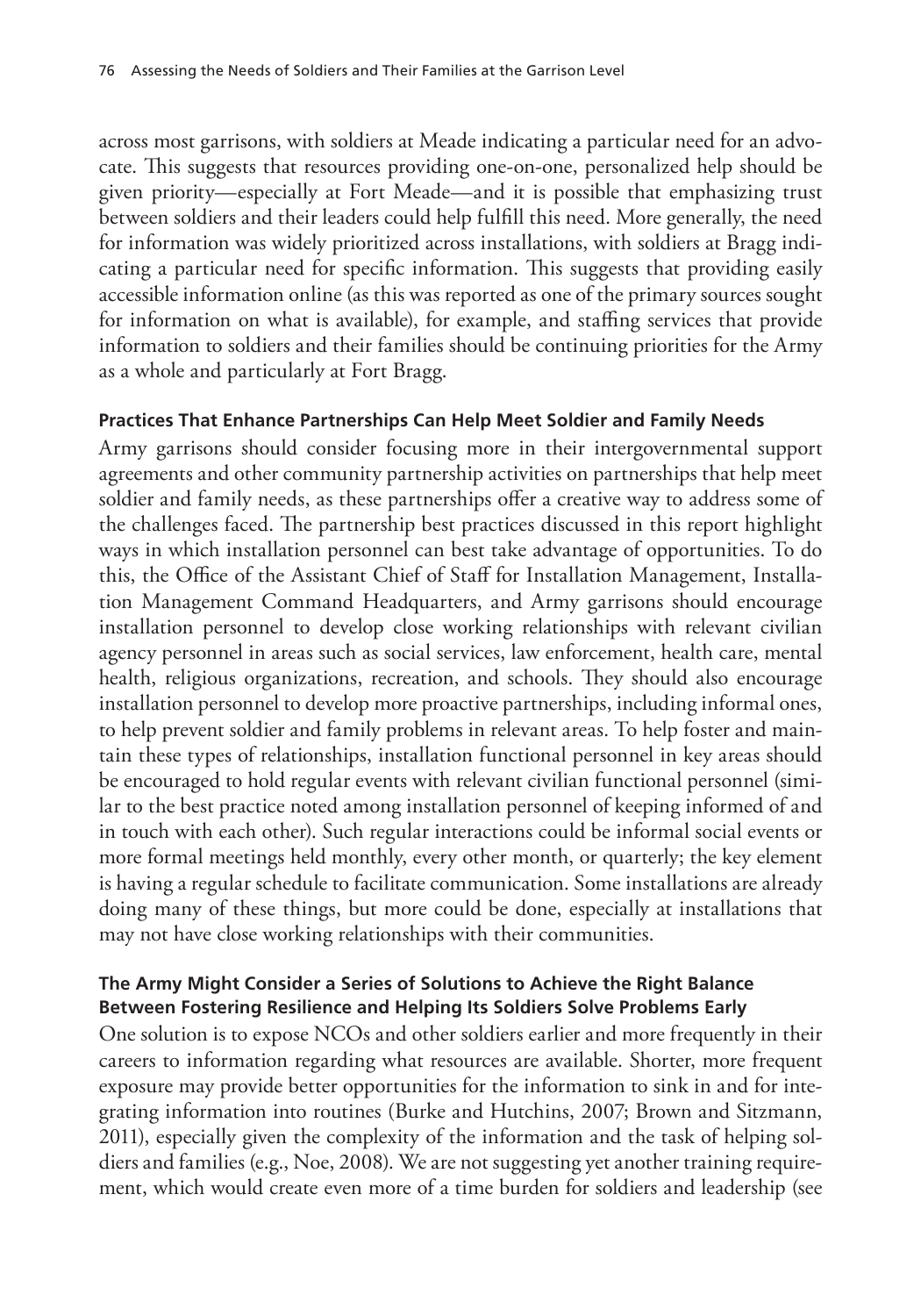Wong and Gerras, 2015, for a discussion of the proliferation of training requirements and its negative consequences). Rather, we are suggesting taking advantage of existing systematic opportunities to provide the information, such as routine in-processing or counseling sessions.

Another solution is to set priorities at the aggregate Army level, given the time available to soldiers, rather than leaving it up to lower levels to determine which of the many requirements passed down they must prioritize. As noted in the literature, leaders must prioritize activities they consider necessary (e.g., Schein, 2004; Fernandez and Rainey, 2006; Wong and Gerras, 2015). This requires a more strategic approach and an admission of the difficulties of balancing all the requirements of today's Army. A frank appraisal of priorities and time commitments at the highest levels and conveyed to lower levels may help accomplish tasks that are otherwise not allotted enough time, such as NCOs' establishment of trust with their soldiers. As noted in *Army Leadership* (U.S. Army, 2012), building trust is an essential leadership competency.1 Indeed, our results suggest that this is important at all levels in setting the stage for soldiers to work with their NCOs, and establishing trust between junior soldiers and NCOs should be prioritized as well. Furthermore, focus group findings point to the need for NCOs and junior officers to be guided in their development as leaders, perhaps by providing them with examples of senior leaders who are exemplars for the skills required to lead an Army in garrison.

### **The Army Should Consider Strengthening the "No Wrong Door" Policy at Army Community Service and Broadening the Policy to Help Soldiers and Families Navigate Resources**

Focus group participants identified NCOs and particular programs and services as gateways to finding more targeted assistance to address their problems. The suite of programs under ACS already have a "no wrong door" policy that states, "No matter to whom Soldiers and Family members talk with or where they seek services, they have come to the right place" (Lynch, 2010), and chaplains are also a dependable conduit to other resources. Enabling leadership and other programs and services to fulfill this navigation assistance role and instructing them on how to carry out this policy would make help seeking more efficient for soldiers and their families. The goal would be to ensure that both leadership (e.g., NCOs) and all program personnel who provide services to soldiers and family members are trained to direct them to the appropriate resource for their problem, even if the resource is outside their program office.

This would involve making sure that leaders know about the services available to soldiers and family members, and that the individual programs and services in the portfolio know about each other, potentially through training or education of program

 $1$  More generally, trust is often considered integral in developing a plan of action for mental or physical health issues and following it; see, for example, the literature on treatment adherence summarized by Krueger, Berger, and Felkey, 2005.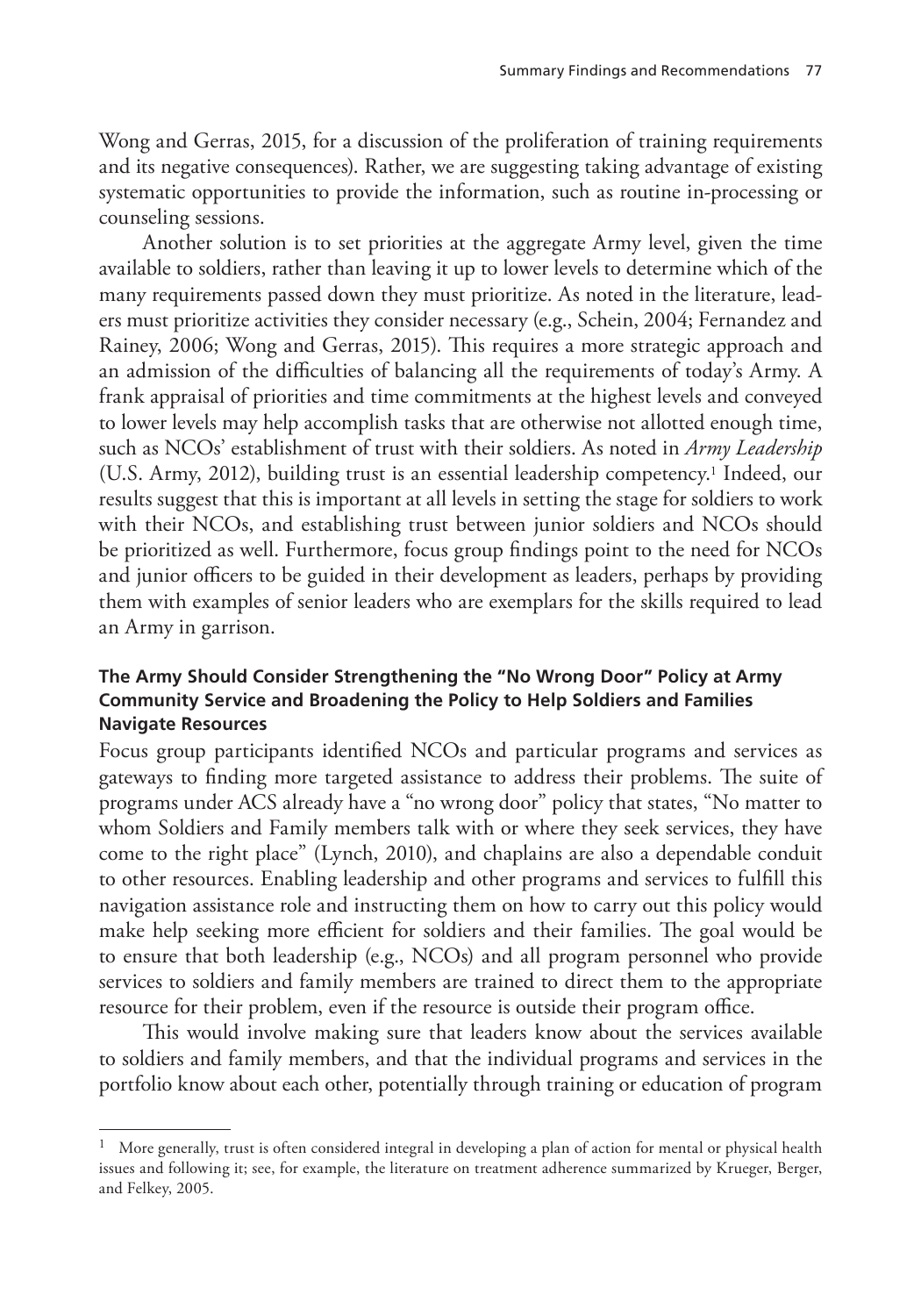personnel. Any offered education might be opened to FRG leaders as well to increase the reach of the no wrong door policy. The specific roles and duties of each entity under the no wrong door policy should ideally be codified so that each knows its responsibilities. For example, regulations should specify whether the hand-off between programs should be passive (e.g., telling a soldier about a different program that could help him or her) or active (e.g., calling the program and setting up an appointment for the soldier).

Part of the goal of this solution is to ensure that the existing gateways to more targeted assistance, namely, ACS and the chaplain service, remain available to soldiers and their families. This includes continuing to fund the resources and services that reliably meet needs. These resources may also offer an advantage in terms of relative privacy to the extent that problems confessed, and assistance given, are not reported back to the units. While it is true that this makes it more difficult for unit leaders to monitor problems, given the desire on the part of soldiers to solve problems on their own and privately, and the desire of NCOs and others to facilitate resilience, the Army should seriously weigh the pros and cons of allowing greater confidentiality.

#### **In Conclusion, Striking a Balance Is Essential**

The Army needs its soldiers, many of whom are very young and new to the responsibilities of adulthood, to keep their personal lives on an even enough keel to maintain readiness and their ability to deploy. Deployments can be uniquely challenging work events as well. The Army has an interest in helping soldiers maintain their personal lives to facilitate their professional ones. That said, the Army also has an interest in promoting resilience among its force, which by definition involves facing difficulties and coping with them successfully. However, inexperience with challenging situations can lead to problems in one domain that can spill over into other domains and become even more difficult to handle. In some ways, the Army has set up a system designed to handle this challenge particularly for junior enlisted soldiers: the NCO corps. However, some challenges currently render this system less than optimal (see Langkamer Ratwani et al., 2012; Shanker, 2014).

One challenge we heard described by focus group respondents is a changing culture that in some ways places greater emphasis on privacy, making it more difficult for NCOs to bond with soldiers and create an environment that fosters asking for help when it is necessary. NCOs also reported relatively little time to build relationships, given the impetus to do more with less and accomplish all of the many taskings. For example, we heard that mandatory training requirements exceeded the available training time (see review in Wong and Gerras, 2015). We offer a number of suggestions in this report to help the Army strike the right balance between addressing problems proactively and allowing for the inevitable mistakes that come with allowing soldiers and their families to develop resilience.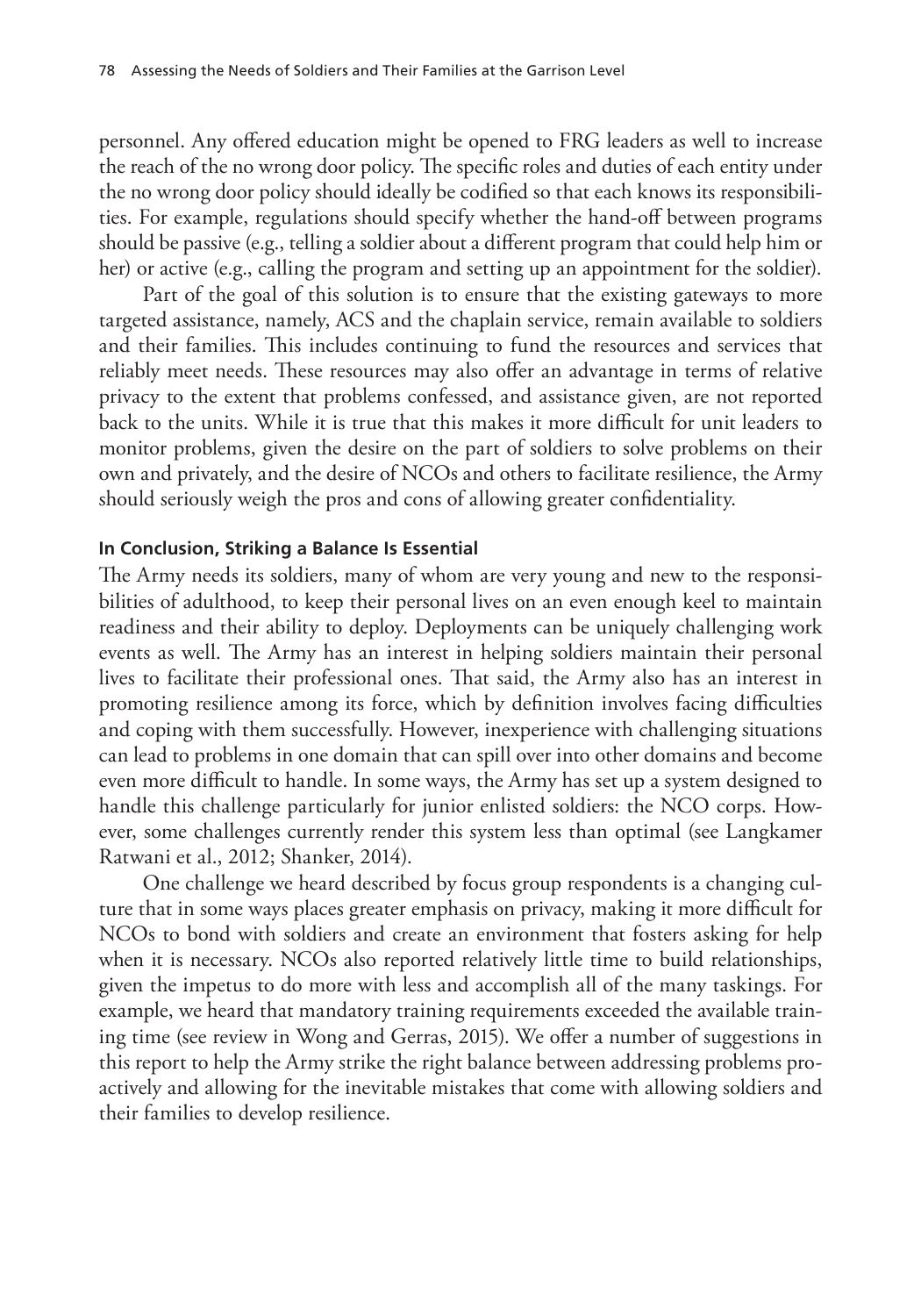# **Soldier Self-Management of Problems Focus Group Protocol**

### *Respondent Groups*

- junior enlisted single soldiers
- junior enlisted soldiers with dependents
- NCO<sub>s</sub>
- officers.

# *Objectives*

- Gauge participant knowledge of resource environment, how they currently get information about resources, and what suggestions they have for making resource information more readily available to soldiers.
- Understand what barriers, beyond resource awareness, keep soldiers from accessing resources, and what resource providers and others (e.g., leadership) can do to help soldiers overcome these barriers.
- Gather explanations of multiple resource use.
- Gauge awareness and use of civilian or community resources to meet needs.
- Assess the extent to which chain of command is seen as and used as a resource to help with soldiers' problems.

#### *Room Setup*

Include a wall poster or handouts listing problems, needs, and resources taken from survey.

# *Introduction*

Good [morning or afternoon]. [Introductions of facilitator and note takers. Description of recording setup. Discussion of informed consent and ground rules.]

# *Description of Problems, Needs, and Resources*

Before I start off with my questions, I want to tell you a little more about what we're studying and define some terms, so that we're all on the same page.

We're interested in how soldiers deal with and overcome the challenges that people face in everyday life. We have a list of the types of problems we're talking about on the [wall/printout], and you can see that although we'll use the word *problem*, these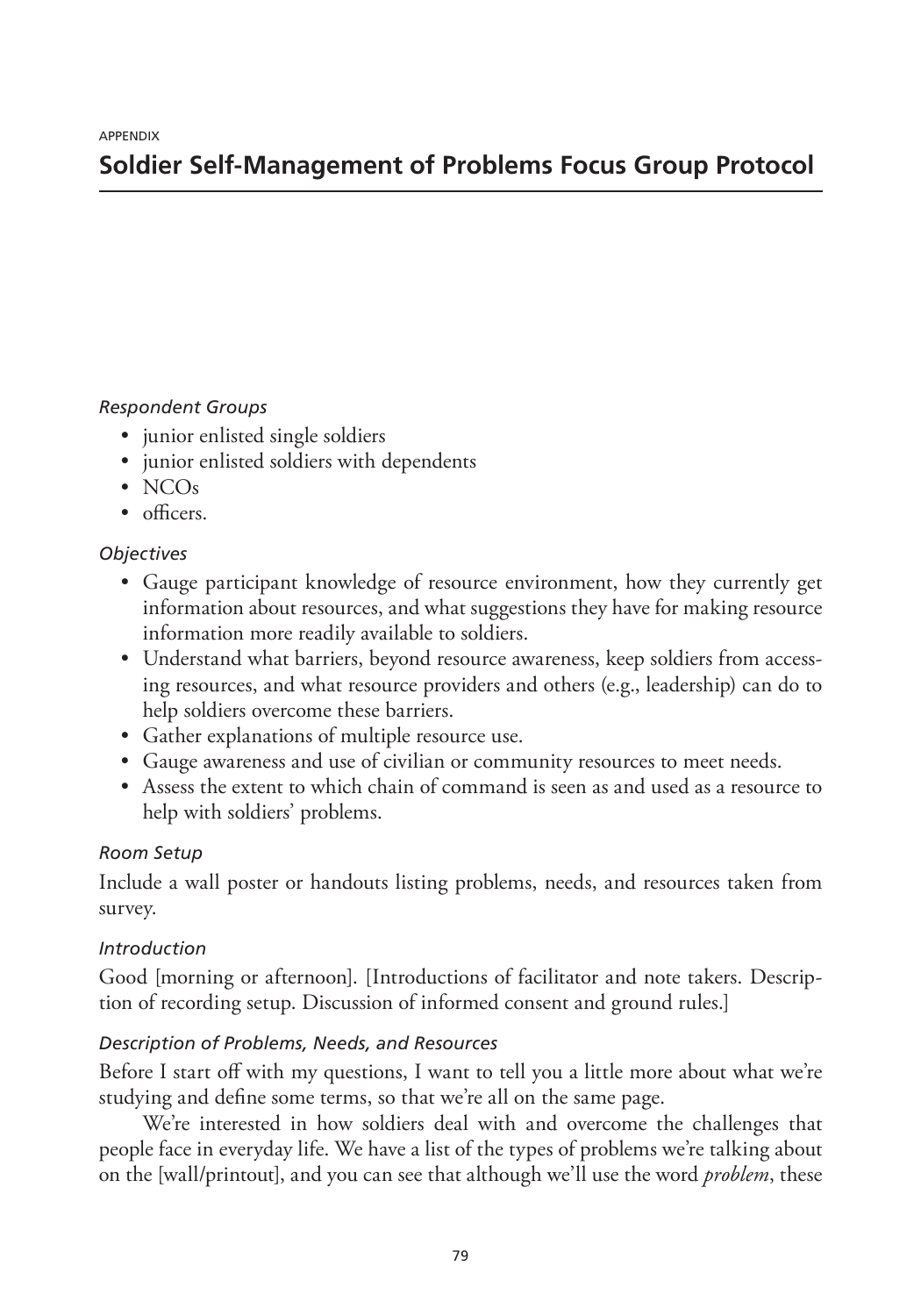are really a wide range of the things that people deal with. Some of them might be a big deal and some might be resolved quickly and easily.

What you might need to solve a problem could be a range of things, depending on the situation. We're calling these *needs*. They are on the [wall chart/handout]. For example, if you're having a problem with your health care, you may want advice from someone with more experience (e.g., if you're making a choice about how to treat a health problem), or you might just need more information (e.g., about what procedures are covered for dependents).

The Army is concerned about soldier and family well-being, and about problems that become distractions or liabilities and get in the way of unit readiness. That's why the Army provides many resources to support soldiers in their professional and personal lives. When we talk about *resources*, we mean the list of things on the [resources list/poster], things like recreation facilities and programs, childcare and family support programs, spiritual support, and medical care. We'll be talking mostly about resources that the military provides.

To understand how the problems and needs of soldiers match up with Army resources, we first conducted a survey of soldiers that asked about common problems and the types of resources they used. We want to talk to you today to learn more about how and why soldiers use or don't use the different types of resources available. We're also interested in if and how Army resources are meeting soldiers' needs, and what they can do to be more effective. In our conversation, we're primarily going to be asking about your experiences at this installation. However, if at certain points you think it would be helpful to tell us about experiences from other installations, please be sure to mention where they occurred so our notes are accurate.

# *Demographics*

First, I'd like to start by going around and learning a little bit about you, just to find out how long each of you have been in the Army, how long you have been at this installation, and what your Military Occupational Specialty is. Can I get a show of hands for . . . single? Married? Kids? Deployments?

Thanks. That's really helpful to get an idea of whom we're talking with today.

1. Looking at this list, which problems would you say are the most common for soldiers like you?

# *Resource Environment*

- 2. For those who have needed help with these types of problems in the past year, what Army resources did you turn to for help?
	- a. What resources
	- b. How find out
		- i. When soldiers like yourselves want to take advantage of Army resources, how do you figure out where to go? (probes: ask peers; ask commander;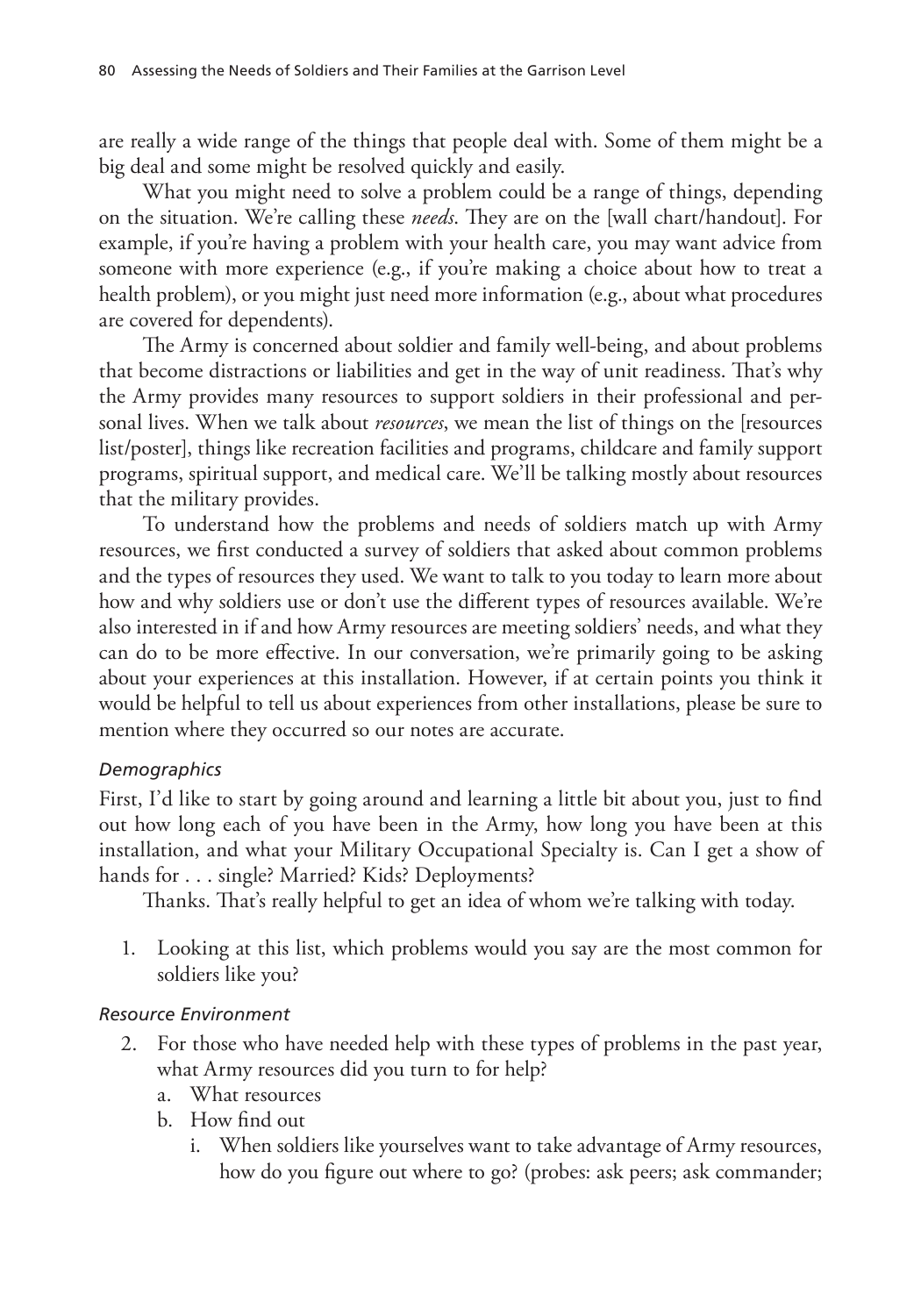web research; one-stop telephone line; ask program that already have contact with; bulletin boards; resource centers)

- 1. Is there a centralized webpage that lists resources?
- 2. Have you ever been given a list of resources, like in a manual?
- 3. Is there a point of contact, either for this installation or in your unit, that is designated as a go-to person for getting information about resources?
- 4. What's the best way to get information to soldiers about the resources that are available at [LOCATION]?
- 5. Was there ever a time when you or someone you know couldn't find a resource to help with a problem? (What kind of problem? What did you/other person do?)
- c. Multiple resources
	- i. Our survey results suggested that soldiers typically contact five to six different resources when trying to resolve a particular problem. We're trying to understand what this might mean. One possibility is that people are bouncing around from place to place trying to identify the appropriate resource. Another possibility is that the first resource they contact is the correct one, but they don't like it or it fails to help them. Another possibility is that soldiers tackling complicated issues are simply having different needs met at different places.
	- ii. Can you think about examples of where you or people you know ended up contacting many different resources in an effort to address one type of problem? What was going on in those cases?
- d. Quality
- e. Barriers
	- i. Suppose a soldier had a problem and knew about an installation resource designed to help people with just that sort of thing [like if his family was having a problem with childcare and he knew about Child and Youth Services/like if he was looking for things to do in his off-duty time and he knew about MWR]. Can you think of any reasons why a soldier might *not* use a program or resource? (probe barriers only if not raised: time/location conflicts, hard to actually get access, stigma/don't want to be seen as a program user, program/resource has bad reputation, better nonmilitary alternative)
	- ii. Have you heard about soldiers having bad experiences with any of the resources on this installation, or had bad experiences yourself? What did they experience? (probe only if not mentioned: not helpful, insensitive, long waits, inconvenient) [For each complaint, get expectation of realistic wait time, services, access, etc.]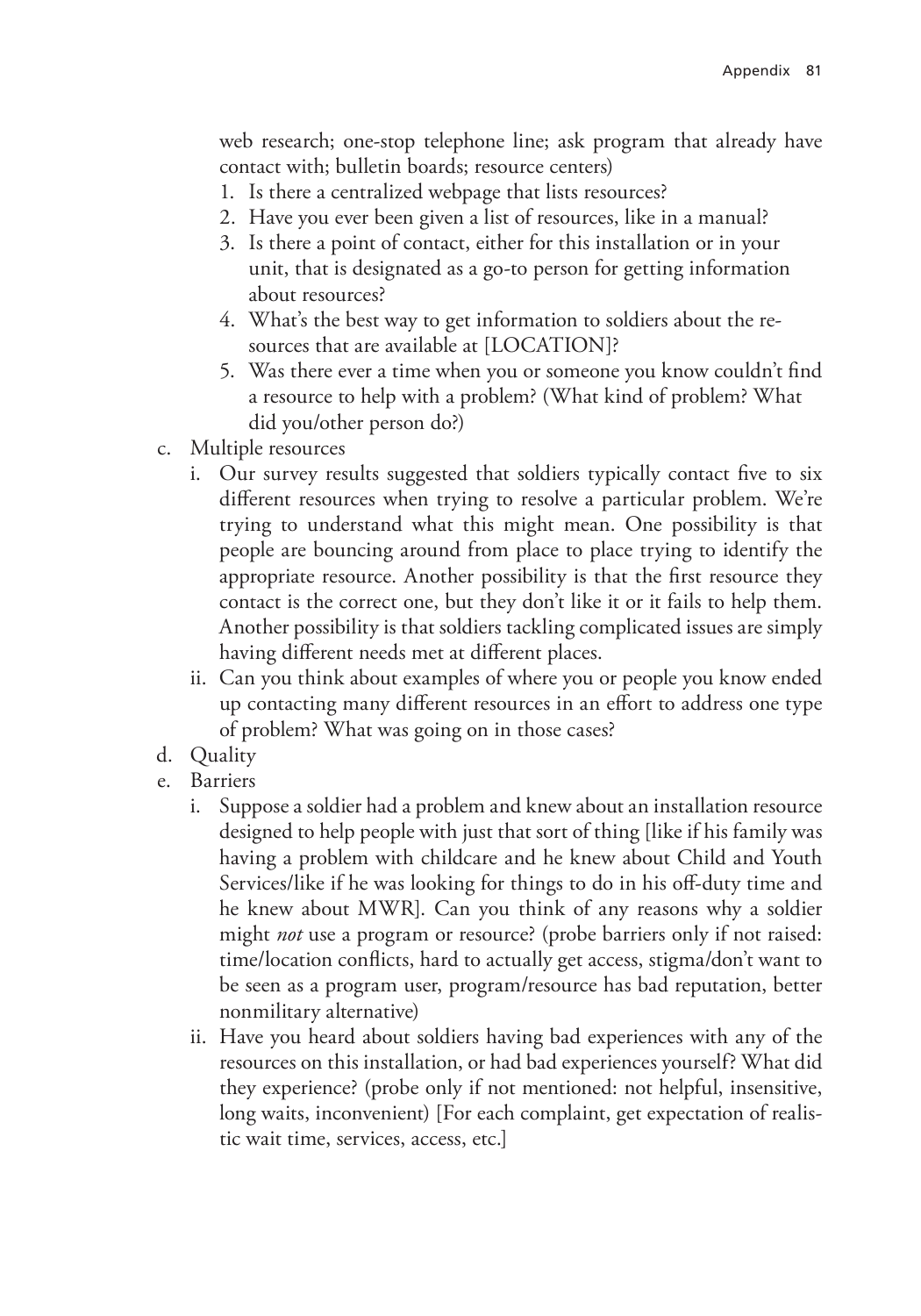- iii. When you think about Army resources that have good reputations, or that soldiers have good experiences with, what are those programs or resources doing right? (probe best practices: no wrong door, good information, respectful, discreet, responsive)
- f. [Listen for mapping onto major problems and prompt for resources for common problems that haven't been mentioned.]
- g. Are there any nonmilitary resources that you've heard of people using? If so, why use these over Army resources? (probes if not already raised: closer to home, perceived higher quality/greater effectiveness, shorter wait time, privacy/confidentiality, spouse preference)
- h. Chain of command as resource
	- i. For what types of problems and needs, if any, do you think your chain of command might be a good resource for help? Why or why not? And, just as a reminder, we won't be reporting your responses to your chain of command, and we ask that you respect one another by not sharing each other's opinions outside this group.
	- ii. Based on what you know, do they seem to have the *expertise or ability* to help soldiers with their problems?
	- iii. Do they seem to have the *time* to help enlisted soldiers?
	- iv. Do they seem like they *want* to help? What gives you that impression?
- i. What about unit members outside the chain of command? For what kinds of problems and needs might you turn to them and why?
- j. Are there problems that you would definitely not take to the chain of command? Why? (e.g., problems wouldn't be well received, could negatively impact career, too personal/embarrassing, chain of command not qualified [e.g., medical issues], the problem is with the chain of command)
- k. If the chain of command is one place you can turn to for help when you have problems, where would you turn if you felt your chain of command was actually a source of or contributor to the problem? As examples, what would you do if your immediate supervisor gave you an unfair performance evaluation or was being abusive to subordinates?
- 3. Anything about [location] with regard to problems or resources available that you think makes this installation unique?

# *Conclusion*

Those are all of the specific questions we have today. Before we go, though, I'd just like to see if anyone has any parting thoughts for us to consider as we learn how soldiers go about addressing the different problems and needs that inevitably arise as a part of everyday life. Is there anything in particular we spoke about today that you would like to emphasize, or anything we didn't discuss that we should be sure to think about?

Thank you for your time.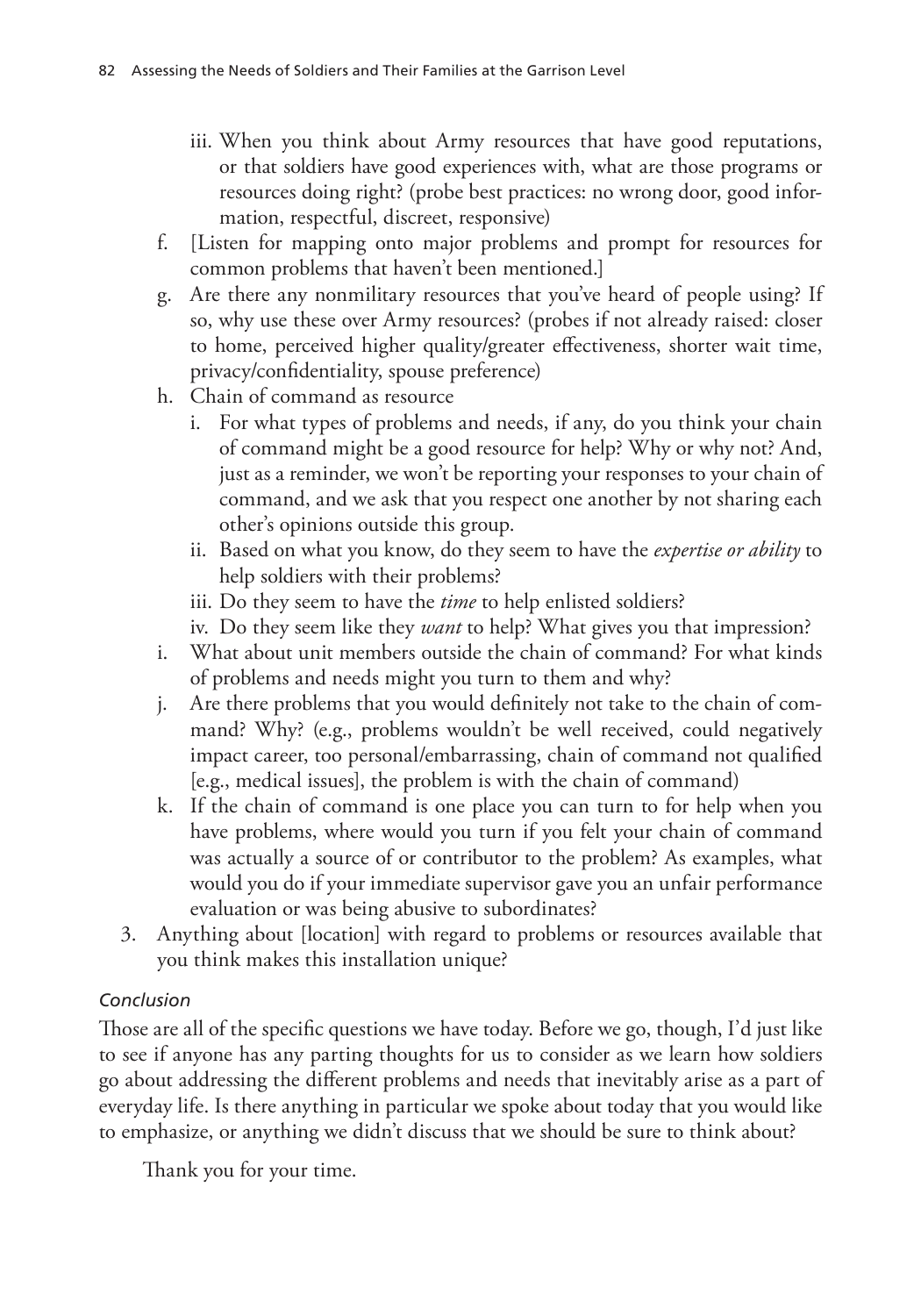Army Strong Bonds Program, "Stronger Relationships Mean a Stronger Army," March 1, 2017. As of March 27, 2017:

<https://www.strongbonds.org/skins/strongbonds/home.aspx>

Bello-Utu, Cindy F., and Janiece E. DeSocio, "Military Deployment and Reintegration: A Systematic Review of Child Coping," *Journal of Child and Adolescent Psychiatric Nursing*, Vol. 28, No. 1, 2015, pp. 23–34.

Booth, Bradford, Mady Wechsler Segal, and D. Bruce Bell, *What We Know About Army Families: 2007 Update*, Washington, D.C.: U.S. Department of the Army, Family and Morale, Welfare and Recreation Command, 2007.

Brown, K. G., and T. Sitzmann, "Training and Employee Development for Improved Performance," chapter 16 in S. Zedeck, ed., *APA Handbook of Industrial and Organizational Psychology*: Vol. 2, *Selecting and Developing Members for the Organization*, Washington, D.C.: American Psychological Association, 2011, pp. 469–503.

Burke, L. A., and H. M. Hutchins, "Training Transfer: An Integrative Literature Review," *Human Resource Development Review*, Vol. 6, 2007, pp. 263–296.

Castro, Carl Andrew, Amy B. Adler, and Thomas W. Britt, *Military Life: The Psychology of Serving in Peace and Combat*: Vol. 3, *The Military Family*, Westport, Conn.: Praeger Security International, 2006.

Clampet, Jennifer, *WBAMC Collaborates to Attract Psychology Intern*, El Paso, Tex.: Fort Bliss Monitor, 2012.

Fernandez, S., and H. G. Rainey, "Managing Successful Organizational Change in the Public Sector," *Public Administration Review*, Vol. 66, No. 2, 2006, pp. 168–176.

Fitzgerald, Paula M., and Paraglide, "Partnership for Children Helps Fort Bragg Community," *U.S. Army*, March 12, 2010. As of August 24, 2017: <https://www.army.mil/article/35764/partnership-for-children-helps-fort-bragg-community/>

Fort Benning, "Memorandum of Understanding Between the Army Community Service (ACS) Family Advocacy Program (FAP) Fort Benning, Georgia and Crisis Center of Russell County," n.d.a.

———, "Memorandum of Understanding Between the Army Community Service (ACS) Family Advocacy Program (FAP) Fort Benning, Georgia and the Columbus Alliance for Battered Women, Inc.," n.d.b.

Fort Stewart, "Church Relations Forum," information paper, December 8, 2012.

ICF International—*See* Inner City Fund International.

Inner City Fund International, *2012 Army MWR Services Survey—Army Report*, Fairfax, Va.: ICF International, 2012a.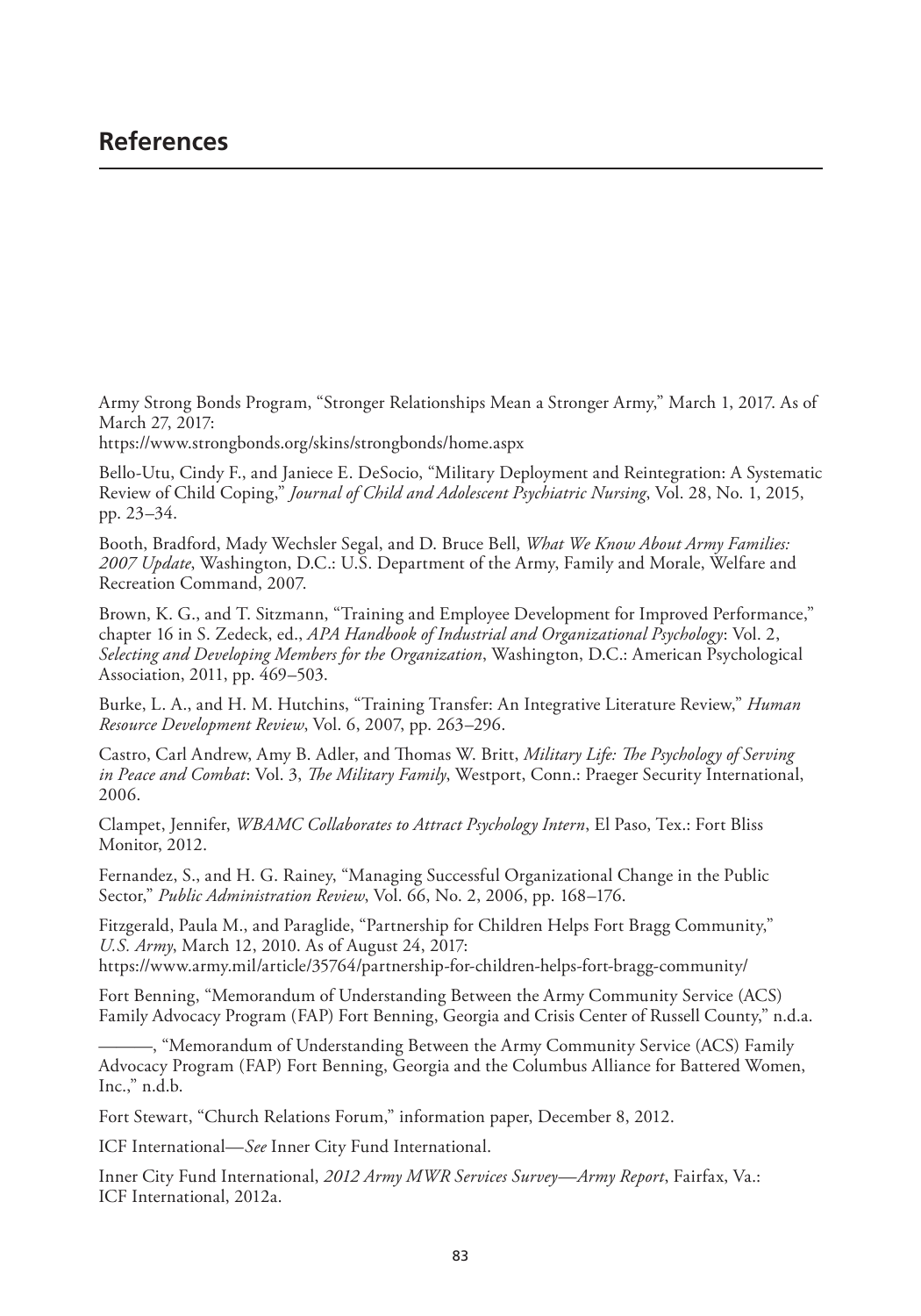———, *2012 Army MWR Services Survey—Workforce Category Report*, Fairfax, Va.: ICF International, 2012b.

Jennings, B. M., L. A. Loan, S. L. Heiner, E. A. Hemman, and K. M. Swanson, "Soldiers' Experiences with Military Health Care," *Military Medicine*, Vol. 170, No. 12, 2005, pp. 999–1004.

Karney, Benjamin R., and John S. Crown, *Families Under Stress: An Assessment of Data, Theory, and Research on Marriage and Divorce in the Military*, Santa Monica, Calif.: RAND Corporation, MG-599-OSD, 2007. As of July 16, 2018: <https://www.rand.org/pubs/monographs/MG599.html>

Krueger, P. Kem, Bruce A. Berger, and Bill Felkey, "Medication Adherence and Persistence: A Comprehensive Review," *Advances in Therapy*, Vol. 22, No. 22, July/August 2005, pp. 319–362.

Lachman, Beth E., Susan A. Resetar, and Frank Camm, *Military Installation Public-to-Public Partnerships: Lessons from Past and Current Experiences*, Santa Monica, Calif.: RAND Corporation, RR-1419-A/AF/NAVY/OSD, 2016. As of July 16, 2018: [https://www.rand.org/pubs/research\\_reports/RR1419.html](https://www.rand.org/pubs/research_reports/RR1419.html)

Lachman, Beth E., Agnes Gereben Schaefer, Nidhi Kalra, Scott Hassell, Kimberly Hall, Aimee E. Curtright, and David E. Mosher, *Key Trends That Will Shape Army Installations of Tomorrow*, Santa Monica, Calif.: RAND Corporation, MG-1255-A, 2013. As of July 16, 2018: <https://www.rand.org/pubs/monographs/MG1255.html>

Langkamer Ratwani, Krista, Kara L. Orvis, Kerri Conning Chik, Tiffany Poeppelman, Stephen J. Zaccaro, and Jeffrey E. Fite, *NCOs Leading in Garrison: An Investigation of Challenges and Leadership Requirements*, Arlington, Va.: U.S. Army Research Institute for the Behavioral and Social Sciences, 2012.

Lynch, Rick, "Services Delivered, Promises Kept," *The Real McCoy Online*, December 10, 2010. As of August 24, 2017:

[http://www.mccoy.army.mil/vnewspaper/newspaper/realmccoy/12102010/d6\\_sends.htm](http://www.mccoy.army.mil/vnewspaper/newspaper/realmccoy/12102010/d6_sends.htm)

Mansfield, Alyssa J., Jay S. Kaufman, Stephen W. Marshall, Bradley N. Gaynes, Joseph P. Morrisey, and Charles C. Engel, "Deployment and the Use of Mental Health Services Among U.S. Army Wives," *New England Journal of Medicine*, Vol. 362, No. 2, 2010, pp. 101–109.

McClure, P., ed., *Pathways to the Future: A Review of Military Family Research*, Marywood, Pa.: Military Family Institute, 1999. As of November 3, 2011: <http://handle.dtic.mil/100.2/ADA364886>

Meadows, Sarah O., Laura L. Miller, and Jeremy N. V. Miles, *The Association Between Base-Area Social and Economic Characteristics and Airmen's Outcomes*, Santa Monica, Calif.: RAND Corporation, RR-132-AF, 2014. As of July 16, 2018:

[https://www.rand.org/pubs/research\\_reports/RR132.html](https://www.rand.org/pubs/research_reports/RR132.html)

Meadows, Sarah O., Laura L. Miller, Jeremy Miles, Gabriella C. Gonzalez, and Brandon Dues, *Exploring the Association Between Military Base Neighborhood Characteristics and Soldier and Airman Outcomes*, Santa Monica, Calif.: RAND Corporation, TR-1234-RC/A/AF, 2013. As of July 16, 2018: [https://www.rand.org/pubs/technical\\_reports/TR1234.html](https://www.rand.org/pubs/technical_reports/TR1234.html)

Military Health System, *Final Report to the Secretary of Defense: Military Health System Review*, Falls Church, Va.: Defense Health Agency, 2014.

Miller, Laura L., Bernard D. Rostker, Rachel M. Burns, Dionne Barnes-Proby, Sandraluz Lara-Cinisomo, and Terry R. West, *A New Approach for Assessing the Needs of Service Members and Their Families*, Santa Monica, Calif.: RAND Corporation, MG-1124-OSD, 2011. As of July 16, 2018: <https://www.rand.org/pubs/monographs/MG1124.html>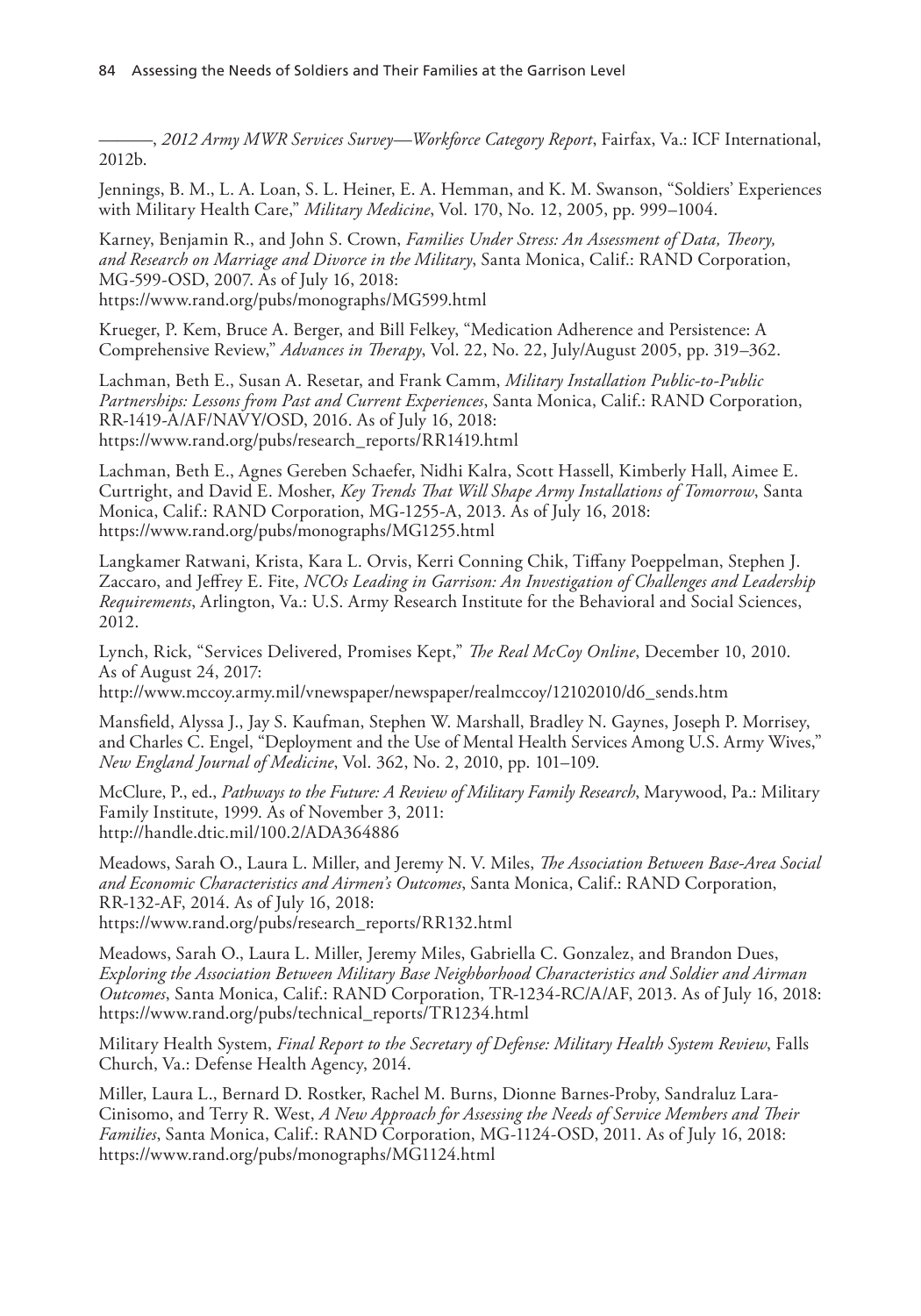Noe, Raymond A., *Employee Training and Development*, New York: McGraw-Hill Irwin, 2008.

Office of the Secretary of Defense, *2004 Quadrennial Quality of Life Review*, 2004.

———, *2009 Quadrennial Quality of Life Review*, 2009.

OSD—*See* Office of the Secretary of Defense.

Posard, Marek N., Marc Hultquist, and David R. Segal, "Adjusting the Duty Day Schedule to Improve Health and Family Life in Garrison," *Journal of Human Behavior in the Social Enviornment*, Vol. 23, No. 6, 2013, pp. 789–799.

Schein, E. H., *Organizational Culture and Leadership*, 3rd ed., San Francisco: Jossey-Bass, John Wiley & Sons, 2004.

Segal, Mady Wechsler, and Jesse J. Harris, *What We Know About Army Families*, Special Report 21, Alexandria, Va.: U.S. Army Research Institute for the Behavioral and Social Sciences, 1993.

Shanker, Thom, "After Years at War, the Army Adapts to Garrison Life," *New York Times*, January 18, 2014.

Sims, Carra S., Thomas E. Trail, Emily K. Chen, and Laura L. Miller, *Assessing the Needs of Soldiers and Their Families*, Santa Monica, Calif.: RAND Corporation, RR-1893-A, 2017. As of July 16, 2018:

[https://www.rand.org/pubs/research\\_reports/RR1893.html](https://www.rand.org/pubs/research_reports/RR1893.html)

Sims, Carra S., Anny Wong, Sarah H. Bana, and John D. Winkler, *Strategically Aligned Family Research: Supporting Soldier and Family Quality of Life Research for Policy Decisionmaking*, Santa Monica, Calif.: RAND Corporation, TR-1256-A, 2013. As of July 16, 2018: [https://www.rand.org/pubs/technical\\_reports/TR1256.html](https://www.rand.org/pubs/technical_reports/TR1256.html)

Sticha, Paul J., Robert Sadacca, Ani S. DiFazio, C. Mazie Knerr, Paul F. Hogan, and Marisa Diana, *Personnel Tempo: Definition, Measurement, and Effects on Retention, Readiness, and Quality of Life*, Alexandria, Va.: U.S. Army Research Institute for the Behavioral and Social Sciences, 1999.

Troxel, Wendy M., Regina A. Shih, Eric R. Pedersen, Lily Geyer, Michael P. Fisher, Beth Ann Griffin, Ann C. Haas, Jeremy Kurz, and Paul S. Steinberg, *Sleep in the Military: Promoting Healthy Sleep Among U.S. Servicemembers*, Santa Monica, Calif.: RAND Corporation, RR-739-OSD, 2015. As of March 20, 2017:

[http://www.rand.org/pubs/research\\_reports/RR739.html](http://www.rand.org/pubs/research_reports/RR739.html)

U.S. Army, *Army Command Policy*, AR 600-20, Washington, D.C.: Department of the Army, 2014.

———, *Army Leadership*, ADRP 6-22, Washington, D.C.: Department of the Army, 2012.

U.S. Department of the Army, *Military Morale, Welfare, and Recreation Programs and Nonappropriated Fund Instrumentalities*, Army Regulation 215-1, Washington, D.C.: U.S. Department of the Army, Morale, Welfare, and Recreation, 2010.

———, *Army Regulation 608-1 Personal Affairs: Army Community Service*, Washington, D.C., 2013.

Wong, Eunice C., Lisa H. Jaycox, Lynsay Ayer, Caroline Epley, Racine Harris, Scott Naftel, and Susan M. Paddock, *Evaluating the Implementation of the Re-Engineering Systems of Primary Care Treatment in the Military (RESPECT-Mil)*, Santa Monica, Calif.: RAND Corporation, RR-588-OSD, 2015. As of March 20, 2017:

[http://www.rand.org/pubs/research\\_reports/RR588.html](http://www.rand.org/pubs/research_reports/RR588.html)

Wong, Leonard, and Stephen J. Gerras, *Lying to Ourselves: Dishonesty in the Army Profession*, Army War College Carlisle Barracks, Penn.: Strategic Studies Institute, 2015.